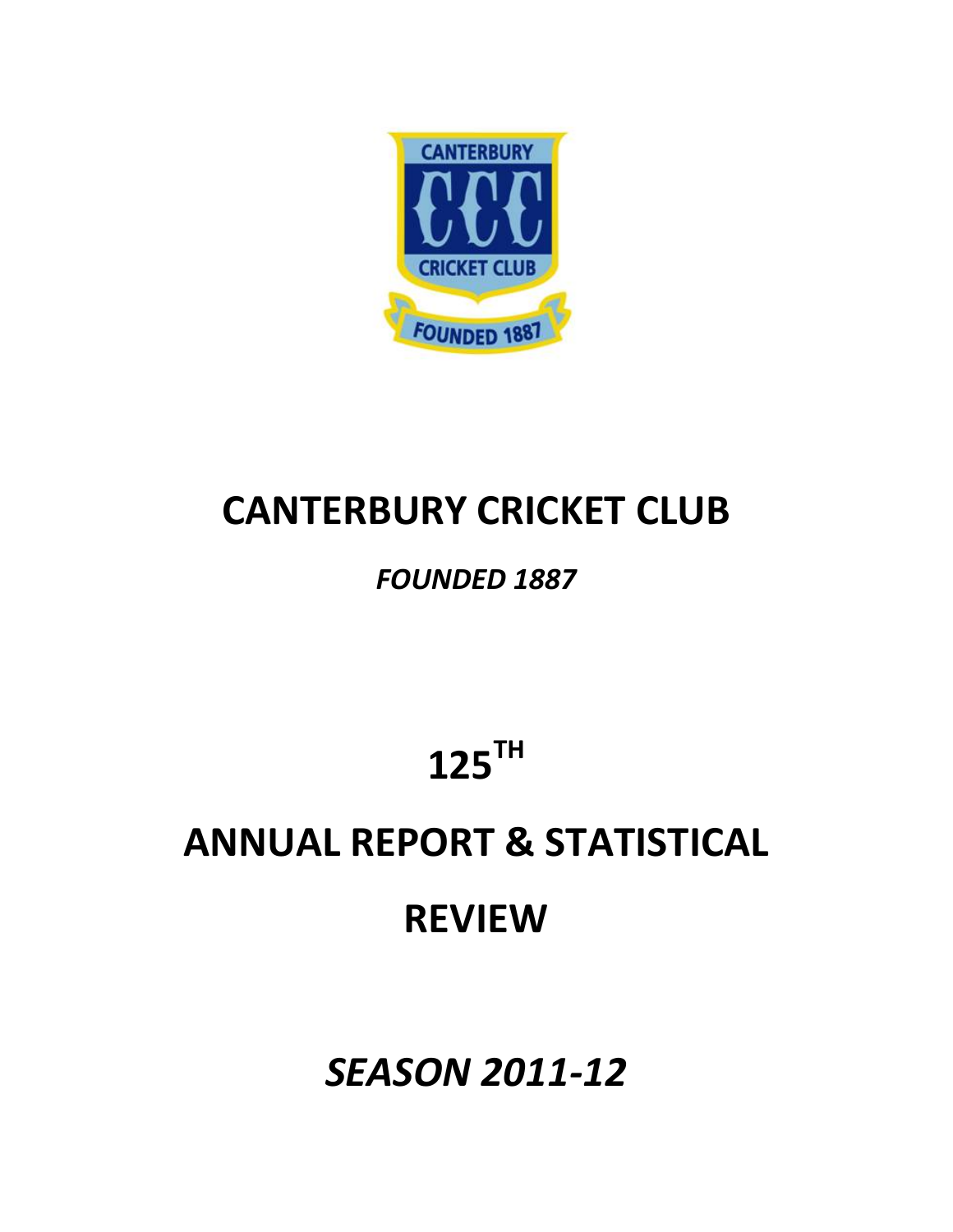## **CANTERBURY CRICKET CLUB**

#### *Founded 1887*

#### **The Club is affiliated with:**

Eastern Cricket Association "ECA" (1910-1921 and 1938-39 to date). The Association was formed in 1903 as the Eastern Suburbs Cricket Association.

Mercantile Cricket Association "MCA" (1999-2000 to date).

Box Hill Reporter District Cricket Association "BHRDCA" (1890-91 to 1937-38 and 2005-06 to date)

#### **The Club was formally affiliated with:**

| Southern Cross Competition            | 1912-13 |
|---------------------------------------|---------|
| Eastern Suburban District Churches CA | 1998-99 |

#### **In 2011-12, the Club was represented by:**

#### **Seniors**

| 1 <sup>st</sup> XI<br>$2^{nd}$ XI<br>$3^{\text{rd}}$ XI<br>$4^{th}$ XI<br>Vets<br>Vets | ECA<br><b>ECA</b><br><b>MCA</b><br><b>MCA</b><br><b>BHRDCA</b><br><b>BHRDCA</b> | A Turf<br>C Turf<br><b>B</b> Turf<br>C Turf<br>Over 40<br>Over 50                                               | J Wright Shield<br><b>G Armstrong Shield</b><br>Don McDonald Shield<br><b>Tom Thoburne Shield</b><br>C Division<br>Legends                                                                                                                                             |
|----------------------------------------------------------------------------------------|---------------------------------------------------------------------------------|-----------------------------------------------------------------------------------------------------------------|------------------------------------------------------------------------------------------------------------------------------------------------------------------------------------------------------------------------------------------------------------------------|
| Juniors                                                                                |                                                                                 |                                                                                                                 |                                                                                                                                                                                                                                                                        |
|                                                                                        | ECA                                                                             | U16 A<br>U16 B<br>U16 C<br>U14 A<br>U14 C<br>U14 C<br>U12 B<br>U12 B<br>U12C<br>U12C<br>U10 Black<br>U10 Yellow | AG Grace Shield<br><b>AR Tongue Shield</b><br>J Bate Shield<br><b>CL Martin Shield</b><br>SJ Mason Shield<br>M Van Zuyden Shield<br><b>GR Male Shield</b><br>J Kwasny Shield<br><b>RK Wilkins Shield</b><br>E Jackson Shield<br>ECA U10 Black<br><b>ECA U10 Yellow</b> |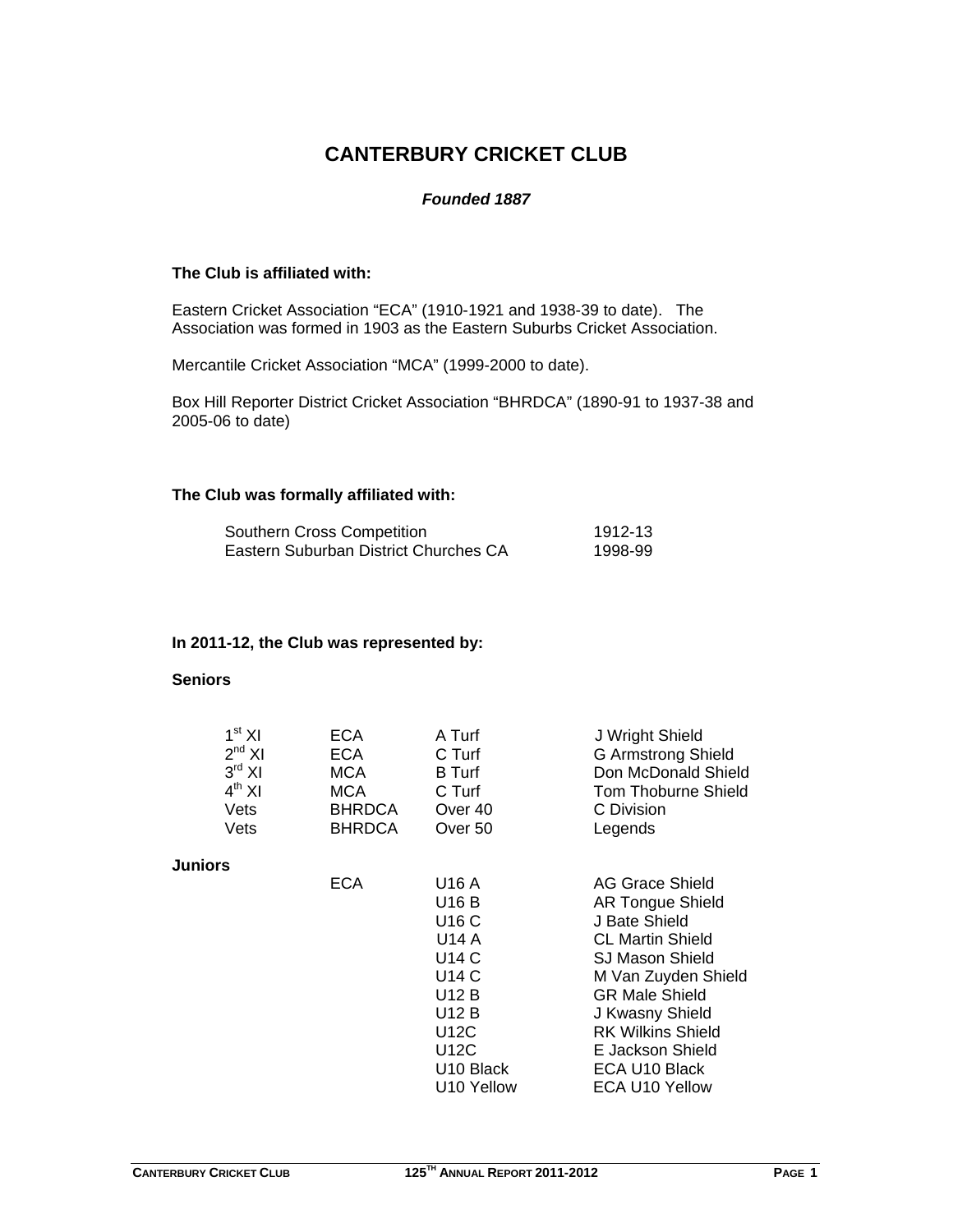## **PREMIERSHIPS**

|         | <b>BHRDCA</b>   |         | <b>ESCA/ECA</b><br><b>SENIORS</b> |                | <b>ESCA/ECA</b> |          | <b>MCA</b>    |
|---------|-----------------|---------|-----------------------------------|----------------|-----------------|----------|---------------|
|         |                 |         |                                   | <b>JUNIORS</b> |                 |          |               |
| Year    | Grade           | Year    | Grade                             | Year           | Grade           | Year     | Grade         |
| 1908-09 | 1 <sup>st</sup> | 1915-16 | Matt 1                            | 1966-67        | Junior 1        | 2002-03* | <b>B</b> Turf |
| 1916-17 | 1 <sup>st</sup> | 1940-41 | Turf 1                            | 1973-74        | U16 N           | 2002-03  | D Turf        |
| 1921-22 | 1 <sup>st</sup> | 1940-41 | Turf <sub>2</sub>                 | 2000-01        | U12 A           | 2006-07  | D Turf        |
| 1923-24 | 1 <sup>st</sup> | 1945-46 | Turf 1                            | 2001-02        | <b>U 12A</b>    | 2008-09  | D Turf        |
| 1927-28 | 1 <sup>st</sup> | 1947-47 | Turf 1                            | 2001-02        | U12 C           |          |               |
| 1931-32 | 1 <sup>st</sup> | 1949-50 | Turf <sub>2</sub>                 | 2001-02        | U12 C           |          |               |
| 1932-33 | 2 <sup>nd</sup> | 1966-67 | Turf C                            | 2001-02        | U <sub>10</sub> |          |               |
| 1934-35 | 1 <sup>st</sup> | 1971-72 | Turf C                            | 2001-02        | U <sub>10</sub> |          |               |
| 2009-10 | Legends         | 1973-74 | Turf Sen                          | 2002-03        | U <sub>10</sub> |          |               |
| 2011-12 | Legends         | 1974-75 | <b>Turf Res</b>                   | 2003-04        | U16 A           |          |               |
|         |                 | 1976-77 | <b>Turf Res</b>                   | 2003-04        | <b>U14 B</b>    |          |               |
|         |                 | 1977-78 | Turf Sen                          | 2003-04        | U <sub>10</sub> |          |               |
|         |                 | 1977-78 | <b>Turf Res</b>                   | 2003-04        | U <sub>10</sub> |          |               |
|         |                 | 1978-79 | Turf Sen                          | 2004-05        | <b>U14 C</b>    |          |               |
|         |                 | 1980-81 | <b>Turf Sen</b>                   | 2004-05        | U12 A           |          |               |
|         |                 | 1980-81 | Matt B                            | 2004-05        | <b>U12 B</b>    |          |               |
|         |                 | 1992-93 | Turf A                            | 2004-05        | U12 C           |          |               |
|         |                 | 1996-97 | Matt D                            | 2004-05        | U <sub>10</sub> |          |               |
|         |                 | 1998-99 | Turf D                            | 2004-05        | U <sub>10</sub> |          |               |
|         |                 | 2001-02 | Turf A                            | 2005-06        | U12C            |          |               |
|         |                 | 2007-08 | Turf C                            | 2005-06        | U <sub>10</sub> |          |               |
|         |                 |         |                                   | 2006-07        | U14 C1          |          |               |
|         |                 |         |                                   | 2008-08        | U12 C           |          |               |
|         |                 |         |                                   | 2009-10        | U16 C           |          |               |
|         |                 |         |                                   | 2009-10        | U14A            |          |               |
|         |                 |         |                                   | 2011-12        | U16A            |          |               |
|         |                 |         |                                   | 2011-12        | <b>U14C</b>     |          |               |
|         |                 |         |                                   | 2011-12        | U12B            |          |               |

**\* Premiers and Champions** 

## **RUNNERS UP**

|                                                                           | <b>BHRDCA</b>                                                                         |                                                                                                                       | <b>ESCA/ECA</b><br><b>SENIORS</b>                                                                                     |                                                                                                                       | <b>ESCA/ECA</b><br><b>JUNIORS</b>                                                                                                                              |         | <b>MCA</b> |
|---------------------------------------------------------------------------|---------------------------------------------------------------------------------------|-----------------------------------------------------------------------------------------------------------------------|-----------------------------------------------------------------------------------------------------------------------|-----------------------------------------------------------------------------------------------------------------------|----------------------------------------------------------------------------------------------------------------------------------------------------------------|---------|------------|
| Year                                                                      | Grade                                                                                 | Year                                                                                                                  | Grade                                                                                                                 | Year                                                                                                                  | Grade                                                                                                                                                          | Year    | Grade      |
| 1891-92<br>2006-07<br>2007-08<br>2008-09<br>2008-09<br>2009-10<br>2010-11 | 1 <sup>st</sup><br>Veterans<br>Veterans<br>Veterans<br>Legends<br>Veterans<br>Legends | 1941-42<br>1953-54<br>1955-56<br>1956-57<br>1971-72<br>1973-74<br>1978-79<br>1981-82<br>1985-86<br>1998-99<br>2008-09 | Turf 1<br>Turf 1<br>Turf 1<br>Turf 1<br>A Turf<br>Matt B<br><b>Turf Res</b><br>B Turf<br>Sen Turf<br>Matt C<br>Turf A | 1962-63<br>1971-72<br>1972-73<br>2003-04<br>2004-05<br>2005-06<br>2005-06<br>2005-06<br>2006-07<br>2010-11<br>2011-12 | U <sub>16</sub><br>U <sub>16</sub><br>U <sub>16</sub><br>U14 C<br>U14 C<br>U16C<br>U12 B<br>U <sub>10</sub><br>U14 C <sub>2</sub><br>U <sub>16</sub> A<br>U14C | 2007-08 | D Turf     |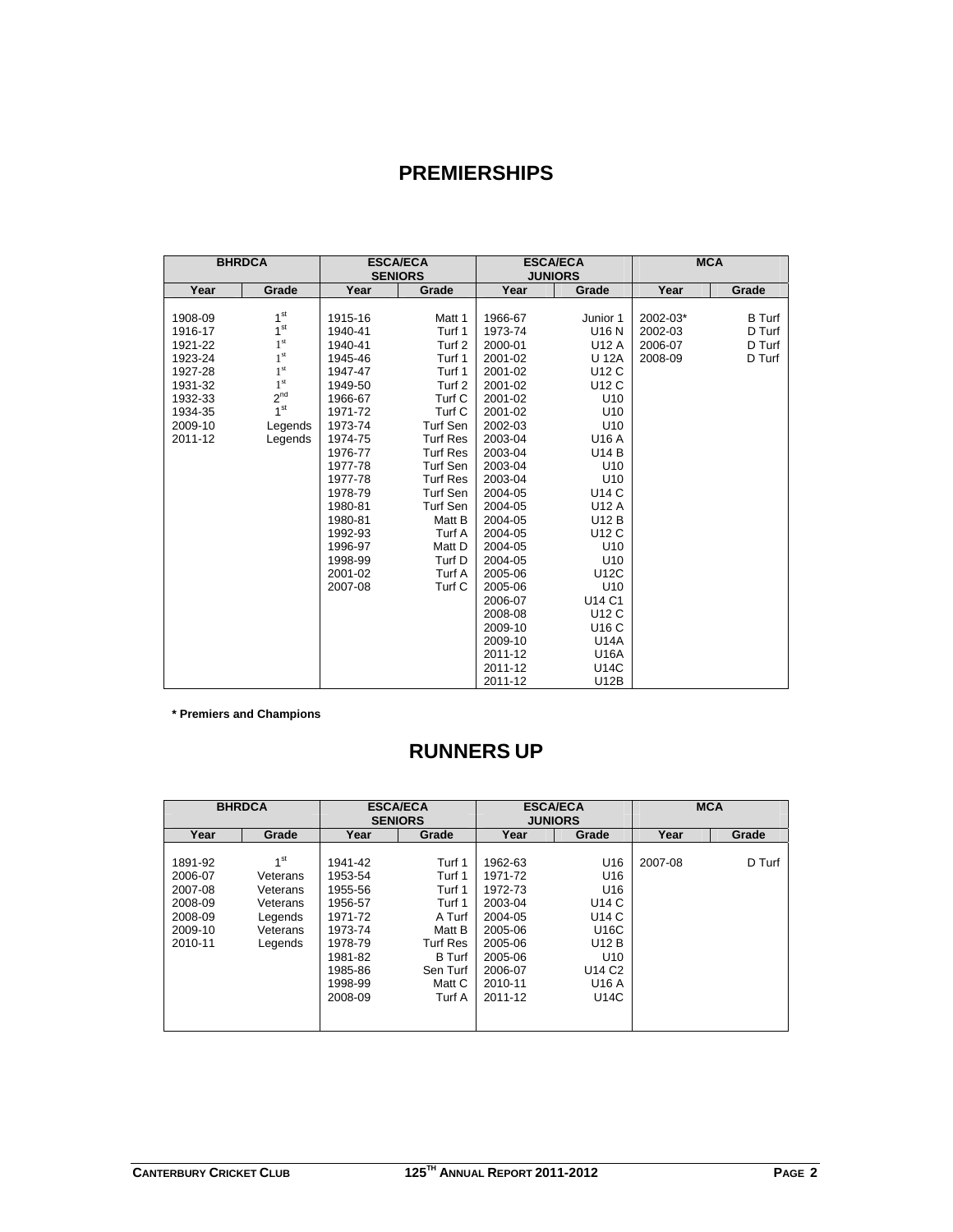## **OFFICE BEARERS**

Vice President – Seniors **Greg Lister** Greg Lister Vice President – Juniors **Rendle Williams** 

**General Committee Sue Bach** Sue Bach

**President Francis Bourke** 

**Secretary Tom Hickie**

**Treasurer Andrew Cumming Construction Cumming Andrew Cumming** 

**David Gates Kevin Kennedy Peter Mirkovic Jenny Pattinson Brad Sitlington Mark Thomas**

**Honorary Auditor Vacant**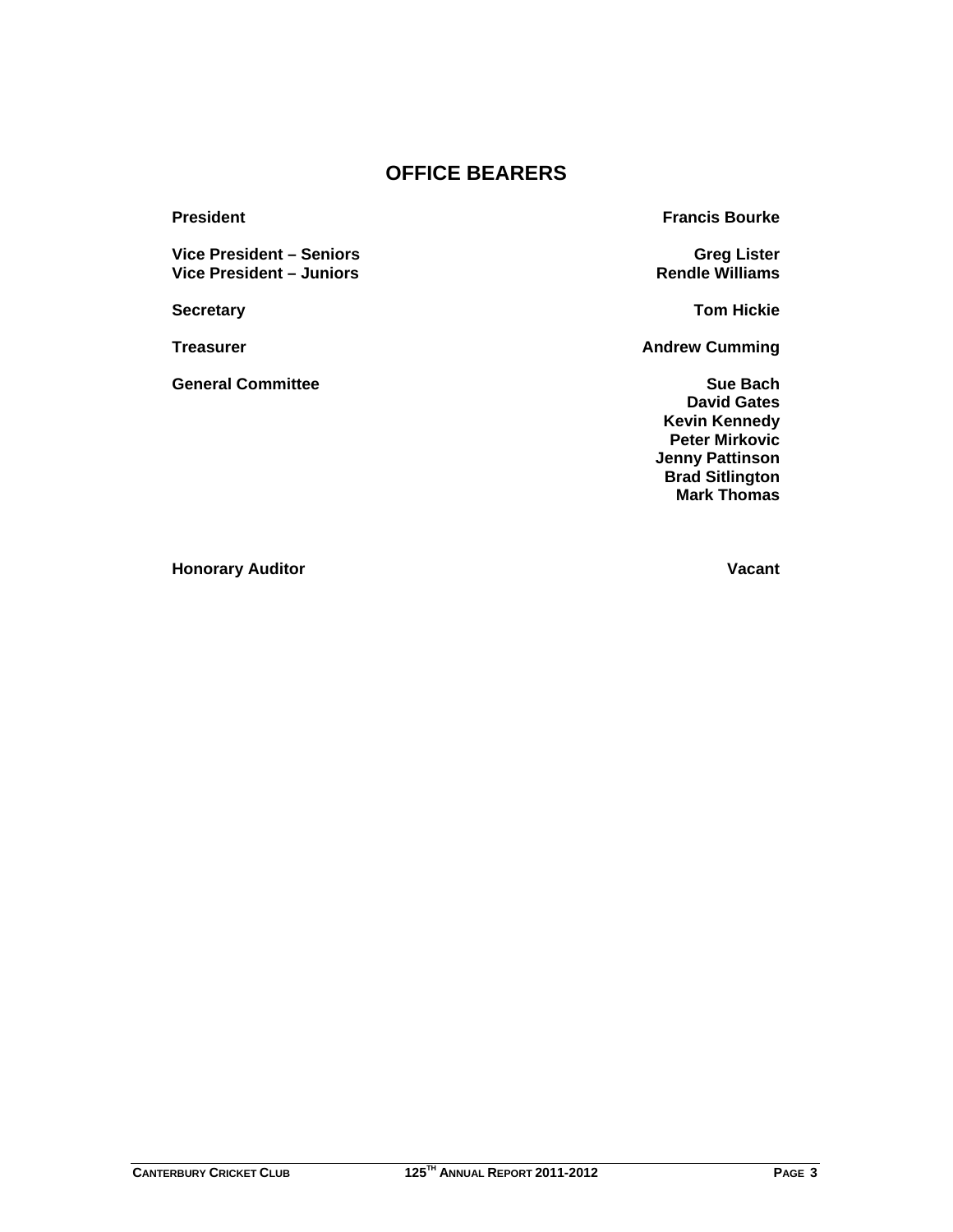#### **PRESIDENTS REPORT**

As in previous annual reports delivered by the current administration of the Canterbury Cricket Club, our stated goals of:

- I. Having the Canterbury Cricket Club running on a sound financial footing
- II. Providing a consistently pleasant environment whereby our cricketers and supporters can enjoy their involvement.
- III. Our First Eleven playing competently enough during the season to be playing in finals.

Once again, I note that a small trading profit was achieved this year and that on the whole, my belief is that our players were exposed to an environment that provided stimulation and opportunity to develop as cricketers as well enjoy some of the satisfaction and camaraderie that comes with team success.

#### **However, team success across all Canterbury XI's is an area that we need to improve upon from last season, and we will responsibly undertake to leave no stone unturned in the pursuit of more success.**

I take this opportunity to acknowledge the  $3<sup>rd</sup> X1's$  effort, under the leadership of Kev Kennedy, of being finalists this year. In addition, memorable victories by the  $1<sup>st</sup> X1$  against Heathmont and Richmond City, as well as the  $2^{nd}$  X1 run chases against Mont Albert and Glen Iris come to mind as highlights of last season.

The welcome return of James "Jogger" White to our club as  $1<sup>st</sup> X1$  skipper provided strong leadership and guidance, which was especially valuable when considering our dependence on the large numbers of younger players at our club. Some of these players carried the burden of responsibility of leading our bowling attack especially at 1<sup>st</sup> X1 level, but this also occurred across all of our teams.

Former CCC champion cricketer Greg Powick's return to our playing ranks brought significant cricketing skills and personal qualities that were a pleasure to observe.

The transition from operating our day to day activities from out of storage containers into our newly renovated clubrooms last November was another significant achievement that occurred in the season just past.

#### **The Canterbury Cricket Club thanks;**

Our Sponsors- The Bendigo Bank, Breadstreet in Mont Albert, and Dench Meats at Forest Hill Shopping Centre, for their generous and ongoing support.

The CCC Junior part of our club for their invaluable contribution towards the success of the annual Trivia Night and the "PSE's" both socially and financially. Special acknowledgments and thanks go to Deb Sharpe, Cathy Townsend, Neil and Lisa Arrowsmith, as well as Bob Angley and Sue Arthur for their efforts.

The leadership of Mr James White  $(1^{st} X1)$ , Mr Brad Sitlington and Andy Cumming  $(2^{nd} X1)$ , Mr Kev Kennedy and Jon Wilson  $(3<sup>id</sup> X1)$ , Messrs Jesse McLaren, Mark Thomas and Paul Townsend  $(4^{th}$  XI) in the senior turf teams, as well as John Kent, Mike Angwin and David Street for their leadership of our 2 Veterans Teams (Over 40's and Over 50's)

The 12 Junior teams and their respective coaches and team managers, Mr Rendle Williams (Co-Ordinator) and Mr Laurie Cavill and his committee for making it all happen at this level.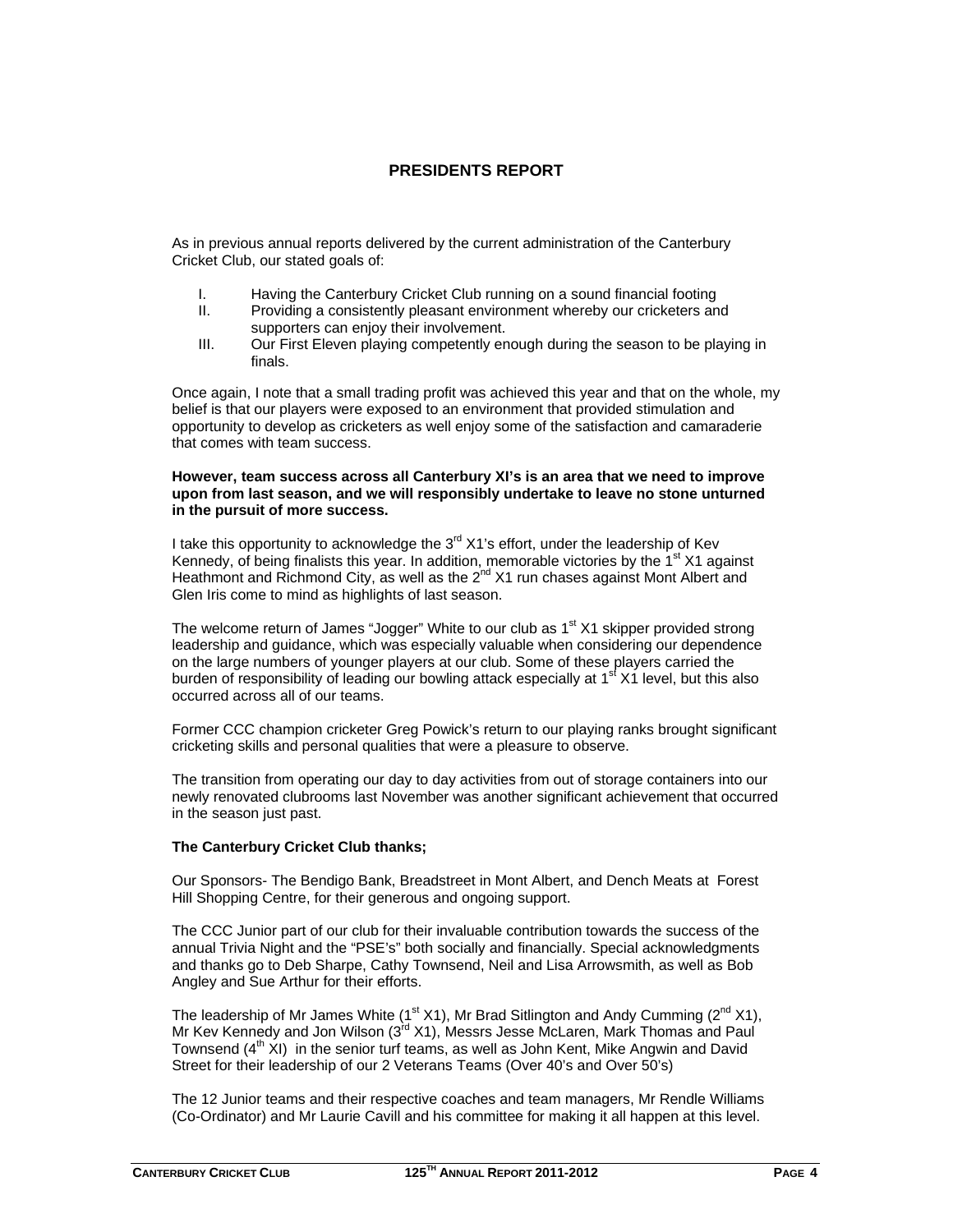Bob Angley and Sue Arthur for their organization of the "Milo : Have a Go" program, which comprised of about 90 boys and girls of age 10 and under this year.

Mr Bob Trengrove for his appreciated help once again as team manager of the First X1 as well as Practice Captain.

Mr Cam Matthews who gave our players the benefit of his coaching skills and playing experience this year.

Messrs Tom Hickie (Secretary) Andy Cumming (Treasurer) Greg Lister (Vice president) and committee members Mark Thomas, Sue Bach, Jenny Pattinson, Peter Mirkovic, Brad Sitlington, David Gates, Kevin Kennedy, and Rendle Williams (Juniors co-coordinator) for their unstinting effort and commitment to the CCC cause over the past year.

And of course- to the dozens of others who helped out when they saw things that needed to be around the club during the course of the season.

#### **Canterbury Cricket Club congratulates;**

The Under 16A's under Coach Charlie Hall and Captain Jackson Morris upon achieving joint premiership honours.

The Over 50's Legends, with Skipper Mike Angwin and his team winning the premiership in convincing style.

Louis Holmes and Andrew Hansen on achieving bowling hat tricks last season and Harry Crothers scoring a century against South Yarra.

Jack Quartermain for winning the prestigious Norm Shores Medal in season 2011-2012.

Mr Ben James upon his marriage.

#### **Season 2012-13**

With the reappointment of last season's skipper James White, combined with the anticipated further physical and skill development of our younger brigade, and the expected returm from overseas travel of some experienced players, we will be entering season 2012-13 with higher expectations of team success.

The further extension of the CCC Winter Training Academy from last season's 7 players to include 15 players this year, is another step towards the further development of our precious resource of young players. By the time of our Annual Meeting, this program will already be halfway through a planned 8 session program which focuses mainly on individual technical coaching in the basic skills of batting and bowling. Tom Smyth, who plays Premier Cricket with Carlton Cricket Club, is the instructor.

I thank you for your support.

**Go Berries!** 

Francis Bourke **PRESIDENT**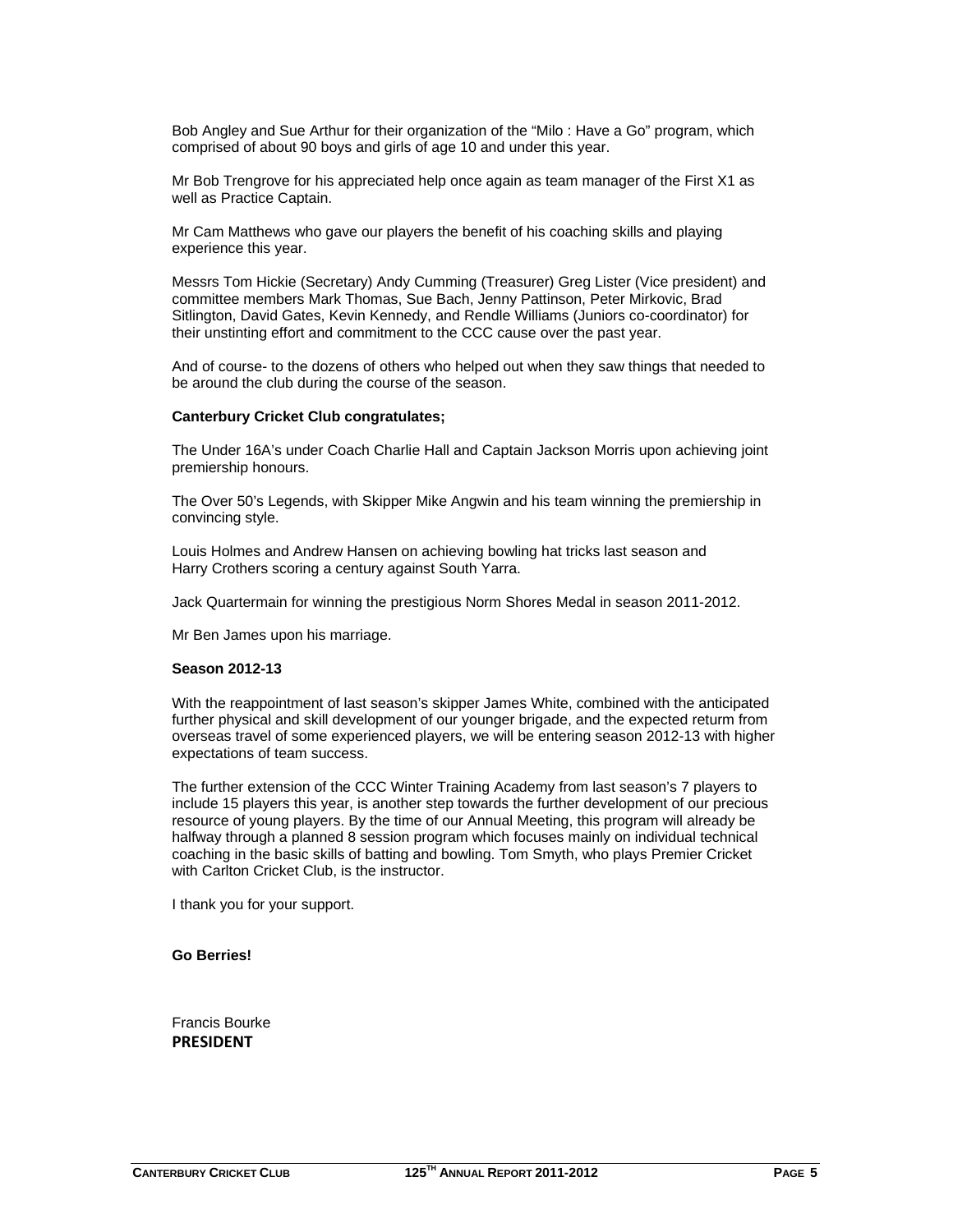Your committee members submit the financial accounts of the Canterbury Cricket Club for the financial year ended 30 April 2012.

### **Committee Members**

The names of committee members at the date of this report are:

Francis Bourke Andrew Cumming Sue Bach David Gates Tom Hickie Kevin Kennedy Greg Lister Peter Mirkovic Jenny Pattinson Brad Sitlington Mark Thomas Rendle Williams

#### **Principal Activities**

The principal activities of the association during the financial year were: to promote and further the game of Cricket and social acivities in the interest of its members.

#### **Significant Changes**

No significant change in the nature of these activities occurred during the year.

#### **Operating Result**

The profit from ordinary activities after providing for income tax amounted to

\_\_\_\_\_\_\_\_\_\_\_\_\_\_\_\_\_\_\_\_\_\_\_\_\_\_\_\_\_\_\_\_\_\_\_\_\_\_\_\_\_\_\_\_\_\_\_\_\_

| Yearended     | Year ended  |
|---------------|-------------|
| 30 April 2012 | PrevYearEnd |
| \$.           | S           |
| 782           | 11,378      |

Signed in accordance with a resolution of the Members of the Committee on 25 June, 2012:

Francis Bourke **Andrew Cumming**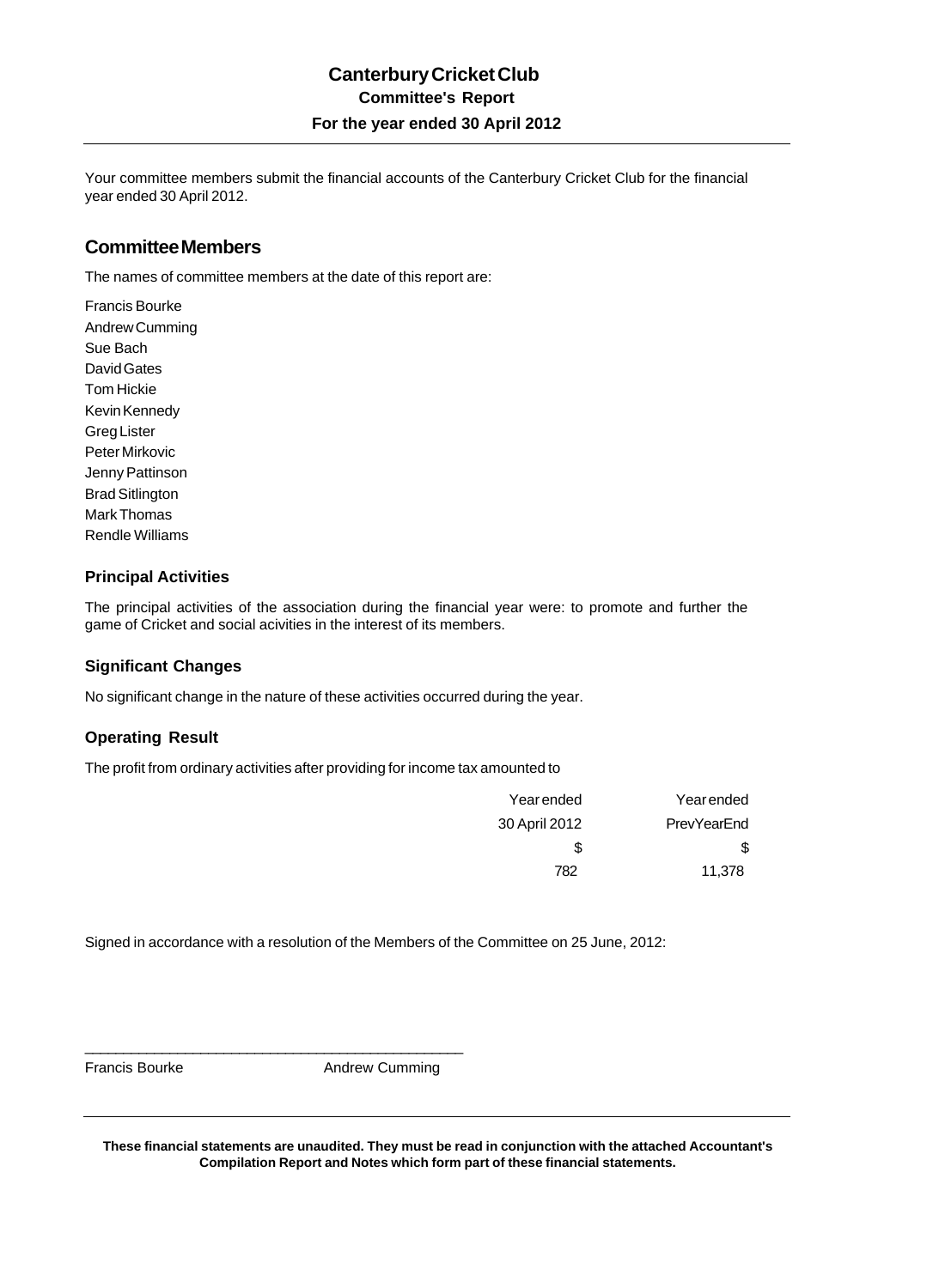## **Canterbury Cricket Club Trading Account For the year ended 30 April 2012**

|                                  | 2012   | 2011   |
|----------------------------------|--------|--------|
|                                  | \$     | \$     |
| <b>Trading Income</b>            |        |        |
| <b>Bar and Canteen Sales</b>     | 25,875 | 23,836 |
| <b>Total Trading Income</b>      | 25,875 | 23,836 |
| <b>Cost of Sales</b>             |        |        |
| Add:                             |        |        |
| Purchases - Bar                  | 12,083 | 12,668 |
|                                  | 12,083 | 12,668 |
| <b>Cost of Sales</b>             | 12,083 | 12,668 |
| <b>Gross Profit from Trading</b> | 13,792 | 11,167 |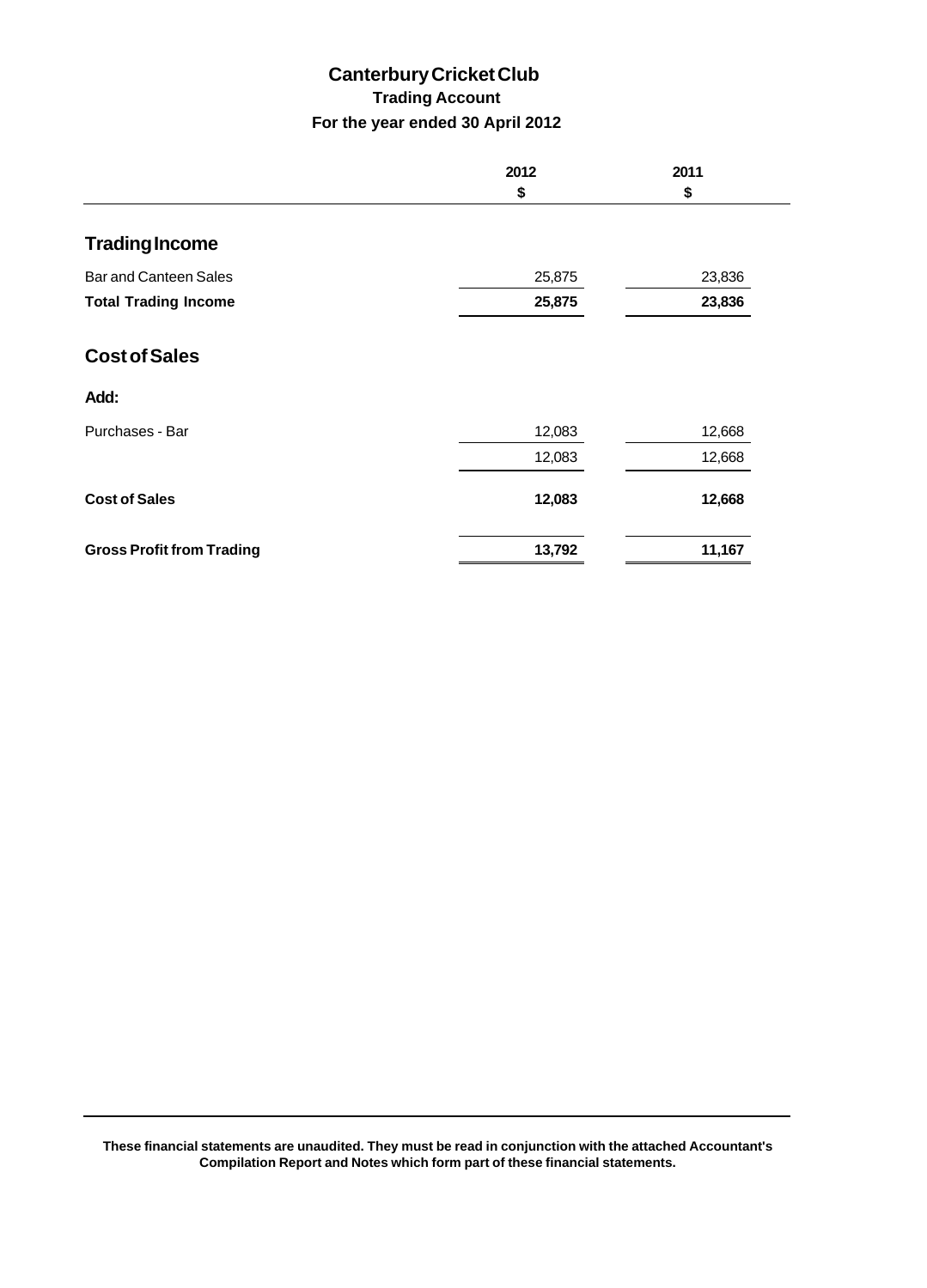## **Canterbury Cricket Club Income and Expenditure Statement For the year ended 30 April 2012**

|                                | 2012   | 2011   |
|--------------------------------|--------|--------|
|                                | \$     | \$     |
| <b>Income</b>                  |        |        |
| <b>Trading profit</b>          | 13,792 | 11,167 |
| Subscriptions - Juniors        | 33,142 | 32,700 |
| <b>Subscriptions - Seniors</b> | 7,450  | 9,095  |
| Subscriptions - Veterans       | 2,310  | 1,915  |
| Subscriptions - Social         |        | 310    |
| <b>Function Revenue</b>        | 10,080 | 11,713 |
| Merchandise and Apparel Sales  | 575    | 700    |
| <b>Ball Money</b>              | 1,200  | 1,465  |
| Sponsorship Revenue            | 16,069 | 13,800 |
| <b>Total income</b>            | 84,617 | 82,865 |
|                                |        |        |
| <b>Expenses</b>                |        |        |
| <b>Association Fees</b>        | 2,585  | 2,760  |
| <b>Apparel Costs</b>           | 2,755  | 4,380  |
| <b>Bank Fees And Charges</b>   | 731    | 906    |
| <b>Clubroom Amenities</b>      | 891    | 1,813  |
| <b>Coaching Fees - Seniors</b> | 17,550 | 10,903 |
| Depreciation - Eqiupment       |        | 3,747  |
| Fines                          |        | 35     |
| <b>Ground Rental</b>           | 16,060 | 10,251 |
| Insurance                      | 1,013  | 1,067  |
| Interest - Australia           |        | 19     |
| Juniors - Affiliation fees     | 1,020  | 1,105  |
| Juniors - Balls                | 3,678  | 2,908  |
| Juniors - Equipment            | 5,605  | 4,740  |
| Juniors - Insurance            | 2,499  | 2,203  |
| Juniors - Photos               | 2,250  | 2,505  |
| Juniors - Other                | 5,600  | 8,543  |
| Juniors - Trophies             | 2,749  | 2,277  |
| Internet                       |        | 121    |
| Licences & Permits             | 205    | 385    |
| Purchases - BBQ                |        | 37     |
| Pavilion Contribution          | 11,000 |        |
| Storage                        |        | 91     |
| Senior match expenses          | 5,136  | 10,016 |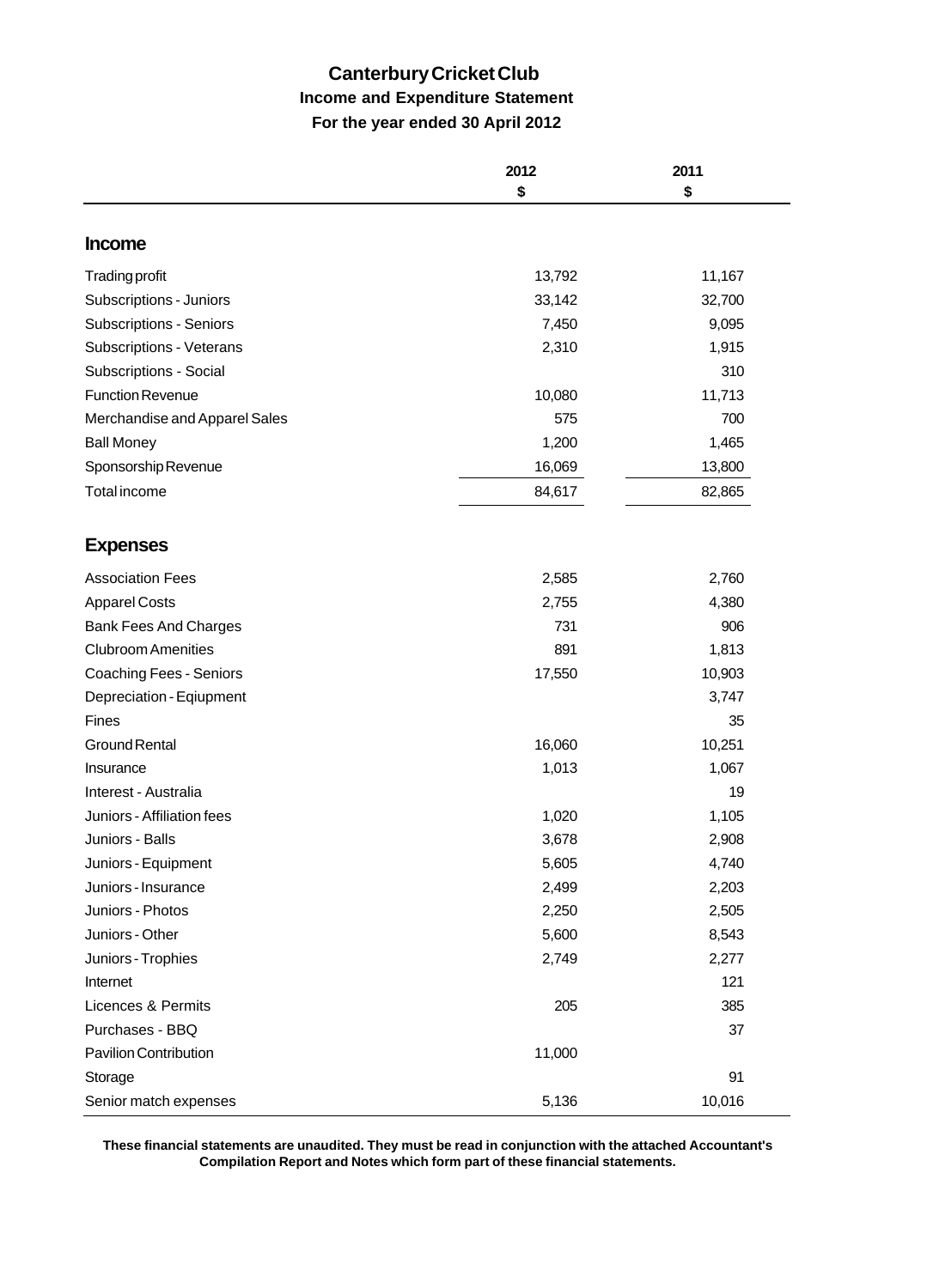## **Canterbury Cricket Club Income and Expenditure Statement For the year ended 30 April 2012**

|        | 2011   |
|--------|--------|
| \$     | \$     |
| 214    | 276    |
| 2,295  | 397    |
| 83,835 | 71,487 |
| 782    | 11,378 |
|        |        |
| 782    | 11,378 |
| 782    | 11,378 |
| 13,994 | 2,616  |
| 782    | 11,378 |
| 14,776 | 13,994 |
|        |        |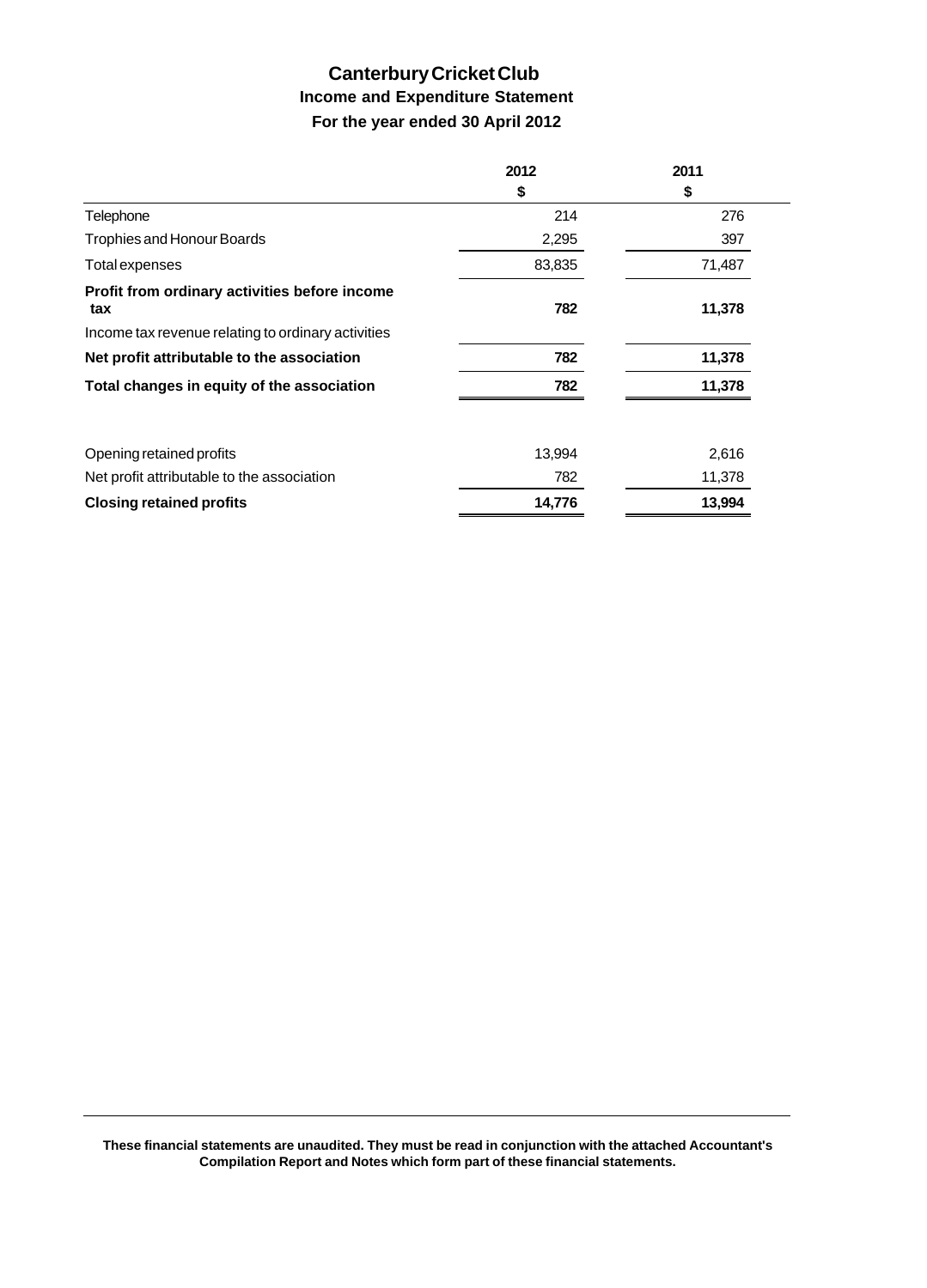## **Canterbury Cricket Club Detailed Balance Sheet As At 30 April 2012**

|                                         | <b>Note</b> | 2012<br>\$ | 2011<br>\$ |
|-----------------------------------------|-------------|------------|------------|
| <b>Current Assets</b>                   |             |            |            |
| <b>Cash Assets</b>                      |             |            |            |
| Cash at Bank - Bendigo                  |             | 18,438     | 21,716     |
|                                         |             | 18,438     | 21,716     |
| <b>Inventories</b>                      |             |            |            |
| Stock on Hand - Apparel and Match Balls |             |            | 1,229      |
|                                         |             |            | 1,229      |
| <b>Total Current Assets</b>             |             | 18,438     | 22,946     |
| <b>Non-Current Assets</b>               |             |            |            |
| <b>Other Financial Assets</b>           |             |            |            |
| <b>Other investments</b>                |             | 500        | 500        |
|                                         |             | 500        | 500        |
| <b>Property, Plant and Equipment</b>    |             |            |            |
| Property & equipment - at cost          |             | 22,509     | 22,509     |
| Less: Accumulated depreciation          |             | (22, 509)  | (22, 509)  |
| <b>Total Non-Current Assets</b>         |             | 500        | 500        |
| <b>Total Assets</b>                     |             | 18,938     | 23,446     |
| <b>Current Liabilities</b>              |             |            |            |
| <b>Payables</b>                         |             |            |            |
| Unsecured:                              |             |            |            |
| Trade creditors                         |             | 4,162      | 9,452      |
|                                         |             | 4,162      | 9,452      |
| <b>Total Current Liabilities</b>        |             | 4,162      | 9,452      |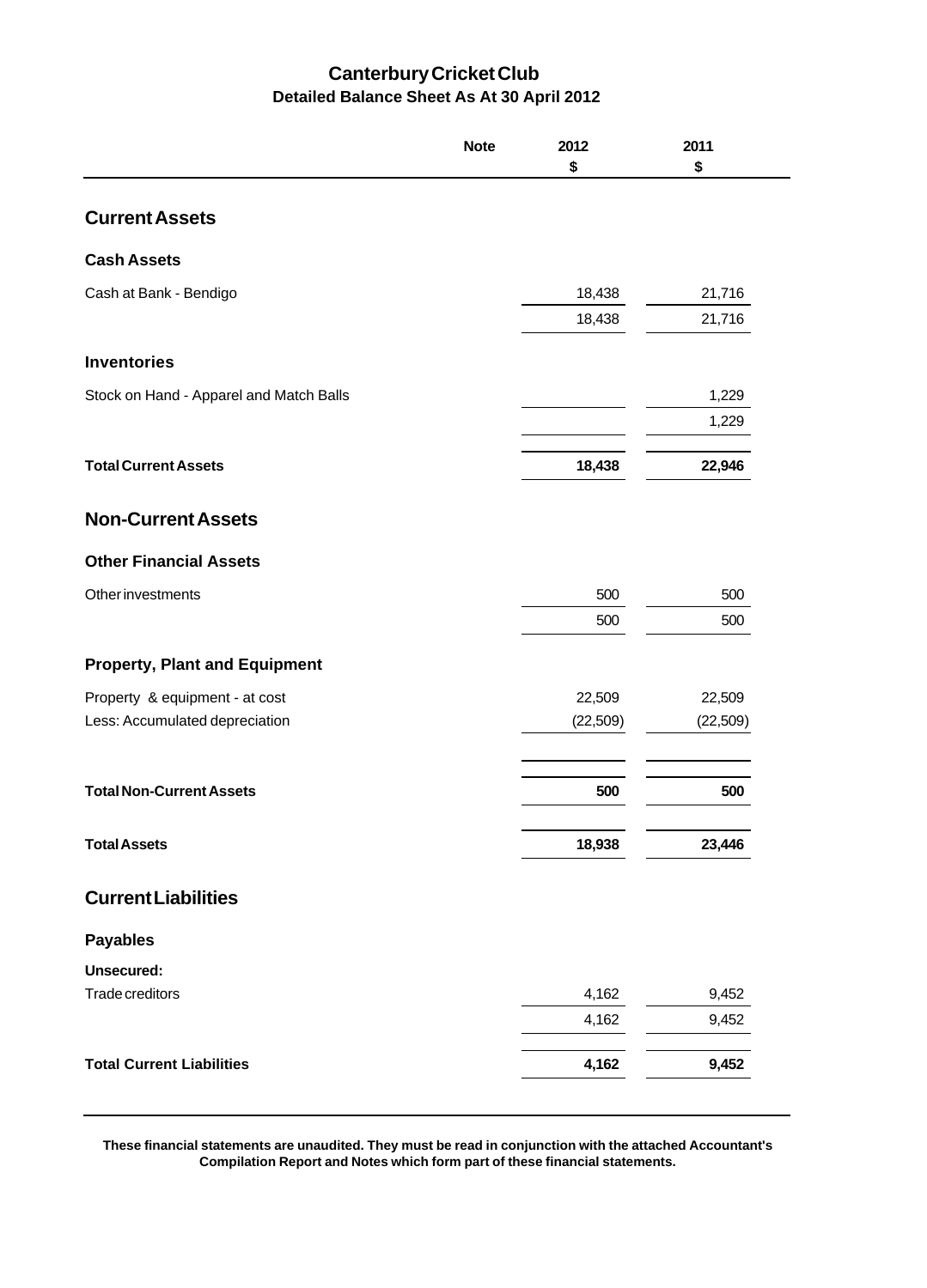## **Canterbury Cricket Club Detailed Balance Sheet As At 30 April 2012**

|                               | <b>Note</b> | 2012   | 2011   |
|-------------------------------|-------------|--------|--------|
|                               |             | \$     | \$     |
| <b>Total Liabilities</b>      |             | 4,162  | 9,452  |
| <b>Net Assets</b>             |             | 14,776 | 13,994 |
|                               |             |        |        |
| <b>Members' Funds</b>         |             |        |        |
| Accumulated surplus (deficit) |             | 14,776 | 13,994 |
| <b>Total Members' Funds</b>   |             | 14,776 | 13,994 |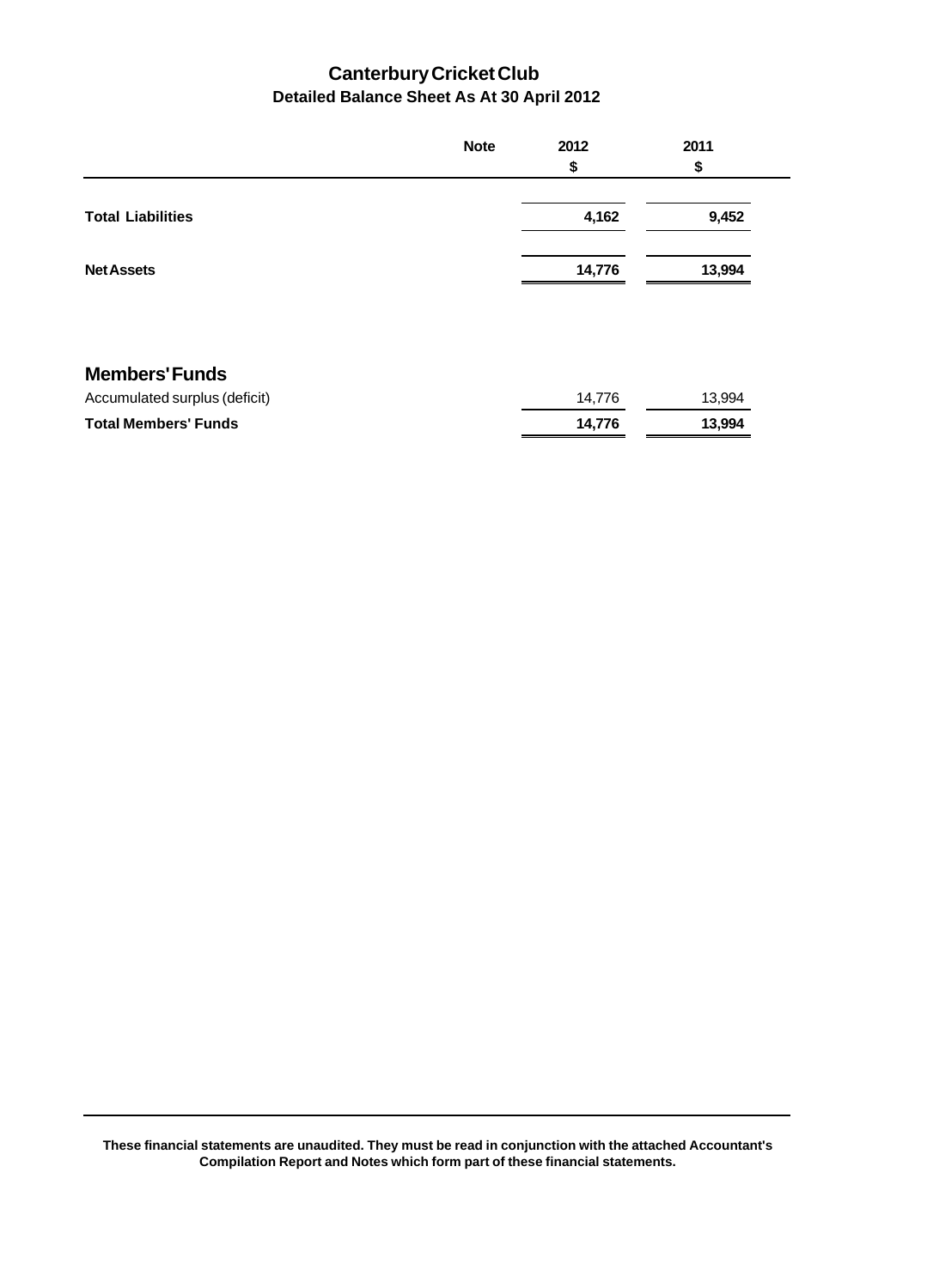## **Note 1: Summary of Significant Accounting Policies**

This financial report is a special purpose financial report prepared in order to satisfy the financial reporting requirements of the Associations Incorporations Act . The committee has determined that the association is not a reporting entity.

The financial report has been prepared on an accruals basis and is based on historical costs and does not take into account changing money values or, except where specifically stated, current valuations of non-current assets.

The following significant accounting policies, which are consistent with the previous period unless otherwise stated, have been adopted in the preparation of this financial report.

#### **(a) Cash and Cash Equivalents**

 Cash and cash equivalents include cash on hand, deposits held at call with banks, and other short-term highly liquid investments with original maturities of three months or less.

#### **(b) Revenue and Other Income**

 Revenue is measured at the fair value of the consideration received or receivable after taking into account any trade discounts and volume rebates allowed. For this purpose, deferred consideration is not discounted to present values when recognising revenue.

 Interest revenue is recognised using the effective interest rate method, which for floating rate financial assets is the rate inherent in the instrument. Dividend revenue is recognised when the right to receive a dividend has been established.

 Grant and donation income is recognised when the entity obtains control over the funds, which is generally at the time of receipt.

All revenue is stated net of the amount of goods and services tax (GST).

#### **(c) Investments**

 Investments held are originally recognised at cost, which includes transaction costs. They are subsequently measured at fair value which is equivalent to their market bid price at the end of the reporting period. Movements in fair value are recognised through an equity reserve.

#### **(d) Trade and Other Payables**

 Trade and other payables represent the liability outstanding at the end of the reporting period for goods and services received by the association during the reporting period, which remain unpaid. The balance is recognised as a current liability with the amounts normally paid within 30 days of recognition of the liability.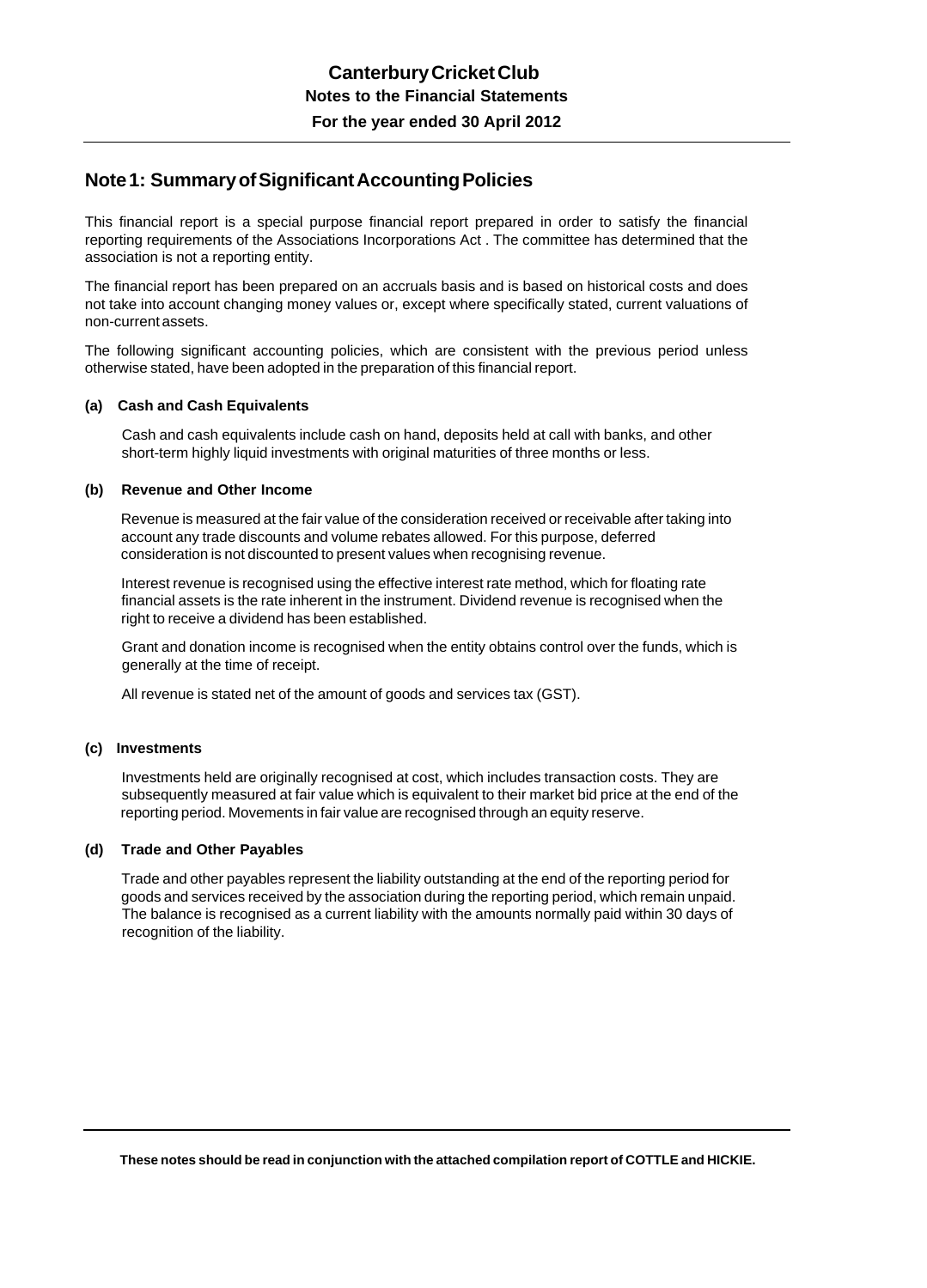The Committee has determined that the association is not a reporting entity and that this special purpose financial report should be prepared in accordance with the accounting policies outlined in Note 1 to the financial statements.

In the opinion of the Committee the Income and Expenditure Statement, Statement of Financial Position, and Notes to the Financial Statements:

1. Presents fairly the financial position of Canterbury Cricket Club as at 30 April 2012 and its performance for the year ended on that date.

\_\_\_\_\_\_\_\_\_\_\_\_\_\_\_\_\_\_\_\_\_\_\_\_\_\_\_\_\_\_\_\_\_\_\_\_\_\_\_\_\_\_\_\_\_\_\_\_\_

\_\_\_\_\_\_\_\_\_\_\_\_\_\_\_\_\_\_\_\_\_\_\_\_\_\_\_\_\_\_\_\_\_\_\_\_\_\_\_\_\_\_\_\_\_\_\_\_\_

2. At the date of this statement, there are reasonable grounds to believe that the association will be able to pay its debts as and when they fall due.

This statement is made in accordance with a resolution of the Committee and is signed for and on behalf of the Committee by:

Francis Bourke President

Andrew Cumming **Treasurer** 

25 June, 2012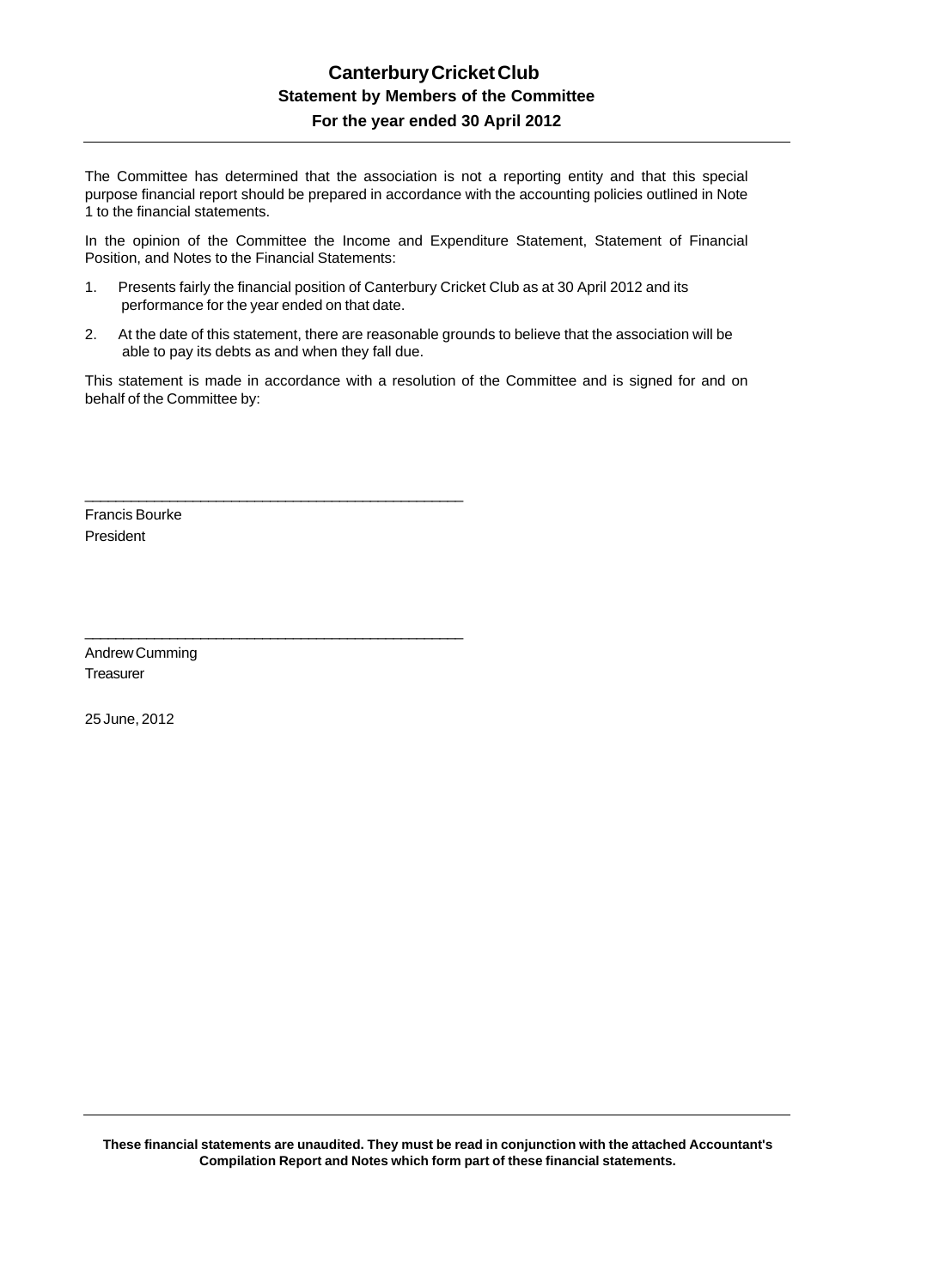I, Francis Bourke, and I, Andrew Cumming certify that:

1. We are members of the Committee of Canterbury Cricket Club.

\_\_\_\_\_\_\_\_\_\_\_\_\_\_\_\_\_\_\_\_\_\_\_\_\_\_\_\_\_\_\_\_\_\_\_\_\_\_\_\_\_\_\_\_\_\_\_\_\_

\_\_\_\_\_\_\_\_\_\_\_\_\_\_\_\_\_\_\_\_\_\_\_\_\_\_\_\_\_\_\_\_\_\_\_\_\_\_\_\_\_\_\_\_\_\_\_\_\_

- 2. We attended the annual general meeting of the association held on 25/06/2012.
- 3. We are authorised by the attached resolution of the Committee to sign this certificate.
- 4. This annual statement was submitted to the members of the association at its annual general meeting.

Francis Bourke Committee Member

Andrew Cumming Committee Member

25 June, 2012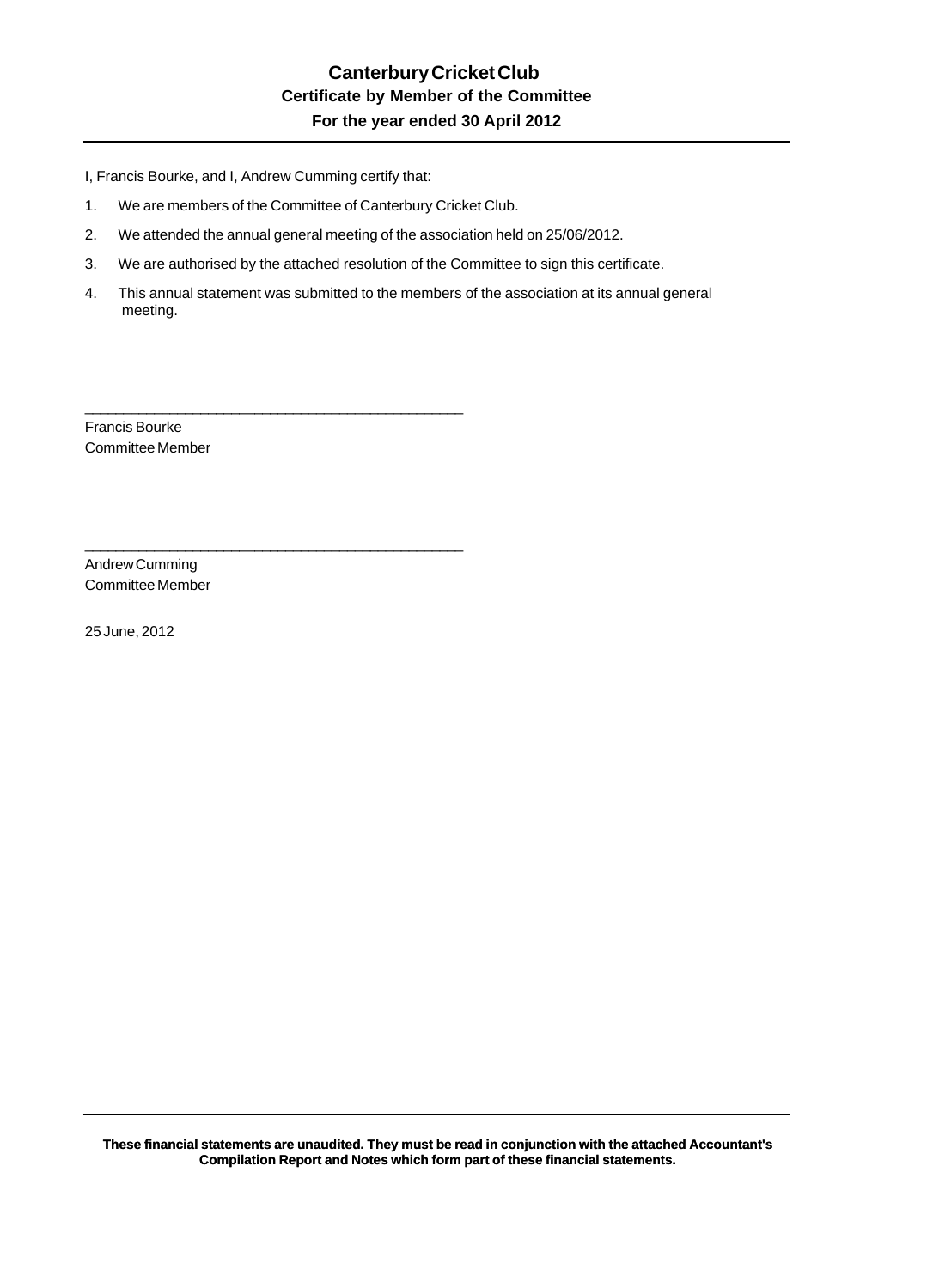## **CLUB ADMINISTRATION**

| <b>YEAR</b>        | <b>PRESIDENT</b> | <b>SECRETARY</b> | <b>TREASURER</b>   |
|--------------------|------------------|------------------|--------------------|
| 1887-88            | Read, A.         | O'Keefe          | No Record          |
| 1888-89            | Read, A.         | No Record        | No Record          |
| 1889-90            | Read, A.         | No Record        | No Record          |
| 1890-91            | Read, A.         | Scott G.         | No Record          |
| 1891-92            | Read, A.         | Walker J.        | Walker J.          |
| 1892-93            | Read, A.         | Walker J.        | No Record          |
| 1893-94            | Smith D.B.       | Walker J.        | No Record          |
| 1894-95            | Smith D.B.       | Walker J.        | No Record          |
| 1895-96            | Smith D.B.       | Walker J.        | No Record          |
| 1896-97            | Smith D.B.       | Walker J.        | No Record          |
| 1897-98            | Smith D.B.       | No Record        | No Record          |
| 1898-99            | Smith D.B.       | No Record        | No Record          |
| 1899-00            | Smith D.B.       | No Record        | No Record          |
| 1900-01            | No Record        | No Record        | No Record          |
| 1901-02            | No Record        | No Record        | No Record          |
| 1902-03            | No Record        | No Record        | No Record          |
| 1903-04            | No Record        | No Record        | No Record          |
| 1904-05            | No Record        | No Record        | No Record          |
| 1905-06            | No Record        | No Record        | No Record          |
| 1906-07            | No Record        | No Record        | No Record          |
| 1907-08            | No Record        | No Record        | No Record          |
| 1908-09            | No Record        | No Record        | No Record          |
| 1909-10            | No Record        | No Record        | No Record          |
| 1910-11            | No Record        | No Record        | No Record          |
| 1911-12            | Gittus T. (Snr)  | No Record        | No Record          |
| 1912-13            | Gittus T. (Snr)  | Copas W.         | Silvers F.         |
| 1913-14            | Gittus T. (Snr)  | Copas W.         | Silvers F.         |
| 1914-15            | Gittus T. (Snr)  | Copas W.         | Silvers F.         |
| 1915-16            | Gittus T. (Snr)  | Copas W.         | Silvers F.         |
| 1916-17            | Gittus T. (Snr)  | Copas W.         | Silvers F.         |
| 1917-18            | Gittus T. (Snr)  | Gittus T. (Jnr)  | Silvers F.         |
| 1918-19            | Gittus T. (Snr)  | Gittus T. (Jnr)  | Silvers F.         |
| 1919-20            | Gittus T. (Snr)  | Gittus T. (Jnr)  | Silvers F.         |
| 1920-21            | Woodward F.W.    | Gittus T. (Jnr)  | Silvers F.         |
| 1921-22            | Woodward F.W.    | Gittus T. (Jnr)  | No Record          |
| 1922-23            | No Record        | Gittus T. (Jnr)  | No Record          |
| 1923-24            | No Record        | Gittus T. (Jnr)  | No Record          |
| 1924-25            | Guiver G. (Snr)  | Broadbent B.     | Webb A.            |
| 1925-26            | Guiver G. (Snr)  | Broadbent B.     | Webb A.            |
| 1926-27            | Guiver G. (Snr)  | Broadbent B.     | Webb A.            |
| 1927-28            | Swan H.          | Warmbrum L.      | Webb A.            |
| 1928-29            | Swan H.          | Warmbrum L.      | Webb A.            |
| 1929-30            | Swan H.          | Warmbrum L.      | Webb A.            |
| 1930-31<br>1931-32 | Swan H<br>Swan H | Webb A<br>Webb A | Webb A             |
| 1932-33            | Swan H           | Webb A           | Smyth W<br>Smyth W |
|                    |                  |                  |                    |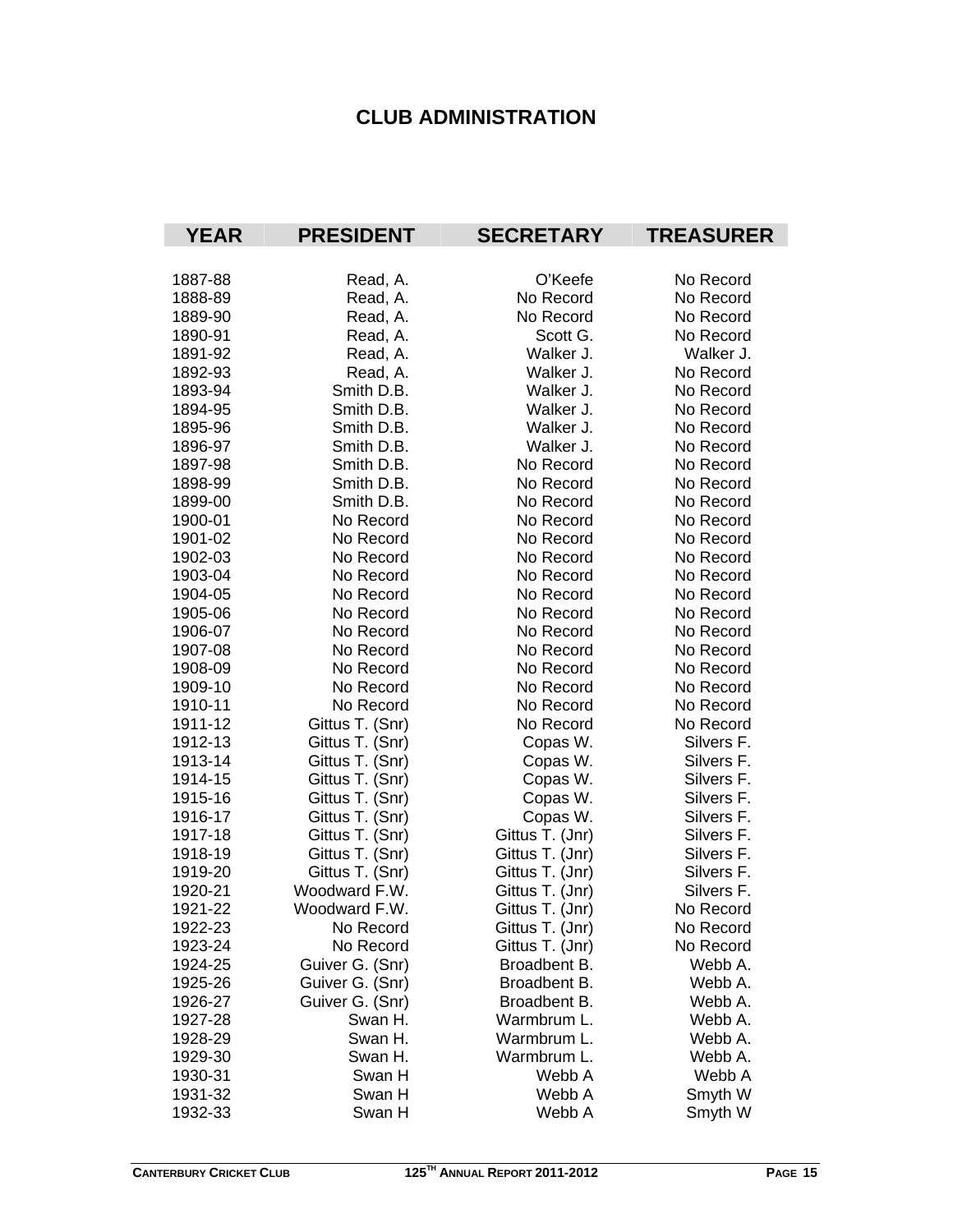| <b>YEAR</b>        | <b>PRESIDENT</b>                   | <b>SECRETARY</b>           | <b>TREASURER</b>                         |
|--------------------|------------------------------------|----------------------------|------------------------------------------|
| 1933-34            | Swan H                             | Webb A                     | Allen A                                  |
| 1934-35            | Swan H                             | Webb A                     | Allen A                                  |
| 1935-36            | Swan H                             | Webb A                     | Allen A                                  |
| 1936-37            | Cr. Dimmick W                      | Webb A                     | Allen A                                  |
| 1937-38            | Cr. Dimmick W                      | Morris J                   | Allen A                                  |
| 1938-39            | Cr. Dimmick W                      | No Record                  | Silvers K                                |
| 1939-40            | Cr. Dimmick W                      | No Record                  | Silvers K                                |
| 1940-41            | Cr. Dimmick W                      | Collins H                  | Silvers K                                |
| 1941-42            | Cr. Dimmick W                      | No Record                  | Silvers K                                |
| 1942-43            | Cr. Dimmick W                      | No Record                  | Silvers K                                |
| 1943-44            | Cr. Dimmick W                      | No Record                  | Larkin L                                 |
| 1944-45            | Cr. Dimmick W                      | <b>Matthews H</b>          | Larkin L                                 |
| 1945-46            | Cr. Dimmick W                      | <b>Matthews G</b>          | Larkin L                                 |
| 1946-47            | Cr. Dimmick W                      | No Record                  | Larkin L                                 |
| 1947-48            | Cr. Dimmick W                      | No Record                  | Larkin L                                 |
| 1948-49            | Cr. Dimmick W                      | No Record                  | Larkin L                                 |
| 1949-50            | Cr. Dimmick W                      | Cox C                      | Larkin L                                 |
| 1950-51            | Cr. Dimmick W                      | Cox C                      | Larkin L                                 |
| 1951-52            | Cr. Dimmick W                      | Cox C                      | Larkin L                                 |
| 1952-53            | Cr. Dimmick W                      | Cox C                      | Bates W                                  |
| 1953-54            | Larkin L                           | Cox C                      | Bates W                                  |
| 1954-55            | Larkin L                           | Cox C                      | <b>Bates W</b>                           |
| 1955-56            | Scott, A                           | Cox C                      | <b>Bates W</b>                           |
| 1956-57            | Scott A                            | Cox C                      | Bates W                                  |
| 1957-58            | Scott A                            | Cox C                      | <b>Bates W</b>                           |
| 1958-59            | Scott A                            | Cox C                      | <b>Bates W</b>                           |
| 1959-60            | Grace J                            | Grace G                    | Bates W                                  |
| 1960-61            | Shores <sub>N</sub>                | Kann A                     | Bates W                                  |
| 1961-62            | <b>Shores N</b>                    | Kann A                     | <b>Bates W</b>                           |
| 1962-63            | <b>Shores N</b>                    | Kann A                     | <b>Bates W</b>                           |
| 1963-64            | <b>Shores N</b>                    | Kann A                     | <b>Bates W</b>                           |
| 1964-65            | Shores <sub>N</sub>                | Kann A                     | <b>Bates W</b>                           |
| 1965-66            | <b>Shores N</b>                    | Kann A                     | Bates W                                  |
| 1966-67            | <b>Shores N</b>                    | Callaway A                 | <b>Trengrove R</b>                       |
| 1967-68            | <b>Shores N</b>                    | McCarthy J                 | <b>Trengrove R</b>                       |
| 1968-69            | <b>Shores N</b>                    | Ridgewell L                | <b>Trengrove R</b>                       |
| 1969-70            | Shores <sub>N</sub>                | Ridgewell L                | <b>Trengrove R</b>                       |
| 1970-71            | <b>Shores N</b><br><b>Shores N</b> | Ridgewell L                | Trengrove R                              |
| 1971-72<br>1972-73 | Shores N                           | Ridgewell L<br>Ridgewell L | <b>Trengrove R</b><br><b>Trengrove R</b> |
| 1973-74            | Shores N                           | Ridgewell L                | <b>Bates S</b>                           |
| 1974-75            |                                    | Ridgewell L                | <b>Bates S</b>                           |
| 1975-76            | Trengrove R<br>Trengrove R         | Ridgewell L                | Bates S                                  |
| 1976-77            | Trengrove R                        | Ridgewell L                | Bates S                                  |
| 1977-78            | Trengrove R                        | Ridgewell L                | McCarthy E                               |
| 1978-79            | Trengrove R                        | Ridgewell L                |                                          |
| 1979-80            | Trengrove R                        | Ridgewell L                | McCarthy E<br>McCarthy E                 |
| 1980-81            | Trengrove R                        | Ridgewell L                | McCarthy E                               |
| 1981-82            | Trengrove R                        | Ridgewell L                | McCarthy E                               |
| 1982-83            | Trengrove R                        | Ridgewell L                | McCarthy E                               |
| 1983-84            | Trengrove R                        | Foskey D                   | McCarthy E                               |
| 1984-85            | Trengrove R                        | Foskey D                   | Dillon P                                 |
| 1985-86            | Trengrove R                        | McKenzie I                 | Dillon P                                 |
|                    |                                    |                            |                                          |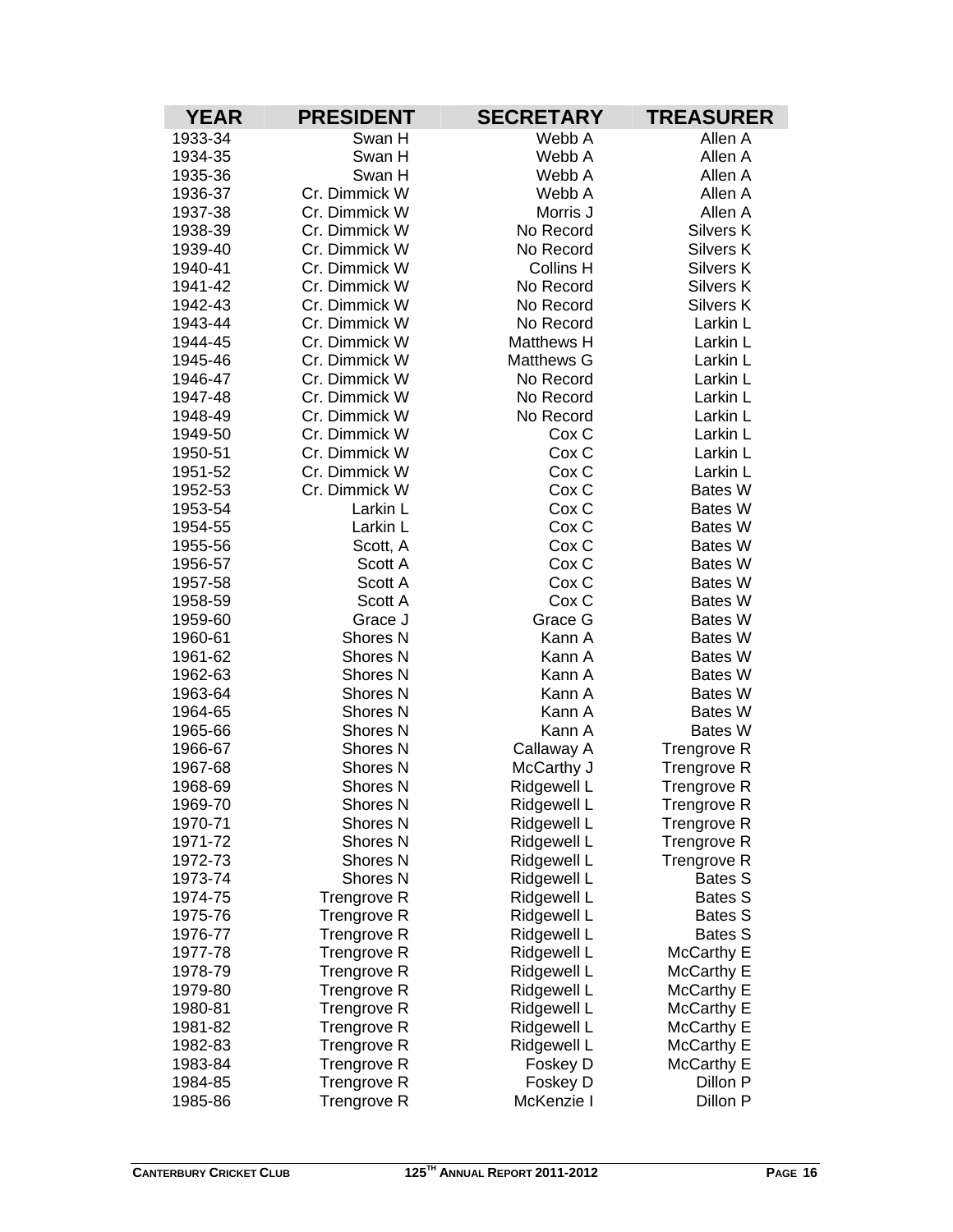| <b>PRESIDENT</b> | <b>SECRETARY</b>                               | <b>TREASURER</b>                                 |
|------------------|------------------------------------------------|--------------------------------------------------|
| Trengrove R      | McKenzie I                                     | Mc Carthy E                                      |
| Ridgewell L      | McKenzie I                                     | Mc Carthy E                                      |
| Ridgewell L      | McKenzie, I                                    | Zammit, P                                        |
| Ridgewell L      | Bate, J                                        | Zammit, P                                        |
| Ridgewell, L     | Fittock, J                                     | Zammit, P                                        |
| McCarthy, J      | Fittock, J                                     | Cumming, A                                       |
| McCarthy, J      | Zammit, P                                      | Cumming, A                                       |
| Bollen, G        | Zammit, P                                      | Cumming, A                                       |
| Bollen, G        | Ridgewell, L                                   | Cumming, A                                       |
| Dillon, P        | Zammit, P                                      | Cumming, A                                       |
| Retchford, D     | Zammit, P                                      | Cumming, A                                       |
| Retchford, D     | Zammit, P                                      | Cumming, A                                       |
| Retchford, D     | Zammit, P                                      | Cumming, A                                       |
| Hickie, T        | Zammit, P                                      | Cumming, A                                       |
| Hickie, T        | Zammit, P                                      | Cumming, A                                       |
| Hickie, T        | Zammit, P                                      | Cumming, A                                       |
| Zammit, P        | Hickie, T                                      | Boyd, J                                          |
|                  | Hickie, T                                      | Segar, J                                         |
|                  | Hickie, T                                      | Segar, J                                         |
| Lister, G        | Wegener, D                                     | Hickie, T                                        |
| Segar, J         | Wegener, D                                     | Hickie, T                                        |
|                  |                                                | Hickie, T                                        |
|                  |                                                | Hawkins, A                                       |
| McLaren, J       |                                                | McLaren, J                                       |
| Bourke, F        | Hickie, T                                      | Cumming, A                                       |
| Bourke, F        |                                                | Cumming, A                                       |
|                  | Zammit, P<br>Lister, G<br>Segar, J<br>Segar, J | Blake, A<br>Maiyah, A<br>Kennedy, K<br>Hickie, T |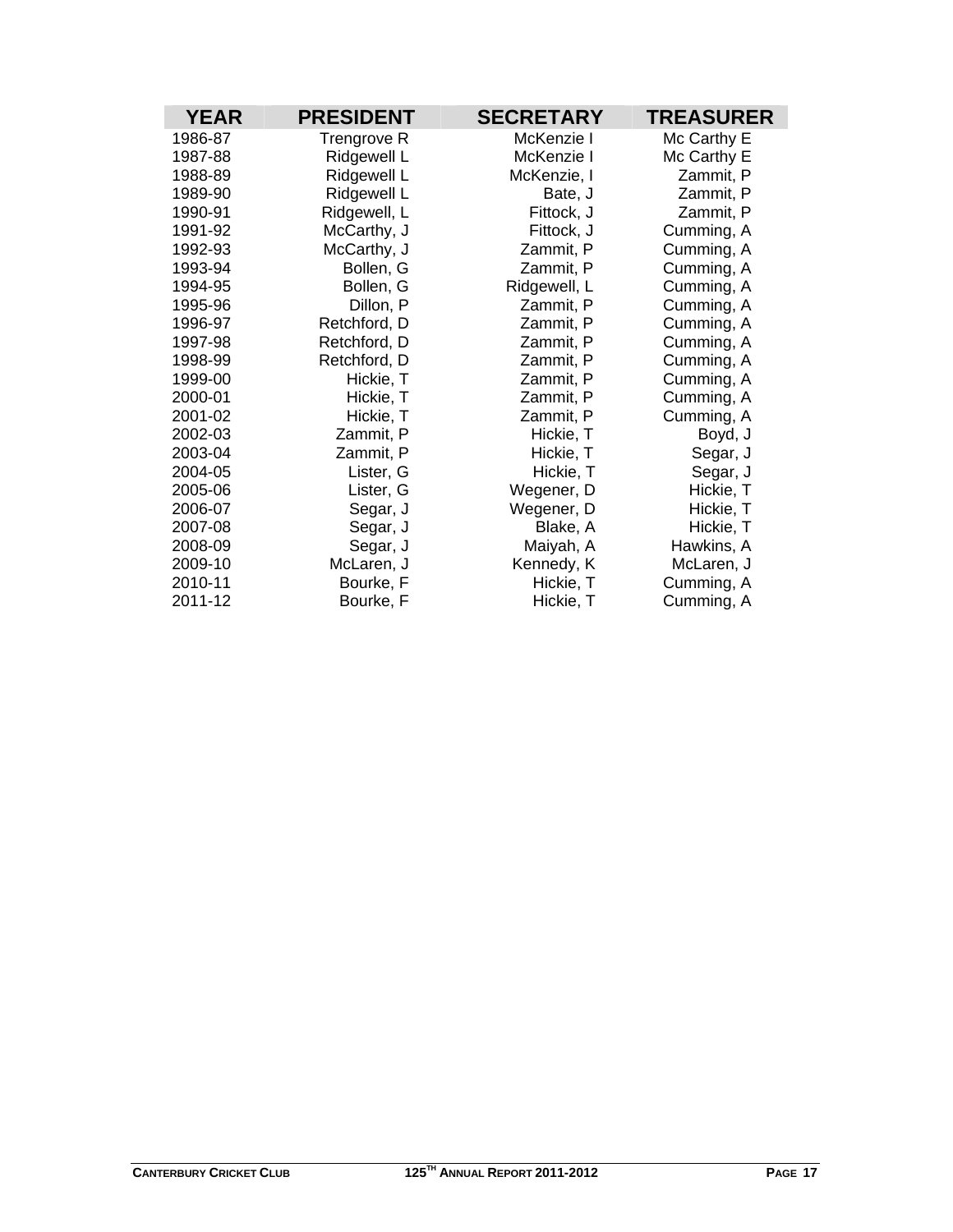## **LIFE MEMBERS**

The Constitution provides for the appointment of one life membership per year. To be appointed to this prestigious office, a member must have given at least ten years' special or meritorious service to the Club.

The appointment to Life Membership is made by the general body of members at the Annual General Meeting.

At the time of preparation of this report, those elevated to Life Membership are listed below:

> **Mackie S\* Alway, T\* Webb, A\* Silvers, K\* Larkin, L\* Bates, W\* Kann A Goodear, G\* Shores, N\* Trengrove, R Ridgewell, L Matthews, G\* O'Brien,B McCarthy J# Maguire, M McCarthy, E McDonell, A Foskey, D McDonell,D\* Dillon, P Boyce,G Boyce, I Zammit, P Cumming ACR Mirkovic, P Lister, GN**

 \* Deceased # Life Member Eastern Cricket Association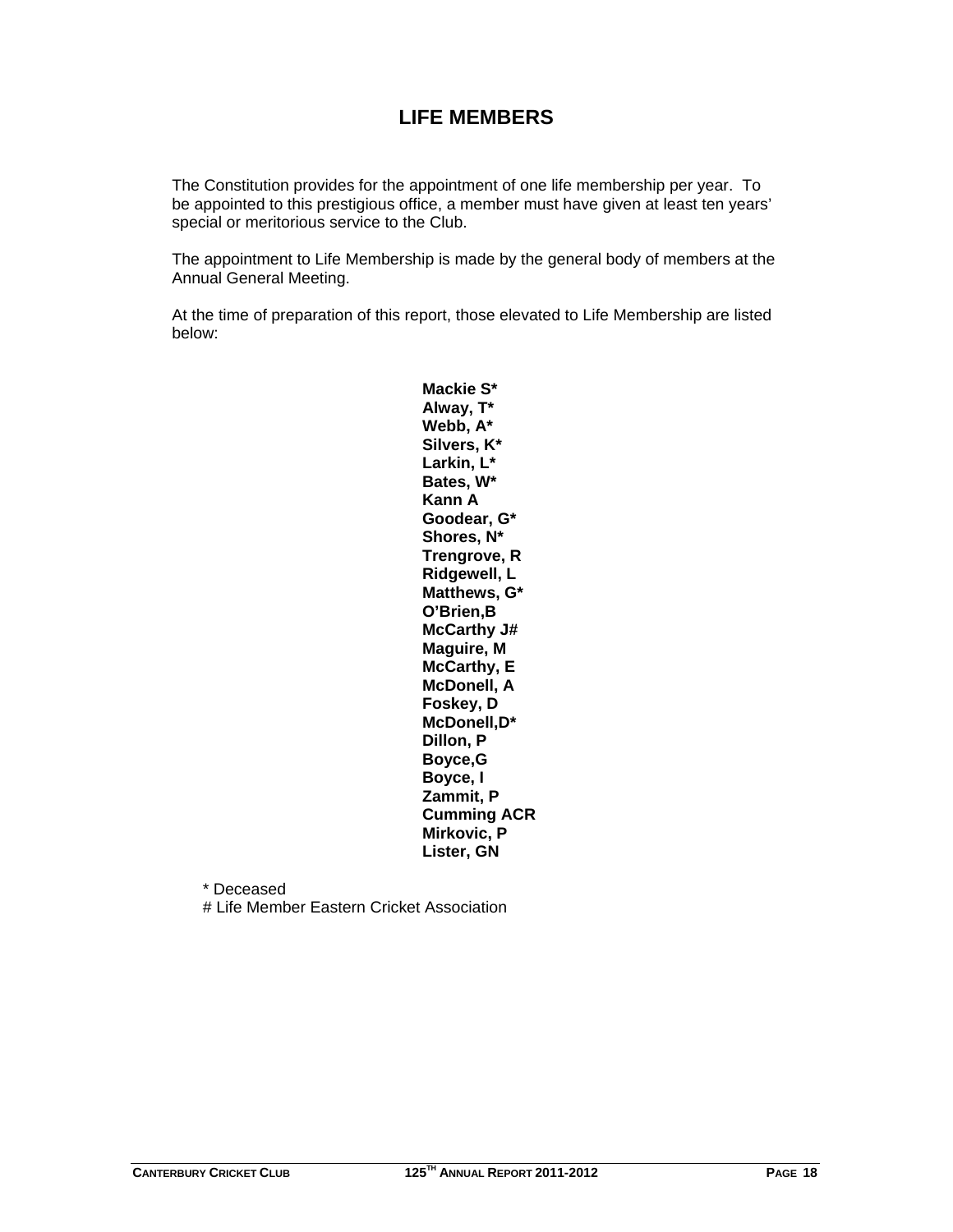## **OFFICIALS**

| <b>Captains</b>  | Χ1<br>1 <sup>st</sup><br>2 <sup>nd</sup><br>3 <sup>rd</sup><br>4 <sup>th</sup><br>Veterans - C Grade<br>Veterans – Legends<br>U <sub>16</sub> A - Grace<br>U16 B - Tongue<br>$U16C - Bate$<br>U14 A - Martin<br>U14 C - Van Zuyden<br>U14 C - Mason<br>$U12 B - Kwasny$<br>$U12 B - Male$<br>U12 C - Wilkins<br>$U12 C - Jackson$<br>$U10 - Black$<br>$U10 - Y$ ellow | <b>Name</b><br>James White<br><b>Brad Sitlington</b><br>Kevin Kennedy<br>Jesse McLaren<br>David Streat<br>Michael Angwin<br>Rotating<br>Rotating<br>Rotating<br>Rotating<br>Rotating<br>Rotating<br>Rotating<br>Rotating<br>Rotating<br>Rotating<br>Rotating<br>Rotating |
|------------------|-----------------------------------------------------------------------------------------------------------------------------------------------------------------------------------------------------------------------------------------------------------------------------------------------------------------------------------------------------------------------|--------------------------------------------------------------------------------------------------------------------------------------------------------------------------------------------------------------------------------------------------------------------------|
| <b>Delegates</b> | <b>ECA Senior</b><br><b>ECA Junior</b><br><b>MCA</b>                                                                                                                                                                                                                                                                                                                  | <b>Tom Hickie</b><br><b>Rendle Willians</b><br><b>Francis Bourke</b>                                                                                                                                                                                                     |

#### **JUNIOR COACHES & TEAM MANAGERS**

| XI                                           | <b>ECA COMPETITION</b>              | <b>COACH</b>                                   | <b>TEAM MANAGER</b>                                   |
|----------------------------------------------|-------------------------------------|------------------------------------------------|-------------------------------------------------------|
| <b>U16 A</b>                                 | AG Grace Shield                     | Charlie Hall<br>Leigh Herbert                  | Adrian O'Sullivan                                     |
| <b>U16 B</b>                                 | T Bellis Shield                     | Kurt Hansen<br>Paul Townsend                   |                                                       |
| <b>U16C</b>                                  | J Bate Shield                       | <b>Cameron Dowling</b>                         | Ernie Medina                                          |
| <b>U14 A</b>                                 | <b>CL Martin Shield</b>             | <b>Stuart Rintoul</b>                          | Leonie Gomm<br>Antony Pincus                          |
| <b>U14 C</b>                                 | M Van Zuyden Shield                 | Hal Hiramatsu                                  |                                                       |
| <b>U14 C</b>                                 | SJ Mason Shield                     | Jarrod Schoenfelder                            | Laurie Cavill<br>Peter Campitelli                     |
| <b>U12 B</b>                                 | J Kwasny Shield                     | Rod Leon                                       | Lisa Arrowsmith                                       |
| <b>U12 B</b>                                 | <b>GR Male Shield</b>               | Paul O'Grady                                   | Aaron Turner                                          |
| <b>U12C</b>                                  | <b>KR Wilkins Shield</b>            | Andrew Heffernan<br>James Smith                | Natalie Watson                                        |
| <b>U12C</b>                                  | E Jackson Shield                    | Nigel Garrard                                  | <b>Toni Nitz</b>                                      |
| U10 Black<br>U10 Yellow<br><b>IN2CRICKET</b> | ECA U10 - Black<br>ECA U10 - Yellow | Paul Goessler<br>Craig Steventon<br>Bob Angley | <b>Martin Healy</b><br>Lyndal Quartel<br>Susan Arthur |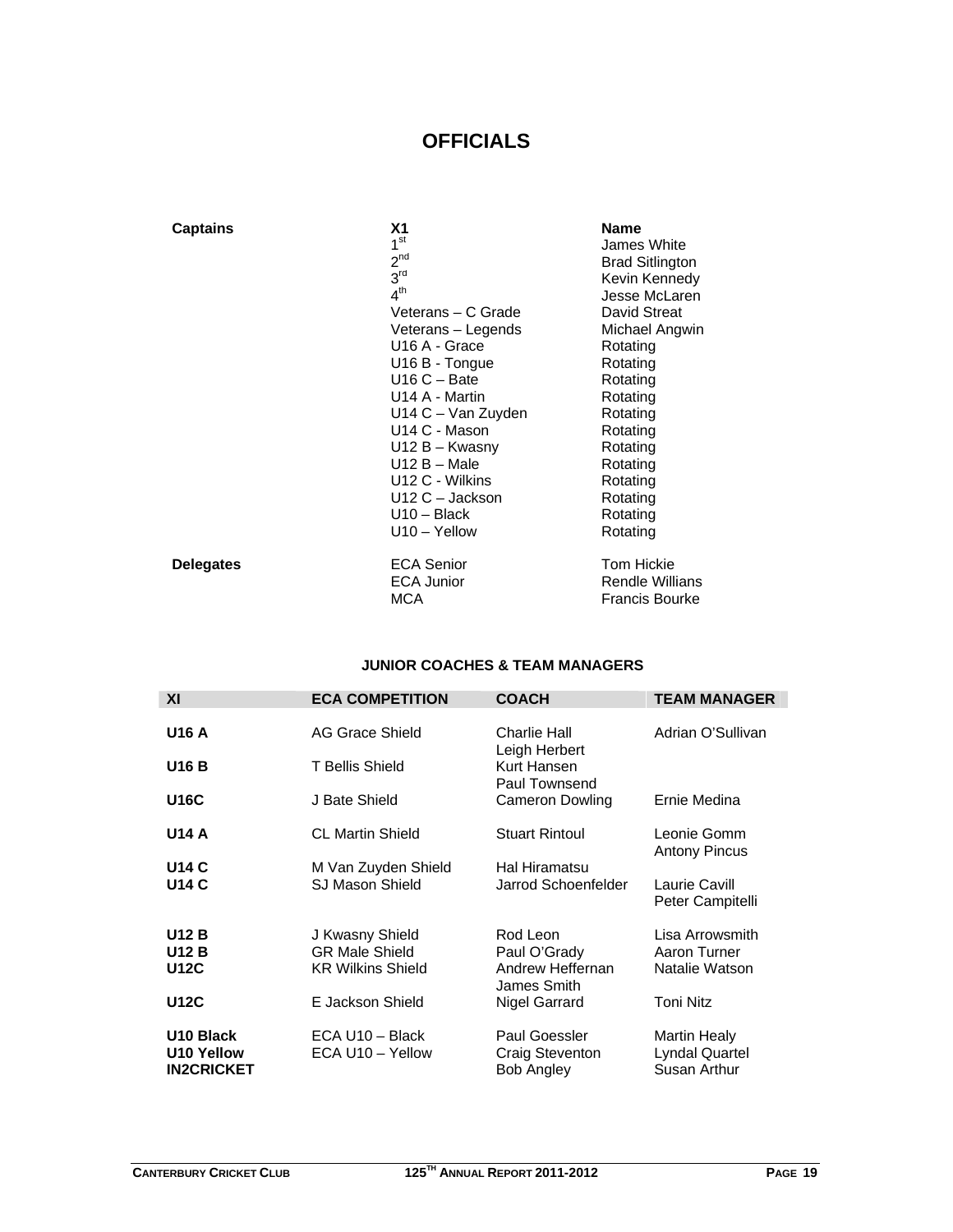## **SENIOR AWARDS**

| <b>Canterbury Medal</b>                                     | Jack Quartermain                  |
|-------------------------------------------------------------|-----------------------------------|
| <b>Club Championship</b><br>(McDonell Family Award)         | <b>Grant McCarthy</b>             |
| <b>Most Promising Player U21 (Bate Award)</b>               | Louis Holmes                      |
| <b>Best Club Person</b>                                     | Bob Angley and<br>Neil Arrowsmith |
| <b>Coaches Award</b><br>(Doug and Allison Retchford Trophy) | <b>Tom Winter</b>                 |

## **SENIOR BATTING AND BOWLING AVERAGES**

| X <sub>1</sub>  | <b>BATTING</b>        | <b>AVERAGE</b> | <b>BOWLING</b>    | <b>AVERAGE</b> |
|-----------------|-----------------------|----------------|-------------------|----------------|
| $1^{ST}$        | <b>Greg Powick</b>    | 31.22          | Damian Thomson    | 24.32          |
| 2 <sup>nd</sup> | <b>Bruce Anderson</b> | 30.50          | <b>Ben James</b>  | 18.67          |
| 3 <sup>rd</sup> | Kevin Kennedy         | 15.85          | <b>Tom Winter</b> | 17.77          |
| 4 <sup>th</sup> | Paul Townsend         | 26.63          | Jack Quartermain  | 9.91           |
| <b>Veterans</b> | David Streat          |                | Peter McKee       |                |
| Legends         | John Kent             |                | Michael Kent      |                |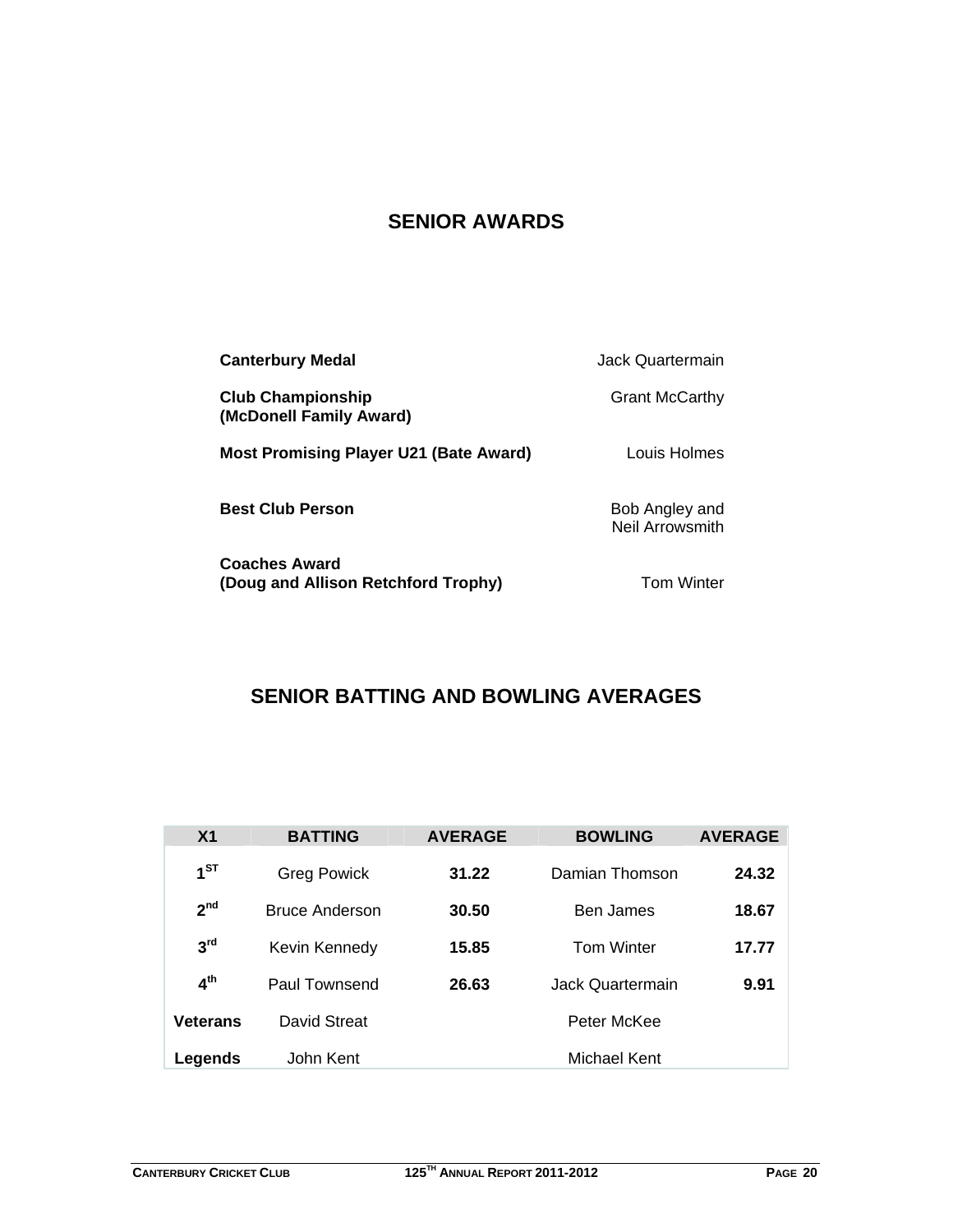## **NORM SHORES MEDAL**

The Norm Shores Medal was first struck in 1999-2000 and up to 2008-09 it was known as the Canterbury Medal. It's objective is to reward the outstanding team player as determined by the opposition captains in Senior XIs and the Junior Coaches/Managers in the Junior XIs. Votes are awarded for each game on a 3-2-1 basis to recognise effort and endeavour rather than statistical achievements.

This season's winner is Jack Quartermain. His performances in the  $4<sup>th</sup>$  XI were commendable this year with 145 runs and 22 wickets.

The votes of the leading players are shown below

| Jack Quartermain      | 13  |
|-----------------------|-----|
| Tom Winter            | 11  |
| <b>Grant McCarthy</b> | 11  |
| Alex Townsend         | 10  |
| Jon Wilson            | 9.5 |
| Allister Gore         | 9.5 |
| Greg Powick           | 8   |

#### **PREVIOUS WINNERS**

| <b>SEASON</b> | <b>SENIORS</b>                   | <b>JUNIORS</b>         |
|---------------|----------------------------------|------------------------|
|               |                                  |                        |
| 1999-2000     | <b>Stuart Findlay</b>            |                        |
| 2000-01       | Peter Mirkovic<br>Peter Mirkovic | Felix Nelson           |
|               | Ash Waterford                    |                        |
| 2001-02       | George Mihailidis                | Will O'Sullivan        |
| 2002-03       | Peter Mirkovic                   | James Strauss          |
| 2003-04       | Ash Maiyah                       | Vinay Parikh           |
|               |                                  | Tom Hickey             |
|               |                                  | William Ryan           |
| 2004-05       | Peter Mirkovic                   | Patrick O'Sullivan     |
| 2005-06       | <b>Justin Sammut</b>             | Jesse Greenwood        |
| 2006-07       | Jonathan Wilson                  | Andrew Heffernan       |
| 2007-08       | Jonathan Wilson                  | Andrew Heffernan       |
| 2008-09       | Ash Maiyah                       | <b>Matthew Roberts</b> |
|               | Darren Kimberley                 |                        |
|               | Sam Warner                       |                        |
| 2009-10       | Jonathan Wilson                  | Reuben Williams        |
| 2010-11       | Allister Gore                    | Tom Vanderslik         |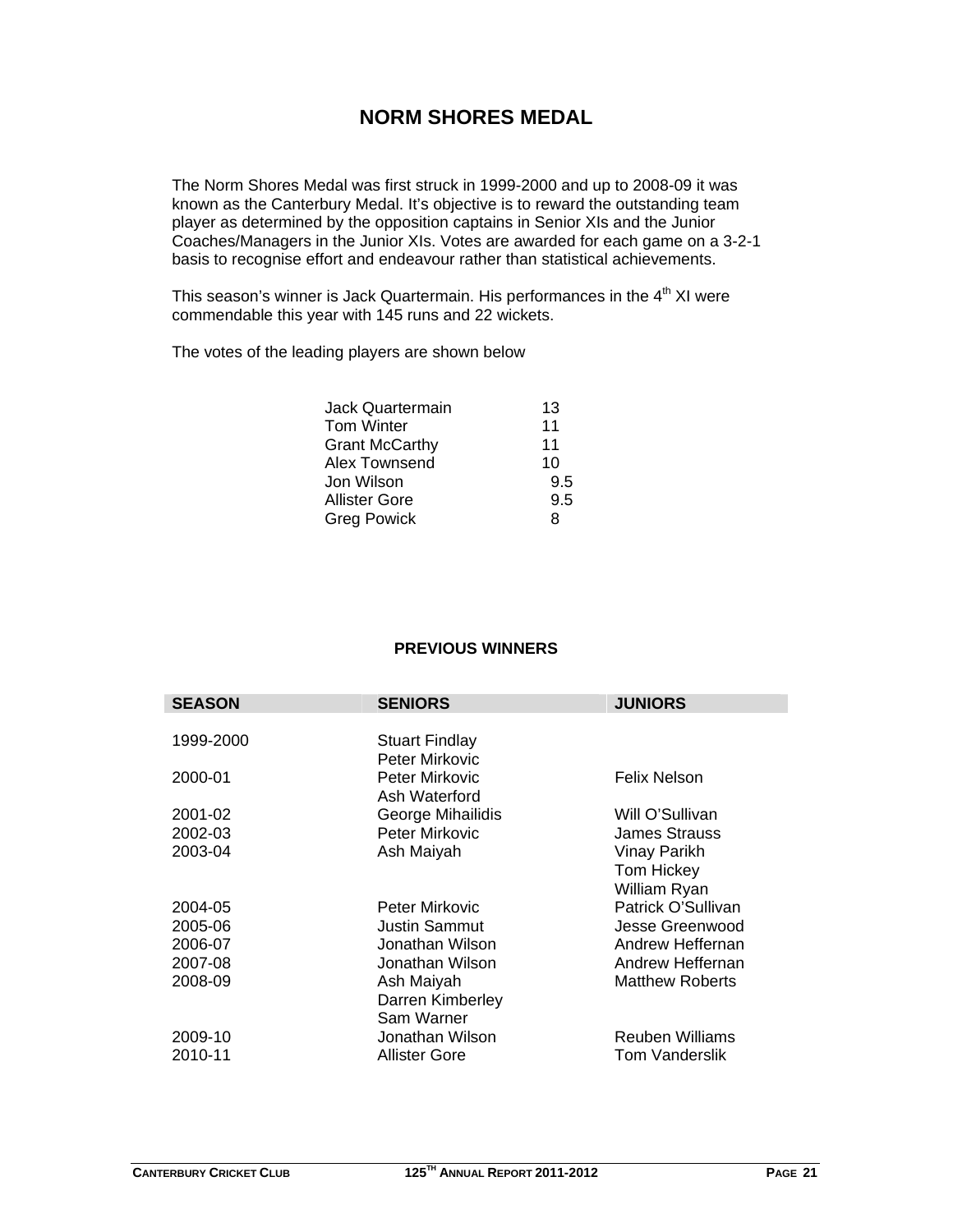## **CLUB CHAMPIONSHIP**

## **THE McDONELL FAMILY AWARD**

This award is sponsored by the McDonell family whose contribution to club sport in Canterbury is legendary. Allan McDonell came to the Canterbury Cricket Club during the early 1970's when he was in his later playing years. Allan was a magnificent wicketkeeper whose keeping up at the stumps to the quicks was deadly and his leg side stumpings were like lightening.

He was instrumental in the development of the  $3<sup>rd</sup>$  XI in the early years at Hislop Park and in recognition of his contribution to cricket at Canterbury, was awarded the Australian Sports Medal as part of the Australian Honours System in 2000.

Allan shares Life Membership at Canterbury with his late son Dean whose efforts as scorer for the 1<sup>st</sup> XI for many years resulted in recognition at Association level.

| <b>Run</b>                 | 1 point             |
|----------------------------|---------------------|
| Catch                      | 5 points            |
| Stumping                   | 5 points            |
| Wicket unassisted (b, lbw) | 15 points           |
| Wicket assisted            | 10 points           |
| Run Out - assisted         | 2 points per player |
| Run Out - unassisted       | 5 points            |

Criteria for the award of points for the Club Championship are:

To reflect the difference in standard between the XI's, the points earned are discounted as follows:

| ΧI              | <b>Discount</b>   |  |
|-----------------|-------------------|--|
|                 |                   |  |
| 1st             | <b>Full Value</b> |  |
| 2 <sub>nd</sub> | 10%               |  |
| <b>PLC</b>      | 20%               |  |
|                 | 30%               |  |

This season's winner was Grant McCarthy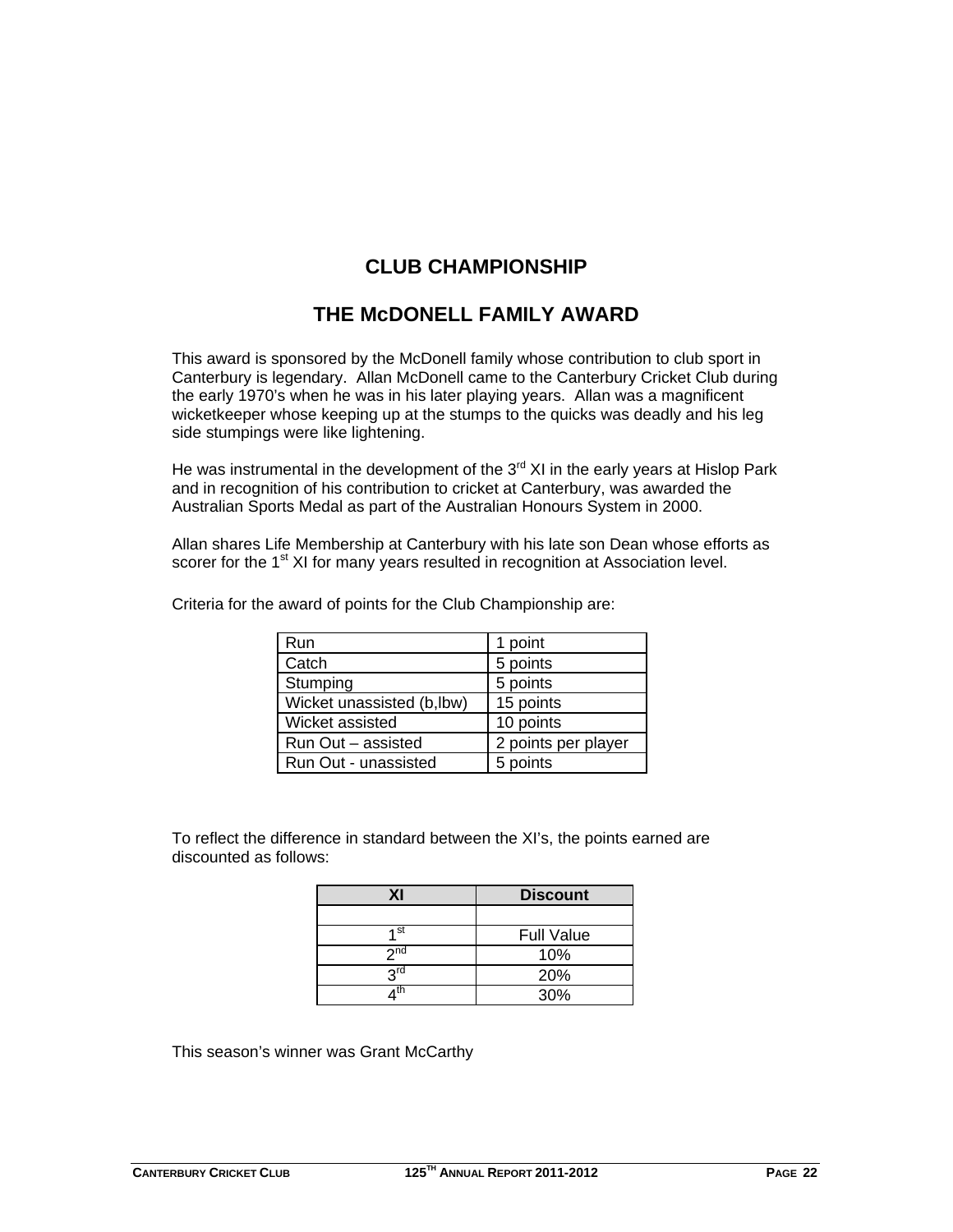Leading players in the McDonell Family Award in the 2011-12 season were:

| <b>Player</b>               |
|-----------------------------|
| Grant McCarthy - 357 points |
| James White - 313 points    |
| Greg Powick - 306 points    |
| Damian Thomson - 256 points |

#### **Previous Winners**

| Year               |                        |
|--------------------|------------------------|
| 1977-78            |                        |
| 1978-79            | M.Maguire<br>M.Maguire |
| 1979-80            | R.Emsley               |
| 1980-81            | M.Maguire              |
| 1981-82            | G. Russell             |
| 1982-83            | P.Dillon               |
| 1983-84            | M.Archibald            |
| 1985-85            | P.Dillon               |
| 1985-86            | <b>B.White</b>         |
| 1986-87            | P.Dillon               |
| 1987-88            |                        |
| 1988-89            |                        |
| 1989-90            |                        |
| 1990-91            |                        |
| 1991-92            |                        |
| 1992-93            |                        |
| 1993-94            |                        |
| 1994-95            |                        |
| 1995-96            |                        |
| 1996-97            |                        |
| 1997-98            | N. Owen                |
| 1998-99            | P.Mirkovic<br>A. Waite |
| 1999-00<br>2000-01 | P.Mirkovic             |
| 2001-02            | P.Mirkovic             |
| 2002-03            | P.Mirkovic             |
| 2003-04            | P.Mirkovic             |
| 2004-05            | P. Mirkovic            |
| 2005-06            | A. Maiyah              |
| 2006-07            | D. McBride             |
| 2007-08            | J. Wilson              |
| 2008-09            | J. Wilson              |
| 2009-10            | J. Wilson              |
| 2010-11            | W Lawton               |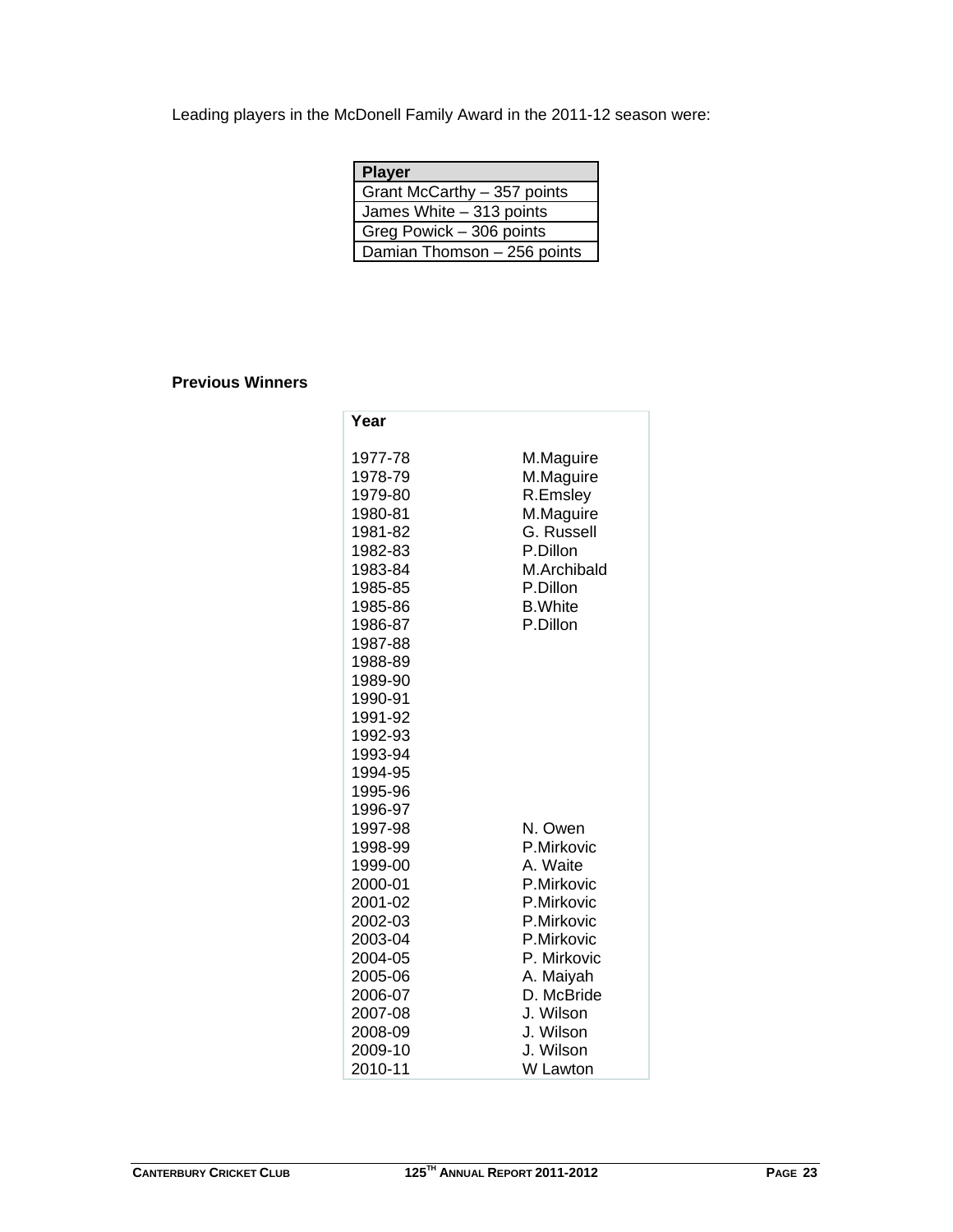## **OUTSTANDING PLAYER UNDER 21**

## **THE BATE AWARD**

This award acknowledges excellence in a player under 21 years of age and named in recognition of the contribution of the Bate Family to the development of young cricketers at Canterbury.

Arnold Bate was Vice President for many years and Chairman of Selectors during the most successful periods of the Club.

John Bate commenced his career with Canterbury as a junior in 1963-64 and has premiership success at both junior and Senior Turf level. John's dedication to the development of junior cricket at Canterbury now sees participation at unprecedented numbers and premiership success in the junior ranks. John has been recognised by both Cricket Victoria and the ECA for his commitment to junior cricket.

The Bate Award for 2011-12 is awarded to Louis Holmes

#### **Previous winners:**

| Year<br>(Geoff Sutton Trophy)                                                                                                                          |                                                                                                                                                                                                     |
|--------------------------------------------------------------------------------------------------------------------------------------------------------|-----------------------------------------------------------------------------------------------------------------------------------------------------------------------------------------------------|
| 1973-74<br>1974-75<br>1975-76<br>1976-77<br>1977-78<br>1978-79<br>1979-80<br>1980-81<br>1981-82<br>1982-83<br>1983-84<br>1984-85<br>1985-86<br>1986-87 | D Gillard<br>M. Gardiner<br>J. Southall<br>S.Day<br>G. McQuiggan<br>G. Maguire<br>J. Vasiliou<br>D. Frohlich<br>J Gardiner<br>J. McEwen<br>J. Murphy<br>G. Thompson<br>G. Lister<br>N. Spiliopoulis |
|                                                                                                                                                        |                                                                                                                                                                                                     |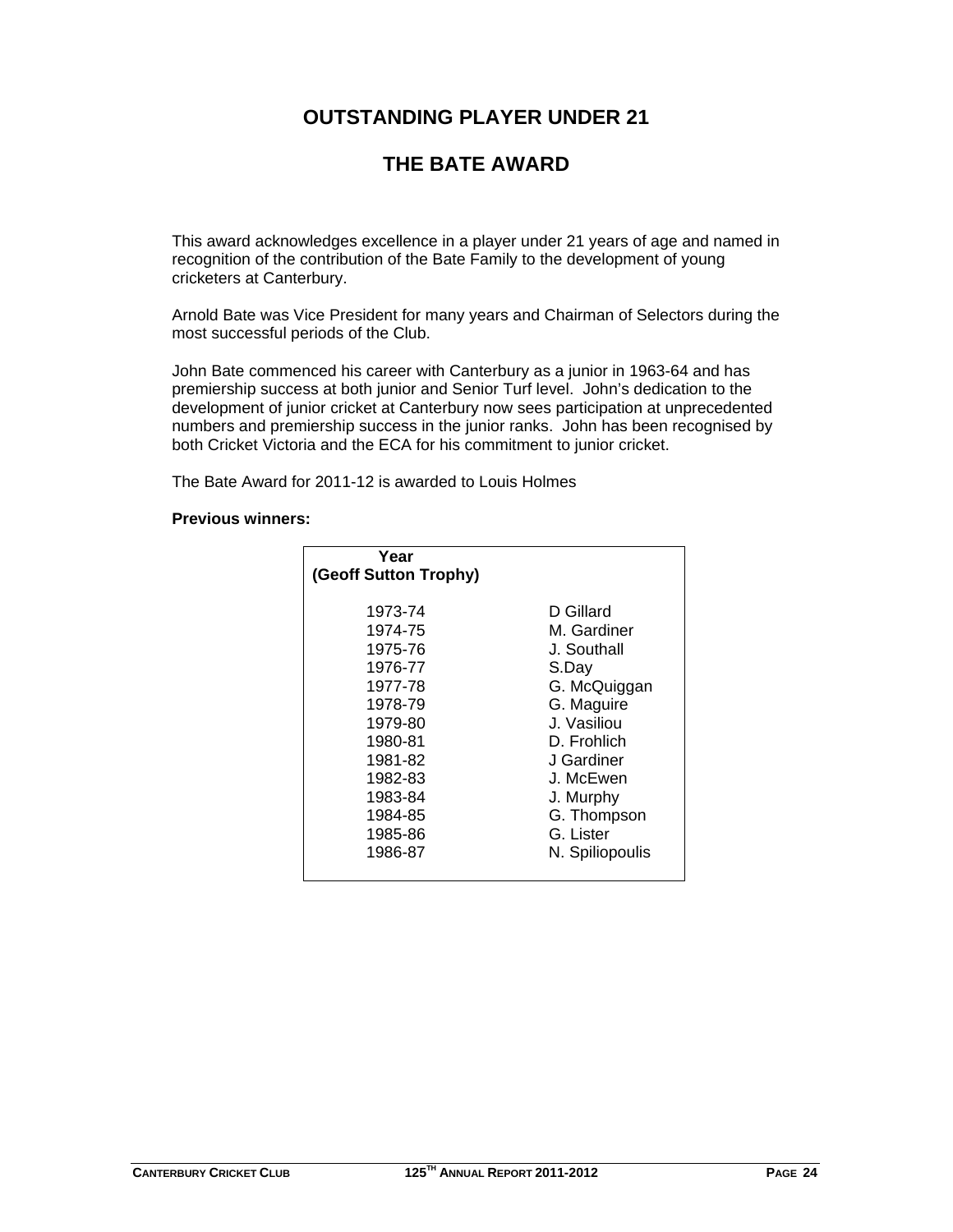| Year         |                    |
|--------------|--------------------|
| (Bate Award) |                    |
| 1991-92      | P. Cooney          |
| 1992-93      | J. McLaren         |
| 1993-94      | J. White           |
| 1994-95      | Not Awarded        |
| 1995-96      | A. Gore            |
| 1996-97      | S. Dillon          |
| 1997-98      | M. Watts           |
| 1998-99      | D. Womersley       |
| 1999-00      | D. Glover          |
| 2000-01      | T. Berenger        |
| 2001-02      | <b>B.</b> Stafford |
| 2002-03      | J. McNamara        |
| 2003-04      | A. Clarke          |
| 2004-05      | Not Awarded        |
| 2005-06      | Not Awarded        |
| 2006-07      | J.Crook            |
| 2007-08      | A. Heffernan       |
| 2008-09      | S. Warner          |
| 2009-10      | L.King             |
|              | L. Holmes          |
| 2010-11      | Not Awarded        |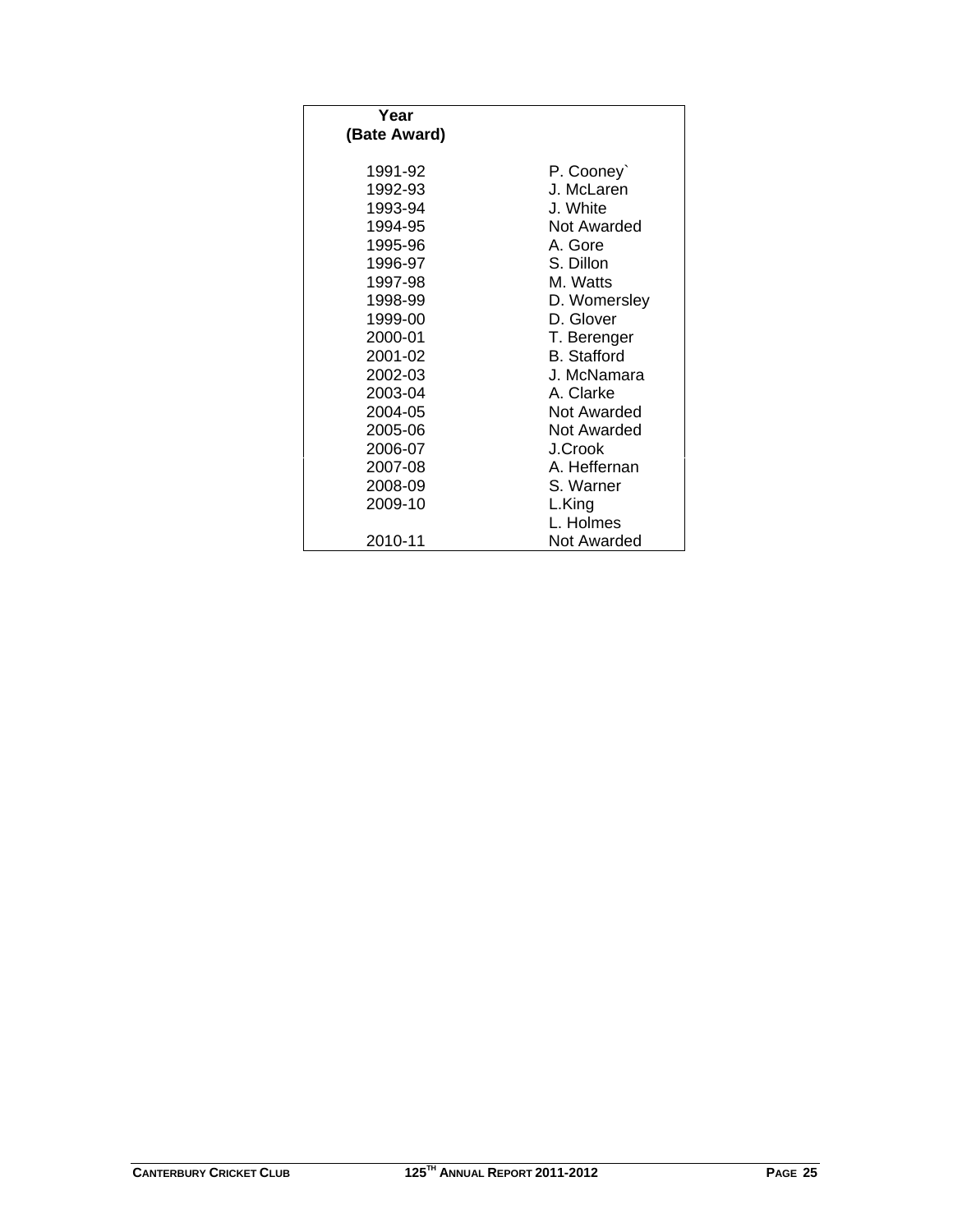## **COACHES AWARD**

## **THE DOUG AND ALLISON RETCHFORD PERPETUAL TROPHY**

This award acknowledges commitment to personal development and improvement in cricket and is determined by parameters established by the Club's senior coach.

Doug and Allison Retchford are stalwarts of Canterbury. Doug is a past President, committee member, junior coach and parent and past Chairman and Club representative on the Canterbury Sports Ground Special Committee. Allison is also a past committee member who was heavily involved in social and fundraising activities

The Doug and Allison Retchford Perpetual Trophy winner for the 2011-12 season is Tom Winter.

Previous Winners:

| 2006-07 | Tom Hennessy       |
|---------|--------------------|
| 2007-08 | <b>Troy Finnin</b> |
| 2008-09 | David Womersley    |
| 2009-10 | Joshua Crook       |
| 2010-11 | Levi King          |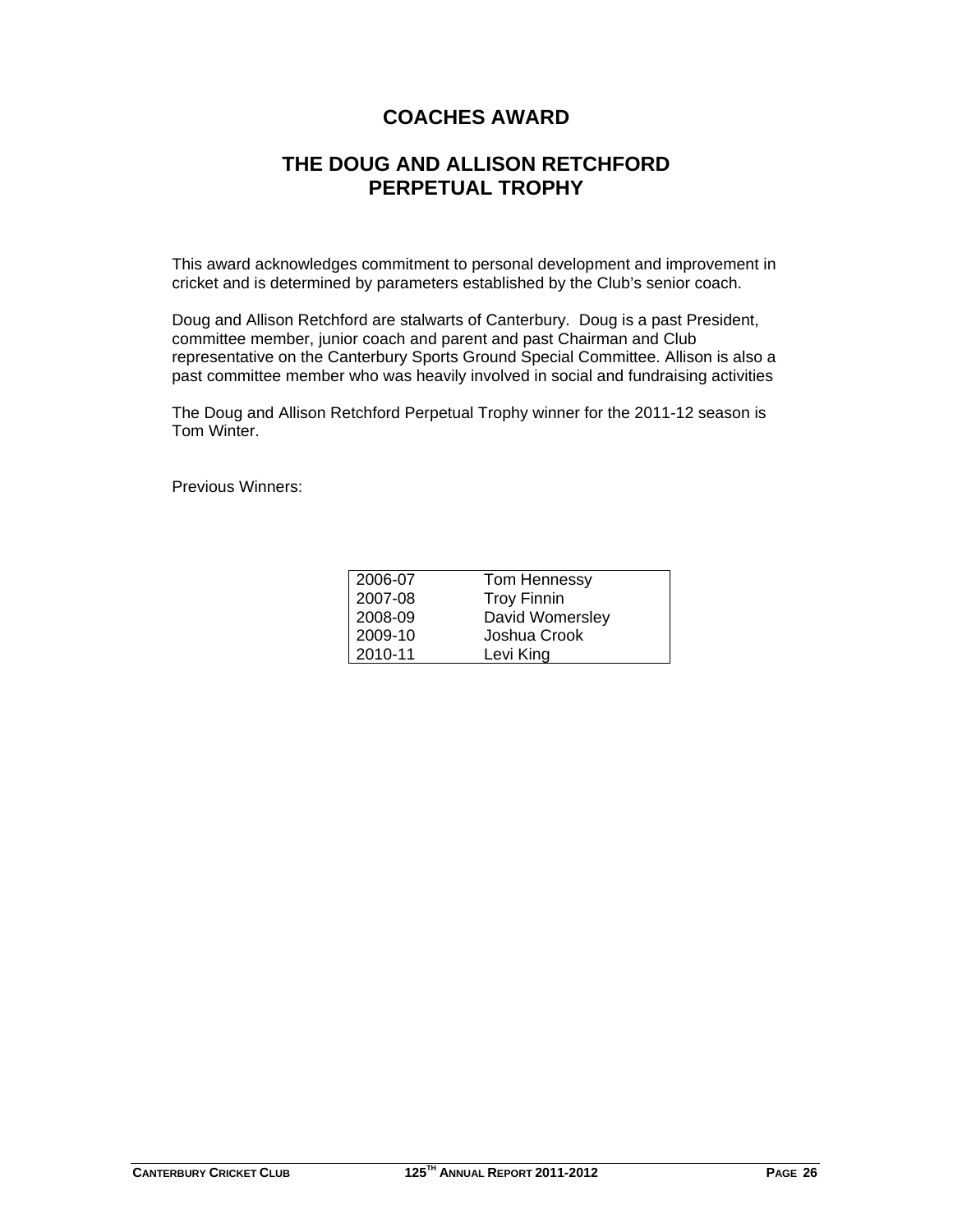## **SEASONAL PERFORMANCE RECORDS BATTING**

The following is a list of players who have won the Batting Average for the 1<sup>st</sup>, 2<sup>nd</sup> and 3<sup>rd</sup> XI for each year from the inception of the Club. Canterbury had a  $2^{\overline{n}d}$  XI almost from it's inception, but records commence in 1926-27. The 3<sup>rd</sup> XI first played in the 1970-71 season.

| <b>Season</b>      | 1 <sup>st</sup> XI     |                | $2^{nd}$ XI |       | $3^{\text{rd}}$ XI |     |  |
|--------------------|------------------------|----------------|-------------|-------|--------------------|-----|--|
|                    | <b>Name</b>            | Ave            | <b>Name</b> | Ave   | <b>Name</b>        | Ave |  |
|                    |                        |                |             |       |                    |     |  |
| 1887-88            | Fowler, E              | 11.60          |             |       |                    |     |  |
| 1888-89            | No Record              |                |             |       |                    |     |  |
| 1889-90            | Fowler, T              | 33.00          |             |       |                    |     |  |
| 1890-91            | Sutherland, D          | 24.12          |             |       |                    |     |  |
| 1891-92            | Sutherland, D          | 43.10          |             |       |                    |     |  |
| 1892-93            | Finger, A              | 10.80          |             |       |                    |     |  |
| 1893-94            | Dodds, J               | 39.00          |             |       |                    |     |  |
| 1894-95            | No Record              |                |             |       |                    |     |  |
| 1895-96            | Dodds, J               | N/A            |             |       |                    |     |  |
| 1996-97            | Watsford, E            | 39.1           |             |       |                    |     |  |
| 1897-98            | Falconer, D            | N/A            |             |       |                    |     |  |
| 1898-99            | No Record              |                |             |       |                    |     |  |
| 1899-00            | Leach, D               | N/A            |             |       |                    |     |  |
| 1900-01            | No Record              |                |             |       |                    |     |  |
| 1901-02            | No Record              |                |             |       |                    |     |  |
| 1902-03            | No Record              |                |             |       |                    |     |  |
| 1903-04            | No Record              |                |             |       |                    |     |  |
| 1904-05            | No Record              |                |             |       |                    |     |  |
| 1905-06            | Leach, H               | N/A            |             |       |                    |     |  |
| 1906-07            | No Record              |                |             |       |                    |     |  |
| 1907-08            | No Record              |                |             |       |                    |     |  |
| 1908-09            | No Record              |                |             |       |                    |     |  |
| 1909-10            | No Record              |                |             |       |                    |     |  |
| 1910-11            | No Record              |                |             |       |                    |     |  |
| 1911-12            | No Record              |                |             |       |                    |     |  |
| 1912-13            | Walker. P              | 35.60          |             |       |                    |     |  |
| 1913-14            | Lachlan, W             | 43.00          |             |       |                    |     |  |
| 1914-15            | Shepard, F             | 31.40          |             |       |                    |     |  |
| 1915-16            | Shepard, F             | 22.00          |             |       |                    |     |  |
| 1916-17            | Binet, S               | 30.00          |             |       |                    |     |  |
| 1917-18            | Lachlan, W             | 39.00          |             |       |                    |     |  |
| 1918-19            | No Record              |                |             |       |                    |     |  |
| 1919-20            | No Record              |                |             |       |                    |     |  |
| 1920-21            | Mackie, S              | 22.00          |             |       |                    |     |  |
| 1921-22            | Mackie, S              | 54.40          |             |       |                    |     |  |
| 1922-23            | Mackie, S              | 31.90          |             |       |                    |     |  |
| 1923-24            | Lachlan, W             | 56.30          |             |       |                    |     |  |
| 1924-25            | Mackie, S<br>Mackie, S | 43.40<br>35.00 |             |       |                    |     |  |
| 1925-26<br>1926-27 | Mackie, S              | 34.00          | Chambers, H | 38.30 |                    |     |  |
| 1927-28            | Warmbrum,L             | 34.80          | Chambers, H | 42.60 |                    |     |  |
| 1928-29            | Denman, C              | 39.80          | Hosken, A   | 27.50 |                    |     |  |
| 1929-30            | Denman, C              | 37.20          | Tickle, J   | 31.00 |                    |     |  |
| 1930-31            | Warmbrum, L            | 39.00          | Always, T   | 29.70 |                    |     |  |
| 1931-32            | Eyers, F               | 46.16          | Gates, A    | 23.80 |                    |     |  |
| 1932-33            | Silvers, K             | 24.00          | Carlson, J  | 26.12 |                    |     |  |
|                    |                        |                |             |       |                    |     |  |
|                    |                        |                |             |       |                    |     |  |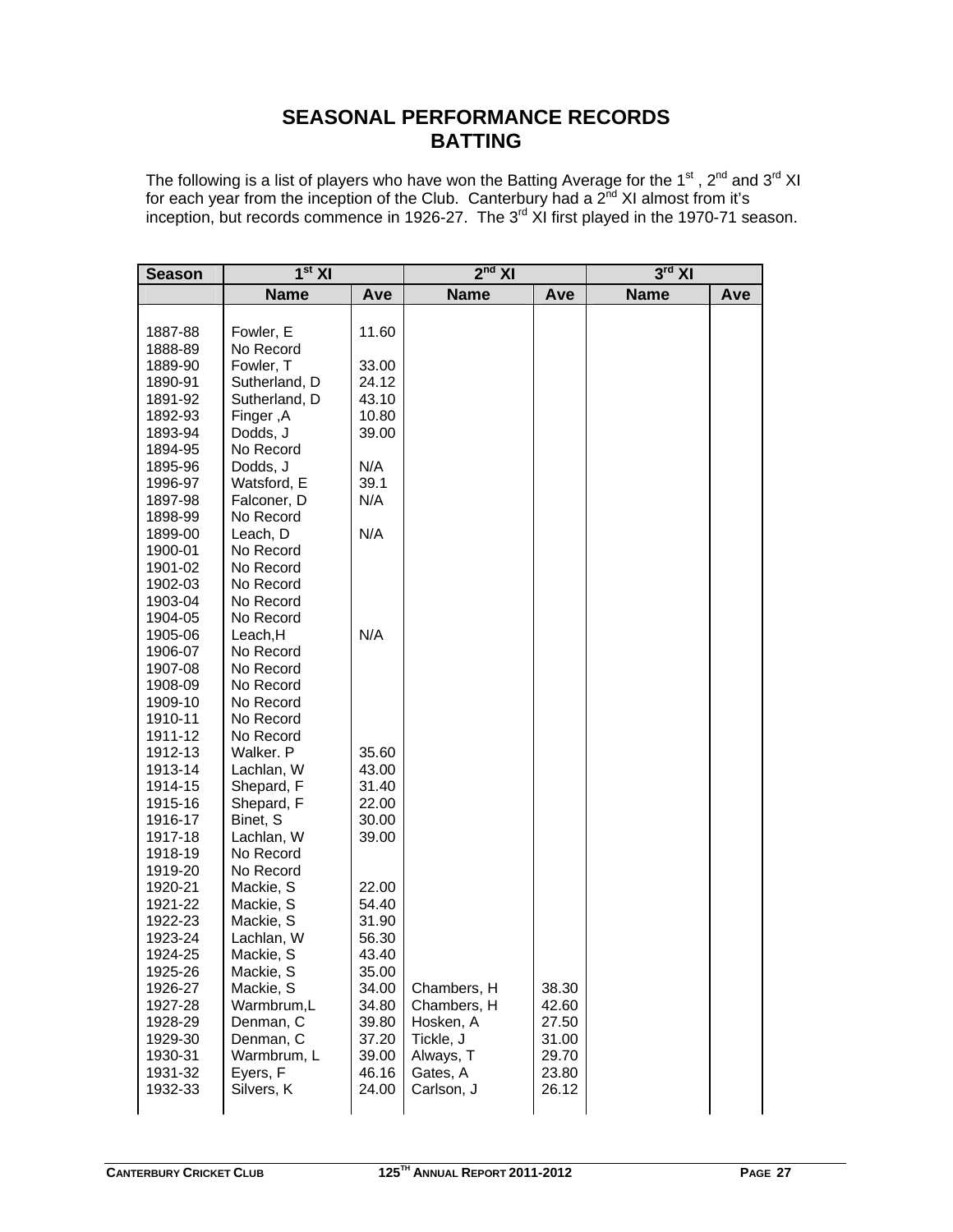| <b>Season</b>      | $1st$ XI                 |                | $2nd$ XI                   |                | $3^{\text{rd}}$ XI        |                |  |
|--------------------|--------------------------|----------------|----------------------------|----------------|---------------------------|----------------|--|
|                    | <b>Name</b>              | Ave            | <b>Name</b>                | Ave            | <b>Name</b>               | Ave            |  |
| 1933-34            | Silvers, K               | 42.50          | Carlson, J                 | 29.71          |                           |                |  |
| 1934-35            | Smith, W                 | 44.11          | Curtis, E                  | 29.60          |                           |                |  |
| 1935-36            | Silvers, K               | 41.20          | Webb, A                    | 24.87          |                           |                |  |
| 1936-37            | Silvers, K               | 36.60          | O'Connor, A                | 24.87          |                           |                |  |
| 1937-38            | Ingram, C                | 36.85          | O'Connor, H.A              | 67.87          |                           |                |  |
| 1938-39            | Silvers, K               | 27.00          | Warmbrum, L                | 22.27          |                           |                |  |
| 1939-40            | Ingram, C                | 34.30          | Collins, H                 | 23.88          |                           |                |  |
| 1940-41            | Shores, N                | 41.00          | Thrupp, A                  | 26.70          |                           |                |  |
| 1941-42            | Shores, N                | 36.20          | No Record                  |                |                           |                |  |
| 1942-43            | Silvers, K               | 30.60          | No Record                  |                |                           |                |  |
| 1943-44            | Silvers, K               | 53.00          | No Record                  |                |                           |                |  |
| 1944-45            | Silvers, K               | 27.40          | No Record                  |                |                           |                |  |
| 1945-46            | Silvers. K               | 44.64          | No Record                  |                |                           |                |  |
| 1946-47            | Sinclair, C              | 33.66          | No Record                  |                |                           |                |  |
| 1947-48            | Neilson, K               | 51.14          | Miller, C                  | 39.58          |                           |                |  |
| 1948-49            | Goodear, G               | 35.33          | McDonald, D                | 26.45          |                           |                |  |
| 1949-50            | Goodear, G               | 30.00          | Bates, W                   | 36.90          |                           |                |  |
| 1950-51            | Maguire, L               | 20.20          | Kelly, J                   | 26.75          |                           |                |  |
| 1951-52            | Goodear, G               | 32.44          | Bates, W                   | 21.80          |                           |                |  |
| 1952-53            | No Record                |                | Grace, J                   | 20.70          |                           |                |  |
| 1953-54            | Goodear, G               | 34.88          | Grace, J                   | 17.40          |                           |                |  |
| 1954-55            | Shores, N                | 22.21          | Bates, W                   | 22.30          |                           |                |  |
| 1955-56            | Goodear, G               | 24.20          | Cohen, G                   | 40.25          |                           |                |  |
| 1956-57            | Goodear, G               | 29.10          | Hicks, K                   | 15.60          |                           |                |  |
| 1957-58            | Goodear, G<br>Goodear, G | 41.42<br>36.16 | Kelly, J                   | 19.25<br>21.18 |                           |                |  |
| 1958-59<br>1959-60 | Shores, N                | 18.56          | Cohen, G<br>Lowry, B       | 20.50          |                           |                |  |
| 1960-61            | Goodear. G               | 38.66          | Not Played                 |                |                           |                |  |
| 1961-62            | Shores, N                | 25.80          | Lowry, B                   | 20.50          |                           |                |  |
| 1962-63            | Goodear, G               | 39.08          | Hegarty, B                 | 22.00          |                           |                |  |
| 1963-64            | No Record                |                | McCarthy, V                | 13.40          |                           |                |  |
| 1964-65            | Goodear, G               | 24.57          | Davey, G                   | 25.62          |                           |                |  |
| 1965-66            | Davey, G                 | 18.08          | Shores, N                  | 26.33          |                           |                |  |
| 1966-67            | Maguire. M               | 37.72          | Spendlove, N               | 23.89          |                           |                |  |
| 1967-68            | Maguire, M               | 29.10          | Trengrove, P               | 23.89          |                           |                |  |
| 1968-69            | Maguire, M               | 46.94          | McCarthy, V                | 24.07          |                           |                |  |
| 1969-70            | Maguire, M               | 49.61          | Shores, N                  | 18.40          |                           |                |  |
| 1970-71            | Maguire. M               | 41.00          | Bates, S                   | 29.40          | Cottrell, T               | 19.70          |  |
| 1971-72            | Dillon, D                | 29.75          | Bethune, A                 | 33.27          | Gardiner, M               | 34.12          |  |
| 1972-73            | Maguire, M               | 49.28          | Gardiner, S                | 40.14          | Gardiner, M               | 30.13          |  |
| 1973-74            | Maguire, M               | 33.60          | Cottrell, T                | 34.12          | Gillard, G                | 42.80          |  |
| 1974-75            | Maguire, M               | 46.00          | Alexeff, M                 | 43.83          | Cottrell, T               | 27.20          |  |
| 1975-76            | Maguire, M               | 36.10          | Callaway, A                | 26.80          | Pulleybank, S             | 31.10          |  |
| 1976-77            | Maguire, M               | 49.25          | Bate, J                    | 66.75          | Hubbert, R                | 55.50          |  |
| 1977-78            | Maguire, M               | 68.22          | Alexeff, M                 | 45.12          | Archbald, M               | 36.57          |  |
| 1978-79            | Maguire, M               | 50.14          | Everard, D                 | 51.16          | Russell, P                | 38.13          |  |
| 1979-80            | Dillon, P                | 47.25          | McQuiggan, G               | 40.89          | Calvert, I                | 36.57          |  |
| 1980-81            | McCarthy, J              | 38.40          | McCarthy, E                | 62.4           | Morley, C                 | 50.40          |  |
| 1981-82            | Bate, J                  | 40.20          | Calvert, I                 | 32.70          | Foskey, D                 | 45.50          |  |
| 1982-83            | Everard, J               | 51.33          | Van Dort, C                | 31.55          | Hopkinson, D              | 30.80          |  |
| 1983-84            | Dillon, P                | 36.80          | Calvert, I                 | 31.10          | Archbald, M               | 20.80          |  |
| 1984-85            | Dillon, P                | 34.36          | McCarthy, E                | 21.27          | Foskey, D                 | 36.10          |  |
| 1985-86            | Dillon. P<br>Dillon, P   | 25.30          | McCarthy, J<br>McCarthy, J | 31.33<br>22.89 | Bertram, G                | 33.28          |  |
| 1986-87<br>1987-88 | Gardiner, M              | 36.75<br>44.30 | McCarthy, E                | 27.00          | Cottrell, T<br>Gillard, R | 34.40<br>19.33 |  |
| 1988-89            | Gore, C                  | 31.00          | McCarthy, E                | 17.55          | Jeffrey, G                | 33.13          |  |
| 1989-90            | Pearce, R                | 29.80          | Gillard, R                 | 25.20          | Bonice, X                 | 25.50          |  |
|                    |                          |                |                            |                |                           |                |  |
|                    |                          |                |                            |                |                           |                |  |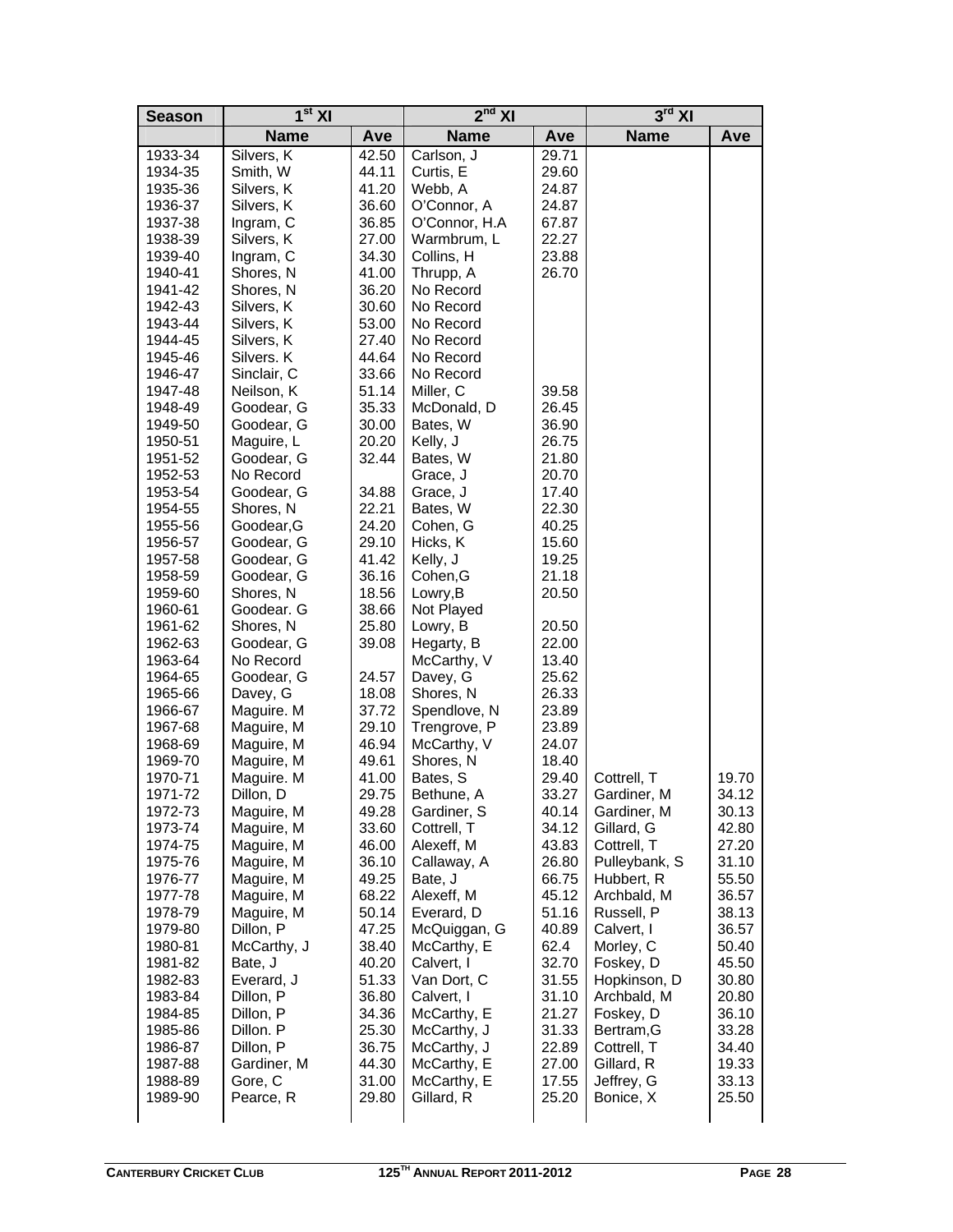| <b>Season</b> | $1st$ XI    |       | $2nd$ XI       |       | $3rd$ XI      |       |  |
|---------------|-------------|-------|----------------|-------|---------------|-------|--|
|               | <b>Name</b> | Ave   | <b>Name</b>    | Ave   | <b>Name</b>   | Ave   |  |
| 1990-91       | Powick, A   | 48.00 | McCarthy, E    | 32.38 | McLaren, J    | 41.10 |  |
| 1991-92       | Yell. M     | 42.83 | Zammit, P      | 20.25 | Davey, S      | 31.09 |  |
| 1992-93       | Powick, G   | 55.16 | Holz. A        | 22.13 | Giblin, A     | 26.16 |  |
| 1993-94       | O'Brien, J  | 26.33 | Hobkinson, D   | 17.86 | Boyce, G      | 16.12 |  |
| 1994-95       | Dillon, P   | 49.11 | Gore, C        | 17.00 | Sitlington, B | 41.83 |  |
| 1995-96       | Dillon, P   | 24.90 | Kent. J        | 30.92 | Gore, C       | 50.75 |  |
| 1996-97       | White, J    | 42.50 | Dillon, S      | 23.13 | Keshishian, H | 35.67 |  |
| 1997-98       | O'Brien, J  | 31.67 | Kent, J        | 27.36 | Henderson, W  | 33.50 |  |
| 1998-99       | Powick, G   | 39.33 | Sitlington, B  | 52.37 | Waite, A      | 23.75 |  |
| 1999-00       | Powick, G   | 21.42 | Kent, J        | 35.29 | Maiyah, A     | 33.25 |  |
| 2000-01       | Powick, G   | 32.55 | Boyle, P       | 25.00 | Waterford, A  | 21.50 |  |
| 2001-02       | Powick, G   | 72.69 | Cumming, A     | 28.14 | Glover, D     | 52.66 |  |
| 2002-03       | White, J    | 29.90 | Casey, R       | 32.25 | Anderson, J   | 27.50 |  |
| 2003-04       | Powick, G   | 24.50 | Lamb, D        | 41.00 | Whiting, J    | 20.17 |  |
| 2004-05       | Stafford, B | 17.80 | Parikh, P      | 41.50 | Kennedy, K    | 22.00 |  |
| 2005-06       | James, S    | 32.67 | Sanguinetti, G | 35.50 | Mayiah, A     | 18.00 |  |
| 2006-07       | Wilson, J   | 49.60 | Brooks, C      | 28.25 | McEwan, J     | 27.25 |  |
| 2007-08       | Wilson, J   | 55.67 | Sanguinetti, G | 76.29 | Maiyah, A     | 33.25 |  |
| 2008-09       | Mills, A    | 44.20 | Dickins, R     | 36.20 | Kennedy, K    | 34.00 |  |
| 2009-10       | Wilson, J   | 73.33 | James, S       | 28.56 | Kennedy, K    | 31.50 |  |
| 2010-11       | Lawton, W   | 30.09 | Cumming, A     | 53.20 | Kennedy, K    | 22.45 |  |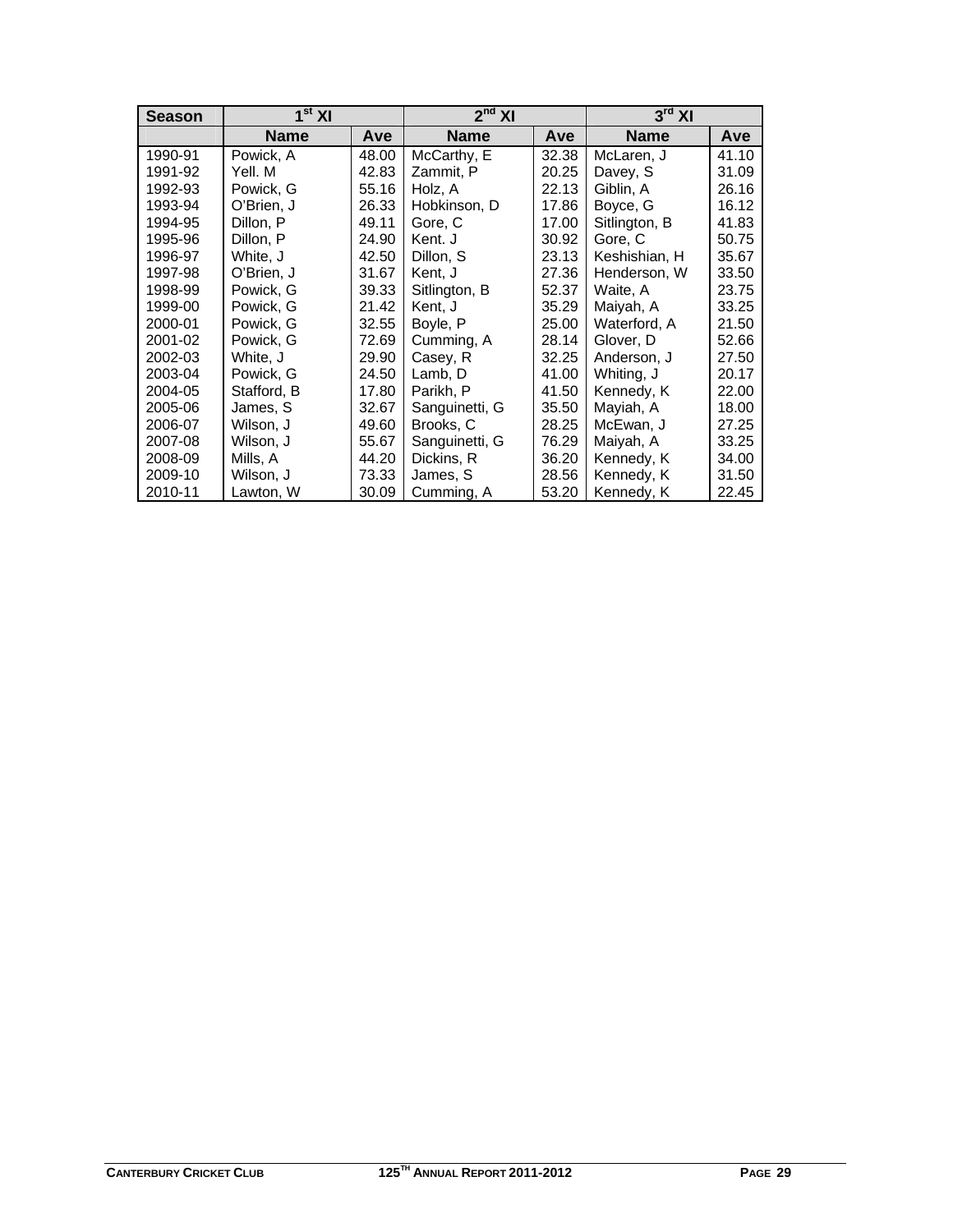## **SEASONAL PERFORMANCE RECORDS BATTING**

The following is a list of players who have won the Batting Average for the  $4^{\text{th}}$  and  $5^{\text{th}}$  XI. The  $4^{\text{th}}$  XI first played in the 1972-73 season and the  $5^{\text{th}}$  XI commenced in 1997-98

| <b>Season</b> | $4th$ XI       |       | $5th$ XI    |       |  |  |
|---------------|----------------|-------|-------------|-------|--|--|
|               | <b>Name</b>    | Ave   | <b>Name</b> | Ave   |  |  |
|               |                |       |             |       |  |  |
| 1972-72       | Stals, M       | 30.00 |             |       |  |  |
| 1973-74       | Arana, A       | 36.70 |             |       |  |  |
| 1974-75       | Morley, C      | 36.00 |             |       |  |  |
| 1975-76       | Bartley, G     | 30.00 |             |       |  |  |
| 1976-77       | Day, S         | 55.40 |             |       |  |  |
| 1977-78       | McKenzie, I    | 33.90 |             |       |  |  |
| 1978-79       | Russell, G     | 14.70 |             |       |  |  |
| 1979-80       | Vasilou, J     | 29.70 |             |       |  |  |
| 1980-81       | Quin, D        | 24.10 |             |       |  |  |
| 1981-82       | Russell, G     | 38.80 |             |       |  |  |
| 1982-83       | French, R      | 23.20 |             |       |  |  |
| 1983-84       | French, R      | 15.65 |             |       |  |  |
| 1984-85       | Lee, A         | 34.60 |             |       |  |  |
| 1985-86       | White, B       | 35.00 |             |       |  |  |
| 1986-87       | Dallesandro, D | 20.50 |             |       |  |  |
| 1987-88       | Bollen, G      | 17.00 |             |       |  |  |
| 1988-89       | Ridgewell, L   | 12.80 |             |       |  |  |
| 1989-90       | Bollen, G      | 22.40 |             |       |  |  |
| 1990-91       | Bollen, G      | 22.40 |             |       |  |  |
| 1991-92       | Conway, D      | 24.00 |             |       |  |  |
| 1992-93       | Bollen, P      | 25.75 |             |       |  |  |
| 1993-94       | Moorhead, J    | 19.00 |             |       |  |  |
| 1994-95       | Not Played     |       |             |       |  |  |
| 1995-96       | Boyce, G       | 43.70 |             |       |  |  |
| 1996-97       | Boyce, G       | 47.00 |             |       |  |  |
| 1997-98       | Boyce, G       | 33.56 | White, A    | 22.42 |  |  |
| 1998-99       | Hickie, TP     | 18.80 | White, A    | 28.00 |  |  |
| 1999-00       | Mainsbridge, D | 34.92 | Owen, N     | 35.41 |  |  |
| 2000-01       | Blake, A       | 22.50 | Georgiou, A | 25.92 |  |  |
| 2001-02       | MacDermott, T  | 27.88 | Williams, D | 34.88 |  |  |
| 2002-03       | Bourke, FW     | 45.08 | Kinross, A  | 27.75 |  |  |
| 2003-04       | Haggar, P      | 30.71 | Thomas, M   | 24.25 |  |  |
| 2004-05       | Bourke, FW     | 29.64 | Bates, R    | 31.80 |  |  |
| 2005-06       | Bourke, FW     | 57.75 |             |       |  |  |
| 2006-07       | McBride, D     | 38.21 |             |       |  |  |
| 2007-08       | Stafford, M    | 35.50 |             |       |  |  |
| 2008-09       | Reynolds, C    | 46.91 |             |       |  |  |
| 2009-10       | Gates, L       | 25.18 |             |       |  |  |
| 2010-11       | Pincus, M      | 18.86 |             |       |  |  |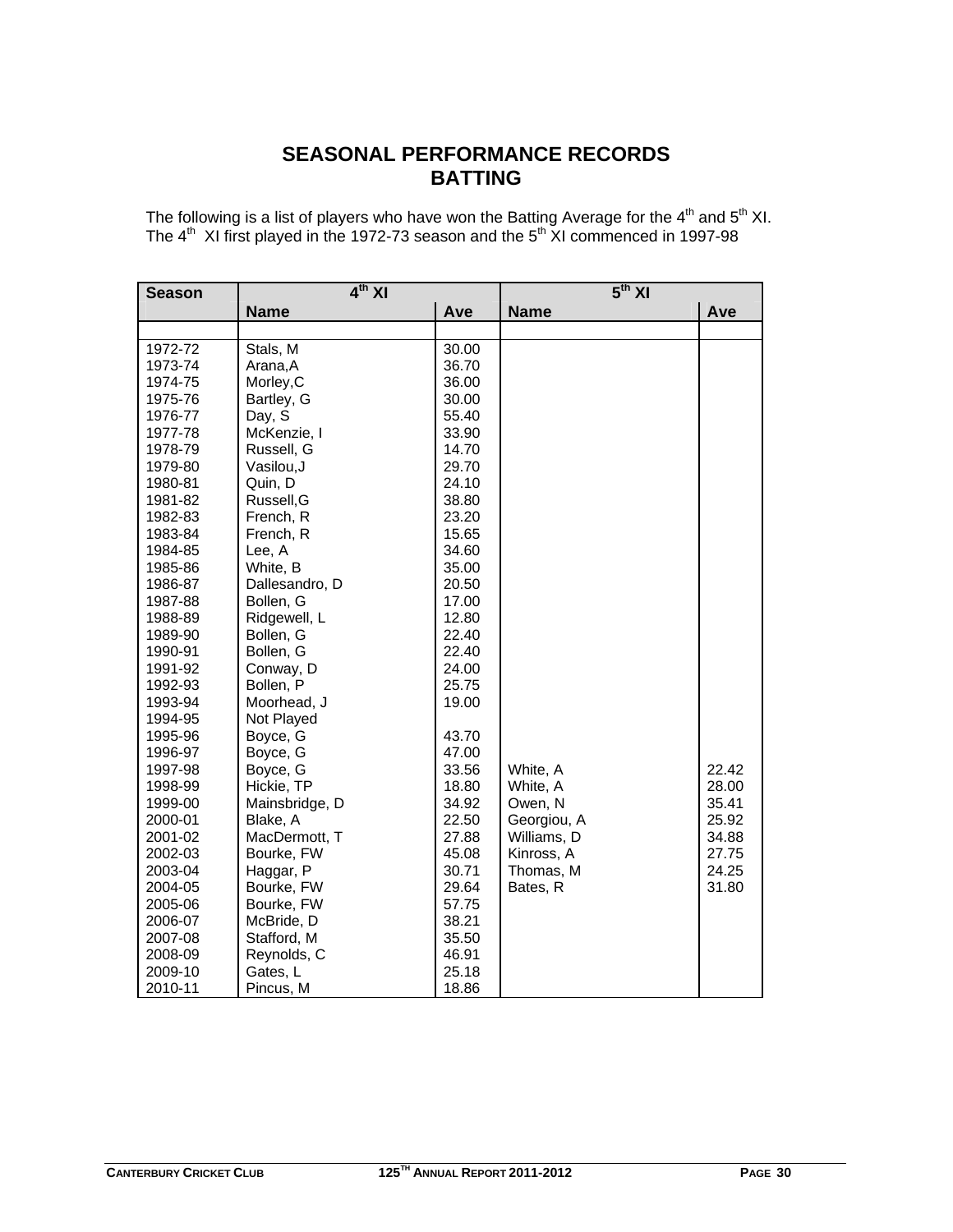## **SEASONAL PERFORMANCE RECORDS BOWLING**

The following is a list of players who have won the Bowling Average for the 1<sup>st</sup> , 2<sup>nd</sup> and 3<sup>rd</sup> XI for each year from the inception of the Club. Canterbury had a  $2^{nd}$  XI almost from it's inception, but records commence in 1926-27. The 3<sup>rd</sup> XI first played in the 1970-71 season.

| <b>Season</b>                                                                                                                                                                                                 | $1st$ XI                                                                                                                                                                                                                          |                                                                                                                            | $2nd$ XI                             |                       | $3^{\text{rd}}$ XI |     |
|---------------------------------------------------------------------------------------------------------------------------------------------------------------------------------------------------------------|-----------------------------------------------------------------------------------------------------------------------------------------------------------------------------------------------------------------------------------|----------------------------------------------------------------------------------------------------------------------------|--------------------------------------|-----------------------|--------------------|-----|
|                                                                                                                                                                                                               | <b>Name</b>                                                                                                                                                                                                                       | Ave                                                                                                                        | <b>Name</b>                          | Ave                   | <b>Name</b>        | Ave |
|                                                                                                                                                                                                               |                                                                                                                                                                                                                                   |                                                                                                                            |                                      |                       |                    |     |
| 1887-88                                                                                                                                                                                                       | Fowler, T                                                                                                                                                                                                                         | 4.74                                                                                                                       |                                      |                       |                    |     |
| 1888-89                                                                                                                                                                                                       | No Records                                                                                                                                                                                                                        |                                                                                                                            |                                      |                       |                    |     |
| 1889-90                                                                                                                                                                                                       | Hadlam, D                                                                                                                                                                                                                         | N/A                                                                                                                        |                                      |                       |                    |     |
| 1890-91                                                                                                                                                                                                       | Hadlam, D                                                                                                                                                                                                                         | N/A                                                                                                                        |                                      |                       |                    |     |
| 1891-92                                                                                                                                                                                                       | Hadlam, D                                                                                                                                                                                                                         | 6.50                                                                                                                       |                                      |                       |                    |     |
| 1892-93                                                                                                                                                                                                       | Mackie, T                                                                                                                                                                                                                         | 9.20                                                                                                                       |                                      |                       |                    |     |
| 1893-94                                                                                                                                                                                                       | Mackie, T                                                                                                                                                                                                                         | 6.58                                                                                                                       |                                      |                       |                    |     |
| 1894-95                                                                                                                                                                                                       | No Records                                                                                                                                                                                                                        |                                                                                                                            |                                      |                       |                    |     |
| 1895-96                                                                                                                                                                                                       | Mackie, T                                                                                                                                                                                                                         | 8.70                                                                                                                       |                                      |                       |                    |     |
| 1896-97                                                                                                                                                                                                       | Mackie, T                                                                                                                                                                                                                         | 5.90                                                                                                                       |                                      |                       |                    |     |
| 1897-98                                                                                                                                                                                                       | Mackie, T                                                                                                                                                                                                                         | N/A                                                                                                                        |                                      |                       |                    |     |
| 1898-99                                                                                                                                                                                                       | No Records                                                                                                                                                                                                                        |                                                                                                                            |                                      |                       |                    |     |
| 1899-00                                                                                                                                                                                                       | Watsford, T                                                                                                                                                                                                                       | N/A                                                                                                                        |                                      |                       |                    |     |
| 1900-01                                                                                                                                                                                                       | No Records                                                                                                                                                                                                                        |                                                                                                                            |                                      |                       |                    |     |
| 1901-02                                                                                                                                                                                                       | No Records                                                                                                                                                                                                                        |                                                                                                                            |                                      |                       |                    |     |
| 1902-03                                                                                                                                                                                                       | No Records                                                                                                                                                                                                                        |                                                                                                                            |                                      |                       |                    |     |
| 1903-04                                                                                                                                                                                                       | No Records                                                                                                                                                                                                                        |                                                                                                                            |                                      |                       |                    |     |
| 1904-05                                                                                                                                                                                                       | No Records                                                                                                                                                                                                                        |                                                                                                                            |                                      |                       |                    |     |
| 1905-06                                                                                                                                                                                                       | Swan H                                                                                                                                                                                                                            | 14.00                                                                                                                      |                                      |                       |                    |     |
| 1906-07                                                                                                                                                                                                       | Swan H                                                                                                                                                                                                                            | N/A                                                                                                                        |                                      |                       |                    |     |
| 1907-08                                                                                                                                                                                                       | No Records                                                                                                                                                                                                                        |                                                                                                                            |                                      |                       |                    |     |
| 1908-09                                                                                                                                                                                                       | No Records                                                                                                                                                                                                                        |                                                                                                                            |                                      |                       |                    |     |
| 1909-10                                                                                                                                                                                                       | No Records                                                                                                                                                                                                                        |                                                                                                                            |                                      |                       |                    |     |
|                                                                                                                                                                                                               | No Records                                                                                                                                                                                                                        |                                                                                                                            |                                      |                       |                    |     |
|                                                                                                                                                                                                               |                                                                                                                                                                                                                                   |                                                                                                                            |                                      |                       |                    |     |
|                                                                                                                                                                                                               |                                                                                                                                                                                                                                   |                                                                                                                            |                                      |                       |                    |     |
|                                                                                                                                                                                                               |                                                                                                                                                                                                                                   |                                                                                                                            |                                      |                       |                    |     |
|                                                                                                                                                                                                               |                                                                                                                                                                                                                                   |                                                                                                                            |                                      |                       |                    |     |
|                                                                                                                                                                                                               |                                                                                                                                                                                                                                   |                                                                                                                            |                                      |                       |                    |     |
|                                                                                                                                                                                                               |                                                                                                                                                                                                                                   |                                                                                                                            |                                      |                       |                    |     |
|                                                                                                                                                                                                               |                                                                                                                                                                                                                                   |                                                                                                                            |                                      |                       |                    |     |
|                                                                                                                                                                                                               |                                                                                                                                                                                                                                   |                                                                                                                            |                                      |                       |                    |     |
|                                                                                                                                                                                                               |                                                                                                                                                                                                                                   |                                                                                                                            |                                      |                       |                    |     |
|                                                                                                                                                                                                               |                                                                                                                                                                                                                                   |                                                                                                                            |                                      |                       |                    |     |
|                                                                                                                                                                                                               |                                                                                                                                                                                                                                   |                                                                                                                            |                                      |                       |                    |     |
|                                                                                                                                                                                                               |                                                                                                                                                                                                                                   |                                                                                                                            |                                      |                       |                    |     |
|                                                                                                                                                                                                               |                                                                                                                                                                                                                                   |                                                                                                                            |                                      |                       |                    |     |
|                                                                                                                                                                                                               |                                                                                                                                                                                                                                   |                                                                                                                            |                                      |                       |                    |     |
|                                                                                                                                                                                                               |                                                                                                                                                                                                                                   |                                                                                                                            |                                      |                       |                    |     |
|                                                                                                                                                                                                               |                                                                                                                                                                                                                                   |                                                                                                                            |                                      |                       |                    |     |
|                                                                                                                                                                                                               |                                                                                                                                                                                                                                   |                                                                                                                            |                                      |                       |                    |     |
| 1910-11<br>1911-12<br>1912-13<br>1913-14<br>1914-15<br>1915-16<br>1916-17<br>1917-18<br>1918-19<br>1919-20<br>1920-21<br>1921-22<br>1922-23<br>1923-24<br>1924-25<br>1925-26<br>1926-27<br>1927-28<br>1928-29 | No Records<br>Alcorn, A<br>Mackie, T<br>Pocket, W<br>Mackie, T<br>Nesbit, M<br>Lachlan, W<br>No Records<br>No Records<br>Cambbell, J<br>Campbell, J<br>Swan H<br>Swan, H<br>Gates, A<br>Always, T<br>Hosken E<br>Swan H<br>Swan H | 7.50<br>11.00<br>9.27<br>9.00<br>8.00<br>9.50<br>12.00<br>10.30<br>11.10<br>9.50<br>9.10<br>12.80<br>14.10<br>8.90<br>8.20 | Wilkin, H<br>Jeffrey, R<br>Hosken, A | 13.00<br>8.09<br>7.40 |                    |     |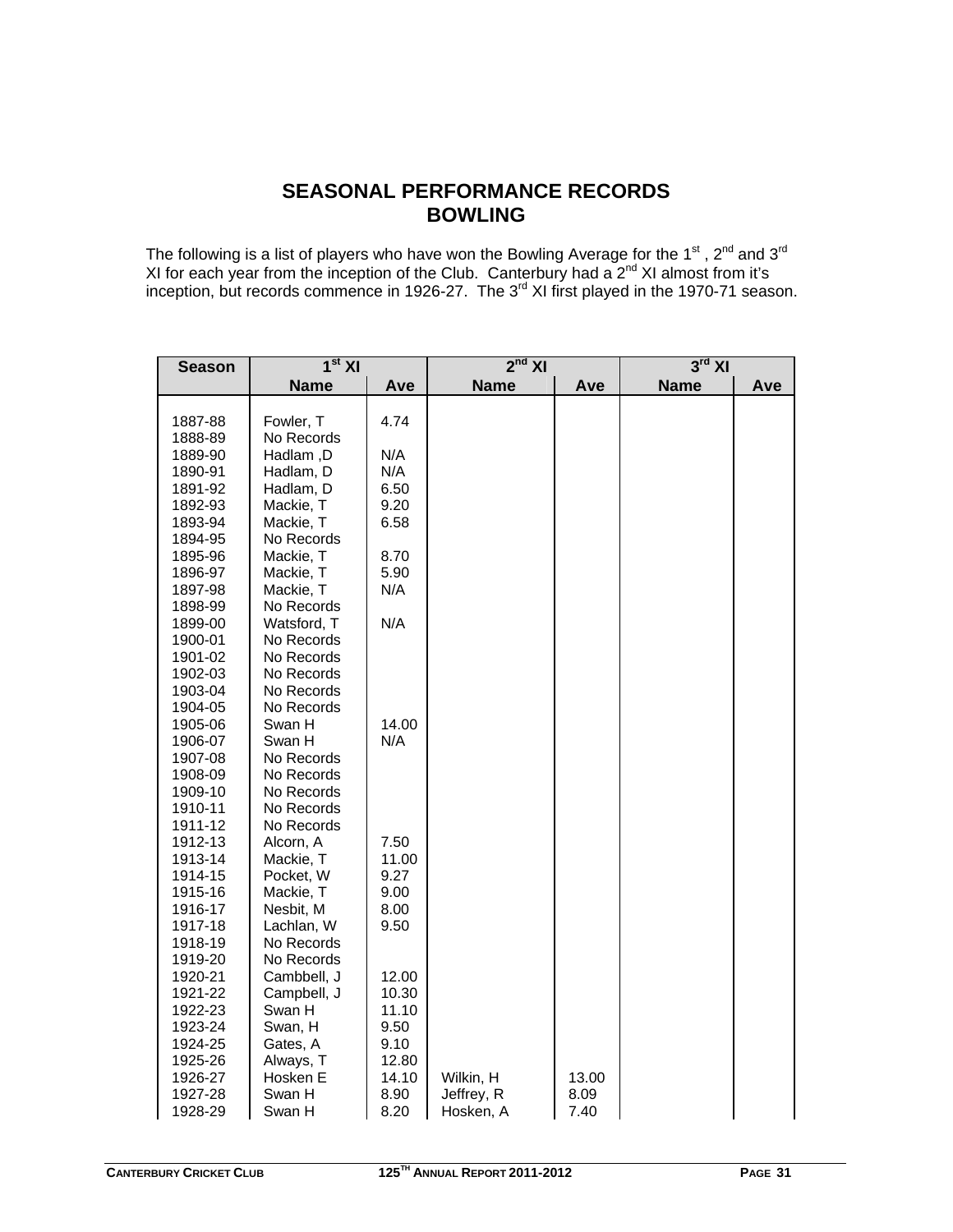| <b>Season</b>      | 1 <sup>st</sup> XI       |                | $2nd$ XI                 |                | $3^{\text{rd}}$ XI           |                |
|--------------------|--------------------------|----------------|--------------------------|----------------|------------------------------|----------------|
|                    | <b>Name</b>              | Ave            | <b>Name</b>              | Ave            | <b>Name</b>                  | Ave            |
| 1929-30            | Ingram C                 | 9.36           | Webb, M                  | 12.40          |                              |                |
| 1930-31            | Ingram, C                | 6.00           | Carlson, J               | 7.00           |                              |                |
| 1931-32            | Swan H                   | 10.36          | Tucker, F                | 11.70          |                              |                |
| 1932-33            | Swan H                   | 10.00          | Webb, M                  | 9.60           |                              |                |
| 1933-34            | Jeffrey, R               | 10.64          | Tucker, F                | 7.10           |                              |                |
| 1934-35            | Ingram, C                | 7.68           | Massey, G                | 12.60          |                              |                |
| 1935-36            | Self, S                  | 9.23           | Morris, J                | 10.90          |                              |                |
| 1936-37            | Shores, N                | 8.00           | O'Connor, A              | 14.59          |                              |                |
| 1937-38            | Ingram C                 | 10.21          | O'Connor, H.A.           | 9.40           |                              |                |
| 1938-39            | Holton, L                | 10.02          | Gion, F                  | 9.27           |                              |                |
| 1939-40            | Shores, N                | 11.24          | Gion, F                  | 9.82<br>7.80   |                              |                |
| 1940-41<br>1941-42 | Shores, N<br>Ingram C    | 9.02<br>6.70   | Gion F<br>No Records     |                |                              |                |
| 1942-43            | Gion, F                  | 5.16           | No Records               |                |                              |                |
| 1943-44            | Gion, F                  | 7.70           | No Records               |                |                              |                |
| 1944-45            | Larkin. L                | 8.00           | No Records               |                |                              |                |
| 1945-46            | Gracie, A                | 7.15           | No Records               |                |                              |                |
| 1946-47            | Larkin, L                | 13.04          | Morris, J                | 9.20           |                              |                |
| 1947-48            | Maguire, L               | 10.48          | Sharpe, H                | 8.27           |                              |                |
| 1848-49            | Maguire. L               | 10.70          | Baker, L                 | 8.82           |                              |                |
| 1949-50            | Cox, C                   | 8.36           | Ripper, B                | 7.12           |                              |                |
| 1950-51            | Baker, L                 | 5.78           | Smith, J                 | 12.30          |                              |                |
| 1951-52            | Baker, L                 | 8.21           | Smith, J                 | 9.12           |                              |                |
| 1952-53            | Goodear, G               | 10.25          | Wain, G                  | 9.08           |                              |                |
| 1953-54            | Goodear, G               | 9.61           | Wain, G                  | 4.88           |                              |                |
| 1954-55            | Goodear, G               | 7.93           | Smith, J                 | 8.30           |                              |                |
| 1955-56            | Shores, N                | 10.25          | Cohen, G                 | 6.46           |                              |                |
| 1956-57            | Maguire. L               | 10.80          | Hicks, K                 | 9.80           |                              |                |
| 1957-58            | Goodear, G               | 11.90          | No Records               |                |                              |                |
| 1958-59            | Shores, N                | 8.33           | Finnie, E                | 11.30          |                              |                |
| 1959-60            | Shores, N                | 8.53           | Cohen G                  | 8.08           |                              |                |
| 1960-61            | Goodear, G               | 9.00           | Not Played               |                |                              |                |
| 1961-62            | Shores, N                | 16.30<br>15.50 | Marchant, G              | 15.70<br>11.80 |                              |                |
| 1962-63<br>1963-64 | Shores, N<br>Goodear, J  | 13.06          | Smith, J<br>Vermay, R    | 11.10          |                              |                |
| 1964-65            | Goodear, G               | 12.79          | Shores, N                | 6.86           |                              |                |
| 1965-66            | Goodear, G               | 10.64          | Vermay, R                | 11.45          |                              |                |
| 1966-67            | Goodear, G               | 14.47          | Shores, N                | 6.66           |                              |                |
| 1967-68            | Maguire, M               | 14.94          | Shores, N                | 11.00          |                              |                |
| 1968-69            | Maguire, B               | 13.65          | Shores, N                | 9.96           |                              |                |
| 1969-70            | Goodear, G               | 13.15          | Shores, N                | 10.80          |                              |                |
| 1970-71            | O'Brien, B               | 9.26           | Shores, N                | 7.08           | Marshall, B                  | 8.71           |
| 1971-72            | Dundas, W                | 10.33          | Sambell, A               | 9.35           | Jackson, K                   | 12.80          |
| 1972-73            | O'Brien, B               | 13.50          | Shores, N                | 13.94          | Marshall, B                  | 13.04          |
| 1973-74            | Maguire, M               | 9.05           | Bradbury, S              | 14.40          | Jackson, K                   | 9.70           |
| 1974-75            | Maguire, M               | 11.04          | Clements, R              | 9.81           | Smith, N                     | 18.90          |
| 1975-76            | Maguire, M               | 13.09          | Clements, R              | 13.40          | Southall, J                  | 13.28          |
| 1976-77            | Hawking, M               | 14.50          | Southall, J              | 14.83          | Ridgewell, L                 | 22.40          |
| 1977-78            | Maguire, M               | 12.26          | Southall, J              | 9.78           | Dundas, W                    | 9.61           |
| 1978-79            | Hawking, M               | 10.75          | Maguire, G               | 14.30          | Dundas, W                    | 15.71          |
| 1979-80            | Bates, S                 | 17.10          | Hubbert, R               | 12.76          | Calvert, I                   | 14.43          |
| 1980-81            | Maguire, M               | 14.30          | Gillard, G               | 20.60          | McKenzie, I                  | 14.80          |
| 1981-82            | Dillon, P<br>Southall, J | 12.04          | McKenzie, I<br>McEwan, J | 12.33          | Ridgewell, L<br>Ridgewell, L | 14.50          |
| 1982-83<br>1983-84 | Illingworth, E           | 22.00<br>16.00 | Burns, P                 | 10.29<br>20.80 | Ridgewell, L                 | 16.70<br>21.60 |
| 1984-85            | Illingworth, E           | 14.88          | Burns, P                 | 15.53          | Ridgewell, L                 | 15.97          |
| 1985-86            | Murphy, J                | 11.46          | McKenzie, I              | 16.92          | Gillard, R                   | 13.40          |
| 1986-87            | Illingworth, E           | 14.12          | Southall, J              | 13.14          | Boyle, M                     | 19.50          |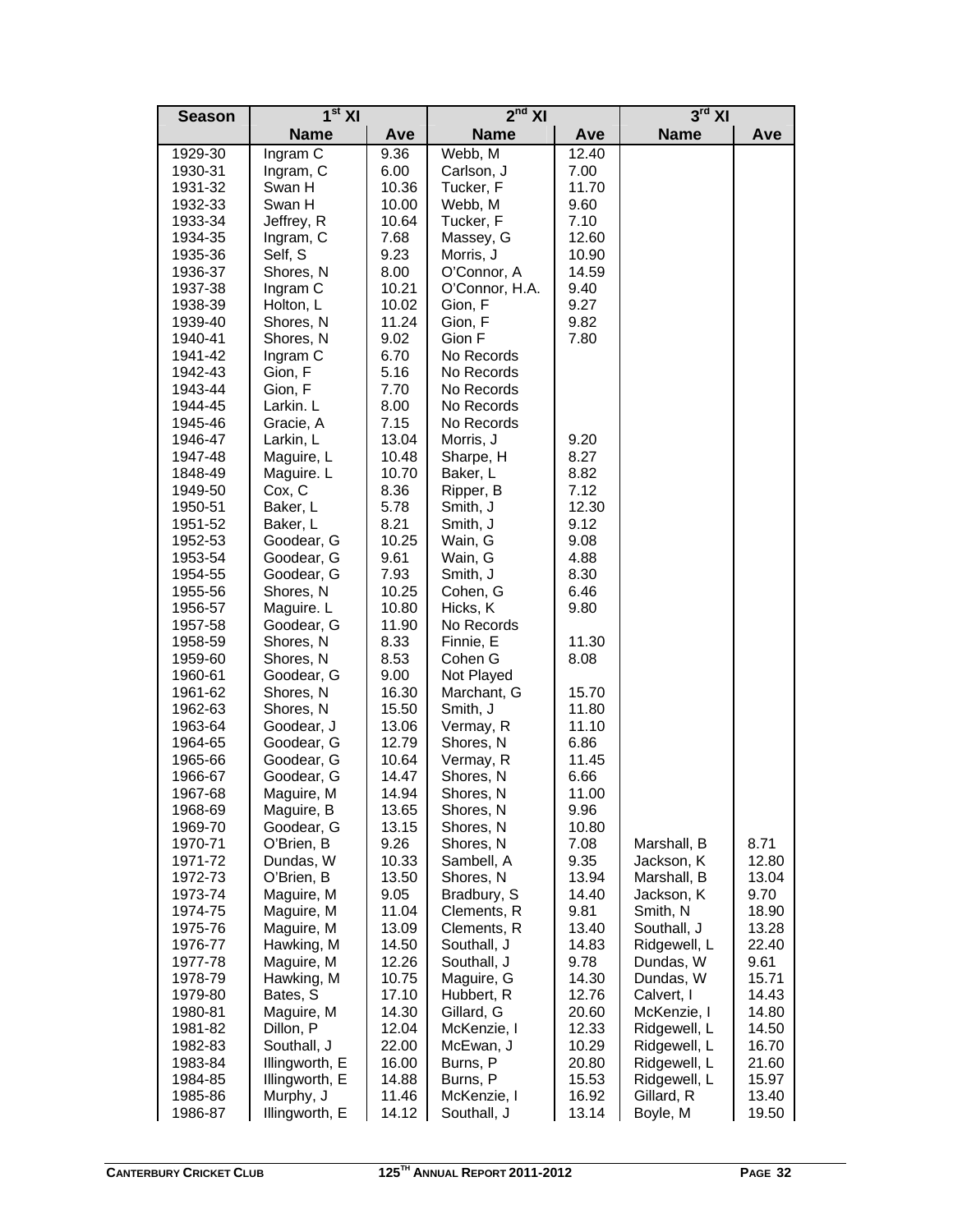| <b>Season</b> | 1 <sup>st</sup> XI |       | $2^{nd}$ XI   |       | $3^{\text{rd}}$ XI |       |
|---------------|--------------------|-------|---------------|-------|--------------------|-------|
|               | <b>Name</b>        | Ave   | <b>Name</b>   | Ave   | <b>Name</b>        | Ave   |
| 1987-88       | Illingworth, E     | 16.44 | Cumming, A    | 15.80 | Boyle, M           | 20.28 |
| 1988-89       | Dillon, P          | 15.05 | Gillard, R    | 19.83 | Boyle, M           | 13.83 |
| 1989-90       | Murphy, J          | 17.60 | Barker, M     | 18.50 | Elliott, G         | 17.10 |
| 1990-91       | Tatterson, P       | 18.47 | Cook, M       | 31.00 | Petty, M           | 16.29 |
| 1991-92       | Powick, A          | 18.30 | Boyle, M      | 17.90 | Harrison, B        | 19.20 |
| 1992-93       | Dillon, P          | 11.90 | Hoffman, M    | 14.53 | Metcalfe, J        | 21.66 |
| 1993-94       | Mirkovic, P        | 14.27 | Boyle, M      | 18.19 | Gore, D            | 17.45 |
| 1994-95       | Dilon, P           | 14.88 | Boyle, M      | 22.26 | Sitlington, B      | 21.00 |
| 1995-96       | Dillon, P          | 15.13 | Locke, P      | 8.26  | Owen, N            | 11.18 |
| 1996-97       | Mirkovic, P        | 17.75 | Harrison, B   | 13.94 | McEwen, J          | 15.86 |
| 1997-98       | Mirkovic, P        | 18.48 | Kent, J       | 20.75 | Donovan, T         | 17.91 |
| 1998-99       | Mirkovic, P        | 11.77 | Sitlington, B | 9.75  | Locke, P           | 12.11 |
| 1999-00       | Mirkovic, P        | 15.45 | Glover, D     | 12.50 | Boyd, J            | 10.42 |
| 2000-01       | Segar, J           | 12.04 | Chipindall, D | 24.80 | Thomson, D         | 16.90 |
| 2001-02       | Mirkovic, P        | 11.39 | Boyle, P      | 12.66 | Gore, A            | 12.73 |
| 2002-03       | Mirkovic, P        | 12.18 | Beckett, S    | 15.29 | Phillips, D        | 7.26  |
| 2003-04       | Mirkovic, P        | 11.58 | Lister, G     | 8.60  | Mayiah, A          | 17.58 |
| 2004-05       | Mirkovic, P        | 13.92 | Segar, J      | 9.33  | Locke, P           | 20.64 |
| 2005-06       | Mirkovic, P        | 35.71 | Segar, J      | 18.57 | Mayiah, A          | 16.55 |
| 2006-07       | Mirkovic, P        | 21.00 | Segar, J      | 19.18 | McEwen, J          | 14.11 |
| 2007-08       | Mirkovic, P        | 25.36 | Segar, J      | 13.00 | Maiyah, A          | 21.44 |
| 2008-09       | Kimberley, D       | 13.82 | Thomson, D    | 13.17 | Richmond, M        | 15.67 |
| 2009-10       | Pattinson, A       | 15.67 | Thomson, D    | 18.28 | Elton, J           | 12.53 |
| 2010-11       | Pattinson, A       | 30.00 | Holmes, L     | 23.30 | Gore, A            | 16.00 |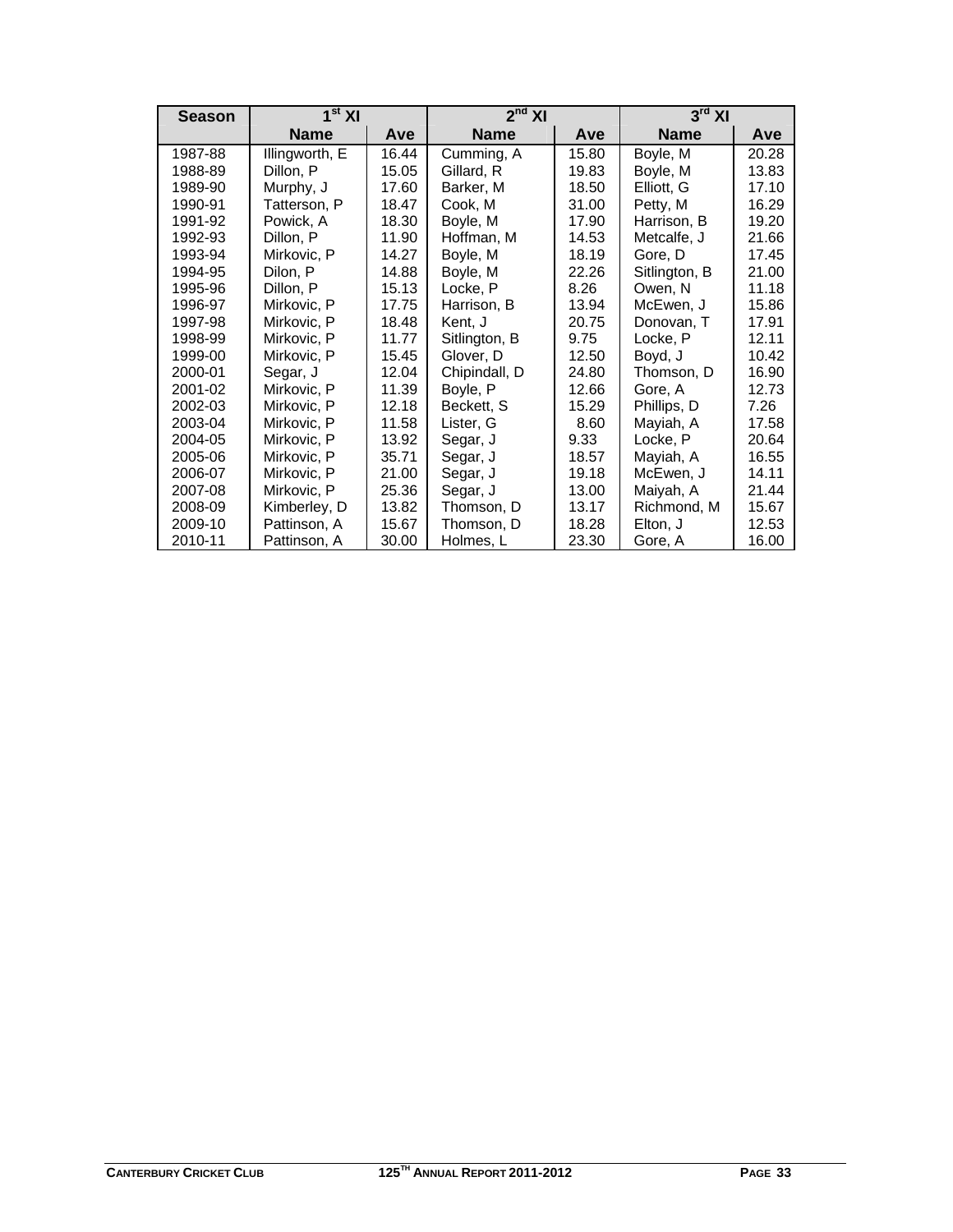## **SEASONAL PERFORMANCE RECORDS BOWLING**

The following is a list of players who have won the Bowling Average for the  $4^{\text{th}}$  and  $5^{\text{th}}$  XI. The  $4<sup>th</sup>$  XI first played in the 1972-73 season and the  $5<sup>th</sup>$  XI commenced in 1997-98

| <b>Season</b> |                 | $4th$ XI |             | $5^{th}$ XI |
|---------------|-----------------|----------|-------------|-------------|
|               | <b>Name</b>     | Ave      | <b>Name</b> | Ave         |
|               |                 |          |             |             |
| 1972-73       | Stals, M        | 11.50    |             |             |
| 1973-74       | Anstey, M       | 17.00    |             |             |
| 1974-75       | Macartney, A    | 14.40    |             |             |
| 1975-76       | Anstey, M       | 22.20    |             |             |
| 1976-77       | Macartney, A    | 14.40    |             |             |
| 1977-78       | McQuiggan, J    | 10.50    |             |             |
| 1978-79       | Anstey, M       | 18.10    |             |             |
| 1979-80       | Ridgewell, L    | 17.75    |             |             |
| 1980-81       | Macartney, A    | 21.20    |             |             |
| 1981-82       | White, B        | 22.20    |             |             |
| 1982-83       | Boyce, I        | 23.10    |             |             |
| 1983-84       | Trengrove, R    | 19.00    |             |             |
| 1984-85       | Lee, A          | 28.20    |             |             |
| 1985-86       | White, B        | 11.72    |             |             |
| 1986-87       | Ridgewell, L    | 15.60    |             |             |
| 1987-88       | <b>Bollen G</b> | 25.08    |             |             |
| 1988-89       | Ridgewell, L    | 13.84    |             |             |
| 1989-90       | Ridgewell, L    | 19.20    |             |             |
| 1990-91       | Ridgewell, L    | 20.67    |             |             |
| 1991-92       | Bollen, G       | 30.11    |             |             |
| 1992-93       | Bollen, G       | 9.81     |             |             |
| 1993-94       | Bollen, G       | 22.57    |             |             |
| 1994-95       | Not Played      |          |             |             |
| 1995-96       | Moorhead, J     | 15.38    |             |             |
| 1996-97       | Moorhead, J     | 25.33    |             |             |
| 1997-98       | Noakes, P       | 17.90    | Barton A    | 27.50       |
| 1998-99       | Barton, A       | 11.75    | White, N    | 38.81       |
| 1999-00       | James, B        | 11.76    | Waite, A    | 11.50       |
| 2000-01       | White, N        | 18.95    | Johnson, G  | 22.05       |
| 2001-02       | Burns, P        | 11.67    | Williams, D | 14.81       |
| 2002-03       | James, B        | 6.63     | Dholakia, R | 14.85       |
| 2003-04       | James, B        | 14.50    | Burton, N   | 22.21       |
| 2004-05       | Gore, A         | 13.41    | Boyce, I    | 16.50       |
| 2005-06       | Sammut, J       | 13.28    |             |             |
| 2006-07       | McBride, D      | 14.89    |             |             |
| 2007-08       | Smith, N        | 14.89    |             |             |
| 2009-10       | Zeitsman, T     | 13.20    |             |             |
| 2009-10       | Johnston, T     | 13.38    |             |             |
| 2010-11       | Thomas, M       | 14.76    |             |             |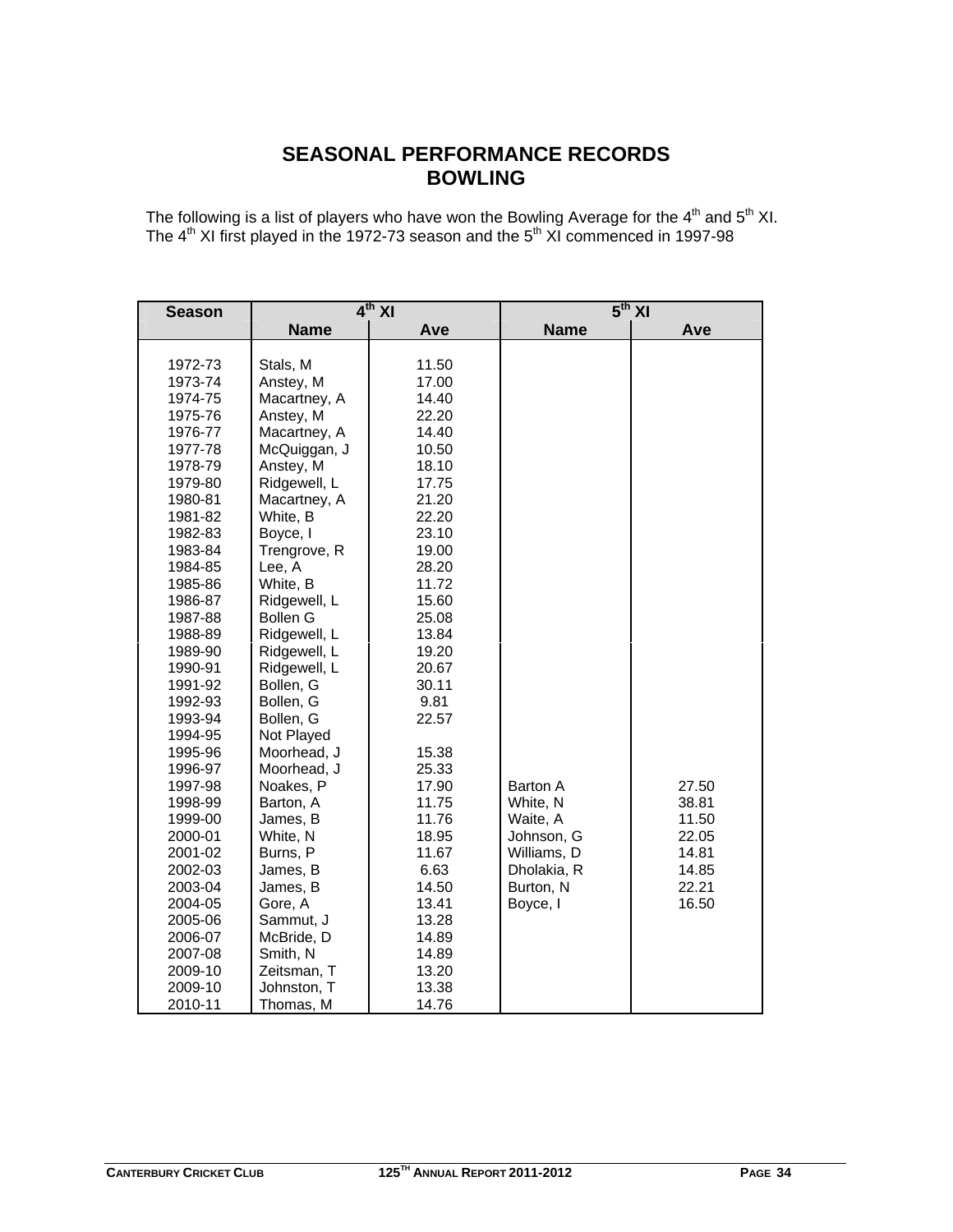#### **EASTERN CRICKET ASSOCIATION WRIGHT SHIELD 2011-12**   $1^{\text{ST}}$  XI **SEASON FIXTURE**

| <b>RND</b>     | <b>Dates</b>           | <b>Home Team</b>                                                                                                    |           | <b>Away Team</b>                                                                                              | Venue                                     |
|----------------|------------------------|---------------------------------------------------------------------------------------------------------------------|-----------|---------------------------------------------------------------------------------------------------------------|-------------------------------------------|
| $\mathbf{1}$   | 8 Oct 11               | Canterbury<br>8/149 G McCarthy 47 J Binney 3/13                                                                     | def<br>by | North Balwyn<br>7/221(cc) D Fernando 77 TJ Hosking<br>45 B Johnson 4/56                                       | Canterbury<br>Sportsground                |
| $\overline{2}$ | 15 Oct 11<br>22 Oct 11 | Ashwood<br>4/189 BA Coad 71 S Neary<br>41 DJ Wilkinson 32                                                           |           | drew Canterbury                                                                                               | <b>Essex Heights Reserve</b>              |
| 3              | 29 Oct 11<br>5 Nov 11  | Canterbury<br>7/203 GJ Powick 59 G McCarthy<br>53 J Crook 36                                                        | def<br>by | Burwood<br>7/224(cc) A Male 52 C Radloff 37 N Jewitt<br>33 DF O'Shea 28 J Wilson 27                           | Canterbury<br>Sportsground                |
| 4              | 12 Nov 11<br>19 Nov 11 | Donvale<br>0/31                                                                                                     |           | Canterbury<br>drew 183 JM White 78 J Crook 29 A Grant 3/33<br>Z Webb 3/46                                     | Donvale Reserve No 1<br>Oval              |
| 5              | 26 Nov 11<br>3 Dec 11  | Heathmont<br>200 J Cook 45 M Gibson 36 P Perry<br>32 D Thomson 5/52 D Gates 3/27                                    | by        | def Canterbury<br>4/223(cc) G McCarthy 96 JM White 63                                                         | H E Parker No 1 Oval                      |
| 6              | 10 Dec 11<br>17 Dec 11 | Canterbury<br>7/338 GJ Powick 97 JM White<br>74 J Whiting 39 LD Holmes 29*                                          | def       | <b>Tooronga Districts</b><br>335 J Dimock 86 J Webb 77 S Patel<br>57 T Webb 53 D Thomson 4/98 D Gates<br>3/70 | Canterbury<br>Sportsground                |
| 7              | 7 Jan 12               | Canterbury<br>124 GJ Powick 56 B Cunningham 4/11<br>D Rushbrook 3/15                                                | def<br>by | Mazenod OC<br>8/235(cc) M Ware 45 M Hancock<br>44 D Rushbrook 42 T Winter 3/41                                | Canterbury<br>Sportsground                |
| 8              | 14 Jan 12<br>21 Jan 12 | <b>Surrey Hills</b><br>1/112(dec) A Perera 65* S Colls 38*                                                          | def       | Canterbury<br><b>62 G Tsatas 3/6</b><br>and 7/171 G McCarthy 29* JM White<br>29 D Grant 26* C Alderman 3/42   | Surrey Park No 1 Oval                     |
| 9              | 28 Jan 12<br>4 Feb 12  | Canterbury<br>201 J Whiting 75 T Lowden 38 B Johnson<br>36 L Wardle 5/43                                            | def<br>by | Glen Iris<br>317 A Baird 137 B Gatehouse 88 B Borland<br>28 D Thomson 4/77 D Gates 3/56                       | Canterbury<br>Sportsground                |
| 10             | 11 Feb 12<br>18 Feb 12 | Old Carey<br>9/330(cc) L Gerhard 132 D Byrnes<br>58 T Merry 33 G Macrae 29 R Khera<br>27 D Gates 4/48 D Grant 3/104 |           | Canterbury<br>def 160 A Heffernan 51 B Johnson<br>43 G Macrae 4/41 H Gerrard 3/27                             | Carey Grammar -<br><b>Gramlick Oval 2</b> |
| 11             | 25 Feb 12<br>3 Mar 12  | Canterbury<br>198 J Whiting 44 G McCarthy<br>34 B Johnson 32 J Sheldon 3/51                                         | drew      | St Barnabas<br>1/37                                                                                           | Canterbury<br>Sportsground                |

The qualification for this report is 25 runs, 3 wickets.

| Rank           | Team                   | P    | W <sub>2</sub> | W1                       | D              | L1 L2          |          | <b>WKTS</b><br><b>LOST</b> | <b>RUNS</b><br><b>FOR</b> | <b>WKTS</b><br><b>TAKEN</b> | <b>RUNS</b><br><b>AGST</b> | <b>Points</b> | %      |
|----------------|------------------------|------|----------------|--------------------------|----------------|----------------|----------|----------------------------|---------------------------|-----------------------------|----------------------------|---------------|--------|
| 1              | North Balwyn           | 1111 |                | 7                        | $\mathfrak{p}$ | 1              | $\Omega$ | 72                         | 2038                      | 102                         | 1856                       | 58            | 1.5556 |
| $\overline{2}$ | <b>Surrey Hills</b>    | 11 0 |                | 7                        | 3              | 1              | $\Omega$ | 67                         | 2028                      | 94                          | 1797                       | 51            | 1.5833 |
| 3              | <b>Burwood</b>         | 110  |                | 6                        | ₹              | $\overline{2}$ | $\Omega$ | 88                         | 1853                      | 98                          | 2137                       | 45            | 0.9656 |
| 4              | Heathmont              | 110  |                | 5                        | $\mathfrak{p}$ | 4              | $\Omega$ | 103                        | 1789                      | 89                          | 1451                       | 36            | 1.0654 |
| 5              | St Barnabas            | 110  |                | 4                        | $\mathcal{P}$  | 4              | 1        | 99                         | 1939                      | 109                         | 1990                       | 30            | 1.0728 |
| 6              | Donvale                | 110  |                | 4                        | $\mathcal{P}$  | 5              | $\Omega$ | 99                         | 1795                      | 88                          | 1779                       | 30            | 0.8969 |
| 7              | Glen Iris              | 110  |                | 4                        | $\mathcal{P}$  | 5              | $\Omega$ | 91                         | 1905                      | 86                          | 2102                       | 30            | 0.8565 |
| 8              | Tooronga Districts11 0 |      |                | 4                        | $\mathcal{P}$  | 5              | $\Omega$ | 86                         | 1625                      | 95                          | 2101                       | 30            | 0.8544 |
| 9              | Mazenod OC             | 110  |                | 4                        | 1              | 6              | $\Omega$ | 102                        | 1934                      | 97                          | 1759                       | 27            | 1.0456 |
| 10             | Old Carev              | 11 0 |                | $\overline{\phantom{a}}$ | 3              | 6              | $\Omega$ | 79                         | 2034                      | 72                          | 1766                       | 21            | 1.0497 |
| 11             | Ashwood                | 110  |                | $\overline{\phantom{a}}$ | 3              | 6              | $\Omega$ | 89                         | 1584                      | 71                          | 1567                       | 21            | 0.8064 |
| 12             | Canterbury             | 11 0 |                | $\overline{\mathbf{c}}$  | 3              | 6              | $\Omega$ | 93                         | 2012                      | 67                          | 2231                       | 21            | 0.6497 |

**PREMIERS NORTH BALWYN**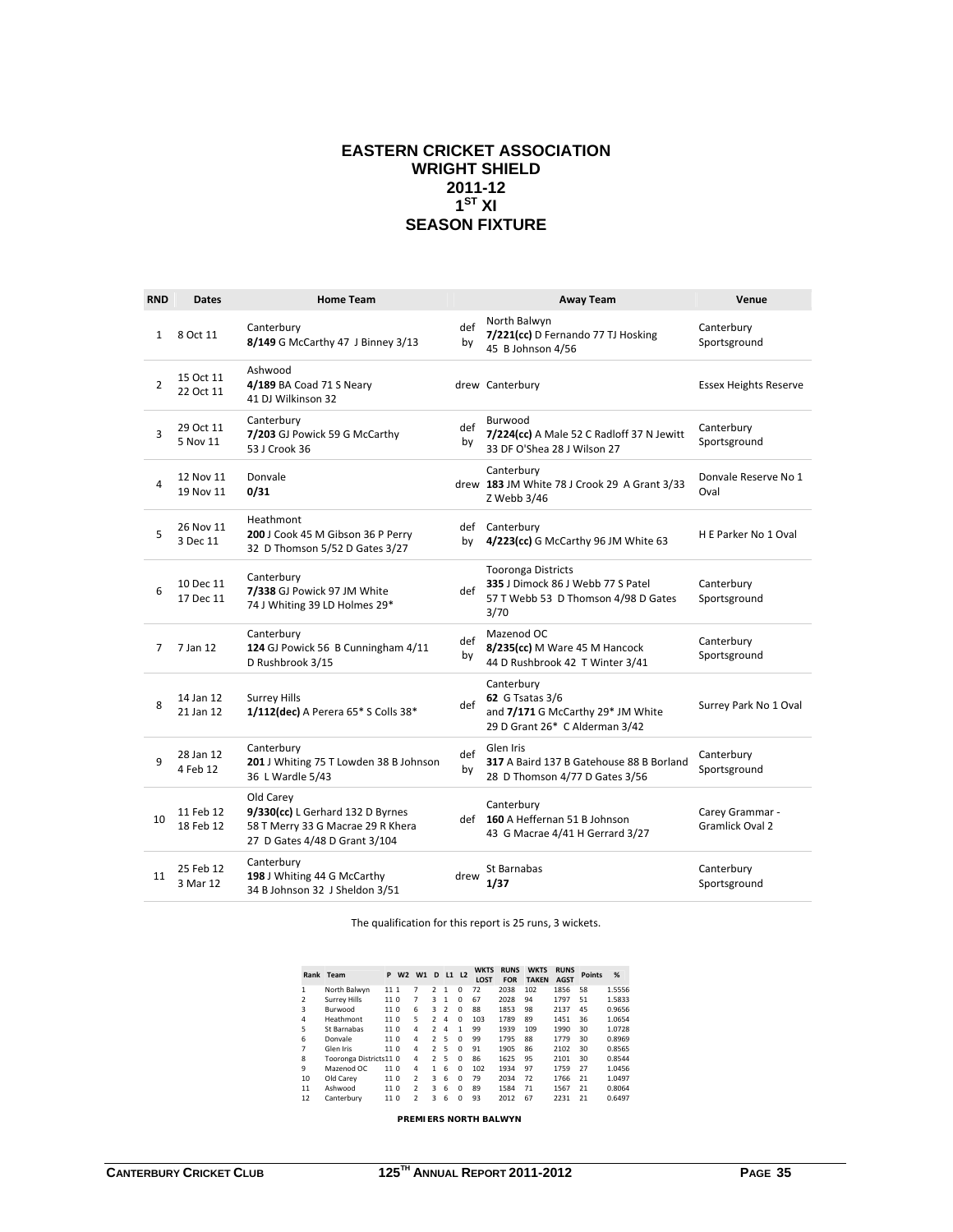## **EASTERN CRICKET ASSOCIATION WRIGHT SHIELD 2011-12 1ST XI**

## **BATTING**

| Player            | <b>MAT</b>     | <b>INN</b>     | <b>NO</b>    | <b>100s</b> | <b>50s</b>     | <b>Os</b>      | <b>HS</b>      | <b>RUNS</b>    | AVE.      |
|-------------------|----------------|----------------|--------------|-------------|----------------|----------------|----------------|----------------|-----------|
| McCarthy, Grant   | 11             | 11             | 1            | 0           | $\overline{2}$ | 1              | 96             | 297            | 29.70     |
| White, James M    | 11             | 11             | 0            | 0           | 3              | 3              | 78             | 288            | 26.18     |
| Powick, Gregory J | 8              | 9              | 0            | 0           | 3              | 0              | 97             | 281            | 31.22     |
| Whiting, Jim      | $\overline{7}$ | 6              | 0            | 0           | $\mathbf{1}$   | 0              | 75             | 191            | 31.83     |
| Johnson, Brett    | $\overline{7}$ | 8              | 0            | $\Omega$    | $\Omega$       | $\Omega$       | 43             | 176            | 22.00     |
| Holmes, Louis D   | 9              | 8              | $\mathbf{1}$ | 0           | $\Omega$       | 0              | $29*$          | 104            | 14.86     |
| Crook, Josh       | 6              | 5              | $\mathbf{1}$ | 0           | 0              | 0              | 36             | 95             | 23.75     |
| Lowden, Tom       | 9              | 8              | 3            | 0           | $\mathbf 0$    | $\mathbf{1}$   | 38             | 87             | 17.40     |
| Cowan, Kieran     | 5              | 6              | 1            | $\mathbf 0$ | $\mathbf 0$    | 0              | 22             | 79             | 15.80     |
| Grant, D'Arcy     | $\overline{7}$ | 8              | 4            | 0           | $\mathbf 0$    | $\mathbf{1}$   | $26*$          | 77             | 19.25     |
| Heffernan, Andrew | 4              | 5              | 0            | 0           | $\mathbf{1}$   | $\mathbf{1}$   | 51             | 74             | 14.80     |
| Cumming, Andrew C | 5              | 4              | 0            | $\Omega$    | $\Omega$       | $\mathbf{1}$   | 14             | 28             | 7.00      |
| Thomson, Damian   | 11             | 6              | 4            | 0           | $\mathbf 0$    | $\overline{2}$ | $14*$          | 26             | 13.00     |
| Gates, David      | $\overline{7}$ | 5              | 0            | $\mathbf 0$ | $\mathbf 0$    | $\mathbf{1}$   | 12             | 22             | 4.40      |
| Hampton, Alex     | $\overline{2}$ | $\overline{2}$ | 0            | 0           | $\mathbf 0$    | 0              | 8              | 9              | 4.50      |
| Cunningham, Chris | $\mathbf{1}$   | $\mathbf{1}$   | $\Omega$     | $\mathbf 0$ | $\mathbf 0$    | $\Omega$       | 8              | 8              | 8.00      |
| Winter, Thomas    | $\overline{2}$ | $\mathbf{1}$   | $\Omega$     | 0           | $\Omega$       | 0              | 5              | 5              | 5.00      |
| Beckett, Simon J  | $\overline{2}$ | $\overline{2}$ | 0            | $\mathbf 0$ | $\mathbf 0$    | 0              | $\overline{2}$ | 4              | 2.00      |
| Wilson, Jonathon  | 3              | $\overline{2}$ | 0            | 0           | $\mathbf 0$    | 0              | $\mathbf{1}$   | $\overline{2}$ | 1.00      |
| Allen, Chris      | 3              | $\mathbf{1}$   | 1            | 0           | $\mathbf 0$    | 0              | $2*$           | $\overline{2}$ | <b>NA</b> |

# **BOWLING**

| <b>Player</b>     | <b>MAT</b>     | ₫     | <u>M</u> | R   | <u>w</u>       | 5Wi      | 10 <sub>Wm</sub> | BBI   | AVE.      | STR.      | ECN. |
|-------------------|----------------|-------|----------|-----|----------------|----------|------------------|-------|-----------|-----------|------|
| Thomson, Damian   | 11             | 128.1 | 16       | 462 | 19             | 1        | 0                | 5/52  | 24.32     | 40.47     | 3.60 |
| Gates, David      | 7              | 69.4  | 12       | 263 | 13             | $\Omega$ | 0                | 4/48  | 20.23     | 32.15     | 3.78 |
| Holmes, Louis D   | 9              | 67    | 10       | 270 | 8              | $\Omega$ | 0                | 2/38  | 33.75     | 50.25     | 4.03 |
| Lowden, Tom       | 9              | 54    | 13       | 237 | 7              | $\Omega$ | 0                | 2/27  | 33.86     | 46.29     | 4.39 |
| Grant, D'Arcy     | 7              | 53    | 1        | 275 | 6              | $\Omega$ | 0                | 3/104 | 45.83     | 53.00     | 5.19 |
| Johnson, Brett    | 7              | 59    | 5        | 272 | 5              | $\Omega$ | 0                | 4/56  | 54.40     | 70.80     | 4.61 |
| Winter, Thomas    | $\overline{2}$ | 16    | $\Omega$ | 104 | 3              | $\Omega$ | 0                | 3/41  | 34.67     | 32.00     | 6.50 |
| Beckett, Simon J  | $\overline{2}$ | 22.3  | 3        | 80  | $\overline{2}$ | $\Omega$ | $\Omega$         | 1/13  | 40.00     | 67.50     | 3.56 |
| Wilson, Jonathon  | 3              | 16    | $\Omega$ | 96  | $\mathbf{1}$   | $\Omega$ | 0                | 1/54  | 96.00     | 96.00     | 6.00 |
| Smith, Nicholas J | 1              | 4     | 1        | 13  | $\Omega$       | $\Omega$ | 0                | 0/13  | <b>NA</b> | <b>NA</b> | 3.25 |
| Allen, Chris      | 3              | 21    | 3        | 92  | $\Omega$       | $\Omega$ | 0                | 0/19  | <b>NA</b> | <b>NA</b> | 4.38 |

 $\equiv$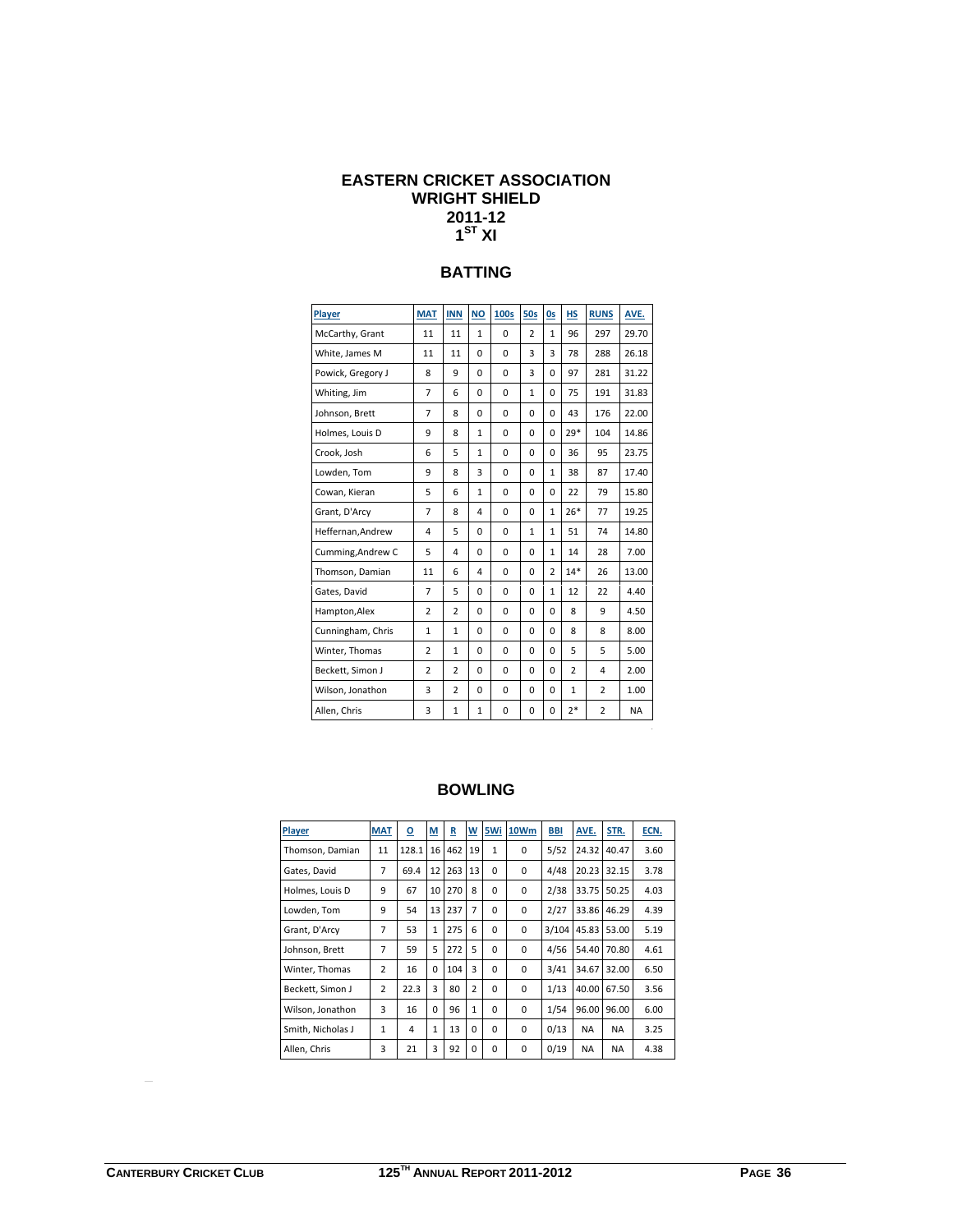# **EASTERN CRICKET ASSOCIATION WRIGHT SHIELD 2011-12 1ST XI BATTING PARTNERSHIPS**

| <b>WICKET</b> | <b>RUNS</b> | <b>BATSMEN</b>                   | <b>ROUND</b> | <b>INN</b> | <b>OPPONENT</b>           |
|---------------|-------------|----------------------------------|--------------|------------|---------------------------|
|               |             |                                  |              |            |                           |
|               | 152         | James White - Greg Powick        | 6            |            | <b>Tooronga Districts</b> |
| 2             | 120         | James White - Grant McCarthy     | 5            |            | Heathmont                 |
| 3             | 65          | Grant McCarthy - Jim Whiting     | 5            | 5          | Heathmont                 |
| 4             | 33          | James White - Kieran Cowan       | 4            |            | Donvale                   |
| 5             | 77          | Andrew Heffernan - Brett Johnson | 9            |            | Glen Iris                 |
| 6             | 29          | Jim Whiting – Brett Johnson      | 6            |            | <b>Tooronga Districts</b> |
| 7             | 77          | Andrew Heffernan - Tom Lowden    | 9            |            | Glen Iris                 |
| 8             | 38          | Brett Johnson - D'Arcy Grant     | 11           |            | St.Barnabas               |
| 9             |             | No Qualifiers                    |              |            |                           |
| 10            | 49          | Brett Johnson - Damian Thomson   | 10           |            | Old Carey                 |

# **RECORD BATTING PARTNERSHIPS**

| <b>WICKET</b>  | <b>RUNS</b> | <b>BATSMEN</b>                             | <b>SEASON</b> | <b>OPPONENT</b> |
|----------------|-------------|--------------------------------------------|---------------|-----------------|
|                |             |                                            |               |                 |
|                | 189         | A. Sharpe (64) – G. Powick (117)           | 2002-03       | Mont Albert     |
| $\overline{2}$ | 224         | J. White (98) – G. Powick (131)            | 2001-02       | Hawthorn        |
| $\overline{3}$ | 141         | S. Gardiner (77) - M. Maguire (66)         | 1976-77       | Malvern         |
|                | 141         | A. Powick (99) – J. Bate (54)              | 1990-91       | Hawthorn        |
| 4              | 137         | M. Maguire (113) - J. Bate (55)            | 1977-78       | Ashburton       |
|                | 137         | D Everard $(86)$ – M Alexeff $(45)$        | 1983-84       | Donvale         |
| 5              | 160         | J. White (105) - A. Mills (64*)            | 2009-10       | Old Carey       |
| 6              | 106         | M. Hawking (47) - I. Coles (103)           | 1975-76       | Deepdene        |
| $\overline{7}$ | 152         | D. Everard $(130^*)$ – A. Sambell $(80)$   | 1975-76       | <b>Burwood</b>  |
| 8              | $122*$      | J. Segar $(67^*)$ – P. Mirkovic $(50^*)$   | 1999-00       | Donvale         |
| 9              | $174*$      | A. Sambell $(71^*)$ – M. Hawking $(102^*)$ | 1977-78       | Ashburton       |
| 10             | $85*$       | S. Bates (57*) – B. O'Brien (24*)          | 1971-72       | Deepdene        |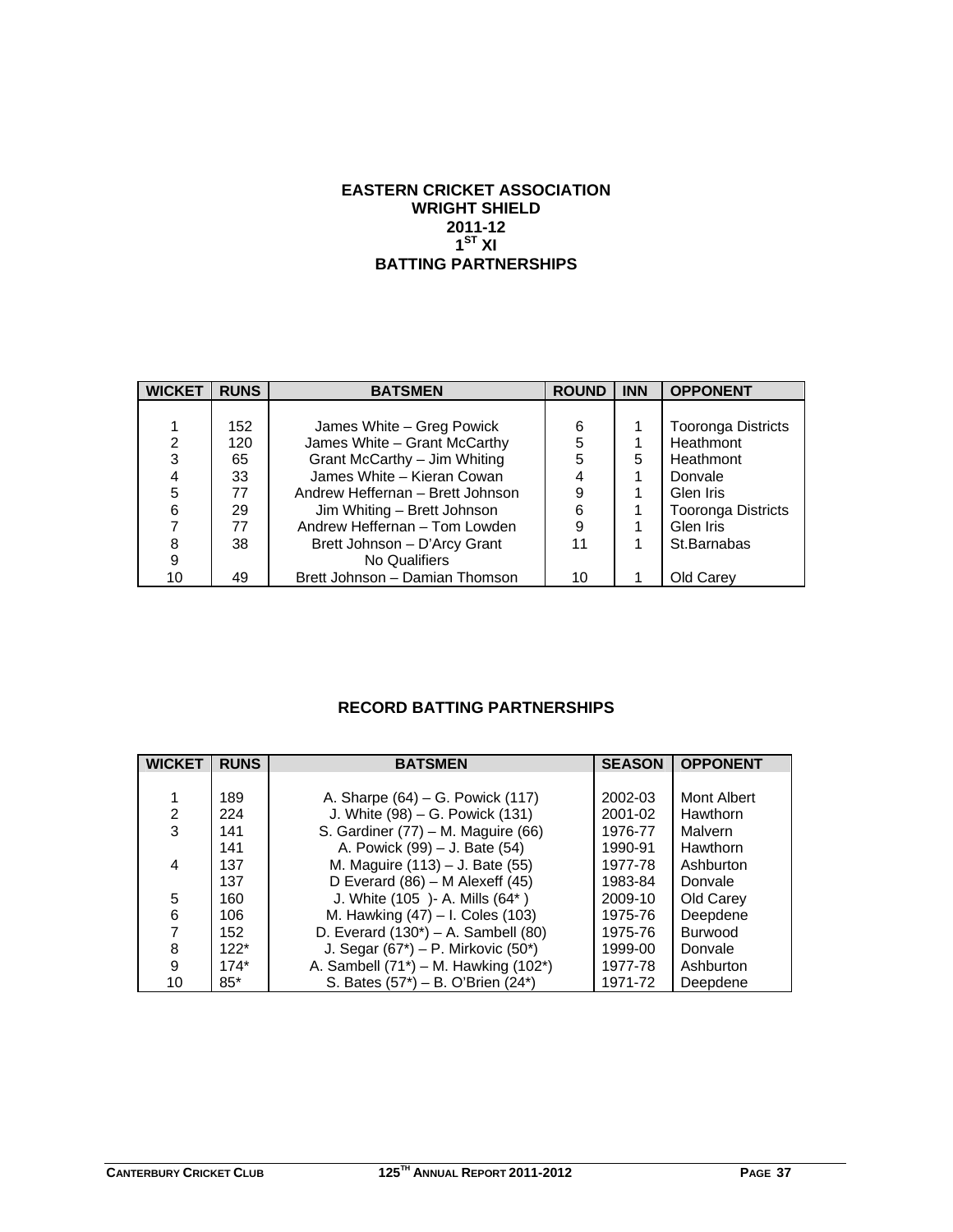#### **EASTERN CRICKET ASSOCIATION ARMSTRONG SHIELD 2011-12**   $2^{nd}$  XI **SEASON FIXTURE**

| <b>RND</b>     | <b>Dates</b>           | <b>Home Team</b>                                                                                                                            |           | <b>Away Team</b>                                                                                                                   | Venue                                |
|----------------|------------------------|---------------------------------------------------------------------------------------------------------------------------------------------|-----------|------------------------------------------------------------------------------------------------------------------------------------|--------------------------------------|
| $\mathbf{1}$   | 8 Oct 11               | <b>Richmond City</b><br>4/107 A Kibbey 33 B Haintz 26                                                                                       | def       | Canterbury<br>8/102(cc) J Smith 33                                                                                                 | KB Sporting Comp -<br>Loughnan Ov    |
| 2              | 15 Oct 11<br>22 Oct 11 | Canterbury<br>9/321(dec) K Cowan 96 B Anderson<br>96 DG Lamb 48 R Dickins 41 P Slingo 3/62                                                  | def       | Deepdene Bears<br>99 D Grant 5/25 BD Sitlington 4/27                                                                               | Canterbury<br>Sportsground           |
| 3              | 29 Oct 11<br>5 Nov 11  | Burwood<br>4/70                                                                                                                             | def       | Canterbury<br>67 MJ Richmond 26 J Sharpe 3/20                                                                                      | <b>Burwood Reserve</b>               |
| 4              | 12 Nov 11<br>19 Nov 11 | Canterbury<br>268 P Trivedi 67 B Anderson 52 A Gore<br>40* R Dickins 30 K Kennedy<br>28 K Mourelatos 3/35 T Langford 3/50                   |           | Donvale<br>drew 3/158 A Clements 65 M May 41 BA Muller<br>$79*$                                                                    | Canterbury<br>Sportsground           |
| 5              | 26 Nov 11<br>3 Dec 11  | Canterbury<br>6/165(cc) BD Sitlington 48 R Dickins<br>41 J Wilson 30 TA Hall 29                                                             | def<br>by | East Doncaster<br>9/166(cc) R Dodge 32* G Aldous<br>29 S Vassiliou 29                                                              | Canterbury<br>Sportsground           |
| 6              | 10 Dec 11<br>17 Dec 11 | <b>Tooronga Districts</b><br>236 A Uddin 79 P Leerson 65 D Buckley<br>39 R Gates 4/21 J Smith 3/48                                          | by        | Canterbury<br>def 7/238 ON Sharp 49 T Vanderslik<br>47* B Anderson 36 R Dickins<br>35 A Heffernan 26 D Buckley 3/43                | DW Lucas Oval                        |
| $\overline{7}$ | 7 Jan 12               | Boronia<br>3/166 A Jayasinghe 84* G Collier 26*                                                                                             |           | Canterbury<br>def 8/162(cc) R Dickins 40 B Johnson<br>38 AC Cumming 33 J Coupar 4/25                                               | <b>Tormore Road</b><br>Reserve       |
| 8              | 14 Jan 12<br>21 Jan 12 | Canterbury<br>149 ON Sharp 40 T Vanderslik 28 C Brezzi<br>4/29 R Henderson 3/43                                                             | def<br>by | <b>Surrey Hills</b><br>162 T Vandeven 45 J Smith 5/45<br>SJ Beckett 3/47                                                           | Canterbury<br>Sportsground           |
| q              | 28 Jan 12<br>4 Feb 12  | Mont Albert<br>9/427(cc) ED Macquarie 82 UK Patel<br>78 NB Westerman 78* CM Hargreaves<br>75 N Stragalinos 47 B James 3/46 J Smith<br>3/138 | bv        | Canterbury<br>def 8/431 C Cunningham 102 A Hampton<br>93* S James 82 RJ Williams 32 T Winter<br>29 CA Jackson 3/93 ME Massey 3/114 | <b>Elgar Park North West</b><br>Oval |
| 10             | 11 Feb 12<br>18 Feb 12 | Canterbury<br>132 B McIntosh 39* B Anderson<br>30 J Toohey 4/42 T Murphy 3/23<br>and 118 B Anderson 25 J Toohey 5/31                        | def<br>by | <b>Ashburton Willows</b><br>2/183(dec) D Salkowski 101* A Fraser 44<br>and 3/24 LD Holmes 3/7 (inc hat-trick)                      | Canterbury<br>Sportsground           |
| 11             | 25 Feb 12<br>3 Mar 12  | St Barnabas<br>250 S Moussi 90 T Taylor 35 N King<br>33 B James 4/42                                                                        |           | drew Canterbury                                                                                                                    | Myrtle Park West                     |

The qualification for this report is 25 runs, 3 wickets

|                | Rank Team               | P    | W <sub>2</sub> | W1            | D              | L1L2                     |          | <b>WKTS</b><br><b>LOST</b> | <b>RUNS</b><br><b>FOR</b> | <b>WKTS</b><br><b>TAKEN</b> | <b>RUNS</b><br><b>AGST</b> | <b>Points</b> | %      |
|----------------|-------------------------|------|----------------|---------------|----------------|--------------------------|----------|----------------------------|---------------------------|-----------------------------|----------------------------|---------------|--------|
| 1              | Boronia                 | 11 1 |                | 5             | 3              | $\overline{\phantom{a}}$ | $\Omega$ | 78                         | 1950                      | 81                          | 1532                       | 49            | 1.3218 |
| $\mathfrak{p}$ | <b>Burwood</b>          | 110  |                | 6             | 3              | $\mathbf{1}$             | 1        | 74                         | 1652                      | 101                         | 1744                       | 45            | 1.2929 |
| 3              | Ashburton Willows11 1   |      |                | 4             | ₹              | 3                        | $\Omega$ | 76                         | 1595                      | 115                         | 1514                       | 43            | 1.5941 |
| 4              | Surrey Hills            | 110  |                | 5             | 4              | $\overline{\phantom{a}}$ | $\Omega$ | 73                         | 1621                      | 93                          | 1516                       | 42            | 1.3622 |
| 5              | Donvale                 | 110  |                | 6             | $\mathcal{P}$  | 3                        | $\Omega$ | 82                         | 2068                      | 92                          | 1845                       | 42            | 1.2576 |
| 6              | Tooronga Districts 11 0 |      |                | 5             | ₹              | 3                        | $\Omega$ | 88                         | 1763                      | 82                          | 1912                       | 39            | 0.8592 |
| 7              | <b>Richmond City</b>    | 110  |                | 4             | ₹              | 4                        | $\Omega$ | 86                         | 1690                      | 83                          | 1560                       | 33            | 1.0455 |
| 8              | East Doncaster          | 110  |                | 4             | $\mathcal{P}$  | 5                        | $\Omega$ | 94                         | 1656                      | 86                          | 1784                       | 30            | 0.8493 |
| 9              | St Barnabas             | 11 1 |                | $\mathcal{P}$ | 1              | 6                        | 1        | 109                        | 1674                      | 87                          | 1681                       | 25            | 0.7948 |
| 10             | Canterbury              | 110  |                | 3             | $\mathcal{P}$  | 6                        | $\Omega$ | 96                         | 2153                      | 76                          | 2048                       | 24            | 0.8323 |
| 11             | Deepdene Bears          | 110  |                | 3             | $\mathfrak{p}$ | 6                        | $\Omega$ | 93                         | 1651                      | 86                          | 1922                       | 24            | 0.7943 |
| 12             | Mont Albert             | 110  |                | 1             | $\mathcal{P}$  | 7                        | 1        | 107                        | 1673                      | 74                          | 2088                       | 12            | 0.5541 |

#### . PREMIERS BORONIA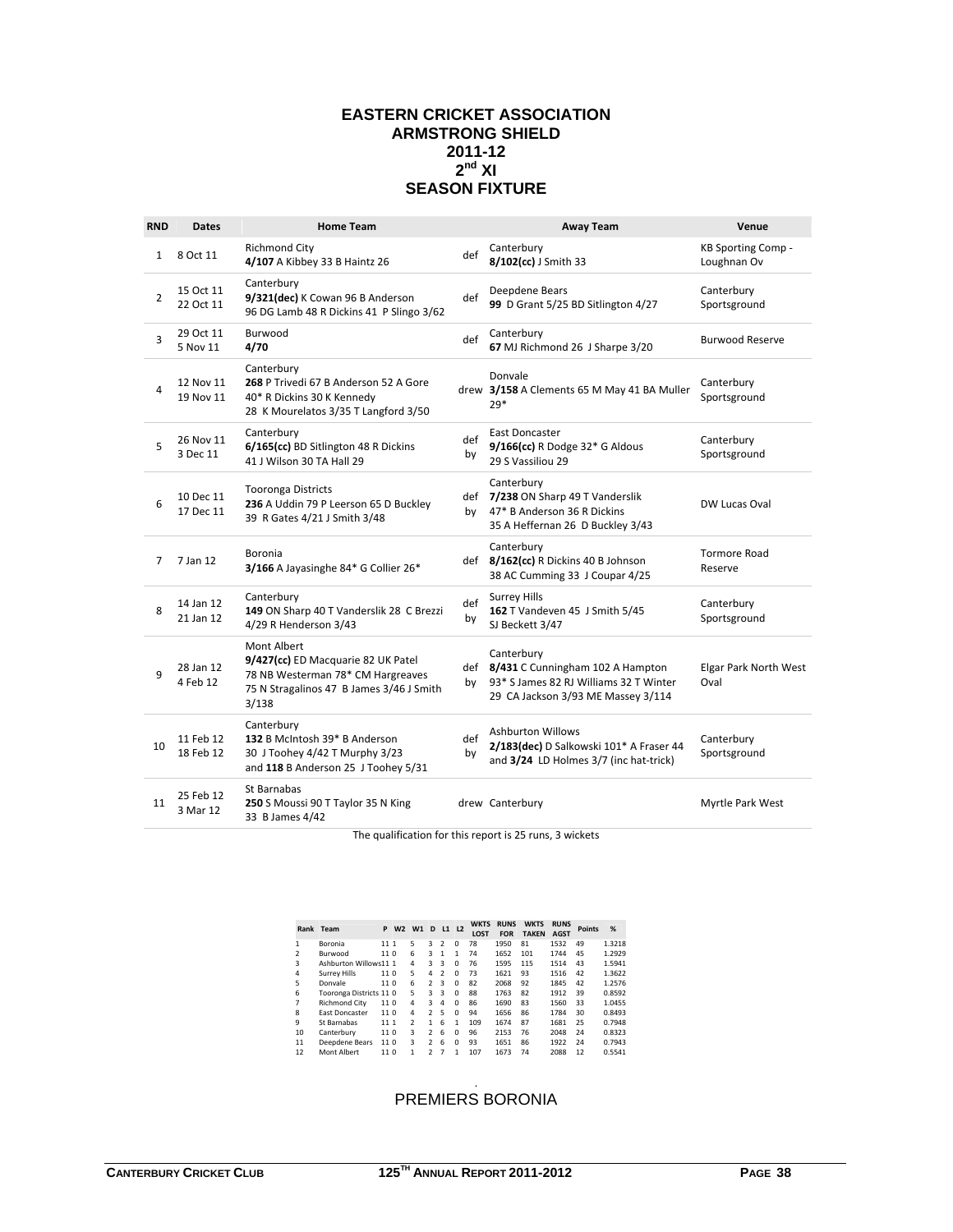#### **EASTERN CRICKET ASSOCIATION G. ARMSTRONG SHIELD 2010-11 2nd XI**

# **BATTING**

| <b>Player</b>        | <b>MAT</b> | <b>INN</b>   | <u>NO</u> | 100s | <u>50s</u> | 0s          | <u>HS</u> | <b>RUNS</b> | AVE.      |
|----------------------|------------|--------------|-----------|------|------------|-------------|-----------|-------------|-----------|
| Anderson, Bruce      | 10         | 10           | 0         | 0    | 2          | 0           | 96        | 305         | 30.50     |
| Dickins, Rhian       | 8          | 9            | 0         | 0    | 0          | 1           | 41        | 202         | 22.44     |
| Cunningham, Chris    | 2          | 2            | 0         | 1    | 0          | 0           | 102       | 118         | 59.00     |
| Cowan, Kieran        | 2          | 1            | 0         | 0    | 1          | 0           | 96        | 96          | 96.00     |
| Hampton, Alex        | 1          | 1            | 1         | 0    | 1          | 0           | 93*       | 93          | <b>NA</b> |
| Vanderslik, Tom      | 3          | 3            | 1         | 0    | 0          | 0           | 47*       | 91          | 45.50     |
| Sharp, Oscar N       | 3          | 3            | 1         | 0    | 0          | 0           | 49        | 90          | 45.00     |
| James, Scott         | 3          | 2            | 0         | 0    | 1          | 0           | 82        | 86          | 43.00     |
| Trivedi, Parthiv     | 5          | 5            | 0         | 0    | 1          | 2           | 67        | 71          | 14.20     |
| Cumming, Andrew C    | 5          | 5            | 0         | 0    | 0          | 1           | 33        | 63          | 12.60     |
| King, Levi           | 4          | 5            | 0         | 0    | 0          | 0           | 16        | 59          | 11.80     |
| Winter, Thomas       | 5          | 5            | 0         | 0    | 0          | 0           | 29        | 58          | 11.60     |
| Smith, James         | 7          | 4            | 1         | 0    | 0          | 0           | 33        | 56          | 18.67     |
| Sitlington, Brad D   | 5          | 5            | 0         | 0    | 0          | 2           | 48        | 55          | 11.00     |
| McIntosh, Ben        | 2          | 2            | 1         | 0    | 0          | 0           | $39*$     | 52          | 52.00     |
| Williams, Reuben J   | 2          | 3            | 0         | 0    | 0          | 0           | 32        | 52          | 17.33     |
| Kennedy, Kevin       | 4          | 3            | 1         | 0    | 0          | 0           | 28        | 48          | 24.00     |
| Lamb, David G        | 1          | 1            | 0         | 0    | 0          | 0           | 48        | 48          | 48.00     |
| Richmond, Michael J  | 4          | 4            | 1         | 0    | 0          | 0           | 26        | 47          | 15.67     |
| Gore, Allister       | 2          | 2            | 1         | 0    | 0          | 1           | 40*       | 40          | 40.00     |
| Hall, Tim A          | 2          | 2            | 0         | 0    | 0          | 0           | 29        | 39          | 19.50     |
| Johnson, Brett       | 1          | 1            | 0         | 0    | 0          | 0           | 38        | 38          | 38.00     |
| Heffernan, Andrew    | 2          | 2            | 0         | 0    | 0          | 0           | 26        | 34          | 17.00     |
| Wilson, Jonathon     | 2          | 2            | 0         | 0    | 0          | 0           | 30        | 32          | 16.00     |
| Cunningham, Steven   | 1          | 1            | 0         | 0    | 0          | 0           | 23        | 23          | 23.00     |
| James, Ben           | 7          | 6            | 2         | 0    | 0          | 1           | $13*$     | 21          | 5.25      |
| Chancellor, Nicholas | 1          | 1            | 0         | 0    | 0          | 0           | 18        | 18          | 18.00     |
| Angley, Charlie A    | 2          | 2            | 0         | 0    | 0          | 0           | 12        | 16          | 8.00      |
| Whiting, Jim         | 1          | 1            | 0         | 0    | 0          | 0           | 15        | 15          | 15.00     |
| Thomas, Mark M       | 2          | 2            | 0         | 0    | 0          | 0           | 11        | 13          | 6.50      |
| Adams, David         | 1          | 1            | 0         | 0    | 0          | 0           | 13        | 13          | 13.00     |
| Holmes, Louis D      | 2          | 2            | 0         | 0    | 0          | 0           | 7         | 11          | 5.50      |
| Lister, Gregory N    | 1          | 1            | 0         | 0    | 0          | 0           | 9         | 9           | 9.00      |
| Grant, D'Arcy        | 2          | 2            | 1         | 0    | 0          | 1           | $5*$      | 5           | 5.00      |
| Gates, David         | 2          | 2            | 0         | 0    | 0          | $\mathbf 1$ | 4         | 4           | 2.00      |
| Prior, Luke          | 1          | $\mathbf{1}$ | 1         | 0    | 0          | 0           | $4*$      | 4           | <b>NA</b> |
| Beckett, Simon J     | 1          | 1            | 0         | 0    | 0          | 0           | 1         | 1           | 1.00      |
| Findlay, Stuart      | 1          | 1            | 0         | 0    | 0          | 1           | 0         | 0           | 0.00      |
| Gates, Richard       | 3          | 2            | 1         | 0    | 0          | 1           | 0*        | 0           | 0.00      |
| Smith, Nicholas J    | 5          | 2            | 2         | 0    | 0          | 0           | 0*        | 0           | ΝA        |
| McElroy, Andrew R    | 3          | 2            | 0         | 0    | 0          | 2           | 0         | 0           | 0.00      |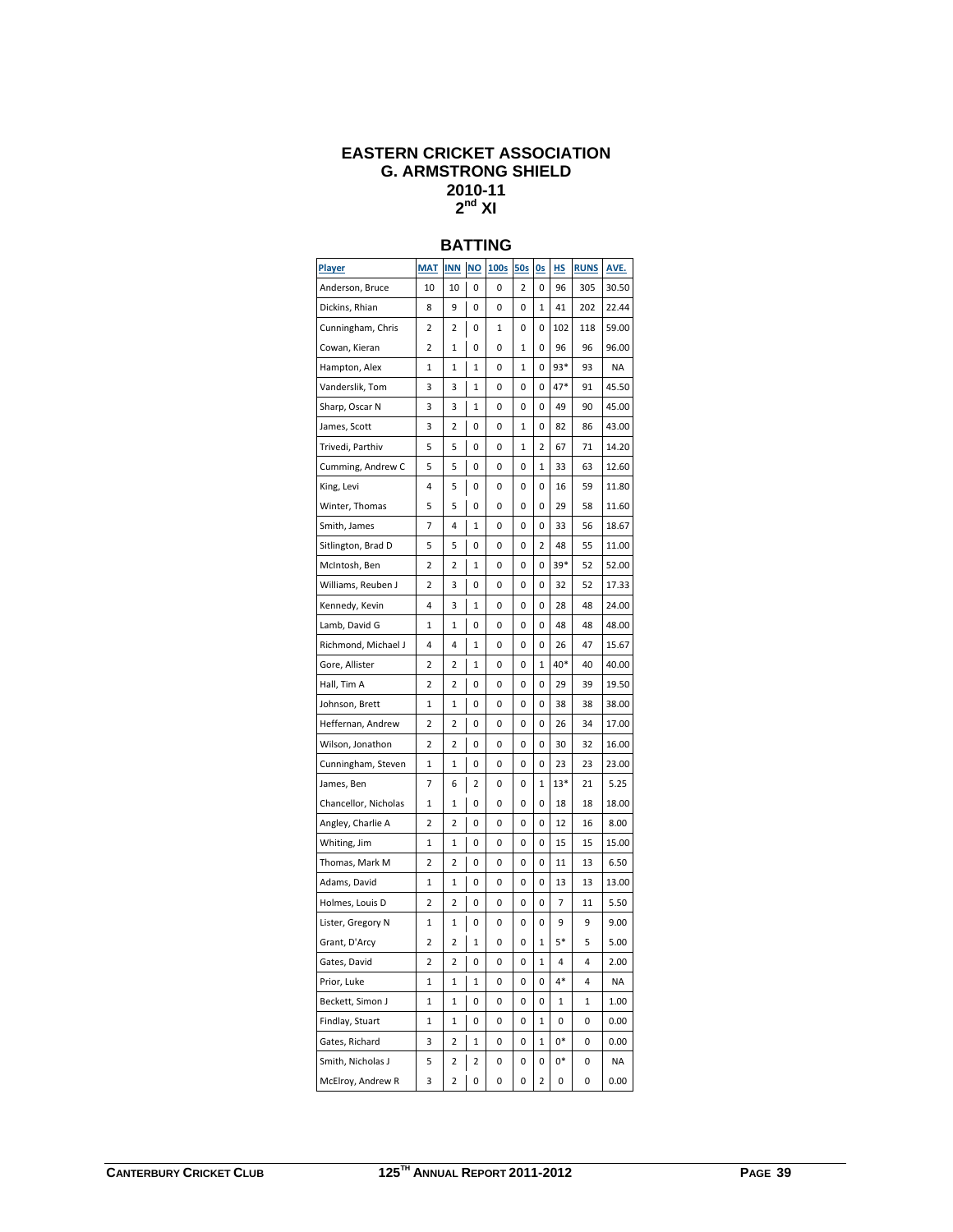| Player             | <b>MAT</b>     | O              | M              | $\mathsf{R}$ | W              | 5Wi          | <b>BBI</b> | AVE.      | STR.      | ECN. |
|--------------------|----------------|----------------|----------------|--------------|----------------|--------------|------------|-----------|-----------|------|
| Smith, James       | $\overline{7}$ | 93             | 23             | 326          | 13             | $\mathbf{1}$ | 5/45       | 25.08     | 42.92     | 3.51 |
| James, Ben         | $\overline{7}$ | 71.2           | 12             | 224          | 12             | $\mathbf 0$  | 4/42       | 18.67     | 35.67     | 3.14 |
| Sitlington, Brad D | 5              | 43.1           | 9              | 114          | $\overline{7}$ | 0            | 4/27       | 16.29     | 37.00     | 2.64 |
| Smith, Nicholas J  | 5              | 29.2           | $\mathbf{1}$   | 121          | $\overline{7}$ | $\mathbf 0$  | 2/13       | 17.29     | 25.14     | 4.13 |
| Gates, Richard     | 3              | 16             | $\Omega$       | 71           | 6              | 0            | 4/21       | 11.83     | 16.00     | 4.44 |
| Grant, D'Arcy      | $\overline{2}$ | 22.3           | $\overline{7}$ | 38           | 5              | $\mathbf{1}$ | 5/25       | 7.60      | 27.00     | 1.69 |
| Holmes, Louis D    | $\overline{2}$ | 37             | 6              | 119          | 4              | 0            | 3/7        | 29.75     | 55.50     | 3.22 |
| Beckett, Simon J   | $\mathbf{1}$   | 17             | $\overline{2}$ | 47           | 3              | $\mathbf 0$  | 3/47       | 15.67     | 34.00     | 2.76 |
| Trivedi, Parthiv   | 5              | 18             | 5              | 56           | 3              | 0            | 1/2        | 18.67     | 36.00     | 3.11 |
| Winter, Thomas     | 5              | 38             | 4              | 177          | 3              | $\mathbf 0$  | 2/51       | 59.00     | 76.00     | 4.66 |
| Wilson, Jonathon   | $\overline{2}$ | 19             | $\mathbf{1}$   | 59           | 2              | 0            | 1/24       | 29.50     | 57.00     | 3.11 |
| Hall, Tim A        | $\overline{2}$ | 21             | 4              | 62           | $\overline{2}$ | 0            | 1/25       | 31.00     | 63.00     | 2.95 |
| Vanderslik, Tom    | 3              | 15             | $\overline{2}$ | 72           | $\overline{2}$ | 0            | 2/22       | 36.00     | 45.00     | 4.80 |
| Sharp, Oscar N     | 3              | $\overline{4}$ | 1              | 5            | 1              | $\mathbf 0$  | 1/5        | 5.00      | 24.00     | 1.25 |
| McElroy, Andrew R  | 3              | 10             | 6              | 24           | $\mathbf{1}$   | 0            | 1/24       | 24.00     | 60.00     | 2.40 |
| Johnson, Brett     | $\mathbf{1}$   | 8              | 0              | 30           | $\mathbf{1}$   | $\mathbf 0$  | 1/30       | 30.00     | 48.00     | 3.75 |
| Gates, David       | $\overline{2}$ | 12             | $\overline{2}$ | 51           | $\mathbf{1}$   | 0            | 1/27       | 51.00     | 72.00     | 4.25 |
| King, Levi         | $\overline{4}$ | 24.1           | 4              | 101          | 1              | 0            | 1/24       | 101.00    | 145.00    | 4.18 |
| Cumming, Andrew C  | 5              | 1.1            | 0              | 6            | 0              | 0            | 0/4        | <b>NA</b> | <b>NA</b> | 5.14 |
| Anderson, Bruce    | 10             | $\overline{4}$ | 0              | 17           | 0              | $\mathbf 0$  | 0/17       | <b>NA</b> | <b>NA</b> | 4.25 |
| Thomas, Mark M     | $\overline{2}$ | 5.2            | 0              | 18           | 0              | $\mathbf 0$  |            | <b>NA</b> | <b>NA</b> | 3.38 |
| Gore, Allister     | $\overline{2}$ | 16             | $\overline{7}$ | 33           | 0              | $\mathbf 0$  | 0/2        | <b>NA</b> | <b>NA</b> | 2.06 |
| Heffernan, Andrew  | $\overline{2}$ | 6              | 0              | 38           | 0              | 0            |            | <b>NA</b> | <b>NA</b> | 6.33 |
| Williams, Reuben J | $\overline{2}$ | 13             | 3              | 45           | 0              | 0            | 0/19       | <b>NA</b> | <b>NA</b> | 3.46 |
| Cunningham, Chris  | $\overline{2}$ | 26             | 3              | 89           | 0              | 0            | 0/44       | <b>NA</b> | <b>NA</b> | 3.42 |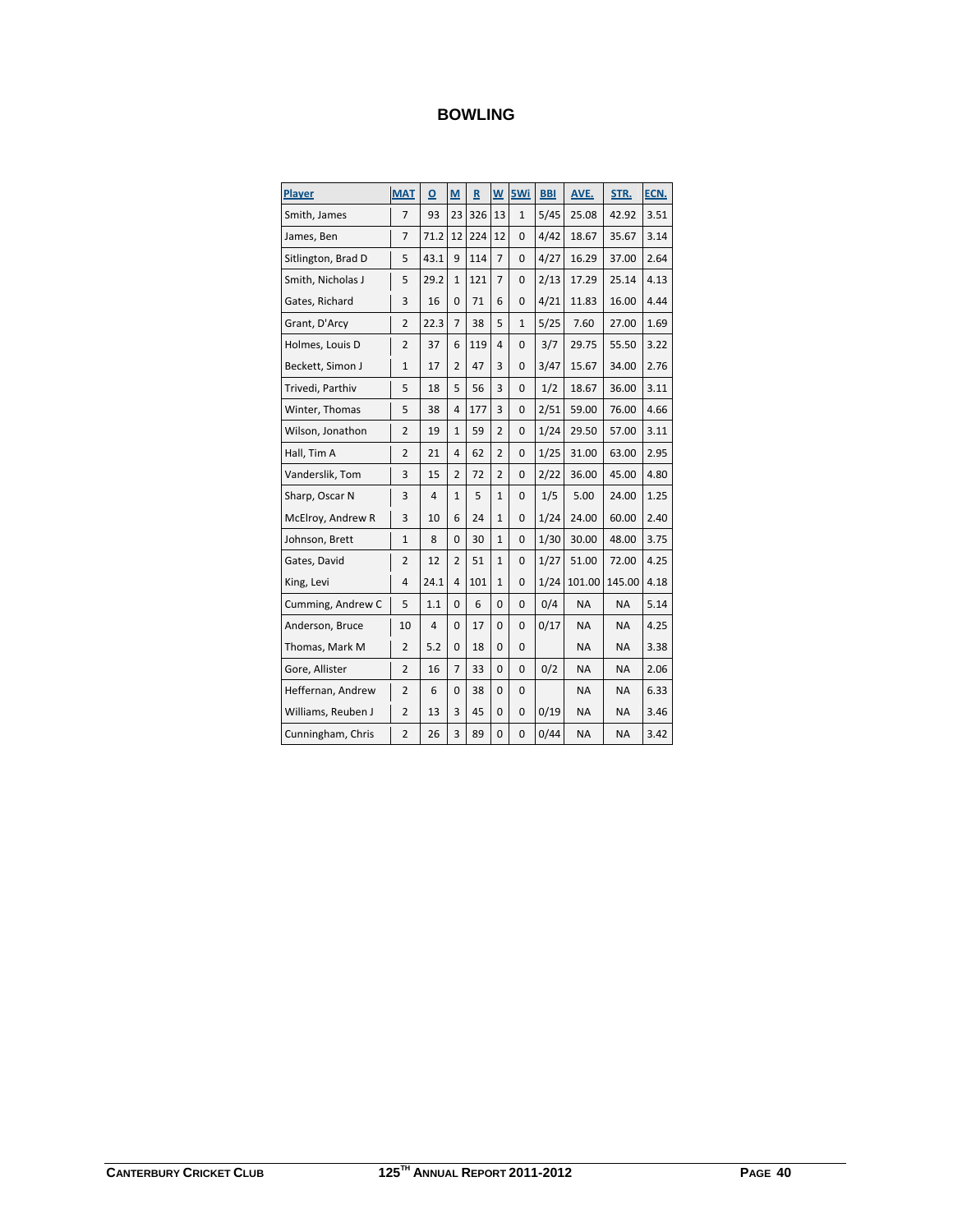# **EASTERN CRICKET ASSOCIATION G. ARMSTRONG SHIELD 2010-11**   $2^{nd}$  XI

# **BATTING PARTNERSHIPS**

| <b>WICKET</b> | <b>RUNS</b> | <b>BATSMEN</b>                  | <b>ROUND</b>   | <b>INN</b> | <b>OPPONENT</b>           |
|---------------|-------------|---------------------------------|----------------|------------|---------------------------|
|               |             |                                 |                |            |                           |
|               | 40          | Bruce Anderson - Scott James    | 9              |            | Mont Albert               |
| 2             | 95          | David Lamb - Bruce Anderson     | $\mathfrak{p}$ |            | Deepdene Bears            |
| 3             | 61          | Bruce Anderson - Rhian Dickens  | 2              |            | Deepdene Bears            |
| 4             | 87          | Rhian Dickens - Brad Sitlington | 5              |            | East Doncaster            |
| 5             | 81          | Chris Cunningham - Alex Hampton | 9              |            | Mont Albert               |
| 6             |             | No Qualifiers                   |                |            |                           |
| 7             | 106         | Tom Vandersilk - Oscar Sharp    | 6              |            | <b>Tooronga Districts</b> |
| 8             | 47          | Alex Hampton - Reuben Williams  | 9              |            | Mont Albert               |
| 9             |             | No Qualifiers                   |                |            |                           |
| 10            | 24          | Louis Holmes - James Smith      | 10             | 2          | <b>Ashburton Willows</b>  |

# **RECORD BATTING PARTNERSHIPS**

| <b>WICKET</b> | <b>RUNS</b> | <b>BATSMEN</b>                               | <b>SEASON</b> | <b>OPPONENT</b>          |
|---------------|-------------|----------------------------------------------|---------------|--------------------------|
|               |             |                                              |               |                          |
|               | 207         | J. Whiting $(93) - J$ . Greenwood $(109)$    | 2007-08 SF    | <b>Burwood</b>           |
| 2             | 148         | V. McCarthy $(86)$ – P. Trengrove $(81)$     | 1968-69       | Old Carey                |
| 3             | 171         | G. Thomson (93) - J. Connelly (67)           | 1986-87       | <b>Kew Footballers</b>   |
|               | $222*$      | M. Archibald $(75^*)$ – J. Bate $(139^*)$    | 1976-77       | Deepdene                 |
| 5             | $181*$      | I Calvert $(94^*)$ – D. Gillard $(86^*)$     | 1983-84       | <b>Surrey Hills</b>      |
| 6             | $132*$      | G. Sanguinetti (160*) - J. Weatherhead (52*) | 2007-08 GF    | Ashwood                  |
|               | 115         | D. Everard (150) - S.McDonell (47)           | 1977-78       | <b>Burwood</b>           |
| 8             | 112         | P. Knights $(66) - A$ . Sambell $(132)$      | 1976-77       | Ashburton                |
| 9             | 124         | I. McKenzie $(71)$ – R. Emsley $(62)$        | 1981-82       | <b>Bayswater</b>         |
| 10            | 72          | B. Lumb (38) - B. Harrison (38*)             | 1999-00       | <b>Tooronga District</b> |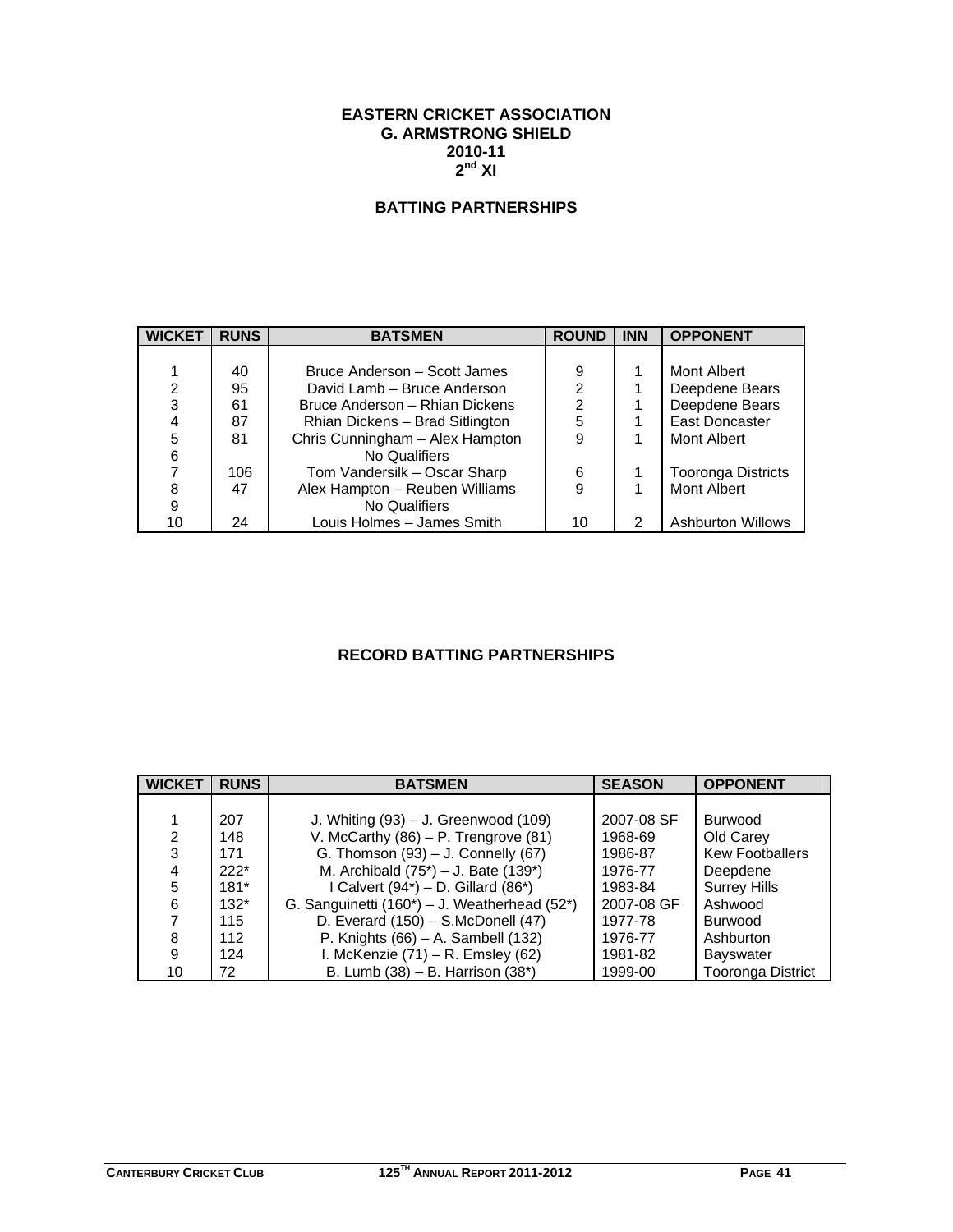# **MERCANTILE CRICKET ASSOCIATION DON McDONALD SHIELD 2011-12**   $3^{\text{rd}}$  XI **SEASON FIXTURE**

| <b>RND</b>     | <b>Dates</b>           | <b>Home Team</b>                                                                                                    |           | <b>Away Team</b>                                                        | Venue                    |
|----------------|------------------------|---------------------------------------------------------------------------------------------------------------------|-----------|-------------------------------------------------------------------------|--------------------------|
| $\mathbf{1}$   | 9 Oct 11               | <b>Burnley CYMS</b><br>7/229(cc) A Mehta 69 J Grewel 40 R Passante<br>36* S Kovelakonda 28                          | def       | Canterbury<br>118 P Maloney 4/20                                        | Fawkner Park 4 (ex 6)    |
| $\overline{2}$ | 16 Oct 11              | Canterbury<br>8/144(cc) RJ Williams 35 K Kennedy 29 A Maiyah 27                                                     | def<br>bv | Malvern<br>2/146 T Corker 83*                                           | Canterbury Sports Ground |
| $\overline{2}$ | 23 Oct 11              | Canterbury<br>143 GJ Powick 73 T Corker 5/27                                                                        | def<br>by | Malvern<br>4/146 JD Wood 38 G Gianfreda 37* WJ Pocock<br>34 T Corker 26 | Canterbury Sports Ground |
| 3              | 30 Oct 11<br>6 Nov 11  | South Yarra<br>93 B Muthukumar 25 D Elliott 25 L Prior 4/39 NJ Smith<br>3/27<br>and 1/99 D Elliott 52* B McLean 28* | def<br>bγ | Canterbury<br>161 K Cowan 59 J Endean 4/20                              | Como Park West           |
| 4              | 13 Nov 11              | Canterbury<br>9/197(cc) P Grant 55 TA Hall 29 D Gates 28* J Whiting<br>28 k singh 3/20 V Kumar 3/29                 | drew      | <b>Coles Sharks</b><br>1/21                                             | Canterbury Sports Ground |
| 4              | 20 Nov 11              | Canterbury<br>9/212(cc) TA Hall 58 K Kennedy 25 C Cunningham<br>25* T Winter 25 A Singh 4/46                        | def       | <b>Coles Sharks</b><br>133 P Singh 27 A Singh 26 L King 3/22            | Canterbury Sports Ground |
| 5              | 27 Nov 11<br>4 Dec 11  | Canterbury<br>9/137(cc) T Vanderslik 42 V Kalyanasundaram 4/29                                                      | def<br>bv | Sacred Heart<br>8/141 J House 33 LP Roberts 31 C Cunningham 3/7         | Canterbury Sports Ground |
| 6              | 11 Dec 11<br>18 Dec 11 | Indigos<br>140 M Chakraborty 55 T Vanderslik 4/25 TD Streat 3/27                                                    | def<br>bv | Canterbury<br>7/166(cc) T Vanderslik 67* GS Dhillon 3/21                | Straw Field 2            |
| $\overline{7}$ | 8 Jan 12               | Canterbury<br>7/176 J Wilson 51 B Johnson 47 P Grant<br>42*   Gunawardena 3/20                                      | def       | East Malvern<br>159 A Bearman 32                                        | Canterbury Sports Ground |
| 8              | 15 Jan 12              | Sacred Heart<br>9/141(cc) A Macaulay 26* V Kalyanasundaram 25 L King<br>3/14                                        | def       | Canterbury<br>7/138(cc) P Grant 43 J Whiting 32                         | Fawkner Park 4 (ex 6)    |
| 9              | 22 Jan 12              | East Malvern<br>74 T Winter 4/26 L Prior 3/6                                                                        | def<br>bv | Canterbury<br>9/157(cc) J Whiting 47 J Wilson 40 J Stewart 3/13         | Waverley Oval            |
| 10             | 29 Jan 12<br>5 Feb 12  | South Yarra<br>133 J Endean 39 J Wilson 3/24 T Winter 3/24                                                          | def<br>bγ | Canterbury<br>6/175 S Findlay 45* K Kennedy 39 L King 33 A Sadler 3/74  | Como Park West           |
| 11             | 12 Feb 12<br>19 Feb 12 | Indigos<br>178 S Chavan 55 H Singh 29 A Bakshi 27 J Wilson 5/39<br>H Crothers 3/66                                  | drew      | Canterbury<br>4/31                                                      | Straw Field 1            |
| 12             | 26 Feb 12              | Canterbury<br>129 A Gore 36 MR Park 5/20 T Corker 3/29                                                              | def<br>bγ | Malvern<br>8/131 T Corker 40 G Gianfreda 39 J Wilson 4/11               | Fawkner Park 1           |
| 12             | 4 Mar 12               | Canterbury                                                                                                          |           | drew Malvern                                                            | Canterbury Sports Ground |
| SF             | 11 Mar 12<br>12 Mar 12 | <b>Burnley CYMS</b><br>3/139 N Kumarthareja 80*                                                                     | def       | Canterbury<br>103 J Wilson 37 R Connell 3/19 J Collie 3/27              | Loughnan Oval            |
|                |                        |                                                                                                                     |           | スパン ウロー・ショック しょうけいきょう                                                   |                          |

The qualification for this report is 25 runs, 3 wickets.

|   | Rank Team         |      | P W2 W1 |               | D L1 L2 |              | <b>WKTS</b><br><b>LOST</b> | <b>RUNS</b><br><b>FOR</b> | <b>WKTS</b><br><b>TAKEN</b> | <b>RUNS</b><br><b>AGST</b> | <b>Points</b> | %      |
|---|-------------------|------|---------|---------------|---------|--------------|----------------------------|---------------------------|-----------------------------|----------------------------|---------------|--------|
|   | Burnley CYMS190   |      | 15      | 1             | 3       | $\Omega$     | 130                        | 3119                      | 170                         | 1858                       | 39            | 2.1952 |
| 2 | Malvern           | 190  | 12      | $\mathbf{R}$  | 4       | $\Omega$     | 113                        | 2154                      | 169                         | 2147                       | 37            | 1.5005 |
| 3 | Sacred Heart 17 1 |      | 7       | 1             | 8       | 0            | 140                        | 2071                      | 148                         | 2097                       | 27            | 1.0440 |
| 4 | Canterbury        | 150  | 6       | 3             | -6      | $\Omega$     | 115                        | 2084                      | 110                         | 1964                       | 26            | 1.0150 |
| 5 | Indigos           | 140  | 5       | $\mathcal{P}$ | -6      | $\mathbf{1}$ | 131                        | 1702                      | 140                         | 1710                       | 21            | 1.0637 |
| 6 | East Malvern 190  |      | 7       | ₹             | 9       | $\Omega$     | 156                        | 2244                      | 121                         | 2282                       | 19            | 0.7627 |
| 7 | South Yarra       | 13.0 | 4       | <sup>n</sup>  | 9       | 0            | 145                        | 2082                      | 109                         | 2012                       | 14            | 0.7779 |
| 8 | Coles Sharks 180  |      | 2       | R             | 13      | n            | 145                        | 1624                      | 108                         | 3010                       | 11            | 0.4019 |

#### **PREMIERS MALVERN**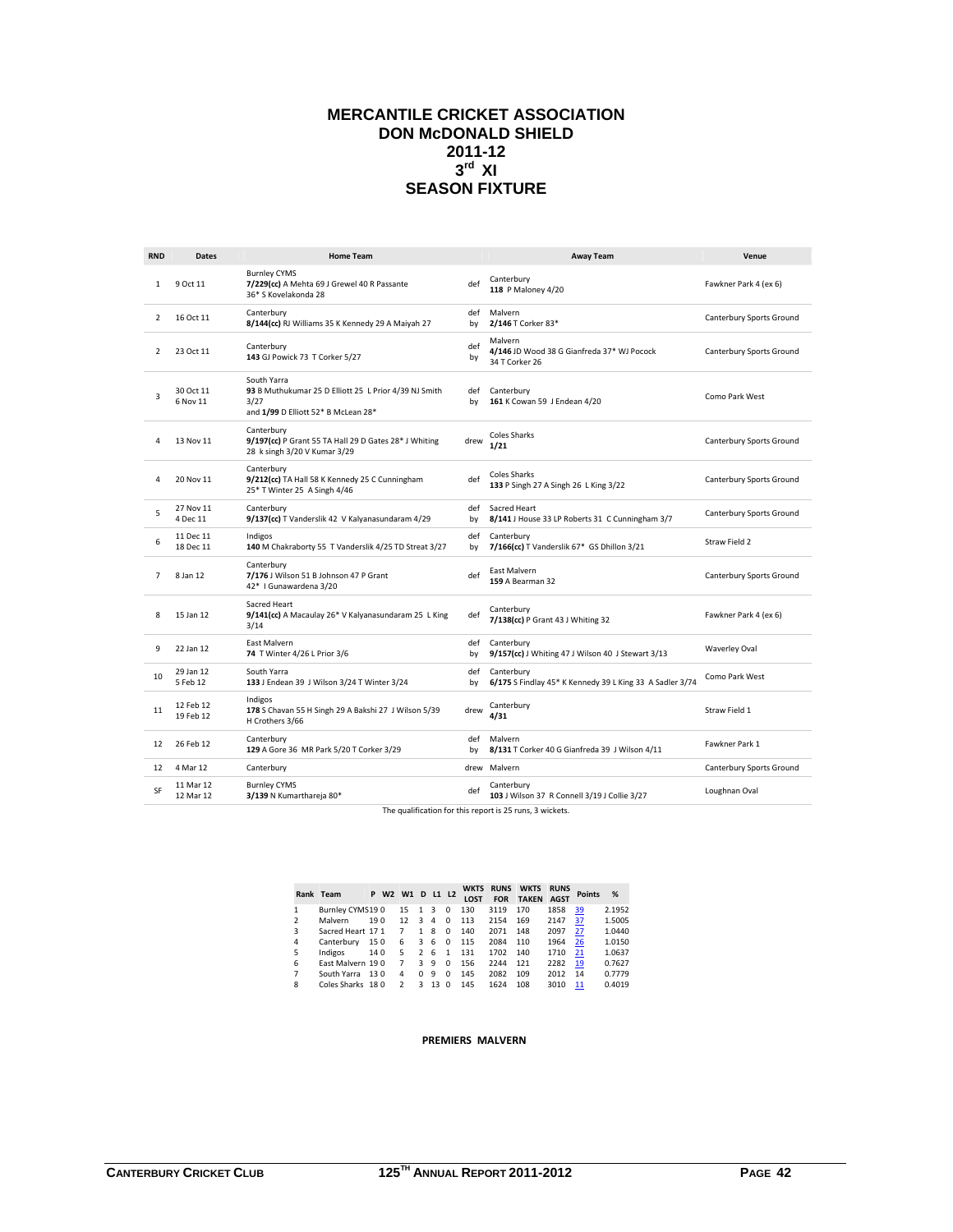# **MERCANTILE CRICKET ASSOCIATION DON MC DONALD SHIELD 201-12 3RD XI**

# **BATTING**

| <u>Player</u>        | MAT | INN | NO <sub>1</sub> | 100s | 50s | 25s | 0s           | <u>HS</u> | <b>RUNS</b> | AVE.   |
|----------------------|-----|-----|-----------------|------|-----|-----|--------------|-----------|-------------|--------|
| Kennedy, Kevin       | 15  | 14  | 1               | 0    | 0   | 3   | 1            | 39        | 206         | 15.85  |
| Grant, Paul          | 7   | 6   | 2               | 0    | 1   | 2   | 0            | 55        | 172         | 43.00  |
| Wilson, Jonathon     | 7   | 6   | 0               | 0    | 1   | 2   | 0            | 51        | 146         | 24.33  |
| Williams, Reuben J   | 11  | 11  | 1               | 0    | 0   | 1   | 0            | 35        | 131         | 13.10  |
| Whiting, Jim         | 5   | 5   | 0               | 0    | 0   | 3   | 0            | 47        | 121         | 24.20  |
| Vanderslik, Tom      | 2   | 2   | 1               | 0    | 1   | 1   | 0            | 67*       | 109         | 109.00 |
| Hall, Tim A          | 5   | 5   | 1               | 0    | 1   | 1   | 0            | 58        | 108         | 27.00  |
| King, Levi           | 8   | 8   | 0               | 0    | 0   | 1   | 2            | 33        | 96          | 12.00  |
| Winter, Thomas       | 9   | 9   | 1               | 0    | 0   | 1   | 1            | 25        | 88          | 11.00  |
| Cowan, Kieran        | 6   | 6   | 0               | 0    | 1   | 0   | 1            | 59        | 85          | 14.17  |
| Maiyah, Ashoka       | 8   | 7   | 0               | 0    | 0   | 1   | 1            | 27        | 80          | 11.43  |
| Powick, Gregory J    | 1   | 1   | 0               | 0    | 1   | 0   | 0            | 73        | 73          | 73.00  |
| Richmond, Michael J  | 8   | 7   | 0               | 0    | 0   | 0   | 2            | 20        | 72          | 10.29  |
| Findlay, Stuart      | 2   | 2   | 1               | 0    | 0   | 1   | 0            | 45*       | 63          | 63.00  |
| Johnson, Brett       | 1   | 1   | 0               | 0    | 0   | 1   | 0            | 47        | 47          | 47.00  |
| Gore, Allister       | 5   | 4   | 0               | 0    | 0   | 1   | 2            | 36        | 46          | 11.50  |
| Cunningham, Chris    | 4   | 4   | 1               | 0    | 0   | 1   | 0            | $25*$     | 42          | 14.00  |
| McIntosh, Ben        | 2   | 2   | 1               | 0    | 0   | 0   | 0            | 21        | 37          | 37.00  |
| Angley, Charlie A    | 6   | 6   | 0               | 0    | 0   | 0   | 2            | 11        | 36          | 6.00   |
| Gates, David         | 2   | 2   | 1               | 0    | 0   | 1   | 0            | $28*$     | 33          | 33.00  |
| Warner, Sam          | 6   | 4   | 3               | 0    | 0   | 0   | $\mathbf{1}$ | $22*$     | 31          | 31.00  |
| Prior, Luke          | 6   | 5   | 2               | 0    | 0   | 0   | 0            | 12        | 26          | 8.67   |
| Thomas, Mark M       | 5   | 4   | 0               | 0    | 0   | 0   | 0            | 16        | 23          | 5.75   |
| Adams, David         | 2   | 2   | 2               | 0    | 0   | 0   | 0            | $16*$     | 21          | NA     |
| Smith, James         | 3   | 3   | 1               | 0    | 0   | 0   | 0            | 11        | 16          | 8.00   |
| Hampton, Alex        | 1   | 1   | 0               | 0    | 0   | 0   | 0            | 15        | 15          | 15.00  |
| Streat, Thomas D     | 2   | 1   | 1               | 0    | 0   | 0   | 0            | $14*$     | 14          | ΝA     |
| Winter, Jack         | 3   | 1   | 0               | 0    | 0   | 0   | 0            | 13        | 13          | 13.00  |
| Grant, D'Arcy        | 2   | 2   | 0               | 0    | 0   | 0   | 0            | 7         | 12          | 6.00   |
| Chancellor, Nicholas | 2   | 2   | 0               | 0    | 0   | 0   | 1            | 12        | 12          | 6.00   |
| Davey, Cameron       | 2   | 2   | 0               | 0    | 0   | 0   | 0            | 10        | 11          | 5.50   |
| Crothers, Harry      | 2   | 1   | 0               | 0    | 0   | 0   | 0            | 10        | 10          | 10.00  |
| Haggar, Peter I      | 2   | 1   | 1               | 0    | 0   | 0   | 0            | 9*        | 9           | ΝA     |
| Hickie, Justin T     | 3   | 3   | 1               | 0    | 0   | 0   | 0            | 4         | 6           | 3.00   |
| Townsend, Sam J      | 1   | 1   | 1               | 0    | 0   | 0   | 0            | 5*        | 5           | ΝA     |
| Holmes, Max R        | 1   | 1   | 0               | 0    | 0   | 0   | 0            | 2         | 2           | 2.00   |
| Stafford, Michael    | 1   | 1   | 0               | 0    | 0   | 0   | 0            | 1         | 1           | 1.00   |
| Anjit, Raj           | 1   | 1   | 0               | 0    | 0   | 0   | 0            | 1         | 1           | 1.00   |
| Boyce, Ian G         | 1   | 1   | 1               | 0    | 0   | 0   | 0            | 0*        | 0           | NA     |
| McLaren, Jesse D     | 1   | 1   | 0               | 0    | 0   | 0   | 1            | 0         | 0           | 0.00   |
| Gates, Richard       | 1   | 1   | 0               | 0    | 0   | 0   | 1            | 0         | 0           | 0.00   |
| Smith, Nicholas J    | 1   | 1   | 0               | 0    | 0   | 0   | 1            | 0         | 0           | 0.00   |
| Willoughby, Nathan J | 1   | 1   | 0               | 0    | 0   | 0   | 1            | 0         | 0           | 0.00   |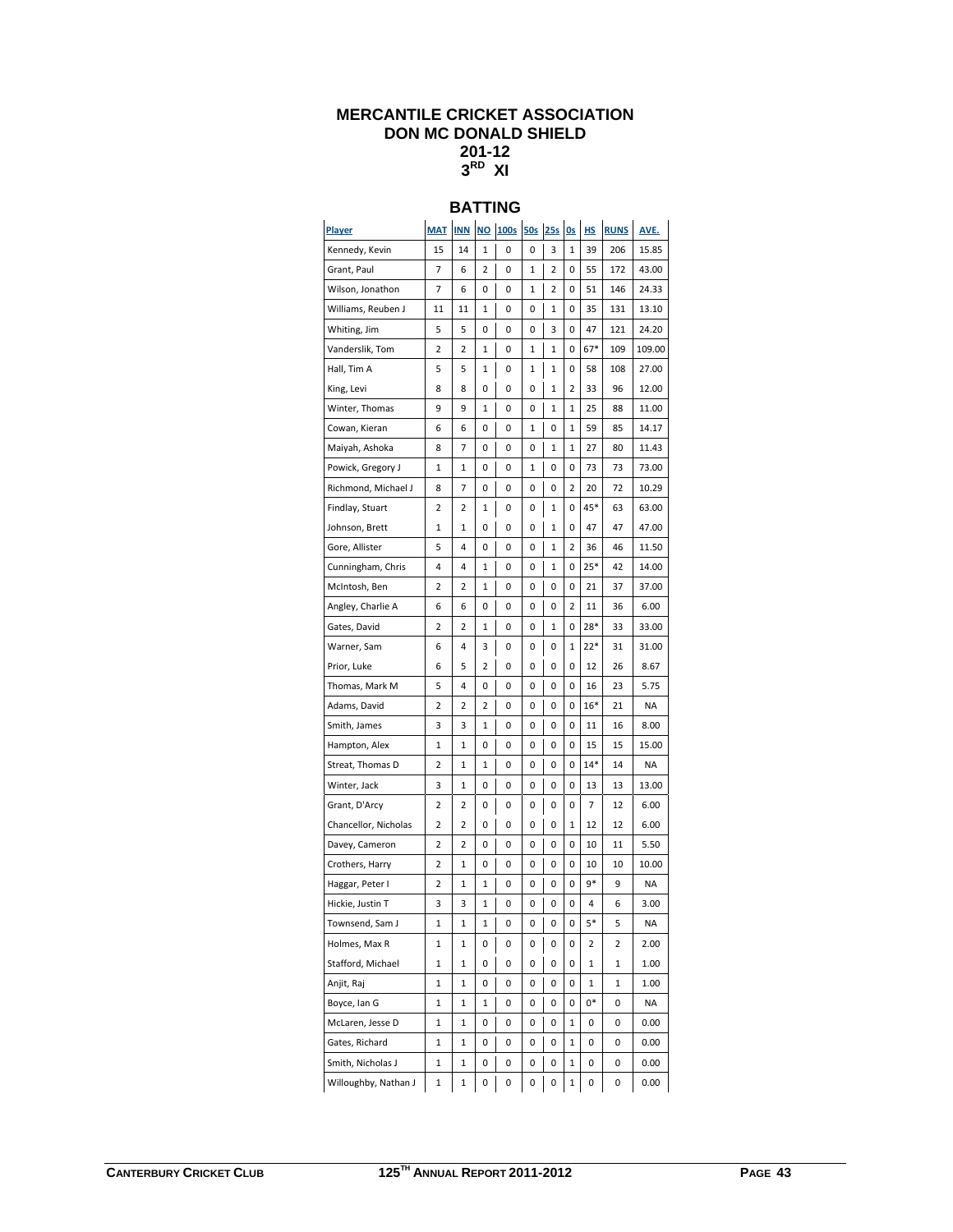# **MERCANTILE CRICKET ASSOCIATION DON MC DONALD SHIELD 2011-12 3RD XI**

| <b>Player</b>        | <b>MAT</b>     | ο    | М  | R   | W              | 5Wi          | BBI  | AVE.  | STR.   | ECN. |
|----------------------|----------------|------|----|-----|----------------|--------------|------|-------|--------|------|
| Wilson, Jonathon     | 7              | 69.5 | 17 | 171 | 15             | $\mathbf{1}$ | 5/39 | 11.40 | 27.93  | 2.45 |
| Winter, Thomas       | 9              | 80   | 22 | 231 | 13             | 0            | 4/26 | 17.77 | 36.92  | 2.89 |
| Prior, Luke          | 6              | 72.4 | 10 | 236 | 13             | 0            | 4/39 | 18.15 | 33.54  | 3.25 |
| King, Levi           | 8              | 38   | 1  | 171 | 9              | 0            | 3/14 | 19.00 | 25.33  | 4.50 |
| Vanderslik, Tom      | 2              | 16.2 | 3  | 56  | 6              | 0            | 4/25 | 9.33  | 16.33  | 3.43 |
| Streat, Thomas D     | 2              | 15   | 1  | 46  | 5              | 0            | 3/27 | 9.20  | 18.00  | 3.07 |
| Cunningham, Chris    | 4              | 16   | 3  | 54  | 5              | 0            | 3/7  | 10.80 | 19.20  | 3.38 |
| Grant, Paul          | 7              | 26   | 2  | 72  | 5              | 0            | 2/19 | 14.40 | 31.20  | 2.77 |
| Gore, Allister       | 5              | 27   | 9  | 59  | 4              | 0            | 2/11 | 14.75 | 40.50  | 2.19 |
| Smith, Nicholas J    | 1              | 20   | 4  | 32  | 3              | 0            | 3/27 | 10.67 | 40.00  | 1.60 |
| Cowan, Kieran        | 6              | 15   | 0  | 63  | 3              | 0            | 2/36 | 21.00 | 30.00  | 4.20 |
| Crothers, Harry      | 2              | 26   | 2  | 77  | 3              | 0            | 3/66 | 25.67 | 52.00  | 2.96 |
| Thomas, Mark M       | 5              | 23   | 2  | 89  | 3              | 0            | 2/19 | 29.67 | 46.00  | 3.87 |
| Williams, Reuben J   | 11             | 51.2 | 12 | 150 | 3              | 0            | 2/15 | 50.00 | 102.67 | 2.92 |
| Angley, Charlie A    | 6              | 4    | 0  | 11  | $\overline{2}$ | 0            | 2/1  | 5.50  | 12.00  | 2.75 |
| Johnson, Brett       | 1              | 9    | 4  | 13  | 2              | 0            | 2/13 | 6.50  | 27.00  | 1.44 |
| Grant, D'Arcy        | $\overline{2}$ | 4    | 0  | 25  | $\overline{2}$ | 0            | 2/25 | 12.50 | 12.00  | 6.25 |
| Hall, Tim A          | 5              | 9    | 1  | 31  | $\overline{2}$ | 0            | 2/29 | 15.50 | 27.00  | 3.44 |
| Adams, David         | $\overline{2}$ | 7    | 0  | 34  | 2              | 0            | 2/15 | 17.00 | 21.00  | 4.86 |
| Maiyah, Ashoka       | 8              | 32   | 2  | 117 | $\overline{2}$ | 0            | 1/23 | 58.50 | 96.00  | 3.66 |
| Warner, Sam          | 6              | 0.2  | 0  | 1   | 1              | 0            | 1/1  | 1.00  | 2.00   | 3.00 |
| Gates, David         | 2              | 5    | 3  | 3   | 1              | 0            | 1/2  | 3.00  | 30.00  | 0.60 |
| Richmond, Michael J  | 8              | 6    | 2  | 19  | 1              | 0            | 1/18 | 19.00 | 36.00  | 3.17 |
| Chancellor, Nicholas | 2              | 6    | 0  | 29  | 1              | 0            | 1/21 | 29.00 | 36.00  | 4.83 |
| Smith, James         | 3              | 14   | 0  | 41  | 1              | 0            | 1/13 | 41.00 | 84.00  | 2.93 |
| Winter, Jack         | 3              | 8    | 0  | 55  | 1              | 0            | 1/55 | 55.00 | 48.00  | 6.88 |
| Hickie, Justin T     | 3              | 9    | 0  | 72  | 1              | 0            | 1/27 | 72.00 | 54.00  | 8.00 |
| Haggar, Peter I      | 2              | 2    | 1  | 2   | 0              | 0            | 0/2  | NA    | ΝA     | 1.00 |
| Whiting, Jim         | 5              | 11   | 1  | 46  | 0              | 0            | 0/7  | ΝA    | ΝA     | 4.18 |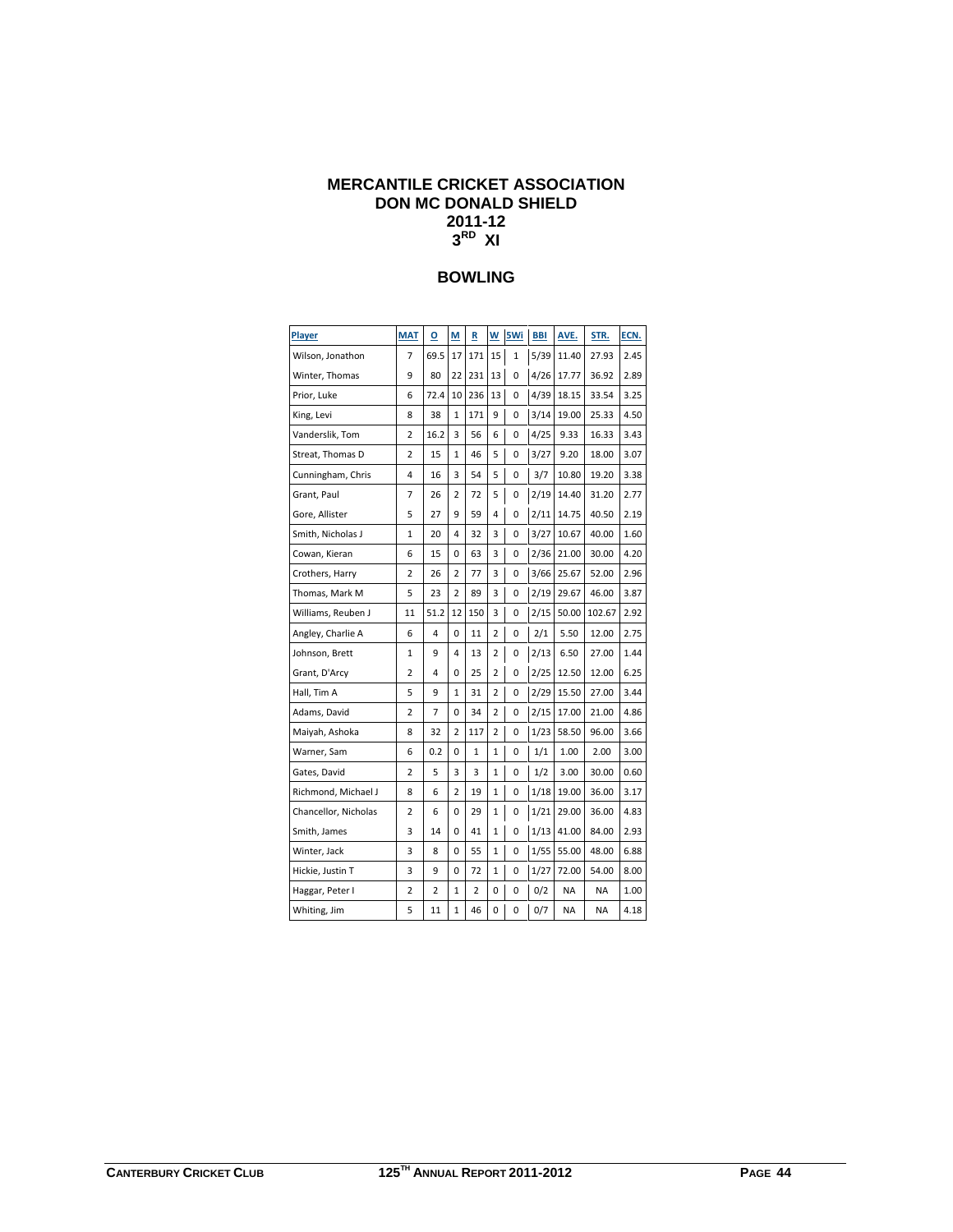# **MERCANTILE CRICKET ASSOCIATION DON MCDONALD SHIELD 2011-12**

# **BATTING PARTNERSHIPS**

| <b>WICKET</b> | <b>RUNS</b> | <b>BATSMEN</b>                | <b>ROUND</b> | <b>INN</b> | <b>OPPONENT</b>      |
|---------------|-------------|-------------------------------|--------------|------------|----------------------|
|               |             |                               |              |            |                      |
|               | 73          | Kevin Kennedy – Tim Hall      |              |            | <b>Coles ShaRKES</b> |
| 2             | 72          | Kevin Kennedy - Jon Wilson    | 9            |            | East Malvern         |
| 3             | 75          | Kevin Kennedy - Kieran Cowan  | 3            |            | South Yarra          |
|               | 80          | Jon Wilson - Brett Johnson    | 7            |            | East Malvern         |
| 5             | 37          | Kevin Kennedy - Stuart Finlay | 10           |            | South Yarra          |
| 6             | 42          | Stuart Finlay - Tim Hall      |              |            | <b>Coles Sharkes</b> |
|               | 57          | Paul Grant - David Adams      | 8            |            | Sacred Heart         |
| 8             | 44          | Paul Grant - David Adams      |              |            | East Malvern         |
| 9             | 63          | Paul Grant - Thomas Winter    |              |            | <b>Coles Sharks</b>  |
| 10            | 32          | Allister Gore - Thomas Streat | 12           |            | Malvern              |

# **RECORD BATTING PARTNERSHIPS**

| <b>WICKET</b> | <b>RUNS</b> | <b>BATSMEN</b>                      | <b>SEASON</b> | <b>OPPONENT</b>     |
|---------------|-------------|-------------------------------------|---------------|---------------------|
|               |             |                                     |               |                     |
|               | 172         | J.Anderson (90) - R.Dickens (62)    | 2004-05       | Emmanuel            |
|               | 162         | K.Kennedy $(77)$ – A. Maiyah $(86)$ | 2008-08       | Glen Iris           |
|               | 187         | M. Dillon (129) - A. Cornell (44)   | 1980-81       | <b>Bulleen</b>      |
| 4             | 169         | C. Morley (101) - I. Jones (101)    | 1979-80       | Boroondara          |
| 5             | 176         | G. Lister (103) - D. Foskey (100)   | 1984-85       | <b>Surrey Hills</b> |
| 6             | 125         | G. Lister (141) – X. Bonnice (65)   | 1987-88       | Mt. Waverley        |
|               | 178         | G. Lister (101) – R. Gillard (100)  | 1983-84       | Kooyong             |
|               | 124         | R. Dickens (57) – D. Glover (130*)  | 2001-02       | <b>Burnley CYMS</b> |
| 9             | 71          | A. Maiyah (72) - P. Locke (18)      | 1999-00       | St Barnabas         |
| 10            | 88          | D. Thomson(54) – P. Locke $(32)^*$  | 2004-05       | <b>Sacred Heart</b> |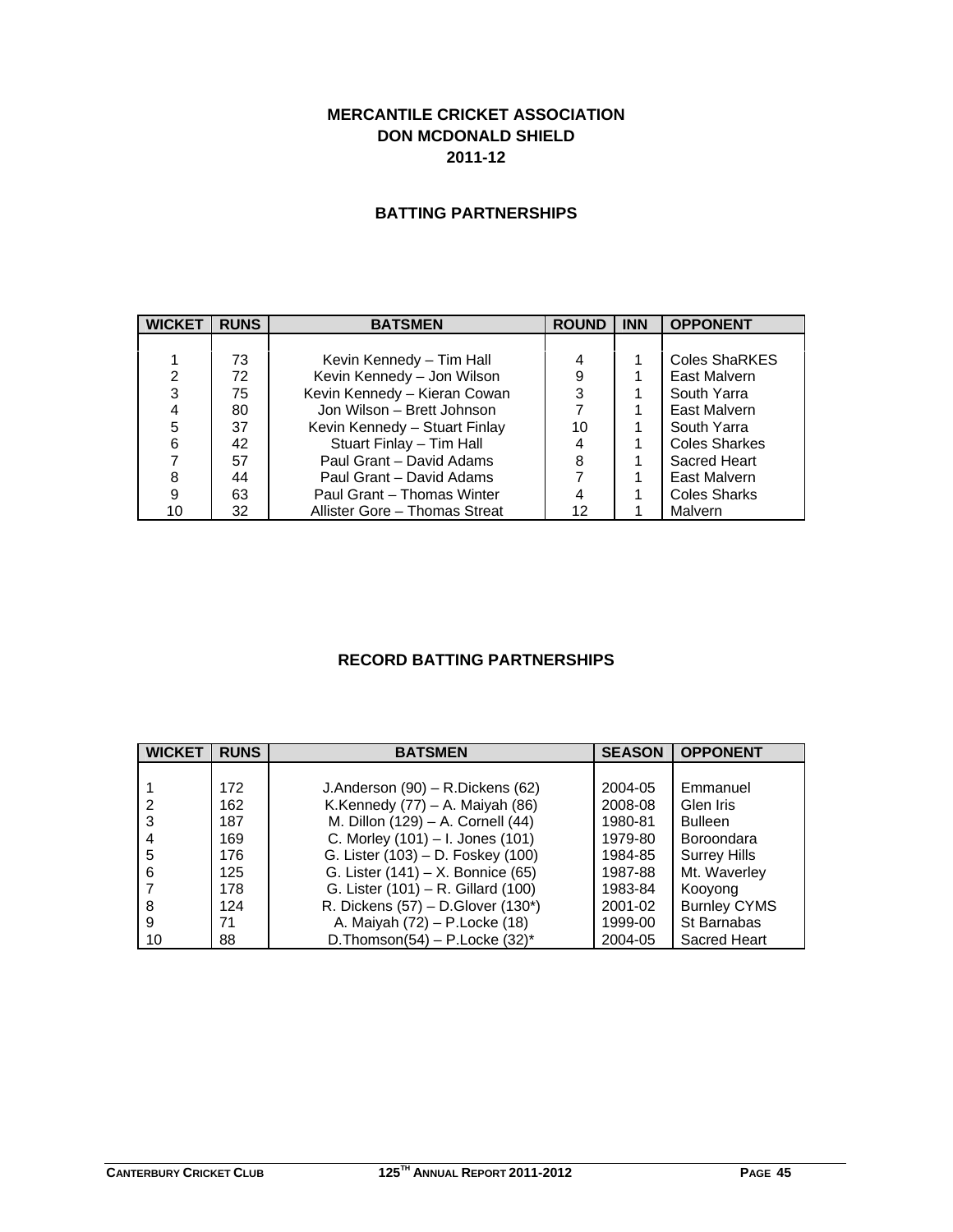# **MERCANTILE CRICKET ASSOCIATION TOM THOBURNE SHIELD 2010-11 4TH XI SEASON FIXTURE**

| <b>RND</b>   | <b>Dates</b>         | <b>Home Team</b>                                                                                                        |           | <b>Away Team</b>                                                                                                          | Venue                           |
|--------------|----------------------|-------------------------------------------------------------------------------------------------------------------------|-----------|---------------------------------------------------------------------------------------------------------------------------|---------------------------------|
| $\mathbf{1}$ | 9 Oct11              | Canterbury<br>9/143(cc) ON Sharp 37 J Nadelman 4/38                                                                     | def       | Maccabi AJAX<br>129 MW Shnider 73 ON Sharp 3/11 AP Townsend 3/17                                                          | Canterbury Sports<br>Ground     |
| 2            | 16 Oct11             | South Yarra<br><b>73 ON Sharp 3/26</b>                                                                                  | def<br>by | Canterbury<br>3/128 JG Morris 68                                                                                          | Como Park West                  |
| 2            | 23 Oct11             | South Yarra<br>3/87(dec) F Hughes 27*                                                                                   | def       | Canterbury<br>54 J Allen 4/23 SK Thuniki 3/4                                                                              | Como Park West                  |
| 3            | 30 Oct11             | Canterbury<br>0/0                                                                                                       | drew      | Parkville District<br>0/0                                                                                                 | Canterbury Sports<br>Ground     |
| 3            | 6 Nov11              | Canterbury<br>9/82 TA Hall 40 C Visser 4/17                                                                             | def       | Parkville District<br>75 TA Hall 4/12 AA Hansen 3/20 (inc hat-trick)                                                      | Fawkner Park 2                  |
| 4            | 13 Nov11<br>20 Nov11 | Power House<br>88 J Elton 3/11<br>and 8/153 H Miller 69* D Chauhan 29 J Elton<br>3/41                                   | def<br>by | Canterbury<br>9/161(dec) MM Thomas 32 C Gowers 29 J Elton<br>25 H Miller 3/26                                             | Fawkner Park1                   |
| 5            | 26 Nov11<br>3 Dec11  | <b>Burnley CYMS</b><br>5/99 MA Irving 52                                                                                | def       | Canterbury<br>95 AP Townsend 28 C Sinclair 3/17                                                                           | Straw Field1                    |
| 6            | 11 Dec11<br>18 Dec11 | Canterbury<br>129 P Townsend 41 S Barker 4/3 S Bambi<br>4/29<br>and 8/177 J Quartermain 43 MM Thomas<br>37 S Bambi 4/46 | def<br>by | Carnegie<br>6/278(dec) K Singh106 M Smith 66 S Bambi<br>34* S Barker 31 J Quartermain 3/44                                | Canterbury Sports<br>Ground     |
| 7            | 7 Jan12              | Youlden Parkville<br>166 K Singh 31 L Russell 29 SJ Townsend 3/28                                                       | def       | Canterbury<br>84 K Hansen 36 P Townsend 25 L Russell 3/13                                                                 | <b>McAlister Oval</b>           |
| 8            | 15 Jan12             | Canterbury<br>121 A Hampton 51 H Crothers 25 C Sinclair<br>3/21 M Thomson 3/38                                          | def<br>by | <b>Burnley CYMS</b><br>8/238(cc) MA Irving 84 J Eaton 58 G Donovan<br>32 H Crothers 4/30 J Quartermain 3/26               | Canterbury Sports<br>Ground     |
| 9            | 22 Jan12             | Canterbury<br>8/141(dec) JD McLaren 36 P Townsend<br>33 H Crothers 29                                                   | def       | Youlden Parkville<br>62 MJ Perkins 28 J Quartermain 3/10 SJ Townsend 3/15<br>and 4/61 IJ Robertson 42* J Quartermain 3/25 | Canterbury Sports<br>Ground     |
| 10           | 29 Jan12<br>5 Feb12  | Canterbury<br>9/228(dec) H Crothers 50 ON Sharp 25 TA Hall<br>25                                                        | def       | Power House<br>139 L Stubbs 42 G Barrett 31 AP Townsend 5/42<br>and 4/58                                                  | Canterbury Sports<br>Ground     |
| 11           | 11 Feb12<br>18 Feb12 | Maccabi AJAX<br>70 NJ Smith 5/25<br>and 8/57 F Plavin 28                                                                | def<br>by | Canterbury<br>271 P Townsend 53 D Streat 49 MM Thomas<br>47 CA Angley 32 F Plavin 5/30 B Kave 3/62                        | Albert Park12<br>Armstrong Oval |
| 12           | 26 Feb12<br>4 Mar12  | South Yarra<br>1/21                                                                                                     | drew      | Canterbury<br>9/207(dec) H Crothers126* GK Patience 3/37                                                                  | Como Park West                  |
| 13           | 10 Mar12             | Carnegie<br>145 S Bambi 27 S Korada 25 S Banerjee<br>25 J Quartermain 5/27 C Cunningham 4/32                            | tied      | Canterbury<br>145 J Quartermain 37* SJ Townsend 25 S Banerjee 4/28 Koornang Park<br>A Raval 3/21                          |                                 |

The qualification for this report is 25 runs, 3 wickets

|   | Rank Team              |     | P W2 W1 D L1 L2 |               |                |          | WKTS<br><b>LOST</b> | <b>RUNS</b><br><b>FOR</b> | <b>WKTS</b><br><b>TAKEN</b> | <b>RUNS</b><br><b>AGST</b> | <b>Points</b> | %      |
|---|------------------------|-----|-----------------|---------------|----------------|----------|---------------------|---------------------------|-----------------------------|----------------------------|---------------|--------|
|   | Carnegie               | 141 | 8               | 3             | $\overline{2}$ | $\Omega$ | 86                  | 1881                      | 166                         | 1905                       | 41            | 1.9059 |
| 2 | <b>Burnley CYMS</b>    | 150 | 9               | 3             | 3              | $\Omega$ | 116                 | 2087                      | 128                         | 1617                       | 37            | 1.4242 |
| 3 | Parkville District 190 |     | 9               | 5.            | -5             | $\Omega$ | 153                 | 2393                      | 128                         | 1504                       | 34            | 1.3311 |
| 4 | Youlden Parkville180   |     | 8               | 5.            | -5             | $\Omega$ | 135                 | 1971                      | 147                         | 1747                       | 32            | 1.2285 |
| 5 | Canterbury             | 150 | 7               | 3             | -5             | $\Omega$ | 134                 | 2166                      | 137                         | 1999                       | 29            | 1.1078 |
| 6 | South Yarra            | 150 | 4               | ٩             | 8              | $\Omega$ | 115                 | 1729                      | 120                         | 2083                       | 19            | 0.8661 |
| 7 | Maccabi AJAX           | 140 | 2               | $\mathcal{P}$ | 10             | $\Omega$ | 139                 | 1549                      | 124                         | 2452                       | 12            | 0.5636 |
| 8 | Power House            | 140 | 2               | n             |                |          | 174                 | 1718                      | 102                         | 2187                       | 6             | 0.4605 |

# **PREMIERS YOULDEN PARKVILLE**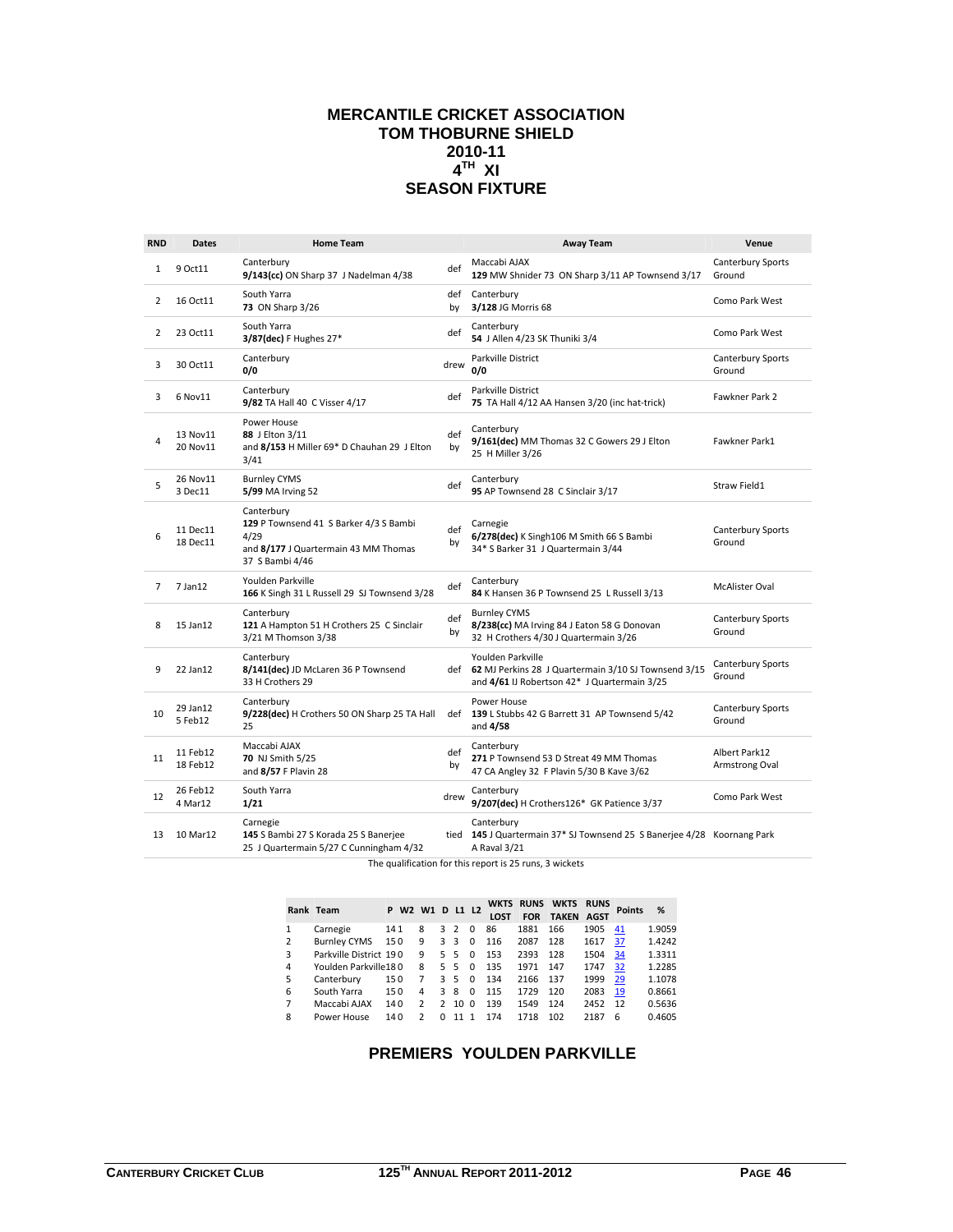#### **MERCANTILE CRICKET ASSOCIATION TOM THOBURNE SHIELD 2011-12 4TH XI BATTING**

| <b>Player</b>       | <b>MAT</b>  | <b>INN</b>              | <b>NO</b> | 100s | <b>50s</b> | 25s | 0s | <u>HS</u> | <b>RUNS</b> | AVE.  |
|---------------------|-------------|-------------------------|-----------|------|------------|-----|----|-----------|-------------|-------|
| Crothers, Harry     | 4           | 4                       | 1         | 1    | 1          | 2   | 0  | 126*      | 230         | 76.67 |
| Townsend, Paul      | 7           | 8                       | 0         | 0    | 1          | 3   | 0  | 53        | 213         | 26.63 |
| Quartermain, Jack   | 8           | 9                       | 4         | 0    | 0          | 2   | 2  | 43        | 145         | 29.00 |
| Thomas, Mark M      | 7           | 8                       | 0         | 0    | 0          | 3   | 2  | 47        | 141         | 17.63 |
| Townsend, Alex P    | 12          | 12                      | 1         | 0    | 0          | 1   | 1  | 28        | 128         | 11.64 |
| McLaren, Jesse D    | 12          | 12                      | 0         | 0    | 0          | 1   | 3  | 36        | 107         | 8.92  |
| Hall, Tim A         | 7           | 7                       | 0         | 0    | 0          | 2   | 0  | 40        | 84          | 12.00 |
| Morris, Jackson G   | $\mathbf 2$ | 2                       | 0         | 0    | 1          | 0   | 0  | 68        | 79          | 39.50 |
| Townsend, Sam J     | 7           | 8                       | 2         | 0    | 0          | 1   | 1  | 25        | 71          | 11.83 |
| Hampton, Alex       | 3           | 3                       | 0         | 0    | 1          | 0   | 0  | 51        | 71          | 23.67 |
| Sharp, Oscar N      | 5           | 4                       | 0         | 0    | 0          | 2   | 1  | 37        | 66          | 16.50 |
| Gowers, Campbell    | 7           | 8                       | 0         | 0    | 0          | 1   | 3  | 29        | 65          | 8.13  |
| Streat, David       | 2           | 2                       | 0         | 0    | 0          | 1   | 0  | 49        | 50          | 25.00 |
| Warner, Sam         | 5           | 5                       | 1         | 0    | 0          | 0   | 0  | 16        | 48          | 12.00 |
| Angley, Charlie A   | 2           | 2                       | 0         | 0    | 0          | 1   | 0  | 32        | 46          | 23.00 |
| Hansen, Kurt        | 4           | 4                       | 0         | 0    | 0          | 1   | 1  | 36        | 44          | 11.00 |
| Elton, James        | 2           | 2                       | 1         | 0    | 0          | 1   | 0  | 25        | 34          | 34.00 |
| Smith, Nicholas J   | 2           | 2                       | 1         | 0    | 0          | 0   | 0  | $18*$     | 31          | 31.00 |
| Merange, Nick       | 5           | 4                       | 0         | 0    | 0          | 0   | 0  | 12        | 29          | 7.25  |
| Holmes, Max R       | 3           | 3                       | 1         | 0    | 0          | 0   | 0  | 18        | 28          | 14.00 |
| Anjit, Raj          | 4           | 4                       | 1         | 0    | 0          | 0   | 0  | 12        | 25          | 8.33  |
| Haggar, Peter I     | 2           | 1                       | 0         | 0    | 0          | 0   | 0  | 24        | 24          | 24.00 |
| Adams, David        | 2           | 2                       | 0         | 0    | 0          | 0   | 0  | 16        | 21          | 10.50 |
| O'Sullivan, Eddy    | $\mathbf 2$ | 1                       | 1         | 0    | 0          | 0   | 0  | $20*$     | 20          | NA    |
| Khanna, Shiv        | 4           | 5                       | 1         | 0    | 0          | 0   | 1  | 14        | 19          | 4.75  |
| Streat, Thomas D    | 4           | 4                       | 1         | 0    | 0          | 0   | 0  | 8         | 17          | 5.67  |
| Zietsman, Cato M    | 5           | 6                       | 0         | 0    | 0          | 0   | 2  | 5         | 16          | 2.67  |
| Winter, Thomas      | 1           | 1                       | 0         | 0    | 0          | 0   | 0  | 16        | 16          | 16.00 |
| Hansen, Andrew A    | 6           | 5                       | 2         | 0    | 0          | 0   | 1  | 9*        | 15          | 5.00  |
| Richmond, Michael J | 2           | 2                       | 0         | 0    | 0          | 0   | 1  | 14        | 14          | 7.00  |
| Wall, Michael       | 1           | 1                       | 1         | 0    | 0          | 0   | 0  | 9*        | 9           | NA    |
| Boyce, Ian G        | 1           | 1                       | 0         | 0    | 0          | 0   | 0  | 8         | 8           | 8.00  |
| Streat, Lachlan J   | 1           | 1                       | 0         | 0    | 0          | 0   | 0  | 8         | 8           | 8.00  |
| Cunningham, Chris   | 1           | 1                       | 0         | 0    | 0          | 0   | 0  | 5         | 5           | 5.00  |
| Maiyah, Ashoka      | 2           | $\overline{\mathbf{c}}$ | 0         | 0    | 0          | 0   | 1  | 4         | 4           | 2.00  |
| Hickie, Justin T    | 1           | 1                       | 0         | 0    | 0          | 0   | 0  | 3         | 3           | 3.00  |
| Grant, Paul         | 1           | 1                       | 0         | 0    | 0          | 0   | 0  | 2         | 2           | 2.00  |
| Balme, Will         | 1           | 1                       | 0         | 0    | 0          | 0   | 1  | 0         | 0           | 0.00  |
| Williams, Reuben J  | 1           | 1                       | 0         | 0    | 0          | 0   | 1  | 0         | 0           | 0.00  |
| Wetherall, Shane H  | 2           | $\mathbf{1}$            | 0         | 0    | 0          | 0   | 1  | 0         | 0           | 0.00  |
| Trivedi, Parthiv    | 1           | 1                       | 0         | 0    | 0          | 0   | 1  | 0         | 0           | 0.00  |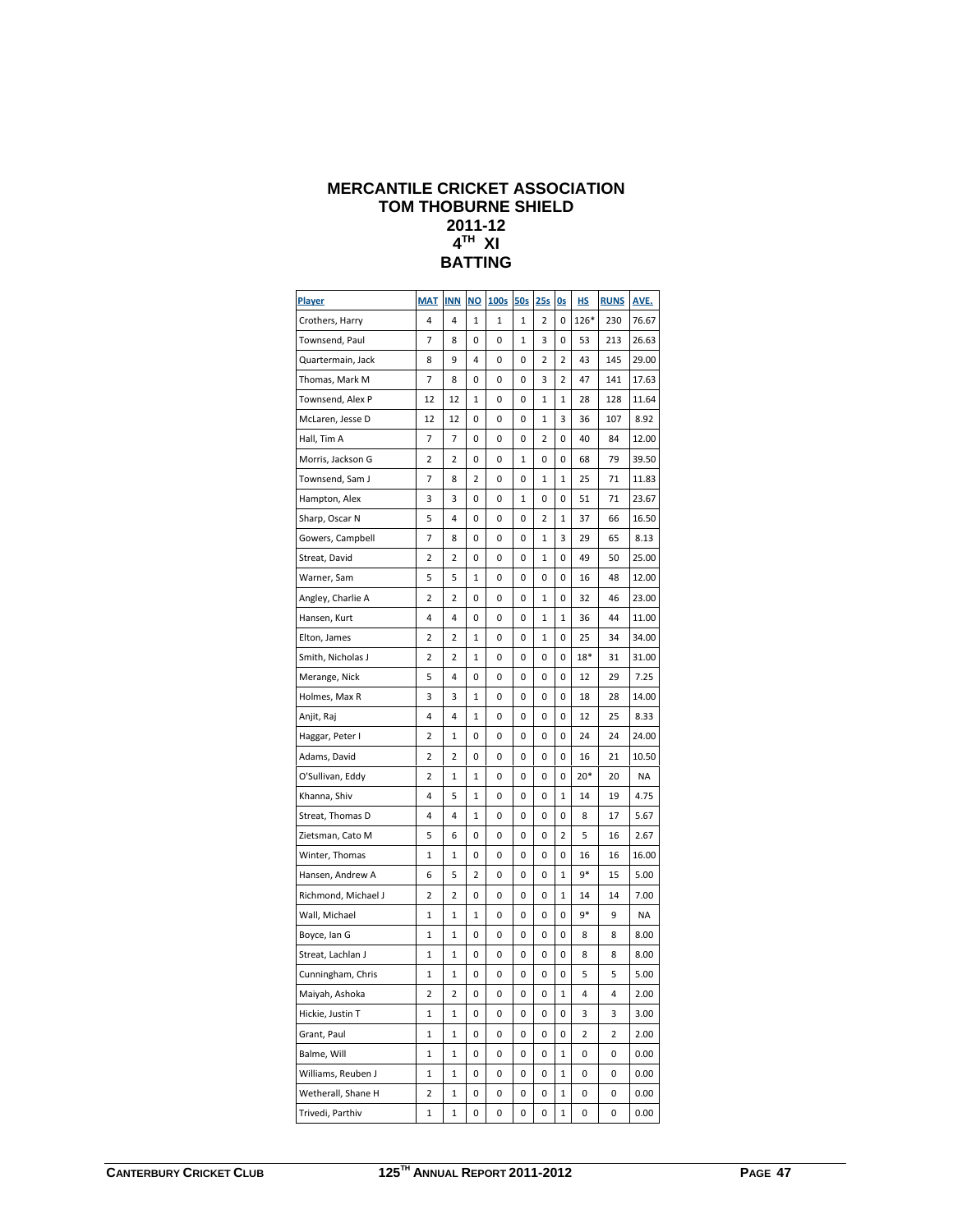# **MERCANTILE CRICKET ASSOCIATION TOM THOBURNE SHIELD 2010-11 4TH XI BOWLING**

| <b>Player</b>      | <b>MAT</b>   | $\overline{\mathbf{o}}$ | <u>м</u>     | R   | W  | 5Wi | <b>10Wm</b> | <b>BBI</b> | AVE.  | STR.  | ECN. |
|--------------------|--------------|-------------------------|--------------|-----|----|-----|-------------|------------|-------|-------|------|
| Quartermain, Jack  | 8            | 87                      | 21           | 218 | 22 | 1   | 0           | 5/27       | 9.91  | 23.73 | 2.51 |
| Townsend, Alex P   | 12           | 83.1                    | 17           | 287 | 19 | 1   | 0           | 5/42       | 15.11 | 26.26 | 3.45 |
| Sharp, Oscar N     | 5            | 34                      | 8            | 95  | 10 | 0   | 0           | 3/11       | 9.50  | 20.40 | 2.79 |
| Townsend, Sam J    | 7            | 51                      | 10           | 176 | 10 | 0   | 0           | 3/15       | 17.60 | 30.60 | 3.45 |
| Crothers, Harry    | 4            | 20.5                    | 5            | 64  | 7  | 0   | 0           | 4/30       | 9.14  | 17.86 | 3.07 |
| Streat, Thomas D   | 4            | 26                      | 7            | 58  | 6  | 0   | 0           | 2/6        | 9.67  | 26.00 | 2.23 |
| Elton, James       | 2            | 29                      | 7            | 70  | 6  | 0   | 0           | 3/11       | 11.67 | 29.00 | 2.41 |
| Smith, Nicholas J  | 2            | 32.4                    | 3            | 70  | 6  | 1   | 0           | 5/25       | 11.67 | 32.67 | 2.14 |
| Merange, Nick      | 5            | 10                      | 1            | 20  | 4  | 0   | 0           | 2/3        | 5.00  | 15.00 | 2.00 |
| Cunningham, Chris  | $\mathbf{1}$ | 13                      | 3            | 32  | 4  | 0   | 0           | 4/32       | 8.00  | 19.50 | 2.46 |
| Holmes, Max R      | 3            | 21                      | 6            | 58  | 4  | 0   | 0           | 2/0        | 14.50 | 31.50 | 2.76 |
| Hall, Tim A        | 7            | 19                      | 2            | 67  | 4  | 0   | 0           | 4/12       | 16.75 | 28.50 | 3.53 |
| Hansen, Andrew A   | 6            | 40                      | 5            | 142 | 4  | 0   | 0           | 3/20       | 35.50 | 60.00 | 3.55 |
| Morris, Jackson G  | 2            | 10                      | 2            | 33  | 3  | 0   | 0           | 2/9        | 11.00 | 20.00 | 3.30 |
| Thomas, Mark M     | 7            | 46                      | 8            | 127 | 3  | 0   | 0           | 1/8        | 42.33 | 92.00 | 2.76 |
| Balme, Will        | 1            | 2                       | 0            | 2   | 2  | 0   | 0           | 2/2        | 1.00  | 6.00  | 1.00 |
| Trivedi, Parthiv   | 1            | 9                       | 2            | 23  | 2  | 0   | 0           | 2/23       | 11.50 | 27.00 | 2.56 |
| O'Sullivan, Eddy   | 2            | 7                       | 1            | 24  | 2  | 0   | 0           | 1/5        | 12.00 | 21.00 | 3.43 |
| Hickie, Justin T   | 1            | 12                      | 0            | 45  | 2  | 0   | 0           | 2/28       | 22.50 | 36.00 | 3.75 |
| Adams, David       | 2            | 14                      | 1            | 61  | 2  | 0   | 0           | 1/29       | 30.50 | 42.00 | 4.36 |
| Streat, Lachlan J  | 1            | 3                       | 0            | 4   | 1  | 0   | 0           | 1/4        | 4.00  | 18.00 | 1.33 |
| Zietsman, Cato M   | 5            | 6                       | 0            | 31  | 1  | 0   | 0           | 1/7        | 31.00 | 36.00 | 5.17 |
| Anjit, Raj         | 4            | 9                       | $\mathbf{1}$ | 36  | 1  | 0   | 0           | 1/14       | 36.00 | 54.00 | 4.00 |
| Wetherall, Shane H | 2            | 1                       | 0            | 5   | 0  | 0   | 0           | 0/5        | ΝA    | NA    | 5.00 |
| McLaren, Jesse D   | 12           | 1                       | 0            | 7   | 0  | 0   | 0           | 0/7        | NA    | ΝA    | 7.00 |
| Hansen, Kurt       | 4            | $\mathbf{1}$            | 0            | 8   | 0  | 0   | 0           | 0/8        | NA    | NA    | 8.00 |
| Gates, David       | 1            | 5                       | 2            | 9   | 0  | 0   | 0           | 0/9        | ΝA    | ΝA    | 1.80 |
| Maiyah, Ashoka     | 2            | 5                       | 0            | 15  | 0  | 0   | 0           | 0/4        | NA    | ΝA    | 3.00 |
| Gowers, Campbell   | 7            | 4                       | 0            | 21  | 0  | 0   | 0           | 0/2        | ΝA    | ΝA    | 5.25 |
| Wall, Michael      | 1            | 10                      | 1            | 30  | 0  | 0   | 0           |            | ΝA    | ΝA    | 3.00 |
| Winter, Thomas     | 1            | 5                       | 0            | 36  | 0  | 0   | 0           | 0/36       | ΝA    | NA    | 7.20 |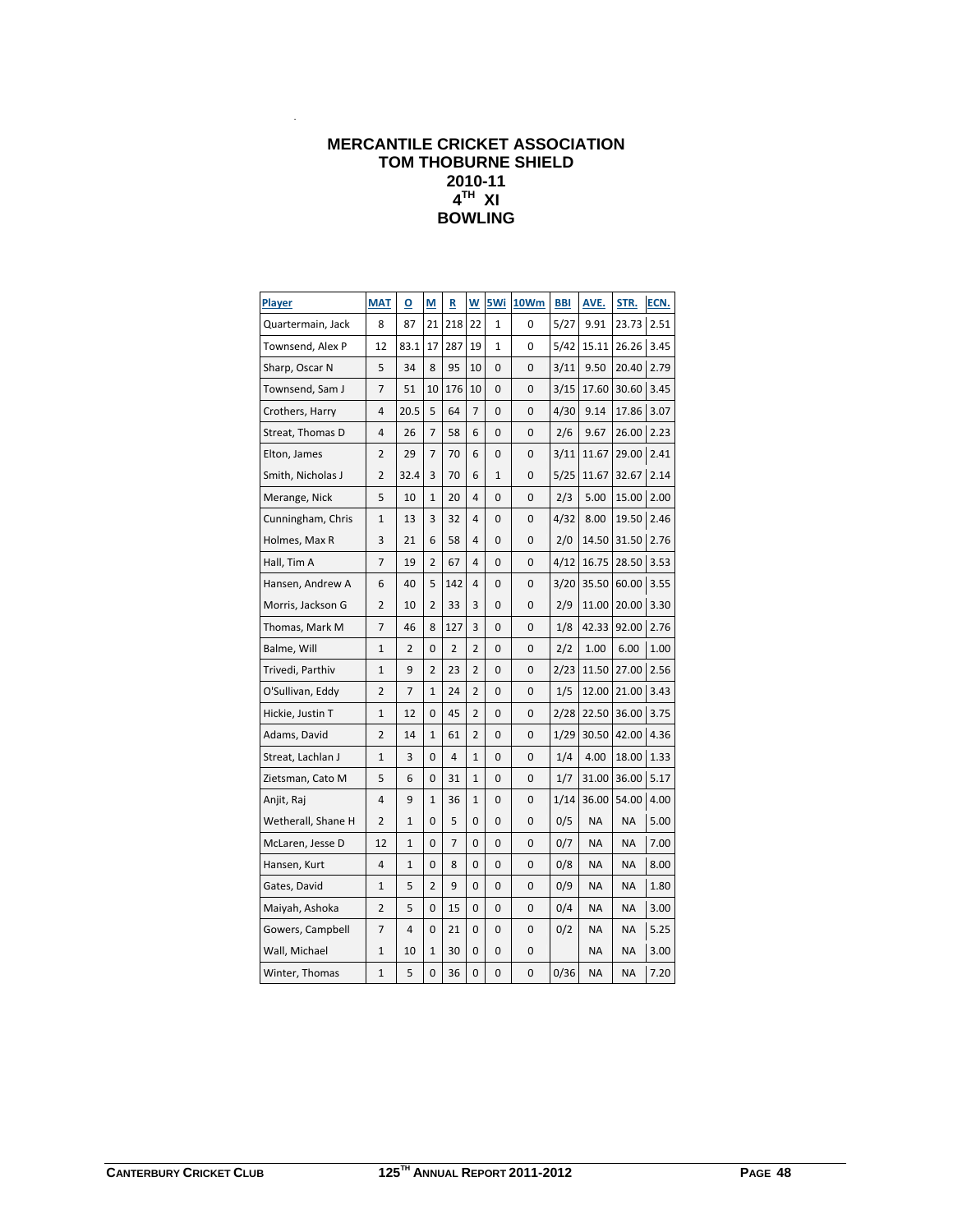# **MERCANTILE CRICKET ASSOCIATION TOM THOBURNE SHIELD 2010-11 4TH XI**

# **BATTING PARTNERSHIPS**

| <b>WICKET</b> | <b>RUNS</b> | <b>BATSMEN</b>                    | <b>ROUND</b> | <b>INN</b> | <b>OPPONENT</b>   |
|---------------|-------------|-----------------------------------|--------------|------------|-------------------|
|               |             |                                   |              |            |                   |
|               | 67          | David Streat - Nick Merange       | 11           |            | Maccabi Ajax      |
| 2             | 50          | Peter Haggar - Jackson Morris     | 2            |            | South Yarra       |
| 3             | 73          | Jackson Morris - Jack Quartermain | າ            |            | South Yarra       |
|               | 68          | Paul Townsend - Charlie Angley    | 11           |            | Maccabi Ajax      |
| 5             | 30          | Harry Crothers - Nick Merange     | 12           |            | South Yarra       |
| 6             | 35          | Mark Thomas - Lachlan Streat      | 11           |            | Maccabi Ajax      |
|               | 58          | Harry Crothers - Alex ownsend     | 12           |            | South Yarra       |
| 8             | 44          | Jesse McLaren - Sam Warner        | 9            |            | Youlden Parkville |
| 9             | 47          | Jack Quartermain - Sam Townsend   | 13           |            | Carnegie          |
| 10            | 39          | Jack Quartermain - Nick Smith     | 13           |            | Carnegie          |

# **RECORD BATTING PARTNERSHIPS**

| <b>WICKET</b>  | <b>RUNS</b> | <b>BATSMEN</b>                               | <b>SEASON</b> | <b>OPPONENT</b>            |
|----------------|-------------|----------------------------------------------|---------------|----------------------------|
|                |             |                                              |               |                            |
|                | 195         | A. Makris $(67^*)$ – D. Mainsbridge $(73)$   | 1999-00       | Eastern Willows            |
| $\overline{2}$ | 226         | $R.Dickens(124^*) - M. Richmond(114)$        | 2006-07       | Barnawartha Nth            |
| 3              | 233         | N. Owen (129) - N. Hutton (122*)             | 1998-99       | STC Sth Camb               |
| 4              | $211*$      | R. Hubbert $(115^*)$ – G. Bartley $(81^*)$   | 1972-73       | North Balwyn               |
| 5              | 182         | A. Heffernan $(111^*)$ – K. Kennedy $(61^*)$ | 2008-09       | <b>Parkville Districts</b> |
| 6              | 187         | S. Day (132) – J. McQuiggan (88)             | 1976-77       | Mt. Waverley               |
|                | 145         | S. Day (190) - J. McQuiggan (55)             | 1976-77       | STC Sth Camb               |
| 8              | 130         | J. McQuiggan (78) - A. McDonell (54)         | 1977-78       | STC Sth Camb               |
| 9              | 82          | A. Wade (67) – J. Kaiser (15*)               | 1984-85       | Marcellin OC               |
| 10             | 81          | G. McQuiggan (32) - D. McKean (83*)          | 1976-77       | <b>Balwyn</b>              |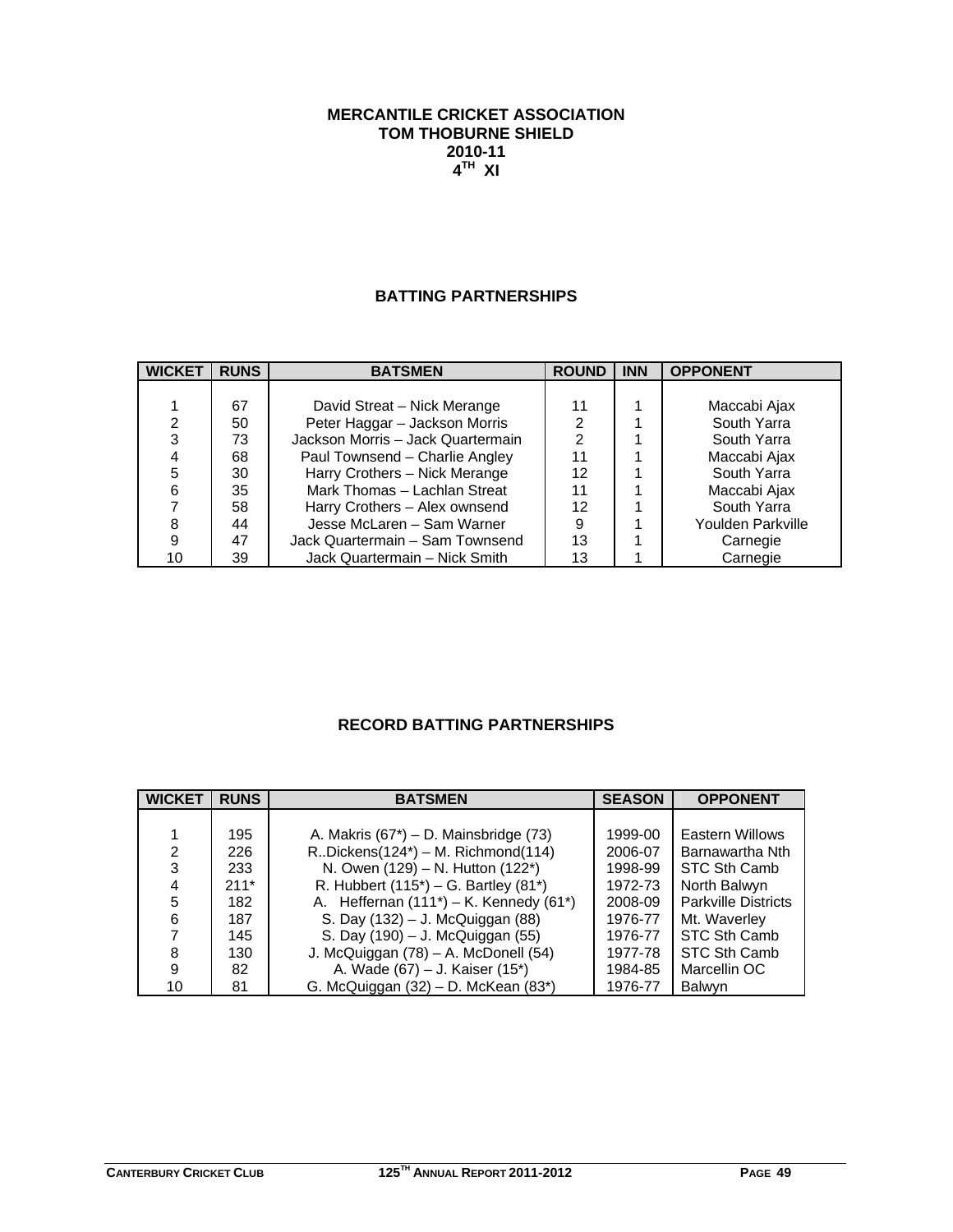# **BHRDCA Veterans C Division 2011-12**

| <b>RND</b>    | <b>Dates</b> | <b>Home Team</b>                                                                                                                                                  |           | <b>Away Team</b>                                                                                                                                  | Venue                        |
|---------------|--------------|-------------------------------------------------------------------------------------------------------------------------------------------------------------------|-----------|---------------------------------------------------------------------------------------------------------------------------------------------------|------------------------------|
| 1             | 9 Oct 11     | Canterbury<br>7/121(cc) D Streat $42*$ A Powick $40*$                                                                                                             |           | def North Balwyn<br>by 4/125 G Feurtrill 42* D Simondson 34*                                                                                      | Canterbury SG                |
| $\mathcal{L}$ | 23 Oct 11    | Hawthorn<br>7/148(cc) L Quarrell 42* B Fowler 31                                                                                                                  | def       | Canterbury<br>82 P Bole 3/2                                                                                                                       | Auburn Quarry<br>Reserve     |
| Ρ             | 6 Nov 11     | Canterbury<br>7/175 J Spencer 40* A Powick 40* J Barrett<br>27                                                                                                    | def<br>by | Melbourne Super Kings CC<br>6/241(cc) S Karalapillai<br>41* N Shanmugaratnam 40* R Balanathan<br>28 M Nalliah 26* D Sivaratnam 25 J Gower<br>3/37 | Canterbury SG                |
| 4             | 20 Nov 11    | Mont Albert<br>5/206(cc) DC Bennett 43* P Townsend<br>41* ME Massey 37 SA Livingstone 32                                                                          | def       | Canterbury<br>50 BT Wilson 5/16                                                                                                                   | Surrey Park Sth-East<br>Oval |
| 5.            | 4 Dec 11     | Canterbury<br>6/172(cc) D Streat 38 M Burnett<br>34* J Spencer 33 R Devlin 26*                                                                                    | def       | Vermont<br><b>94 M Rennie 41</b>                                                                                                                  | Canterbury SG                |
| 6             | 22 Jan 12    | <b>Surrey Hills</b><br>6/229(cc) C Gray 41* C Smith 41* A Smith<br>40* RG Pike 40*                                                                                | def       | Canterbury<br>164 A Powick 40* R Devlin 40*                                                                                                       | Surrey Park Sth-West<br>Oval |
| 7             | 5 Feb 12     | Canterbury<br>130 PI Haggar 42* D Streat 27<br>$\mathbf{r}$ and $\mathbf{r}$ and $\mathbf{r}$ and $\mathbf{r}$ and $\mathbf{r}$ and $\mathbf{r}$ and $\mathbf{r}$ |           | def St Davids<br>by 2/134 T Moebus 40* M Mazzetti 38*<br>$\cdots$ $\cdots$                                                                        | Canterbury SG                |

The qualification for this report is 25 runs, 3 wickets.

|   | Rank Team                 | P | W <sub>2</sub> | W <sub>1</sub> |              | <b>D</b> L1 L2 |          | LOST | <b>WKTS RUNS</b><br><b>FOR</b> | <b>WKTS</b><br><b>TAKEN</b> | <b>RUNS</b><br><b>AGST</b> | <b>Points</b> | %      |
|---|---------------------------|---|----------------|----------------|--------------|----------------|----------|------|--------------------------------|-----------------------------|----------------------------|---------------|--------|
|   | St Davids                 |   | $\Omega$       |                |              | Ω              | Ω        | 41   | 1036                           | 62                          | 909                        | 14            | 1.7235 |
|   | NorthBalwyn               |   | $\Omega$       | 4              |              | 2              | Ω        | 39   | 814                            | 47                          | 1096                       | 9             | 0.8950 |
| 3 | Vermont                   |   | $\Omega$       | 3              |              | 3              | $\Omega$ | 30   | 1022                           | 39                          | 786                        |               | 1.6903 |
| 4 | Melbourne Super Kings CC7 |   | $\Omega$       | 3              |              | 3              | $\Omega$ | 47   | 1072                           | 50                          | 1013                       |               | 1.1258 |
| 5 | Mont Albert               |   | $\Omega$       | 3              |              | 3              | Ω        | 51   | 1053                           | 39                          | 843                        |               | 0.9552 |
| 6 | Hawthorn                  |   | $\Omega$       |                |              | Δ              | $\Omega$ | 47   | 861                            | 44                          | 839                        | 5             | 0.9607 |
|   | <b>Surrey Hills</b>       |   | $\Omega$       |                |              | Δ              | $\Omega$ | 46   | 1004                           | 40                          | 1093                       | 5             | 0.7988 |
| 8 | Canterbury                |   | $\Omega$       |                | <sup>n</sup> | 6              | Ω        | 60   | 894                            | 40                          | 1177                       |               | 0.5064 |

# **PREMIERS – ST DAVIDS**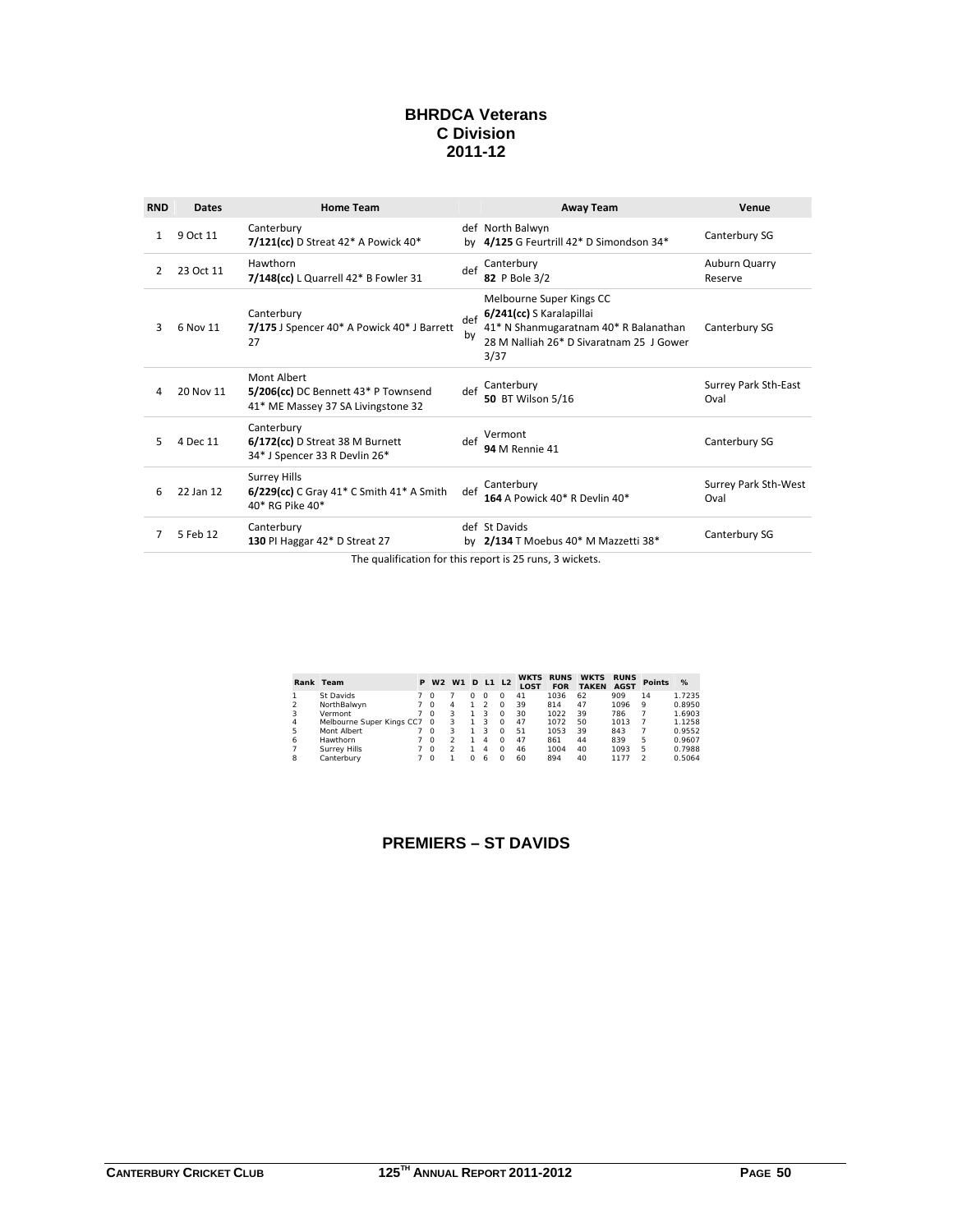# **BHRDCA Veterans C Division 2011-12**

# **BATTING**

| Player           | <b>MAT</b>     | <b>INN</b>     | <b>NO</b>      | 100s     | <b>50s</b> | <b>Os</b>      | <b>HS</b>      | <b>RUNS</b>    | AVE.  |
|------------------|----------------|----------------|----------------|----------|------------|----------------|----------------|----------------|-------|
| Streat, David    | 6              | 6              | $\mathbf{1}$   | 0        | $\Omega$   | $\Omega$       | 42*            | 147            | 29.40 |
| Powick, Adam     | 5              | 5              | 3              | 0        | 0          | $\Omega$       | 40*            | 136            | 68.00 |
| Spencer, Jo      | 7              | 7              | $\mathbf{1}$   | 0        | $\Omega$   | 0              | $40*$          | 127            | 21.17 |
| Devlin, Rod      | 6              | 6              | 2              | 0        | $\Omega$   | $\mathbf{1}$   | $40*$          | 91             | 22.75 |
| Burnett, Michael | 6              | 6              | 1              | 0        | $\Omega$   | 0              | $34*$          | 82             | 16.40 |
| Haggar, Peter I  | 5              | 5              | 1              | 0        | 0          | $\mathbf{1}$   | 42*            | 71             | 17.75 |
| Barrett, John    | 6              | 6              | 0              | 0        | 0          | 0              | 27             | 54             | 9.00  |
| Weldon, Peter    | 5              | 4              | 3              | 0        | $\Omega$   | 0              | 14             | 20             | 20.00 |
| Hicks, Chris     | 4              | $\overline{2}$ | $\Omega$       | 0        | $\Omega$   | 0              | 10             | 20             | 10.00 |
| Anderson, Bruce  | 4              | 3              | $\Omega$       | 0        | 0          | $\overline{2}$ | 11             | 11             | 3.67  |
| Cavill, Laurie   | $\overline{7}$ | 5              | $\mathbf{1}$   | 0        | 0          | $\overline{2}$ | $7*$           | 9              | 2.25  |
| Mckee, Peter     | 5              | 3              | 0              | 0        | 0          | 1              | 4              | 8              | 2.67  |
| Gower, John      | 3              | 3              | $\mathbf{1}$   | 0        | $\Omega$   | $\mathbf{1}$   | 4*             | 5              | 2.50  |
| Chirmuley, Padam | 5              | 3              | $\mathbf{1}$   | $\Omega$ | $\Omega$   | $\Omega$       | $\overline{2}$ | 3              | 1.50  |
| Tan, John T      | 3              | 3              | $\overline{2}$ | 0        | $\Omega$   | $\mathbf{1}$   | $2*$           | $\overline{2}$ | 2.00  |
| Lawson, Scott    | $\overline{2}$ | $\overline{2}$ | 0              | 0        | 0          | $\mathbf{1}$   | $\overline{2}$ | $\overline{2}$ | 1.00  |
| Hansen, Kurt     | $\mathbf{1}$   | 1              | 0              | 0        | 0          | 0              | $\mathbf{1}$   | $\mathbf{1}$   | 1.00  |
| Winters, Brendon | $\overline{2}$ | $\overline{2}$ | 0              | 0        | 0          | $\mathbf{1}$   | $\mathbf{1}$   | $\mathbf{1}$   | 0.50  |
| Lewis, Paul      | 2              | 1              | 0              | 0        | 0          | 1              | 0              | 0              | 0.00  |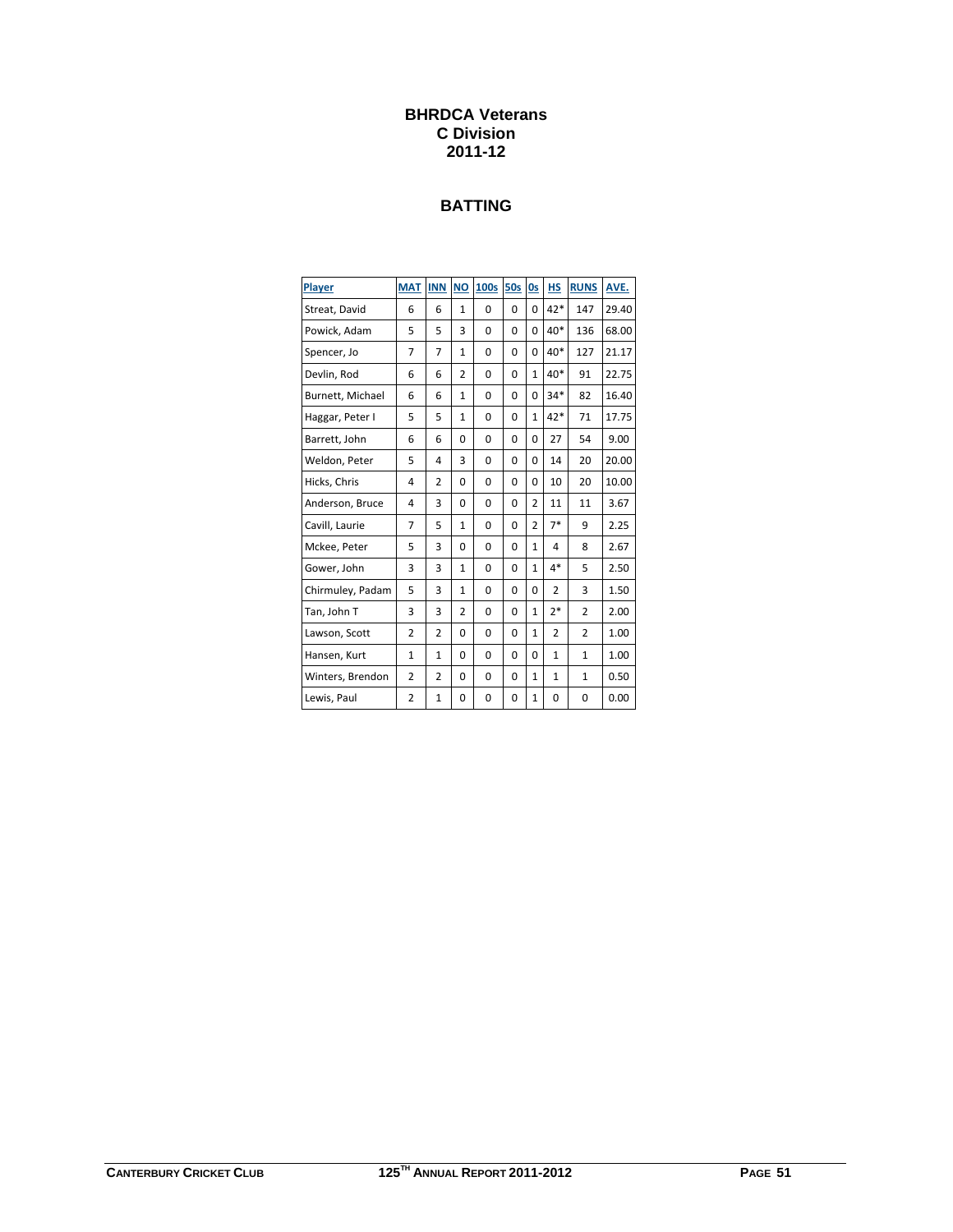# **BHRDCA Veterans C Division 2010-11**

# **BOWLING**

| Player           | <b>MAT</b>     | $\overline{\mathbf{0}}$ | M              | R            | W              | 5Wi      | 10Wm     | <b>BBI</b> | AVE.      | STR.      | ECN. |
|------------------|----------------|-------------------------|----------------|--------------|----------------|----------|----------|------------|-----------|-----------|------|
| Mckee, Peter     | 5              | 22                      | $\overline{2}$ | 111          | 4              | 0        | $\Omega$ | 2/14       | 27.75     | 33.00     | 5.05 |
| Weldon, Peter    | 5              | 28                      | $\overline{2}$ | 122          | 4              | $\Omega$ | $\Omega$ | 2/13       | 30.50     | 42.00     | 4.36 |
| Cavill, Laurie   | $\overline{7}$ | 36                      | $\overline{2}$ | 135          | 4              | $\Omega$ | $\Omega$ | 2/10       | 33.75     | 54.00     | 3.75 |
| Streat, David    | 6              | $\overline{7}$          | 0              | 34           | 3              | $\Omega$ | $\Omega$ | 2/4        | 11.33     | 14.00     | 4.86 |
| Anderson, Bruce  | 4              | 12                      | $\mathbf{1}$   | 54           | 3              | 0        | 0        | 1/9        | 18.00     | 24.00     | 4.50 |
| Gower, John      | 3              | 14                      | 0              | 96           | 3              | $\Omega$ | 0        | 3/37       | 32.00     | 28.00     | 6.86 |
| Burnett, Michael | 6              | 5                       | 0              | 43           | $\overline{2}$ | $\Omega$ | 0        | 1/12       | 21.50     | 15.00     | 8.60 |
| Devlin, Rod      | 6              | 19                      | 0              | 95           | $\overline{2}$ | $\Omega$ | 0        | 2/13       | 47.50     | 57.00     | 5.00 |
| Hansen, Kurt     | $\mathbf{1}$   | $\overline{2}$          | $\mathbf{1}$   | $\mathbf{1}$ | $\mathbf{1}$   | $\Omega$ | $\Omega$ | 1/1        | 1.00      | 12.00     | 0.50 |
| Tan, John T      | 3              | 3                       | 0              | 13           | $\mathbf{1}$   | 0        | 0        | 1/10       | 13.00     | 18.00     | 4.33 |
| Powick, Adam     | 5              | $\overline{2}$          | 0              | 14           | $\mathbf{1}$   | $\Omega$ | 0        | 1/14       | 14.00     | 12.00     | 7.00 |
| Barrett, John    | 6              | 17                      | 0              | 119          | $\mathbf{1}$   | $\Omega$ | $\Omega$ | 1/22       | 119.00    | 102.00    | 7.00 |
| Haggar, Peter I  | 5              | 25                      | $\mathbf{1}$   | 120          | $\mathbf{1}$   | $\Omega$ | 0        | 1/16       | 120.00    | 150.00    | 4.80 |
| Chirmuley, Padam | 5              | 21                      | 0              | 127          | $\mathbf{1}$   | $\Omega$ | $\Omega$ | 1/35       | 127.00    | 126.00    | 6.05 |
| Hicks, Chris     | 4              | $\mathbf{1}$            | 0              | 7            | 0              | 0        | 0        |            | <b>NA</b> | <b>NA</b> | 7.00 |
| Winters, Brendon | $\overline{2}$ | $\overline{2}$          | 0              | 16           | 0              | $\Omega$ | 0        | 0/16       | <b>NA</b> | NA        | 8.00 |
| Lawson, Scott    | $\overline{2}$ | 4                       | 0              | 32           | 0              | 0        | 0        |            | <b>NA</b> | NA        | 8.00 |

 $\equiv$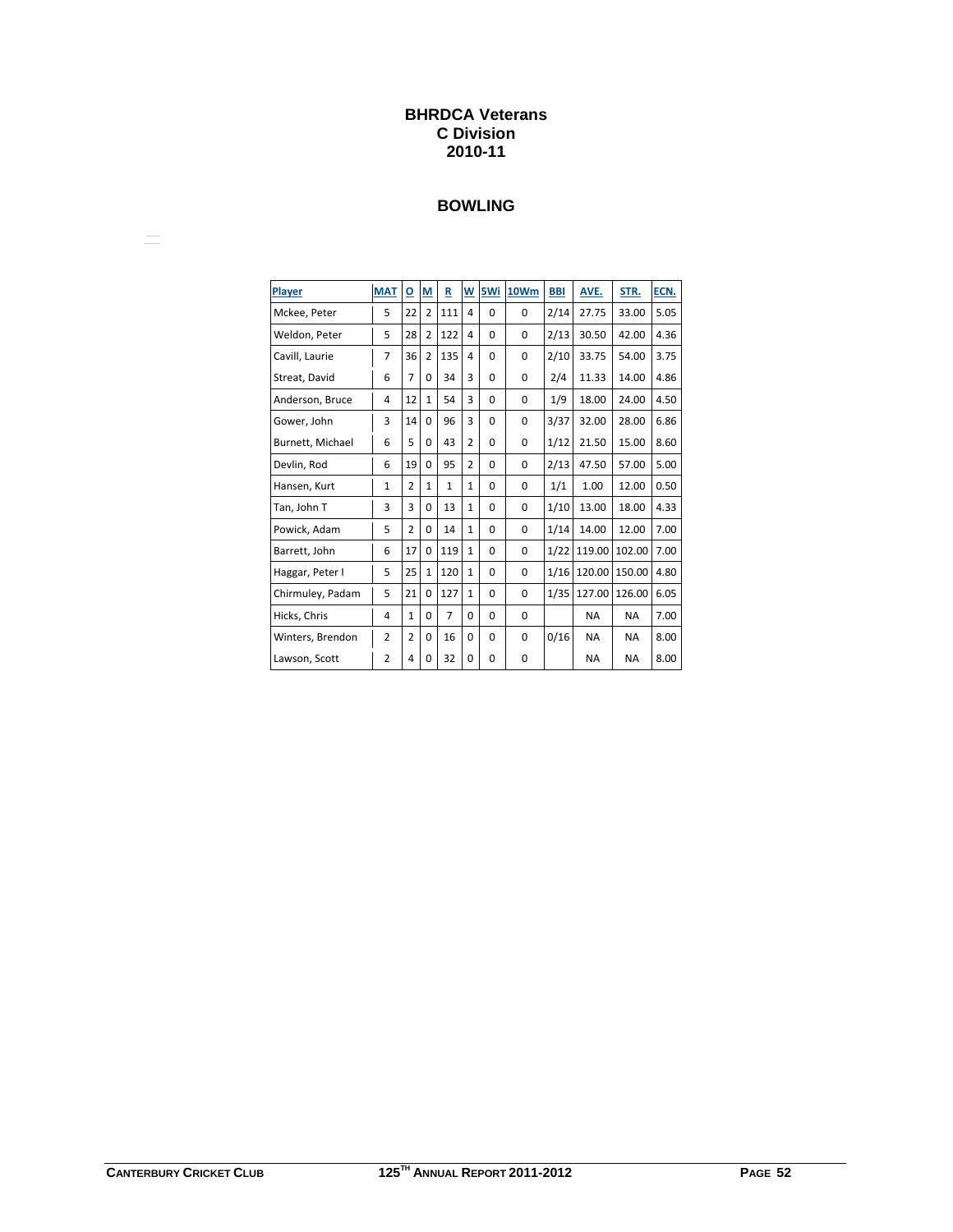#### **BHRDCA Legends 2010-11**

| <b>RND</b>     | <b>Dates</b> | <b>Home Team</b>                                                                                                         |           | <b>Away Team</b>                                                                                              | Venue                                  |
|----------------|--------------|--------------------------------------------------------------------------------------------------------------------------|-----------|---------------------------------------------------------------------------------------------------------------|----------------------------------------|
| $\mathbf{1}$   | 9 Oct 11     | North Balwyn<br>9/118(cc) G Shipp 30                                                                                     | by        | Canterbury<br>def 5/251(cc) P Mirkovic 42 P Grant<br>42* PI Haggar 40 JA Kent 35 R Shugg<br>32 D Hickleton 25 | Macleay Park #1                        |
| $\overline{2}$ | 23 Oct 11    | Canterbury<br>4/153 B Angley 43* JA Kent 40*                                                                             | def       | <b>Victorian Tamils</b><br>$9/151$ (cc) D Somaratne $40^*$ JA Kent $3/28$                                     | Canterbury SG                          |
| 3              | 6 Nov 11     | Doncaster (United Eagles)<br>158                                                                                         | def<br>by | Canterbury<br>5/228(cc) B Angley 41 P Grant 41 P Mirkovic<br>40 G Gavin 34 D Hickleton 25*                    | <b>Doncaster Recreation</b><br>Reserve |
| 4              | 20 Nov 11    | Canterbury<br>6/135 G Gavin 40* JA Kent<br>30 JM Mollison 3/21                                                           | def       | Mont Albert<br>131 MW Wilton 40*                                                                              | Canterbury SG                          |
| 5.             | 4 Dec 11     | Mitcham<br>5/151 D Sutton 29 D Pell 29 R Collins 28                                                                      | def       | Canterbury<br>5/148(cc) C Kent 41* JA Kent 38                                                                 | Mullauna SC - East<br>Oval             |
| 6              | 22 Jan 12    | Canterbury<br>7/223(cc) P Grant 44* M Rattenbury<br>44* P Mirkovic 38 M Angwin 27 M Kent<br>25                           | def       | West Ivanhoe United<br>150 G Treeby 42* M Kent 3/20                                                           | Canterbury SG                          |
| 7              | 5 Feb 12     | <b>Eley Park</b><br>$4/197$ (cc)                                                                                         | drew      | Canterbury<br>0/31                                                                                            | Eley Park                              |
| SF             | 19 Feb 12    | Canterbury<br>208 G Gavin 41* P Mirkovic<br>31 M Rattenbury 27 M Kent 26                                                 | def       | <b>Victorian Tamils</b><br>119                                                                                | Canterbury SG                          |
| GF             | 26 Feb 12    | Canterbury<br>$6/245$ (cc) C Kent 41* G Gavin 40* P Grant def 7/209(cc) W Hale 41* P Colbert<br>40* JA Kent 30 M Kent 30 |           | <b>Eley Park</b><br>34 C Sullivan 28                                                                          | Canterbury SG                          |
|                |              |                                                                                                                          |           | The qualification for this report is 25 runs. 2 wickets                                                       |                                        |

The qualification for this report is 25 runs, 3 wickets

# **PREMIERS - CANTERBURY**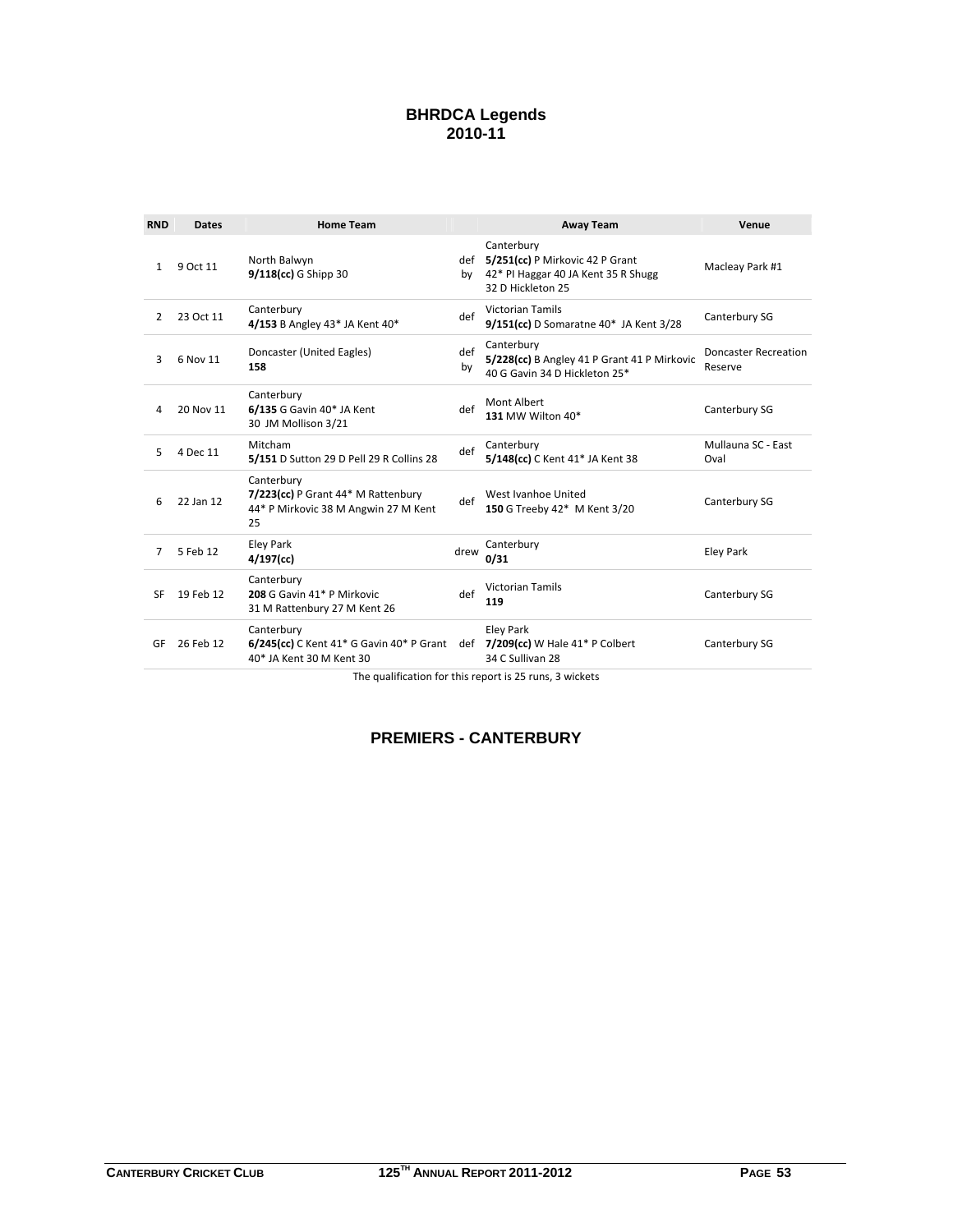## **BHRDCA Legends 2010-11**

# **BATTING**

| Player              | <b>MAT</b>   | <b>INN</b>     | <b>NO</b>      | 100s     | <b>50s</b> | 25s            | <b>Os</b>    | H <sub>S</sub> | <b>RUNS</b> | AVE.  |
|---------------------|--------------|----------------|----------------|----------|------------|----------------|--------------|----------------|-------------|-------|
| Kent, John A        | 9            | 8              | $\mathbf{1}$   | $\Omega$ | 0          | 5              | $\mathbf{1}$ | $40*$          | 213         | 30.43 |
| Grant, Paul         | 8            | 8              | 5              | $\Omega$ | 0          | 4              | $\mathbf{1}$ | $44*$          | 210         | 70.00 |
| Gavin, Gary         | 8            | 8              | 5              | 0        | 0          | $\overline{4}$ | $\Omega$     | $41*$          | 196         | 65.33 |
| Mirkovic, Peter     | 9            | 8              | 0              | $\Omega$ | 0          | $\overline{4}$ | $\Omega$     | 42             | 195         | 24.38 |
| Kent, Craig         | 6            | 6              | 3              | 0        | 0          | $\overline{2}$ | 1            | $41*$          | 118         | 39.33 |
| Kent, Michael       | 8            | 6              | 0              | 0        | 0          | 3              | $\Omega$     | 30             | 110         | 18.33 |
| Angley, Bob         | 7            | 6              | $\overline{2}$ | 0        | 0          | $\overline{2}$ | 0            | 43*            | 96          | 24.00 |
| Rattenbury, Michael | 6            | 5              | 3              | 0        | 0          | $\overline{2}$ | $\Omega$     | 44*            | 93          | 46.50 |
| Hickleton, Denis    | 7            | 7              | 3              | $\Omega$ | 0          | $\overline{2}$ | $\Omega$     | $25*$          | 89          | 22.25 |
| Angwin, Michael     | 8            | 7              | $\mathbf{1}$   | $\Omega$ | 0          | $\mathbf{1}$   | $\mathbf{1}$ | 27             | 86          | 14.33 |
| Haggar, Peter I     | $\mathbf{1}$ | 1              | $\Omega$       | $\Omega$ | 0          | $\mathbf{1}$   | $\Omega$     | 40             | 40          | 40.00 |
| Shugg, Ron          | $\mathbf{1}$ | $\mathbf{1}$   | 0              | 0        | 0          | 1              | 0            | 32             | 32          | 32.00 |
| Galvin, Dean        | 7            | 2              | 1              | 0        | 0          | 0              | 0            | 14             | 16          | 16.00 |
| Clarke, Brian       | 7            | 4              | 3              | 0        | 0          | 0              | 0            | 5              | 11          | 11.00 |
| Watkinson, Mark     | 5            | $\mathbf{1}$   | 0              | $\Omega$ | 0          | $\Omega$       | 0            | 8              | 8           | 8.00  |
| Bryce, Roger        | 9            | $\overline{2}$ | 0              | 0        | 0          | $\Omega$       | 0            | 5              | 6           | 3.00  |

# **BHRDCA Legends 2010-11 BOWLING**

| Player              | <b>MAT</b>   | ₫    | M              | R   | W            | <b>BBI</b> | AVE.      | STR.      | ECN. |
|---------------------|--------------|------|----------------|-----|--------------|------------|-----------|-----------|------|
| Kent, Michael       | 8            | 12   | 1              | 51  | 10           | 3/20       | 5.10      | 7.20      | 4.25 |
| Mirkovic, Peter     | 9            | 52   | 8              | 156 | 10           | 2/15       | 15.60     | 31.20     | 3.00 |
| Clarke, Brian       | 7            | 37   | $\mathbf{1}$   | 152 | 6            | 2/13       | 25.33     | 37.00     | 4.11 |
| Bryce, Roger        | 9            | 27   | 0              | 154 | 6            | 1/14       | 25.67     | 27.00     | 5.70 |
| Grant, Paul         | 8            | 26.2 | $\mathbf{1}$   | 93  | 5            | 2/0        | 18.60     | 31.60     | 3.53 |
| Watkinson, Mark     | 5            | 14   | $\mathbf{1}$   | 72  | 4            | 2/17       | 18.00     | 21.00     | 5.14 |
| Galvin, Dean        | 7            | 16   | $\Omega$       | 98  | 4            | 2/17       | 24.50     | 24.00     | 6.13 |
| Hickleton, Denis    | 7            | 22   | 2              | 116 | 4            | 1/0        | 29.00     | 33.00     | 5.27 |
| Rattenbury, Michael | 6            | 34   | 3              | 139 | 4            | 2/24       | 34.75     | 51.00     | 4.09 |
| Kent, John A        | 9            | 33.3 | 3              | 160 | 4            | 3/28       | 40.00     | 50.25     | 4.78 |
| Kent, Craig         | 6            | 3.5  | $\Omega$       | 17  | 3            | 2/1        | 5.67      | 7.67      | 4.43 |
| Gavin, Gary         | 8            | 12   | $\Omega$       | 73  | 2            | 1/2        | 36.50     | 36.00     | 6.08 |
| Haggar, Peter I     | $\mathbf{1}$ | 5    | $\overline{2}$ | 4   | $\mathbf{1}$ | 1/4        | 4.00      | 30.00     | 0.80 |
| Allen, John         | $\mathbf{1}$ | 6    | $\mathbf{1}$   | 14  | 0            | 0/14       | <b>NA</b> | <b>NA</b> | 2.33 |
| Angwin, Michael     | 8            | 6    | $\Omega$       | 34  | 0            | 0/11       | <b>NA</b> | <b>NA</b> | 5.67 |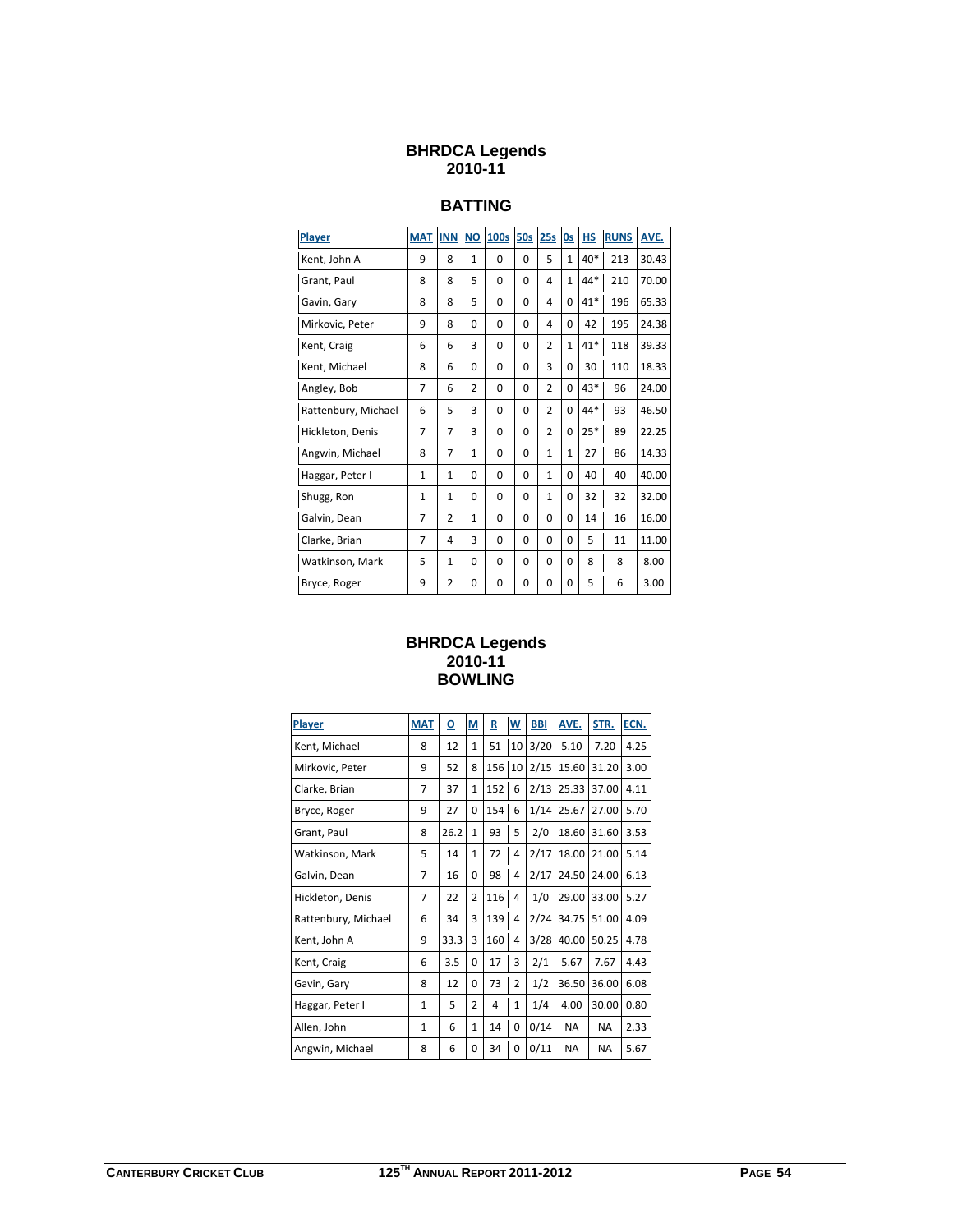# **JUNIOR AWARDS**

# **Canterbury Medal Canterbury Medal Canterbury Medal Canterbury Medal Canterbury Medal Canterbury Medal Canterbury Medal Canterbury Medal Canterbury Medal Canterbury Medal Canterbury Medal Canterbury Medal Canterbury Medal**

# **Canterbury Rising Star Cooper 19 Access 19 Access 19 Access 19 Access 19 Access 19 Access 19 Access 19 Access** 19 Access 19 Access 19 Access 19 Access 19 Access 19 Access 19 Access 19 Access 19 Access 19 Access 19 Access

|                   | <b>BATTING</b><br><b>AWARD</b> | <b>BOWLING</b><br><b>AWARD</b> | <b>ALL ROUNDER</b>     | <b>FIELDING</b><br><b>AWARD</b> | <b>COACHES</b><br><b>AWARD</b> |
|-------------------|--------------------------------|--------------------------------|------------------------|---------------------------------|--------------------------------|
| <b>U16 A</b>      | Jackson Morris                 | Eddy O'Sullivan                | Jac O'Shea             | Sam Cleave                      | <b>Tom Streat</b>              |
| <b>U16 B</b>      | Cato Zietsman                  | Andrew Hansen                  | Alex Townsend          | Shiv Khanna                     | Jack Lloyd                     |
| <b>U16 C</b>      | Miller Medina                  | Josh Martin                    | <b>Michael Bennett</b> | Tom Levecke                     | Jack Sestan                    |
| <b>U14 A</b>      | <b>Matthew McIntosh</b>        | Sam Townsend                   | Sean Rintoul           | Dylan Jones                     | <b>Lachlan Streat</b>          |
| <b>U14 C</b>      | Luke McIntosh                  | <b>Jake Purcell</b>            | James Italia           | Diarmud Healy                   | Alex Capp                      |
| <b>U14 C</b>      | Mitchell Gibson                | <b>Wiliam Vanderslik</b>       | Daclan Scammell        | <b>Nick Scott</b>               | Domenic Holden                 |
| <b>U12 B</b>      | Zac Nights                     | Ollie Arrowsmith               | Cooper Leon            | <b>Matthew Kendall</b>          | Zac Bortolussi                 |
| <b>U12 B</b>      | <b>Mitchell Turner</b>         | <b>Hamish Galbraith</b>        | <b>Will Steventon</b>  | Darcy Powne                     | Jackson Birch                  |
| <b>U12 C</b>      | Conor Whiting                  | <b>Ben Sextan</b>              | <b>Harrison Sestan</b> | Tom Dempsey                     | Eamonn Avery                   |
| <b>U12 C</b>      | <b>Charlie Harper</b>          | <b>Chet Maher</b>              | Sam Garrard            | Josh Nitz                       | Ray Son                        |
| U10 Black         | <b>Fergus Healy</b>            | Xavier Rodway                  | Raphael Glaspole       | <b>William Gower</b>            | <b>Ethan Browne</b>            |
| <b>U10 Yellow</b> | Alexander Taylor               | <b>Tom Steventon</b>           | <b>Michael Forwood</b> | Angus Hume                      | Angus Scott                    |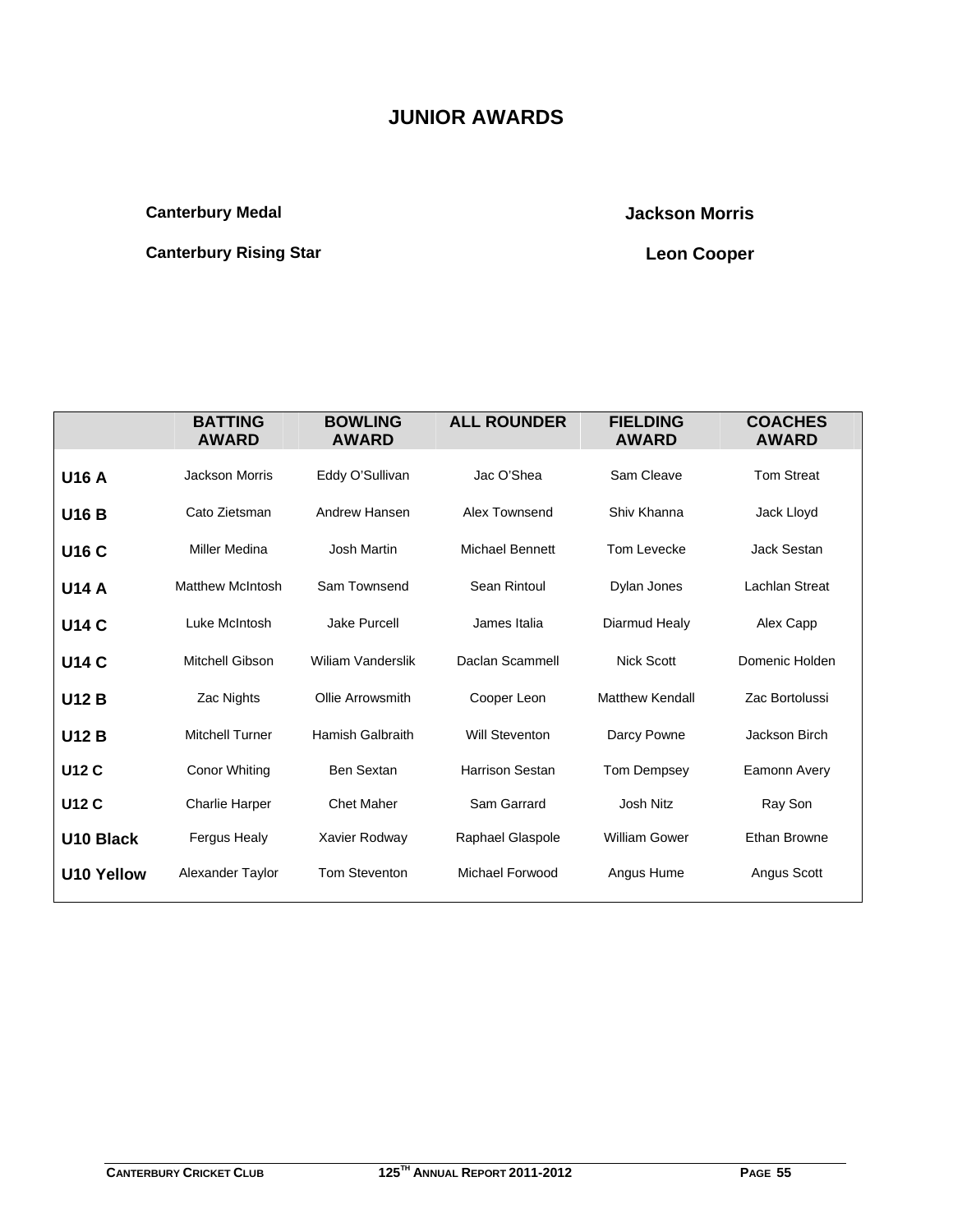# **U16 A**

# **EASTERN CRICKET ASSOCIATION A.G GRACE SHIELD 2010-11**

#### **SEASON SUMMARY**

| <b>RND</b>     | <b>Dates</b>           | <b>Home Team</b>                                                           |           | <b>Away Team</b>                                                                                    | Venue                           |
|----------------|------------------------|----------------------------------------------------------------------------|-----------|-----------------------------------------------------------------------------------------------------|---------------------------------|
| $\mathbf{1}$   | 14 Oct 11<br>21 Oct 11 | Canterbury<br>111 L Thomas 5/29                                            | def<br>by | Boroondara<br>4/118 L Thomas 51 B Douglas 28* J O'Shea<br>3/21                                      | Hislop Park No 1<br>Oval (East) |
| $\overline{2}$ | 28 Oct 11<br>4 Nov 11  | Clifton Hill<br>4/137 J Bluer 79*                                          | def       | Canterbury<br>133 SJ Cleeve 32 N Nassios 3/11                                                       | Ramsden Street<br>Reserve       |
| 3              | 11 Nov 11<br>18 Nov 11 | Canterbury<br>3/55(cc) JG Morris 27*                                       |           | Glen Iris<br>drew 170 EA Watkin 39 C Trumble<br>31 E O'Sullivan 3/30                                | Hislop Park No 1<br>Oval (East) |
| 4              | 25 Nov 11<br>2 Dec 11  | Canterbury<br>6/175(cc) A Sach 64* JG Morris 45 J O'Shea<br>30             |           | <b>Camberwell Magpies</b><br>def 8/173 O Chauhan 50 L Randles<br>46 Aj Johnson 31 E O'Sullivan 3/18 | Hislop Park No 1<br>Oval (East) |
| 5              | 9 Dec 11<br>16 Dec 11  | North Balwyn<br>6/131(cc) S Chancellor-Goddard 45                          | def       | Canterbury<br>88                                                                                    | Macleay Park No 2               |
| 6              | 27 Jan 12              | Glen Iris<br>96 C Trumble 39                                               | def<br>by | Canterbury<br>6/132(cc) NL Herbert 43* J O'Shea<br>34* JG Morris 26 C Trumble 3/22                  | TH King Reserve                 |
| 7              | 3 Feb 12               | Canterbury<br>3/126 JG Morris 66* TA Hall 28                               | def       | Clifton Hill<br>9/123(cc) J Bluer 50 NL Herbert 3/17                                                | Hislop Park No 1<br>Oval (East) |
| 8              | 10 Feb 12<br>17 Feb 12 | Canterbury<br>8/171(cc) E O'Sullivan 48 MR Holmes<br>38 N Stragalinos 3/15 |           | Mont Albert<br>def 160 RM Hanson 59 R Nothdurft<br>29 JM Cooper 26 NL Herbert 3/39                  | Hislop Park No 1<br>Oval (East) |
| $\mathbf{q}$   | 24 Feb 12<br>2 Mar 12  | Boroondara<br>156 O Sleeman 38* TD Streat 3/20<br>MR Holmes 3/47           | def<br>by | Canterbury<br>3/212(cc) JG Morris 103* J Quartermain<br>60                                          | Victoria Road<br>Reserve        |
| SF             | 11 Mar 12              | Glen Iris<br>6/137(cc) N Blaich 32 JA Tyguin<br>30* E O'Sullivan 3/32      | def<br>bv | Canterbury<br>6/139 JG Morris 61*                                                                   | TH King Reserve                 |
| GF             | 18 Mar 12              | Canterbury<br>132 SJ Cleeve 29 ON Sharp 26* JM Cooper<br>3/24              |           | Mont Albert<br>tied 9/132 RM Hanson 26 LS Fernandes<br>25 TD Streat 3/28                            | Hislop Park No 1<br>Oval (East) |

The qualification for this report is 25 runs, 3 wickets.

.

|                |                     |   |                |        |              |               |          | <b>WKTS</b> | <b>RUNS</b> | <b>WKTS</b>  | <b>RUNS</b> |               |        |
|----------------|---------------------|---|----------------|--------|--------------|---------------|----------|-------------|-------------|--------------|-------------|---------------|--------|
|                | Rank Team           | P | W <sub>2</sub> | $W1$ D |              | L1 L2         |          | <b>LOST</b> | <b>FOR</b>  | <b>TAKEN</b> | <b>AGST</b> | <b>Points</b> | %      |
| 1              | <b>Clifton Hill</b> | 9 | $\Omega$       | 6      | 1.           | 2             | O        | 47          | 1298        | 68           | 1292        | 41.5          | 1.4535 |
| $\mathfrak{p}$ | Glen Iris           | 9 | $\Omega$       | 6      | $\mathbf{1}$ | $\mathcal{P}$ | $\Omega$ | 60          | 1287        | 63           | 944         | 41.5          | 1.4315 |
| 3              | Canterbury          | 9 | $\Omega$       | 5      | 1            | 3             | $\Omega$ | 58          | 1203        | 69           | 1264        | 36.5          | 1.1322 |
| 4              | Mont Albert         | 9 | $\Omega$       | 5      | 1            | 3             | $\Omega$ | 63          | 1390        | 59           | 1204        | 36.5          | 1.0812 |
| 5              | Boroondara          | 9 | $\Omega$       | 3      | 1            | 5             | $\Omega$ | 65          | 1254        | 61           | 1280        | 26.5          | 0.9194 |
| 6              | Camberwell Magpies9 |   | $\Omega$       | 3      | 1.           | 5             | $\Omega$ | 59          | 1072        | 61           | 1258        | 26.5          | 0.8810 |
| 7              | Kew Junior          | 9 | $\Omega$       | 3      | 1            | 5             | $\Omega$ | 76          | 1082        | 53           | 1150        | 26.5          | 0.6561 |
| 8              | North Balwyn        | 9 | $\Omega$       | 1      | 1            | 7             | $\Omega$ | 72          | 909         | 66           | 1103        | 16.5          | 0.7554 |
|                |                     |   |                |        |              |               |          |             |             |              |             |               |        |

#### **JOINT PREMIERS CANTERBURY AND MONT ALBERT**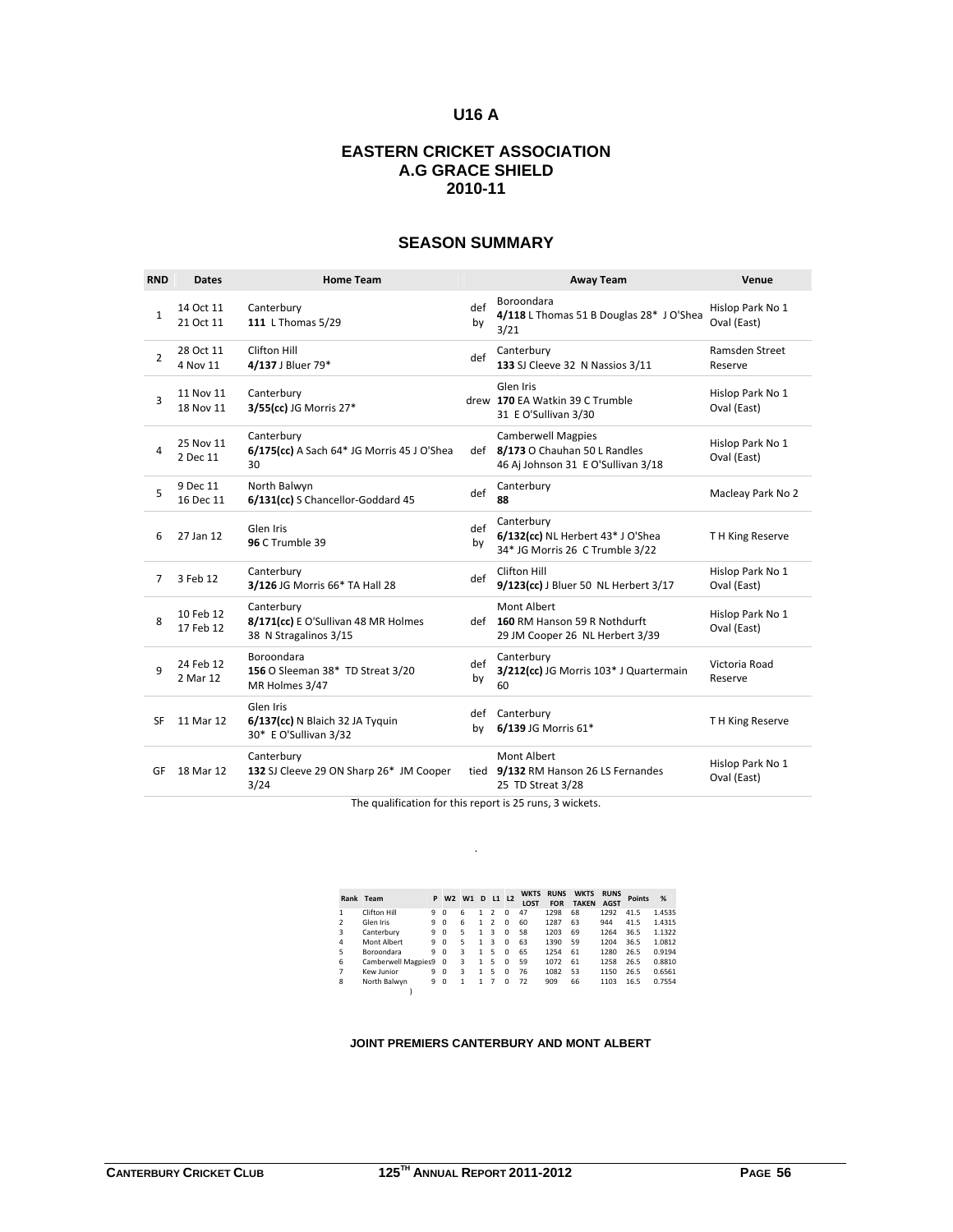# **U16 A**

#### **EASTERN CRICKET ASSOCIATION A.G GRACE SHIELD 2010-11**

# **BATTING**

| <b>Player</b>       | <b>MAT</b> | <b>INN</b>   | <b>NO</b>      | 100s         | 50s            | <b>Os</b>      | <b>HS</b> | <b>RUNS</b> | AVE.  |
|---------------------|------------|--------------|----------------|--------------|----------------|----------------|-----------|-------------|-------|
| Morris, Jackson G   | 11         | 10           | 4              | $\mathbf{1}$ | $\mathfrak{p}$ | $\Omega$       | $103*$    | 365         | 60.83 |
| Quartermain, Jack   | 11         | 10           | $\Omega$       | $\Omega$     | $\mathbf{1}$   | $\mathbf{1}$   | 60        | 146         | 14.60 |
| O'Sullivan, Eddy    | 11         | 10           | $\Omega$       | 0            | 0              | $\overline{2}$ | 48        | 126         | 12.60 |
| Sach, Al            | 11         | 11           | 5              | $\Omega$     | $\mathbf{1}$   | $\Omega$       | $64*$     | 112         | 18.67 |
| Cleeve, Sam J       | 11         | 6            | $\Omega$       | 0            | 0              | $\Omega$       | 32        | 105         | 17.50 |
| Sharp, Oscar N      | 11         | 10           | 4              | $\Omega$     | 0              | $\mathbf{1}$   | $26*$     | 100         | 16.67 |
| Hall, Tim A         | 10         | 10           | $\Omega$       | $\Omega$     | 0              | $\overline{2}$ | 28        | 95          | 9.50  |
| O'Shea, Jac         | 11         | 5            | $\mathbf{1}$   | $\Omega$     | 0              | $\mathbf{1}$   | $34*$     | 92          | 23.00 |
| Herbert, Nicholas L | 9          | 4            | $\overline{2}$ | 0            | 0              | $\Omega$       | $43*$     | 85          | 42.50 |
| Holmes, Max R       | 4          | 3            | $\mathbf{1}$   | $\Omega$     | 0              | 0              | 38        | 47          | 23.50 |
| Streat, Thomas D    | 11         | 5            | $\overline{2}$ | 0            | 0              | $\mathbf{1}$   | 13        | 37          | 12.33 |
| Sestan, Nick        | 11         | 5            | $\mathbf{1}$   | $\Omega$     | 0              | $\overline{2}$ | $21*$     | 33          | 8.25  |
| Williams, Ben J     | 6          | $\mathbf{1}$ | $\Omega$       | 0            | 0              | $\Omega$       | 5         | 5           | 5.00  |
| Ladgrove, Liam J    | 6          | 3            | $\Omega$       | $\Omega$     | $\Omega$       | $\mathbf{1}$   | 3         | 5           | 1.67  |

# **BOWLING**

| <b>Player</b>       | <b>MAT</b>     | $\underline{\mathsf{o}}$ | $\underline{\mathsf{M}}$ | $\overline{\mathbf{R}}$ | $W$          | 5Wi          | <b>10Wm</b>  | <b>BBI</b> | AVE.  | STR.   | ECN. |
|---------------------|----------------|--------------------------|--------------------------|-------------------------|--------------|--------------|--------------|------------|-------|--------|------|
| O'Sullivan, Eddy    | 11             | 75.1                     | 20                       | 227                     | 18           | $\Omega$     | 0            | 3/18       | 12.61 | 25.06  | 3.02 |
| O'Shea, Jac         | 11             | 88.1                     | 14                       | 301                     | 12           | $\Omega$     | 0            | 3/21       | 25.08 | 44.08  | 3.41 |
| Streat, Thomas D    | 11             | 59.2                     | 12                       | 202                     | 10           | $\Omega$     | 0            | 3/20       | 20.20 | 35.60  | 3.40 |
| Herbert, Nicholas L | 9              | 32.1                     | 3                        | 104                     | 9            | $\Omega$     | $\mathbf 0$  | 3/17       | 11.56 | 21.44  | 3.23 |
| Holmes, Max R       | $\overline{4}$ | 23                       | 3                        | 94                      | 6            | $\Omega$     | 0            | 3/47       | 15.67 | 23.00  | 4.09 |
| Williams, Ben J     | 6              | 26                       | 6                        | 102                     | 5            | $\Omega$     | 0            | 2/21       | 20.40 | 31.20  | 3.92 |
| Hall, Tim A         | 10             | 8                        | $\Omega$                 | 45                      | 3            | $\Omega$     | $\mathbf 0$  | 2/13       | 15.00 | 16.00  | 5.63 |
| Quartermain, Jack   | 11             | 27                       | 3                        | 100                     | 3            | $\Omega$     | 0            | 2/18       | 33.33 | 54.00  | 3.70 |
| Cleeve, Sam J       | 11             | 8                        | $\Omega$                 | 35                      | 2            | $\mathbf{0}$ | 0            | 1/10       | 17.50 | 24.00  | 4.38 |
| Sestan, Nick        | 11             | 19                       | $\overline{2}$           | 62                      | 2            | $\mathbf 0$  | $\mathbf 0$  | 1/10       | 31.00 | 57.00  | 3.26 |
| Ladgrove, Liam J    | 6              | 10                       | $\Omega$                 | 58                      | $\mathbf{1}$ | $\Omega$     | $\Omega$     | 1/20       | 58.00 | 60.00  | 5.80 |
| Morris, Jackson G   | 11             | 15                       | 3                        | 60                      | $\mathbf{1}$ | $\Omega$     | $\mathbf 0$  | 1/13       | 60.00 | 90.00  | 4.00 |
| Sharp, Oscar N      | 11             | 17                       | $\overline{2}$           | 66                      | $\mathbf{1}$ | $\mathbf 0$  | $\mathbf{0}$ | 1/10       | 66.00 | 102.00 | 3.88 |

 $\equiv$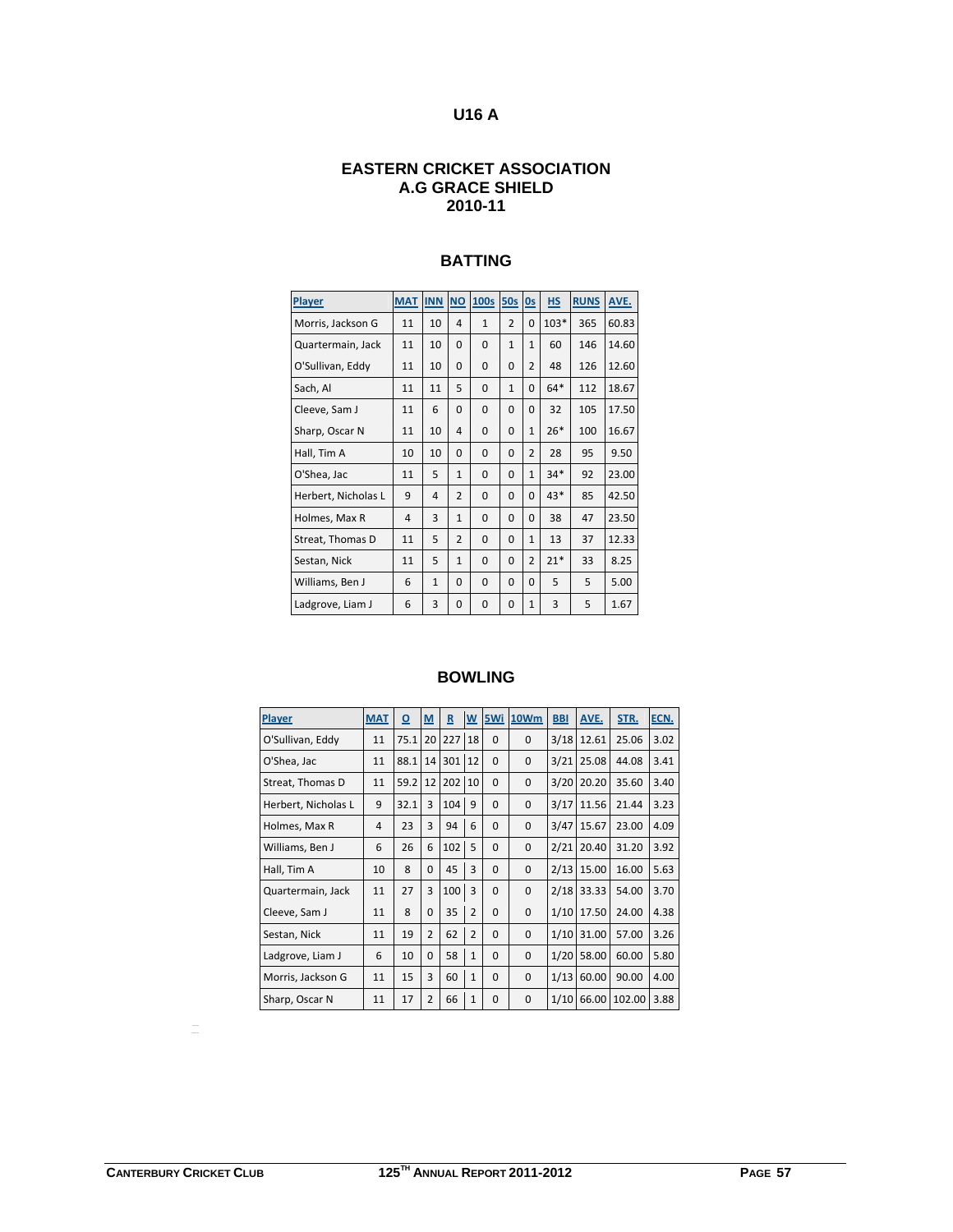# **U16 B**

#### **EASTERN CRICKET ASSOCIATION AR TONGUE SHIELD 2010-11**

# **SEASON SUMMARY**

| <b>RND</b>              | <b>Dates</b>           | <b>Home Team</b>                                                                                      |           | <b>Away Team</b>                                                                                   | Venue                           |
|-------------------------|------------------------|-------------------------------------------------------------------------------------------------------|-----------|----------------------------------------------------------------------------------------------------|---------------------------------|
| $\mathbf{1}$            | 14 Oct 11<br>21 Oct 11 | Kew Junior<br>8/136 N O'Meara 46 WF Arrowsmith 4/14                                                   | def       | Canterbury<br>133 AP Townsend 38 JC Lloyd 33 B Lawler<br>3/29                                      | Hays Paddock<br>(North)         |
| $\mathcal{P}$           | 28 Oct 11<br>4 Nov 11  | Canterbury<br>9/87 S Kudage-Don 3/12 N Woods 3/21                                                     | def<br>by | <b>Box Hill</b><br>$6/93$ (cc) S Kudage-Don 55 $*$                                                 | Hislop Park No 1<br>Oval (East) |
| $\overline{\mathbf{3}}$ | 11 Nov 11<br>18 Nov 11 | North Balwyn<br>3/56                                                                                  | drew      | Canterbury<br>129 TA Sheehan 3/25                                                                  | Macleay Park No 2               |
| 4                       | 25 Nov 11<br>2 Dec 11  | Hawthorn Red<br>7/135 J Polmear 70                                                                    | def<br>bv | Canterbury<br>6/159 WF Arrowsmith 29 AP Townsend 28                                                | Auburn Quarry<br>Reserve        |
| 5                       | 9 Dec 11<br>16 Dec 11  | Canterbury<br>5/177(cc)                                                                               | def       | Deepdene Bears<br>3/141(cc) D Braoudakis 50*                                                       | Hislop Park No 1<br>Oval (East) |
| 6                       | 30 Jan 12              | Canterbury<br>90 S Khanna 27 W Philipp 3/9 J Rozakis<br>3/11 C Lawry 3/13                             | tied      | Mont Albert<br>80 M Kitching 29* WF Arrowsmith 3/12                                                | Hislop Park No 1<br>Oval (East) |
| 7                       | 3 Feb 12               | Balwyn Blue<br>2/135(cc) DC Clarke 50* DC Houston 40                                                  | def       | Canterbury<br>8/119 MR Holmes 50*                                                                  | Gordon Barnard<br>Oval (top)    |
| 8                       | 10 Feb 12<br>17 Feb 12 | Marcellin OC<br>7/127(cc) SN Phillips-Williams 56 B Mallia<br>27                                      | def<br>bv | Canterbury<br>252 CM Zietsman 49 JS McLellan<br>41 AP Townsend 33 JC Lloyd<br>27* Z Steenhuis 3/13 | Marcellin College<br>No 3 Oval  |
| q                       | 24 Feb 12<br>2 Mar 12  | Canterbury<br>180 AP Townsend 65 LJ Ladgrove<br>32 CM Zietsman 28 J Robertson 3/21<br>E da Silva 3/24 | def<br>by | <b>Bulleen</b><br>6/181 J Robertson 57* L Mallamace<br>39 S Manou 39                               | Hislop Park No 1<br>Oval (East) |

The qualification for this report is 25 runs, 3 wickets.

|               | Rank Team       | P | W <sub>2</sub> | W1                       | D              |                | $L1$ $L2$ | <b>WKTS</b><br><b>LOST</b> | <b>RUNS</b><br><b>FOR</b> | <b>WKTS</b><br><b>TAKEN</b> | <b>RUNS</b><br><b>AGST</b> | <b>Points</b> | %      |
|---------------|-----------------|---|----------------|--------------------------|----------------|----------------|-----------|----------------------------|---------------------------|-----------------------------|----------------------------|---------------|--------|
| 1             | North Balwyn    | 9 | $\Omega$       | 8                        | 1              | $\Omega$       | $\Omega$  | 42                         | 1335                      | 78                          | 861                        | 51.5          | 2.8795 |
| $\mathcal{P}$ | Balwyn Blue     | 9 | $\Omega$       | 8                        | $\Omega$       | $\mathbf{1}$   | 0         | 53                         | 1205                      | 80                          | 1006                       | 49.0          | 1.8080 |
| 3             | <b>Box Hill</b> | 9 | $\Omega$       | 6                        | $\Omega$       | 3              | $\Omega$  | 50                         | 1307                      | 67                          | 1011                       | 39.0          | 1.7323 |
| 4             | <b>Bulleen</b>  | 9 | $\Omega$       | 5                        | 1              | ঽ              | $\Omega$  | 64                         | 1079                      | 67                          | 1088                       | 36.5          | 1.0382 |
| 5             | Mont Albert     | 9 | $\Omega$       | 3                        | $\mathcal{P}$  | $\overline{a}$ | $\Omega$  | 77                         | 1214                      | 53                          | 998                        | 29.5          | 0.8373 |
| 6             | Canterbury      | 9 | $\Omega$       | 3                        | $\mathfrak{p}$ | $\overline{a}$ | $\Omega$  | 78                         | 1326                      | 52                          | 1084                       | 29.5          | 0.8155 |
| 7             | Hawthorn Red    | 9 | $\Omega$       | 3                        | 1              | 5              | $\Omega$  | 54                         | 1049                      | 65                          | 1401                       | 26.5          | 0.9013 |
| 8             | Deepdene Bears9 |   | $\Omega$       | $\overline{\phantom{a}}$ | 1              | 6              | $\Omega$  | 61                         | 1099                      | 55                          | 1099                       | 21.5          | 0.9016 |
| 9             | Kew Junior      | 9 | $\Omega$       | $\overline{\phantom{a}}$ | 1              | 6              | $\Omega$  | 81                         | 874                       | 60                          | 1263                       | 21.5          | 0.5126 |
| 10            | Marcellin OC    | q | $\Omega$       | $\Omega$                 | 1              | 8              | $\Omega$  | 69                         | 731                       | 52                          | 1408                       | 11.5          | 0.3913 |

#### **PREMIERS – NORTH BALWYN**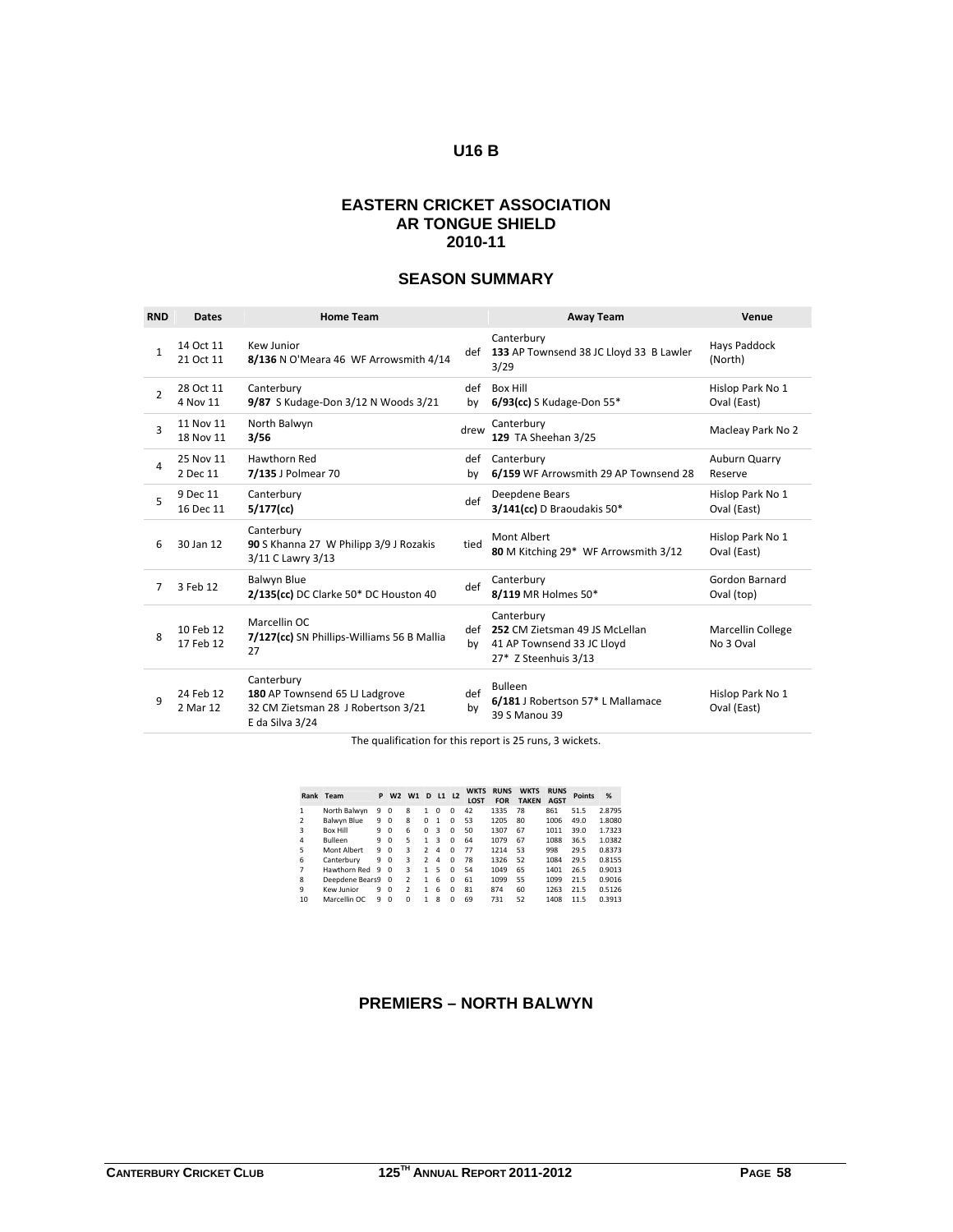# **U16 B**

# **EASTERN CRICKET ASSOCIATION AR TONGUE SHIELD 2010-11**

# **BATTING**

| Player             | <b>MAT</b>     | <b>INN</b>     | <b>NO</b>      | 100s     | <b>50s</b>   | <u>Os</u>      | <b>HS</b> | <b>RUNS</b> | AVE.  |
|--------------------|----------------|----------------|----------------|----------|--------------|----------------|-----------|-------------|-------|
| Townsend, Alex P   | 9              | 8              | $\Omega$       | $\Omega$ | $\mathbf{1}$ | $\Omega$       | 65        | 213         | 26.63 |
| Zietsman, Cato M   | 9              | $\overline{7}$ | $\mathbf{1}$   | 0        | $\Omega$     | $\Omega$       | 49        | 119         | 19.83 |
| Lloyd, Jack C      | 9              | 8              | $\overline{2}$ | $\Omega$ | $\Omega$     | $\mathbf{1}$   | 33        | 103         | 17.17 |
| McLellan, John S   | 9              | 6              | $\Omega$       | 0        | $\Omega$     | $\mathbf{1}$   | 41        | 100         | 16.67 |
| Khanna, Shiv       | 9              | 8              | $\mathbf{1}$   | 0        | $\Omega$     | $\overline{2}$ | 27        | 98          | 14.00 |
| Holmes, Max R      | $\overline{7}$ | 6              | $\overline{2}$ | $\Omega$ | $\mathbf{1}$ | $\Omega$       | $50*$     | 94          | 23.50 |
| Ladgrove, Liam J   | 3              | 3              | $\Omega$       | $\Omega$ | $\Omega$     | 0              | 32        | 68          | 22.67 |
| Arrowsmith, Will F | 9              | 7              | $\Omega$       | $\Omega$ | 0            | $\mathbf{1}$   | 29        | 60          | 8.57  |
| Gowers, Campbell   | $\overline{7}$ | 6              | $\Omega$       | 0        | $\Omega$     | $\mathbf{1}$   | 21        | 54          | 9.00  |
| Hansen, Andrew A   | 9              | 7              | $\overline{2}$ | $\Omega$ | $\Omega$     | $\mathbf{1}$   | 17        | 52          | 10.40 |
| Williams, Ben J    | 6              | 5              | 0              | $\Omega$ | $\Omega$     | $\mathbf{1}$   | 12        | 27          | 5.40  |
| Boykett, Paul K    | 9              | 8              | $\overline{2}$ | $\Omega$ | 0            | 1              | 6         | 20          | 3.33  |
| Medina, Miller E   | $\overline{2}$ | $\mathbf{1}$   | 0              | $\Omega$ | 0            | $\Omega$       | 8         | 8           | 8.00  |
| Gibson, Jackson L  | 9              | $\overline{7}$ | 5              | $\Omega$ | 0            | $\overline{2}$ | $3*$      | 4           | 2.00  |

| Player             | <b>MAT</b>     | $\underline{\mathsf{o}}$ | M              | $\underline{\mathbf{R}}$ | W            | <b>BBI</b> | AVE.      | STR.      | ECN. |
|--------------------|----------------|--------------------------|----------------|--------------------------|--------------|------------|-----------|-----------|------|
| Arrowsmith, Will F | 9              | 23                       | 3              | 70                       | 9            | 4/14       | 7.78      | 15.33     | 3.04 |
| Hansen, Andrew A   | 9              | 33                       | 8              | 88                       | 7            | 2/10       | 12.57     | 28.29     | 2.67 |
| Gibson, Jackson L  | 9              | 16                       | $\mathbf{1}$   | 59                       | 4            | 1/2        | 14.75     | 24.00     | 3.69 |
| Boykett, Paul K    | 9              | 23                       | 3              | 78                       | 4            | 1/5        | 19.50     | 34.50     | 3.39 |
| Holmes, Max R      | $\overline{7}$ | 28                       | 5              | 104                      | 4            | 2/19       | 26.00     | 42.00     | 3.71 |
| Townsend, Alex P   | 9              | 14                       | $\overline{4}$ | 41                       | 3            | 2/3        | 13.67     | 28.00     | 2.93 |
| Williams, Ben J    | 6              | 27                       | 5              | 90                       | 3            | 2/31       | 30.00     | 54.00     | 3.33 |
| Khanna, Shiv       | 9              | 6                        | $\Omega$       | 22                       | $\mathbf{1}$ | 1/8        | 22.00     | 36.00     | 3.67 |
| McLellan, John S   | 9              | 4                        | $\overline{2}$ | $\overline{7}$           | $\mathbf 0$  | 0/7        | <b>NA</b> | <b>NA</b> | 1.75 |
| Medina, Miller E   | $\overline{2}$ | 6                        | $\overline{2}$ | 16                       | $\Omega$     | 0/16       | <b>NA</b> | <b>NA</b> | 2.67 |
| Ladgrove, Liam J   | 3              | 3                        | $\Omega$       | 18                       | $\mathbf 0$  | 0/18       | <b>NA</b> | <b>NA</b> | 6.00 |
| Gowers, Campbell   | $\overline{7}$ | 5                        | $\mathbf{1}$   | 24                       | $\Omega$     | 0/7        | <b>NA</b> | <b>NA</b> | 4.80 |
| Lloyd, Jack C      | 9              | 5                        | $\Omega$       | 26                       | $\mathbf 0$  | 0/12       | <b>NA</b> | <b>NA</b> | 5.20 |
| Zietsman, Cato M   | 9              | $\overline{7}$           | 0              | 31                       | $\mathbf 0$  | 0/14       | <b>NA</b> | <b>NA</b> | 4.43 |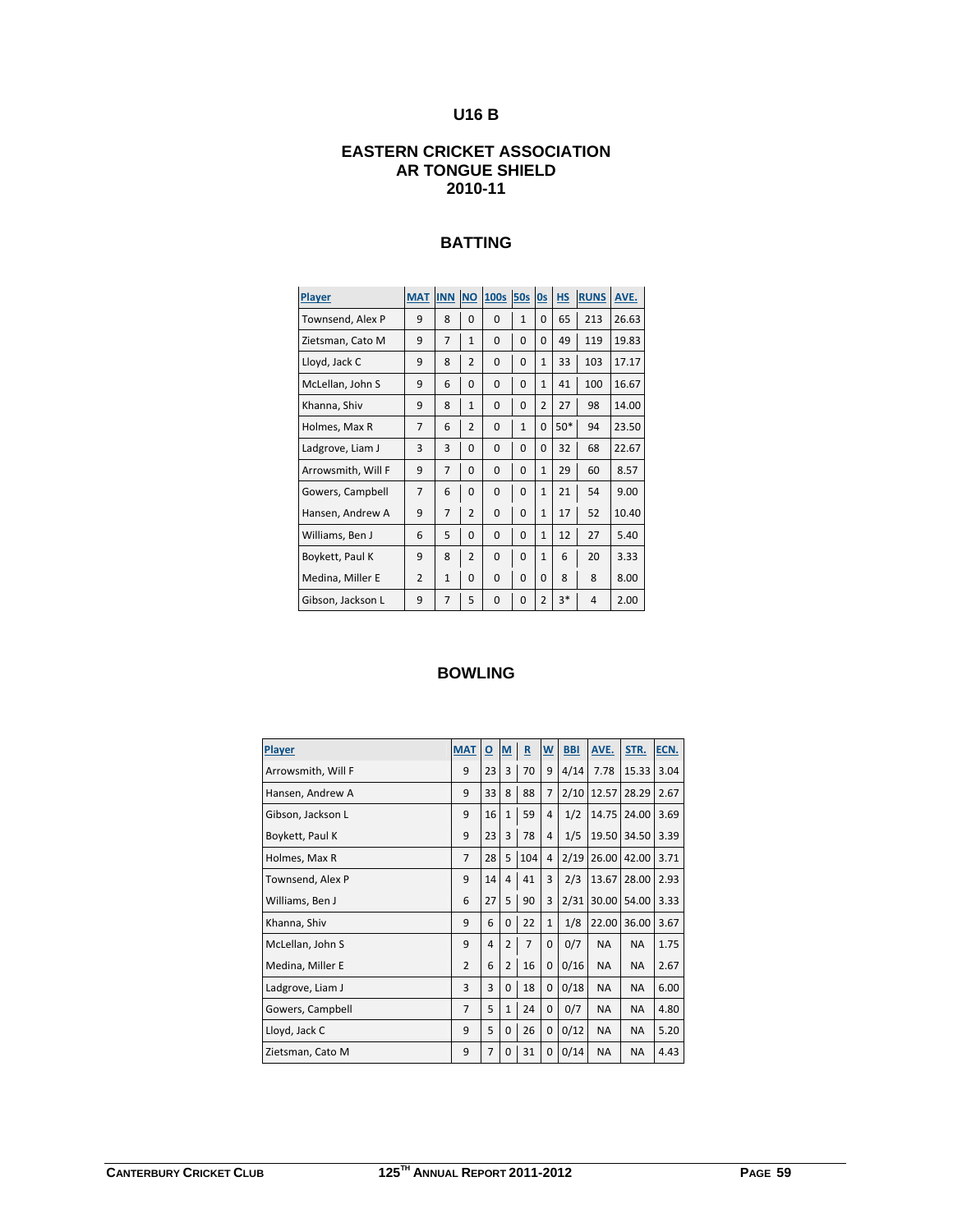# **U16 C**

#### **EASTERN CRICKET ASSOCIATION J BATE SHIELD 2010-11**

# **SEASON SUMMARY**

| <b>RND</b>    | <b>Dates</b>           | <b>Home Team</b>                                                                        |          | <b>Away Team</b>                                              | Venue                            |
|---------------|------------------------|-----------------------------------------------------------------------------------------|----------|---------------------------------------------------------------|----------------------------------|
| $\mathbf{1}$  | 14 Oct 11<br>21 Oct 11 | Glen Iris<br><b>67</b> ME Medina 3/10<br>and 3/107 R Sgarioto 37 M Saunders 25          | def      | Canterbury<br>63                                              | T H King Reserve                 |
| $\mathcal{P}$ | 28 Oct 11<br>4 Nov 11  | Canterbury<br>$7/81$ (cc)                                                               |          | def Wyclif<br>by 2/114(cc) M Bianco 43* JR Ball 26            | Hislop Park No 3<br>Oval (West)  |
| $\mathbf{3}$  | 11 Nov 11<br>18 Nov 11 | Ashburton Willows<br>8/255(cc) PJ Simkiss 39 JS McElroy<br>37 C Brackenrig 35 C Barr 34 | def      | Canterbury<br>110 T Levecke 27 A Ellis 3/10                   | Ferndale Park                    |
| 4             | 25 Nov 11<br>2 Dec 11  | Canterbury<br>7/168 ME Medina 53* M Bennett 38*                                         | def      | Burwood<br>115 T Cleaver 50*                                  | Hislop Park No 3<br>Oval (West)  |
| 5             | 9 Dec 11<br>16 Dec 11  | <b>Surrey Hills</b><br>7/137 J DeGoey 52* L Galbraith 26<br>and $0/2$                   | $def$ 73 | Canterbury<br>and 65 N Donaghey 3/8                           | <b>Surrey Park South</b><br>East |
| 6             | 27 Jan 12              | Canterbury<br>$8/113$ (cc) ME Medina 42* H Davies $3/11$                                |          | def Ashburton Willows<br>by 2/137(cc) W O'Brien 28 C Barr 26* | Hislop Park No 3<br>Oval (West)  |
| 7             | 3 Feb 12               | Wyclif<br>3/102(cc) M Bianco 40* B Ryan 25*                                             | def      | Canterbury<br>8/88(cc) J Sestan 35                            | Highfield Park<br>(Lower)        |
| 8             | 10 Feb 12<br>17 Feb 12 | <b>BYE</b>                                                                              |          | Canterbury                                                    |                                  |
| q             | 24 Feb 12<br>2 Mar 12  | Canterbury<br>$5/125$ (cc) T Levecke 42* B Peschke 3/11                                 |          | def Glen Iris<br>by $6/145$ (cc) W Taylor $40*$ B Peschke 28  | Hislop Park No 3<br>Oval (West)  |

The qualification for this report is 25 runs, 3 wickets

|                | Rank Team           |   | P BYE W2 W1              |          |   |          | D L1 L2        |          | <b>WKTS</b><br><b>LOST</b> | <b>RUNS</b><br><b>FOR</b> | <b>WKTS</b><br><b>TAKEN</b> | <b>RUNS</b><br><b>AGST</b> | <b>Points</b> | %      |
|----------------|---------------------|---|--------------------------|----------|---|----------|----------------|----------|----------------------------|---------------------------|-----------------------------|----------------------------|---------------|--------|
|                | Wyclif              | 8 | $\mathbf{1}$             | $\Omega$ | 6 | 1        | -1             | $\Omega$ | 51                         | 1127                      | 58                          | 827                        | 46.5          | 1.5498 |
| $\overline{2}$ | Ashburton Willows8  |   | $\mathbf{1}$             | $\Omega$ | 6 | $\Omega$ | $\overline{2}$ | $\Omega$ | 50                         | 1400                      | 79                          | 872                        | 44.0          | 2.5367 |
| $\mathbf{3}$   | <b>Surrey Hills</b> | 7 | $\overline{\phantom{0}}$ |          | 3 | 0        | 3              | $\Omega$ | 47                         | 954                       | 67                          | 859                        | 43.0          | 1.5832 |
| 4              | Park Orchards       | 8 | $\overline{1}$           |          | 3 | 1        | 3              | $\Omega$ | 46                         | 915                       | 60                          | 910                        | 40.5          | 1.3115 |
| 5              | Glen Iris           |   | $\mathcal{P}$            | $\Omega$ | 3 | 1        | 3              | $\Omega$ | 62                         | 840                       | 40                          | 1008                       | 36.5          | 0.5376 |
| 6              | Burwood             | 8 | $\overline{1}$           | $\Omega$ |   | 1        | 5              |          | 68                         | 778                       | 48                          | 1243                       | 21.5          | 0.4418 |
|                | Canterbury          | 8 | $\mathbf{1}$             | $\Omega$ |   | 0        | 6              |          | 75                         | 886                       | 47                          | 1181                       | 19.0          | 0.4701 |

# **PREMIERS SURREY HILLS**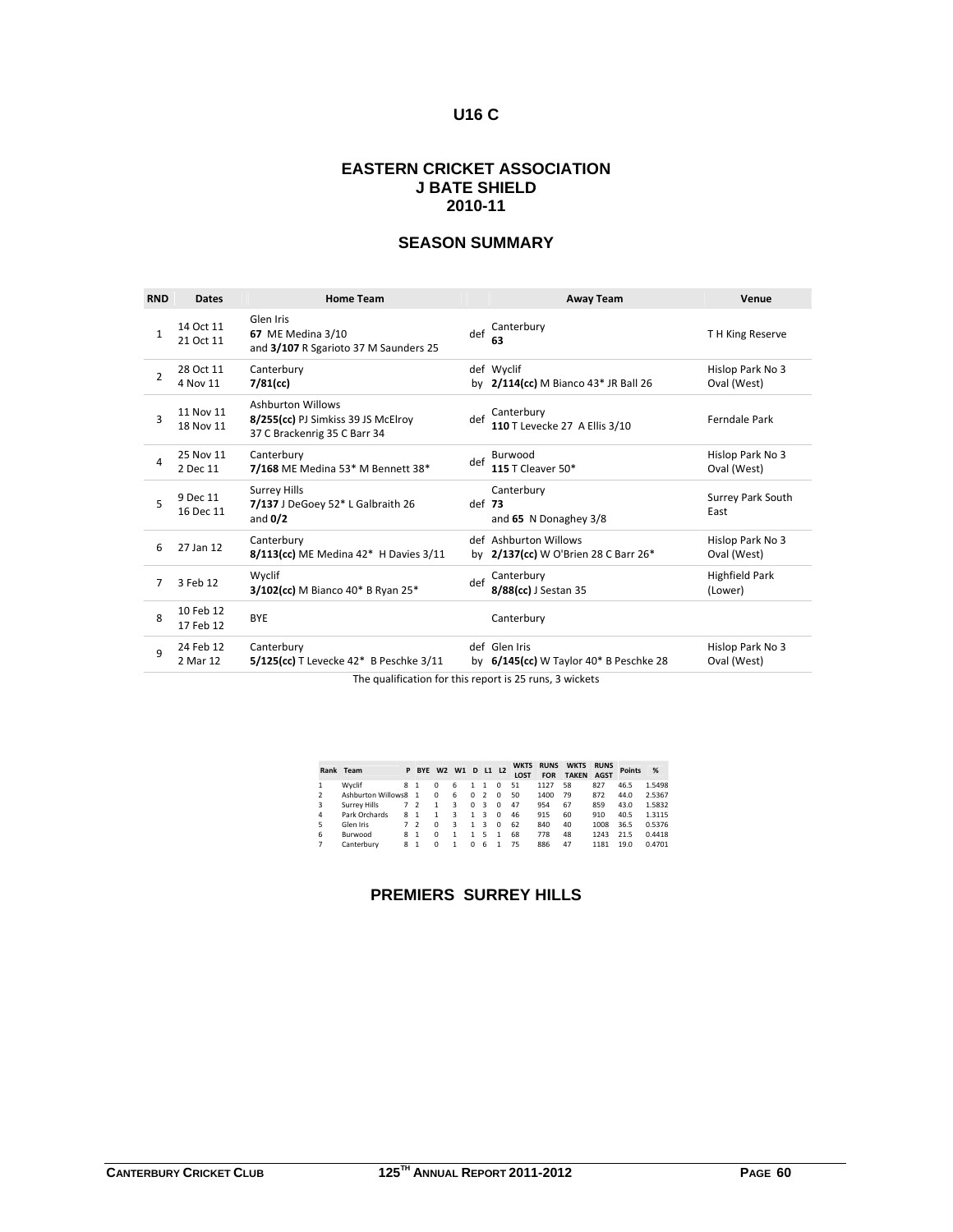# **U16 B**

# **EASTERN CRICKET ASSOCIATION J BATE SHIELD 2010-11**

#### **BATTING**

| Player              | <b>MAT</b>     | <b>INN NO</b>  |                | 100s     | 50s 0s       |                | HS             | <b>RUNS</b> | AVE.  |
|---------------------|----------------|----------------|----------------|----------|--------------|----------------|----------------|-------------|-------|
| Medina, Miller E    | 7              | $\overline{7}$ | $\overline{2}$ | $\Omega$ | $\mathbf{1}$ | 0              | 53*            | 136         | 27.20 |
| Levecke, Thomas     | 8              | 8              | $\mathbf{1}$   | 0        | $\Omega$     | 0              | $42*$          | 133         | 19.00 |
| Sestan, Jack        | 8              | 9              | $\mathbf{1}$   | 0        | $\Omega$     | $\overline{2}$ | 35             | 129         | 16.13 |
| Walshe, Jonathan    | 8              | 9              | $\Omega$       | 0        | $\Omega$     | $\mathbf{1}$   | 21             | 78          | 8.67  |
| Bennett, Michael    | 8              | $\overline{7}$ | 3              | $\Omega$ | $\Omega$     | $\overline{2}$ | $38*$          | 63          | 15.75 |
| Griek, Lachlan J    | 8              | 9              | $\Omega$       | 0        | $\Omega$     | $\mathbf{1}$   | 17             | 51          | 5.67  |
| Habeeb, Bilal B     | 8              | 8              | $\Omega$       | $\Omega$ | $\Omega$     | $\overline{2}$ | 13             | 48          | 6.00  |
| Dowling, Tim E      | 8              | 8              | $\mathbf{1}$   | 0        | $\Omega$     | 4              | $9*$           | 27          | 3.86  |
| Pentney, Nicholas A | 6              | 5              | $\overline{2}$ | $\Omega$ | $\Omega$     | $\mathbf{1}$   | $15*$          | 25          | 8.33  |
| McKinney, Liam      | 4              | 5              | $\mathbf{1}$   | 0        | $\Omega$     | 3              | 13             | 15          | 3.75  |
| Martin, Joshua D    | 8              | 6              | 4              | 0        | $\Omega$     | $\overline{2}$ | $4*$           | 6           | 3.00  |
| Slifirski, Hugh     | 7              | 4              | $\mathbf{1}$   | 0        | $\Omega$     | $\overline{2}$ | $\mathfrak{p}$ | 3           | 1.00  |
| Gowers, Campbell    | $\overline{2}$ | $\overline{2}$ | $\Omega$       | $\Omega$ | 0            | $\overline{2}$ | $\Omega$       | $\Omega$    | 0.00  |

| Player              | <b>MAT</b>     | $\overline{\Omega}$ | M              | $\overline{\mathbf{R}}$ | W              | <b>BBI</b> | AVE.      | STR.      | ECN.  |
|---------------------|----------------|---------------------|----------------|-------------------------|----------------|------------|-----------|-----------|-------|
| Bennett, Michael    | 8              | 27                  | 0              | 143                     | 6              | 2/17       | 23.83     | 27.00     | 5.30  |
| Martin, Joshua D    | 8              | 20                  | 2              | 64                      | 5              | 2/15       | 12.80     | 24.00     | 3.20  |
| Levecke, Thomas     | 8              | 15                  | 4              | 42                      | $\overline{4}$ | 2/17       | 10.50     | 22.50     | 2.80  |
| Dowling, Tim E      | 8              | 17                  | $\Omega$       | 83                      | $\overline{4}$ | 2/13       | 20.75     | 25.50     | 4.88  |
| Walshe, Jonathan    | 8              | 31.2                | 2              | 130                     | $\overline{4}$ | 2/11       | 32.50     | 47.00     | 4.15  |
| Habeeb, Bilal B     | 8              | 30                  | 5              | 135                     | $\overline{4}$ | 2/29       | 33.75     | 45.00     | 4.50  |
| Medina, Miller E    | $\overline{7}$ | 22                  | $\mathbf{1}$   | 138                     | $\overline{4}$ | 3/10       | 34.50     | 33.00     | 6.27  |
| Gowers, Campbell    | 2              | 9                   | 0              | 39                      | 3              | 1/3        | 13.00     | 18.00     | 4.33  |
| Griek, Lachlan J    | 8              | 28                  | 2              | 168                     | 3              | 1/9        | 56.00     | 56.00     | 6.00  |
| Sestan, Jack        | 8              | 8                   | $\Omega$       | 49                      | $\overline{2}$ | 2/24       | 24.50     | 24.00     | 6.13  |
| Pentney, Nicholas A | 6              | 13                  | $\overline{2}$ | 83                      | $\overline{2}$ | 1/3        | 41.50     | 39.00     | 6.38  |
| McKinney, Liam      | 4              | 6                   | $\mathbf{1}$   | 29                      | 0              | 0/4        | <b>NA</b> | <b>NA</b> | 4.83  |
| Slifirski, Hugh     | $\overline{7}$ | 3                   | 0              | 30                      | 0              | 0/9        | <b>NA</b> | <b>NA</b> | 10.00 |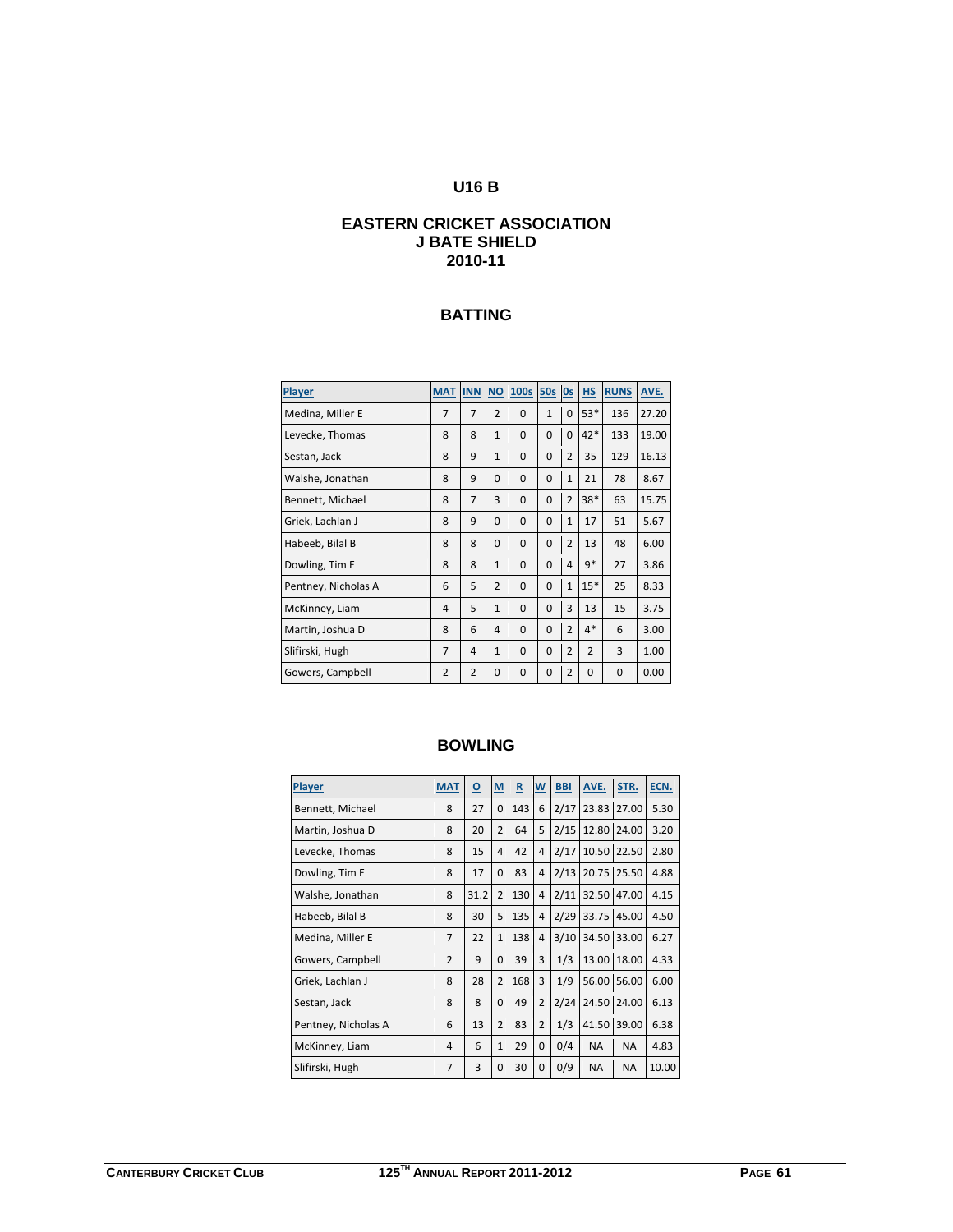# **U14A**

# **EASTERN CRICKET ASSOCIATION C.L. MARTIN SHIELD 2010-11**

# **SEASON SUMMARY**

| <b>RND</b>     | <b>Dates</b>           | <b>Home Team</b>                                                                   |           | <b>Away Team</b>                                                                | Venue                                |
|----------------|------------------------|------------------------------------------------------------------------------------|-----------|---------------------------------------------------------------------------------|--------------------------------------|
| $\mathbf{1}$   | 14 Oct 11<br>21 Oct 11 | Burwood<br>3/143(cc) S Milne 35* M Rouskas<br>28* S Raikes 26*                     | def<br>by | Canterbury<br>4/156(cc) MC McIntosh 43* SJ Townsend<br>43                       | <b>Burwood Reserve</b><br>Lower Oval |
| $\overline{2}$ | 28 Oct 11<br>4 Nov 11  | Canterbury<br>85 F Danda 5/8                                                       | def       | Boroondara Gold<br>$2/84$ (cc)                                                  | Hislop Park No 2<br>Oval (Central    |
| з              | 11 Nov 11<br>18 Nov 11 | North Balwyn<br>6/123(dec) J Loterzo 28* SJ Townsend<br>3/14                       | def       | Canterbury<br>46 H Patel 4/23                                                   | Myrtle Park East                     |
| 4              | 25 Nov 11<br>2 Dec 11  | Mont Albert<br>5/144(cc) R Watkins 40 A Young 34*                                  | def       | Canterbury<br>118 A Young 3/23                                                  | Elgar Park South<br>East Oval        |
| 5              | 9 Dec 11<br>16 Dec 11  | Canterbury<br>8/147 LJ Streat 39                                                   | def<br>by | <b>Camberwell Magpies</b><br>7/192(cc) V Adduci 50 M Field<br>46 F MacLennan 36 | Hislop Park No 2<br>Oval (Central    |
| 6              | 27 Jan 12              | Canterbury<br>$5/106$ (cc) S Rintoul 46 <sup>*</sup>                               | def       | <b>Box Hill</b><br>$8/98$ (cc)                                                  | Hislop Park No 2<br>Oval (Central    |
| 7              | 3 Feb 12               | Kew Junior<br>7/163(cc) E Chiodo 50* A D'Amico<br>33 S Harden 28 SJ Townsend 3/21  | def       | Canterbury<br>50                                                                | Hays Paddock<br>(North)              |
| 8              | 10 Feb 12<br>17 Feb 12 | Boroondara Blue<br>135 A Trigar 42 N Douglas 35 S Rintoul<br>4/22 SJ Townsend 3/30 | def<br>by | Canterbury<br>8/142 MC McIntosh 26 Jd Sargeant<br>26 SJ Townsend 25 N Russ 3/21 | Victoria Road<br>Reserve             |
| q              | 24 Feb 12<br>2 Mar 12  | Canterbury<br>65<br>and 6/71 SJ Townsend 28*                                       | def<br>by | Glen Iris<br>6/154(dec) XH Jordan 77* TM Robinson<br>3/23                       | Hislop Park No 2<br>Oval (Central    |

The qualification for this report is 25 runs, 3 wickets

|                          | Rank Team           | P | W <sub>2</sub> | W1             | D        |                | $L1$ $L2$ | <b>WKTS</b><br>LOST | <b>RUNS</b><br>FOR | <b>WKTS</b><br><b>TAKEN</b> | <b>RUNS</b><br><b>AGST</b> | <b>Points</b> | %      |
|--------------------------|---------------------|---|----------------|----------------|----------|----------------|-----------|---------------------|--------------------|-----------------------------|----------------------------|---------------|--------|
| 1                        | North Balwyn        | 9 | $\Omega$       | 8              | $\Omega$ | 1              | $\Omega$  | 54                  | 1245               | 80                          | 816                        | 49.0          | 2.2603 |
| $\overline{\phantom{a}}$ | Kew Junior          | 9 | $\Omega$       | 7              | $\Omega$ | $\mathcal{P}$  | $\Omega$  | 74                  | 1357               | 75                          | 1006                       | 44.0          | 1.3671 |
| 3                        | Mont Albert         | 9 | $\Omega$       | 6              | 1        | $\mathfrak{p}$ | $\Omega$  | 54                  | 1325               | 66                          | 943                        | 41.5          | 1.7173 |
| 4                        | Glen Iris           | 9 | $\Omega$       | 6              | 1        | $\mathfrak z$  | $\Omega$  | 64                  | 1240               | 82                          | 1015                       | 41.5          | 1.5653 |
| 5                        | Canterbury          | 9 | $\Omega$       | 4              | $\Omega$ | 5              | $\Omega$  | 81                  | 986                | 54                          | 1236                       | 29.0          | 0.5318 |
| 6                        | Camberwell Magpies9 |   | $\Omega$       | 3              | 1        | 5              | $\Omega$  | 58                  | 1101               | 66                          | 1207                       | 26.5          | 1.0380 |
| 7                        | Boroondara Blue     | 9 | $\Omega$       | 3              | 1        | 5              | $\Omega$  | 76                  | 1155               | 69                          | 1063                       | 26.5          | 0.9865 |
| 8                        | <b>Box Hill</b>     | 9 | $\Omega$       | 3              | 1        | 5              | $\Omega$  | 72                  | 945                | 68                          | 1128                       | 26.5          | 0.7912 |
| 9                        | <b>Burwood</b>      | 9 | $\Omega$       | $\overline{2}$ | 1        | 6              | $\Omega$  | 58                  | 949                | 60                          | 1326                       | 21.5          | 0.7404 |
| 10                       | Boroondara Gold     | 9 | $\Omega$       | $\Omega$       | $\Omega$ | 9              | $\Omega$  | 81                  | 899                | 52                          | 1462                       | 9.0           | 0.3948 |
|                          |                     |   |                |                |          |                |           |                     |                    |                             |                            |               |        |

#### **PREMIERS – GLEN IRIS**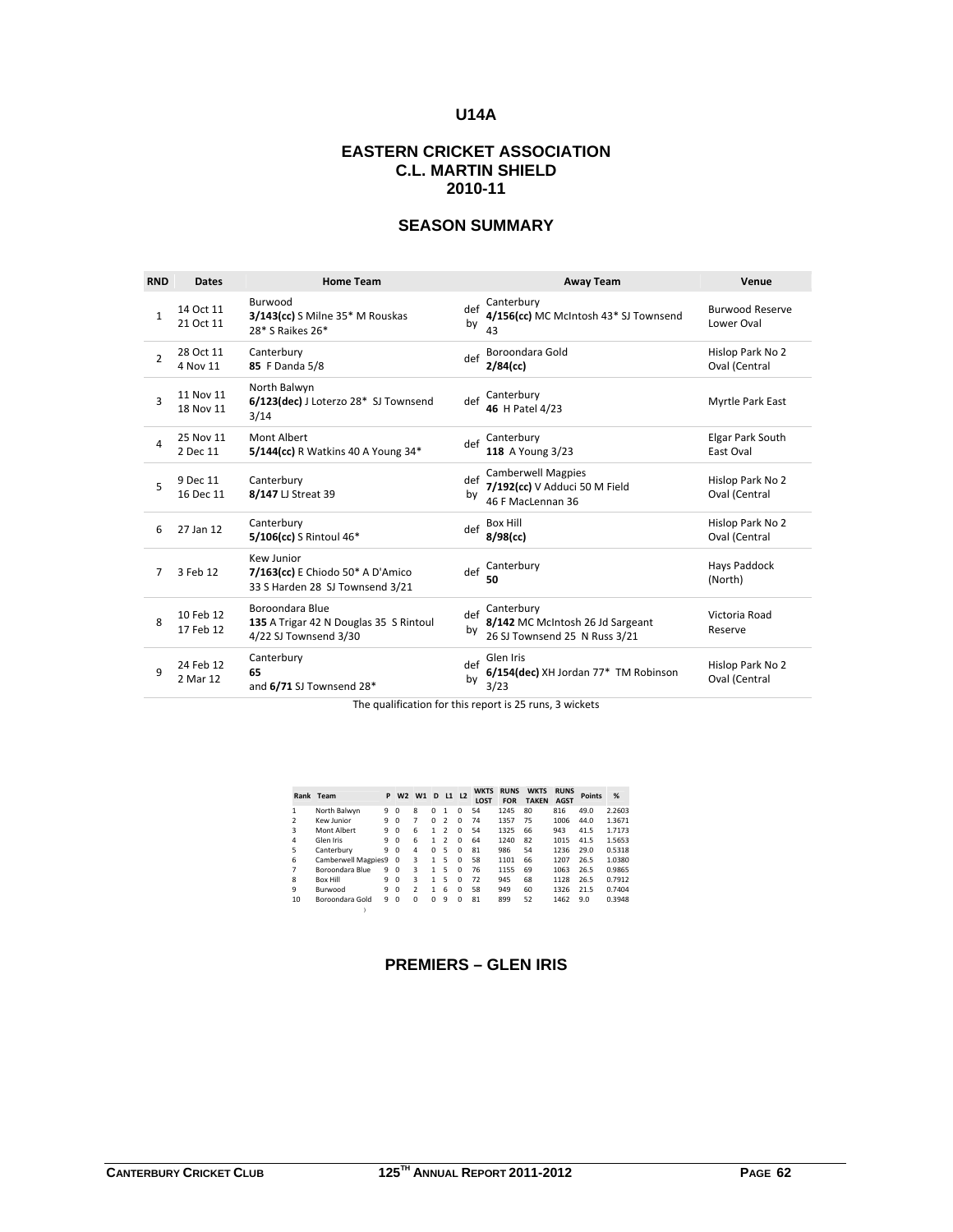# **U14A**

# **EASTERN CRICKET ASSOCIATION C.L. MARTIN SHIELD 2010-11**

# **BATTING**

| Player              | <b>MAT</b> | <b>INN</b>     | <b>NO</b>      | <b>100s</b> | 50s         | 0s             | H.S   | <b>RUNS</b> | AVE.  |
|---------------------|------------|----------------|----------------|-------------|-------------|----------------|-------|-------------|-------|
| Townsend, Sam J     | 9          | 10             | $\mathbf{1}$   | $\Omega$    | $\Omega$    | $\overline{2}$ | 43    | 166         | 18.44 |
| McIntosh, Matthew C | 9          | 10             | $\mathbf{1}$   | $\Omega$    | $\Omega$    | $\Omega$       | $43*$ | 146         | 16.22 |
| Streat, Lachlan J   | 9          | 10             | $\mathbf{1}$   | $\Omega$    | $\Omega$    | $\mathbf{1}$   | 39    | 120         | 13.33 |
| Sargeant, Jack d    | 9          | 10             | $\overline{2}$ | $\Omega$    | $\mathbf 0$ | $\overline{2}$ | 26    | 100         | 12.50 |
| Rintoul, Sean       | 9          | 8              | $\mathbf{1}$   | $\Omega$    | $\Omega$    | $\overline{2}$ | 46*   | 82          | 11.71 |
| McLellan, Liam F    | 9          | 9              | $\Omega$       | $\Omega$    | $\Omega$    | $\mathbf{1}$   | 16    | 52          | 5.78  |
| Jones, Dylan J      | 9          | 8              | 4              | $\Omega$    | $\Omega$    | $\overline{2}$ | 13    | 41          | 10.25 |
| Gomm, Daniel I      | 9          | 8              | $\overline{2}$ | $\Omega$    | $\Omega$    | $\mathbf{1}$   | 13    | 35          | 5.83  |
| Kendall, Patrick A  | 9          | 8              | $\mathbf{1}$   | $\Omega$    | $\Omega$    | 3              | 12    | 34          | 4.86  |
| Liu, Michael        | 9          | 8              | $\overline{2}$ | $\Omega$    | $\Omega$    | 3              | $8*$  | 26          | 4.33  |
| Pincus, Riley C     | 9          | $\overline{7}$ | $\overline{2}$ | $\Omega$    | $\Omega$    | $\overline{4}$ | 12    | 23          | 4.60  |
| Robinson, Tom M     | 9          | 6              | 4              | 0           | 0           | $\mathbf{1}$   | $7*$  | 23          | 11.50 |

| Player              | <b>MAT</b> | $\underline{\mathsf{o}}$ | $\underline{\mathsf{M}}$ | $\underline{\mathbf{R}}$ | <u>w</u>       | <b>BBI</b> | AVE.      | STR.      | ECN. |
|---------------------|------------|--------------------------|--------------------------|--------------------------|----------------|------------|-----------|-----------|------|
| Townsend, Sam J     | 9          | 65                       | 12                       | 180                      | 16             | 3/14       | 11.25     | 24.38     | 2.77 |
| Rintoul, Sean       | 9          | 37                       | 4                        | 144                      | 8              | 4/22       | 18.00     | 27.75     | 3.89 |
| Robinson, Tom M     | 9          | 26                       | $\Omega$                 | 113                      | 7              | 3/23       | 16.14     | 22.29     | 4.35 |
| McIntosh, Matthew C | 9          | 39                       | 5                        | 148                      | $\overline{7}$ | 2/22       | 21.14     | 33.43     | 3.79 |
| Sargeant, Jack d    | 9          | 21                       | $\Omega$                 | 100                      | 4              | 2/16       | 25.00     | 31.50     | 4.76 |
| Streat, Lachlan J   | 9          | 29                       | $\overline{2}$           | 122                      | 4              | 2/16       | 30.50     | 43.50     | 4.21 |
| Liu, Michael        | 9          | 33                       | $\mathbf{1}$             | 119                      | $\overline{2}$ | 1/15       | 59.50     | 99.00     | 3.61 |
| McLellan, Liam F    | 9          | 12                       | $\mathbf{1}$             | 36                       | $\mathbf{1}$   | 1/12       | 36.00     | 72.00     | 3.00 |
| Pincus, Riley C     | 9          | 8                        | $\Omega$                 | 46                       | $\mathbf{1}$   | 1/10       | 46.00     | 48.00     | 5.75 |
| Gomm, Daniel I      | 9          | 14                       | $\overline{2}$           | 53                       | $\mathbf{1}$   | 1/4        | 53.00     | 84.00     | 3.79 |
| Kendall, Patrick A  | 9          | 20                       | $\overline{2}$           | 87                       | $\mathbf{1}$   | 1/13       | 87.00     | 120.00    | 4.35 |
| Jones, Dylan J      | 9          | 2                        | 0                        | 18                       | $\Omega$       |            | <b>NA</b> | <b>NA</b> | 9.00 |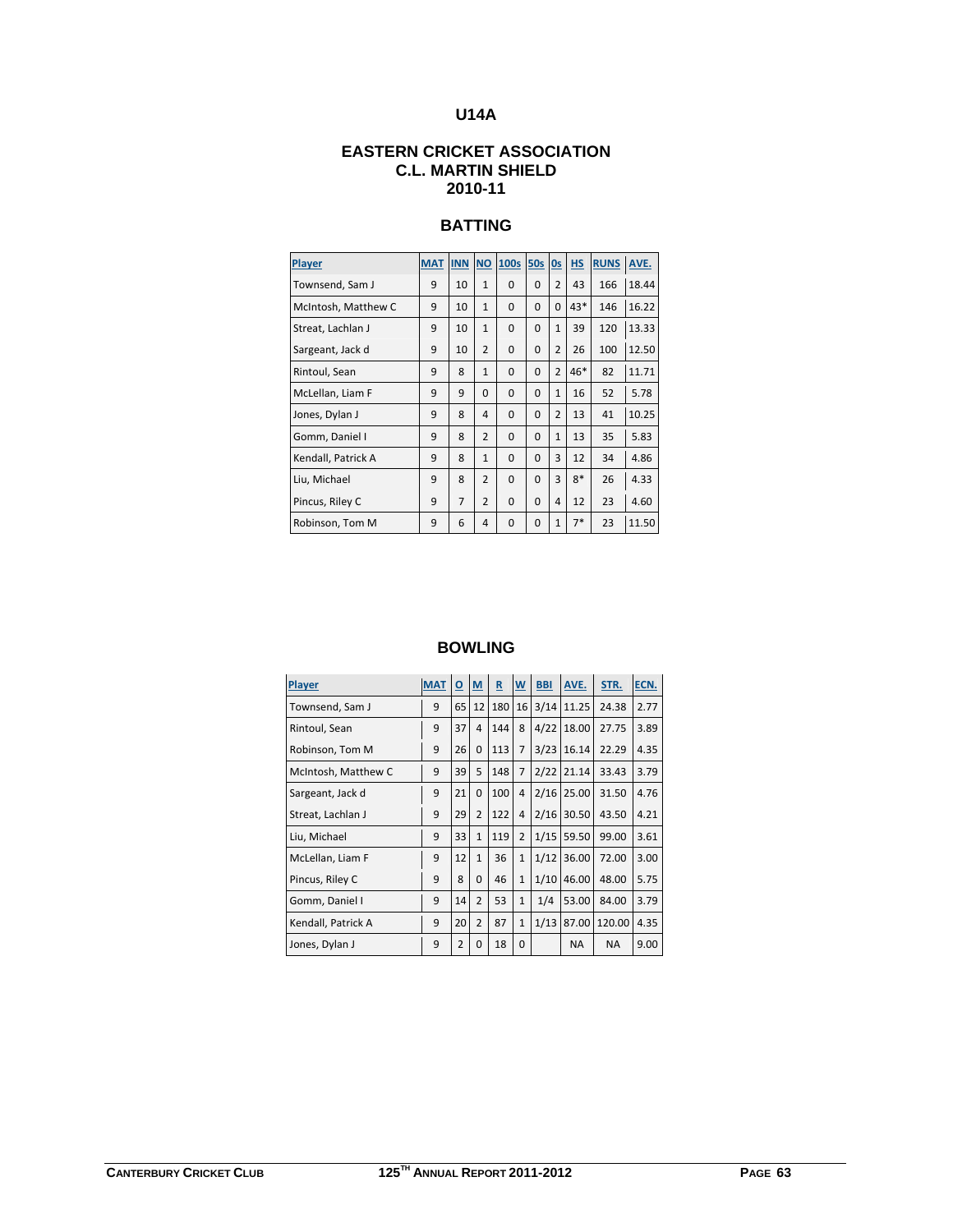# **U14 B**

# **EASTERN CRICKET ASSOCIATION**

## **SJ MASON SHIELD**

# **SEASON SUMMARY**

| <b>RND</b>     | <b>Dates</b>           | <b>Home Team</b>                                                          |           | <b>Away Team</b>                                                             | Venue                             |
|----------------|------------------------|---------------------------------------------------------------------------|-----------|------------------------------------------------------------------------------|-----------------------------------|
| $\mathbf{1}$   | 14 Oct 11<br>21 Oct 11 | Canterbury C2<br>8/105 DJ Holden 30*                                      | def       | Clifton Hill<br>62 ML Gibson 3/1                                             | Hislop Park No 2<br>Oval (Central |
| $\overline{2}$ | 28 Oct 11<br>4 Nov 11  | <b>Box Hill</b><br>$4/74$ (cc) M Clayton 32*                              | def<br>by | Canterbury C2<br>$4/84$ (cc)                                                 | Kalang Park                       |
| 3              | 11 Nov 11<br>18 Nov 11 | Canterbury C2<br>2/51 ML Gibson 30*                                       | drew      | Clifton Hill<br>7/112(cc) D Coleman 40*                                      | Hislop Park No 2<br>Oval (Central |
| 4              | 25 Nov 11<br>2 Dec 11  | Canterbury C2<br>77                                                       | def<br>by | Balwyn<br>4/206(cc) CG Johnson $40*$ M Appleby $40*$                         | Hislop Park No 2<br>Oval (Central |
| 5              | 9 Dec 11<br>16 Dec 11  | <b>Boroondara</b><br>119 T Cameron 34 WA Vanderslik 3/4                   | def<br>by | Canterbury C2<br>3/159                                                       | Myrtle Park West                  |
| 6              | 27 Jan 12              | <b>Kew Junior Black</b><br>8/74(cc) F Lake 30*                            | def<br>by | Canterbury C2<br>6/92                                                        | <b>Reservoir Reserve</b>          |
| 7              | 3 Feb 12               | Canterbury C2<br>$5/80$ (cc)                                              | def<br>by | Boroondara<br>$5/122$ (cc)                                                   | Hislop Park No 2<br>Oval (Central |
| 8              | 10 Feb 12<br>17 Feb 12 | Canterbury C2<br>135 P Farrawell 3/19                                     | def<br>by | Kew Junior Black<br>157 A Seal 27* M Perrett 25 A Key<br>25* K Scammell 3/23 | Hislop Park No 3<br>Oval (West)   |
| q              | 24 Feb 12<br>2 Mar 12  | Clifton Hill<br>$8/189$ (cc) J Wright $40*$ J Hodder<br>27* D Coleman 25* | def       | Canterbury C2<br>8/151 WA Vanderslik 32* J King 3/23                         | <b>Fairlea East Oval</b>          |
| SF             | 11 Mar 12              | Canterbury C2<br>3/118 DM Grace 40* ML Gibson<br>40* M Clayton 3/14       | def       | <b>Box Hill</b><br>114                                                       | Hislop Park No 2<br>Oval (Central |
| GF             | 18 Mar 12              | Balwyn<br>$9/119$ (cc)                                                    | def       | Canterbury C2<br>100 ML Gibson 36* MO White 3/10                             | Gordon Barnard<br>Oval (top)      |

The qualification for this report is 25 runs, 3 wickets

|                | Rank Team                |    | W <sub>2</sub> | W1       | D            | L1 L2         |          | <b>WKTS</b><br><b>LOST</b> | <b>RUNS</b><br><b>FOR</b> | <b>WKTS</b><br><b>TAKEN</b> | <b>RUNS</b><br><b>AGST</b> | <b>Points</b> | %      |
|----------------|--------------------------|----|----------------|----------|--------------|---------------|----------|----------------------------|---------------------------|-----------------------------|----------------------------|---------------|--------|
| $\mathbf{1}$   | Balwyn                   | 9  | $\Omega$       | 8        | 1            | $\Omega$      | 0        | 65                         | 1556                      | 72                          | 789                        | 51.5          | 2.1845 |
| $\overline{2}$ | Canterbury C2            | 9  | $\Omega$       | 4        | 1            | 4             | $\Omega$ | 56                         | 934                       | 65                          | 1115                       | 31.5          | 0.9723 |
| $\overline{3}$ | <b>Box Hill</b>          | q  | $\Omega$       | 4        | 1            | 4             | $\Omega$ | 47                         | 1019                      | 48                          | 1212                       | 31.5          | 0.8586 |
| 4              | Boroondara               | q  | $\Omega$       | 4        | 1            | 4             | $\Omega$ | 54                         | 955                       | 50                          | 1120                       | 30.5          | 0.7895 |
| 5              | Kew Junior Black         | 9  | $\Omega$       |          | 1            | 5             | $\Omega$ | 73                         | 1219                      | 66                          | 1239                       | 26.5          | 0.8895 |
| 6              | Clifton Hill             | 9  | $\Omega$       |          | 1            | 6             | $\Omega$ | 67                         | 1047                      | 65                          | 1173                       | 21.5          | 0.8659 |
| $\overline{7}$ | <b>Ashburton Willows</b> | 1. | $\Omega$       | $\Omega$ | <sup>0</sup> | 1             | n        | 11                         | 83                        | 8                           | 170                        | 1.0           | 0.3551 |
| $\mathbf{8}$   | North Balwyn Combined2 0 |    |                | $\Omega$ | 0            | $\mathcal{P}$ | n        | $\Omega$                   | $\Omega$                  | $\Omega$                    | $\Omega$                   | 0.0           | 0.0000 |

#### **PREMIERS – CANTERBURY**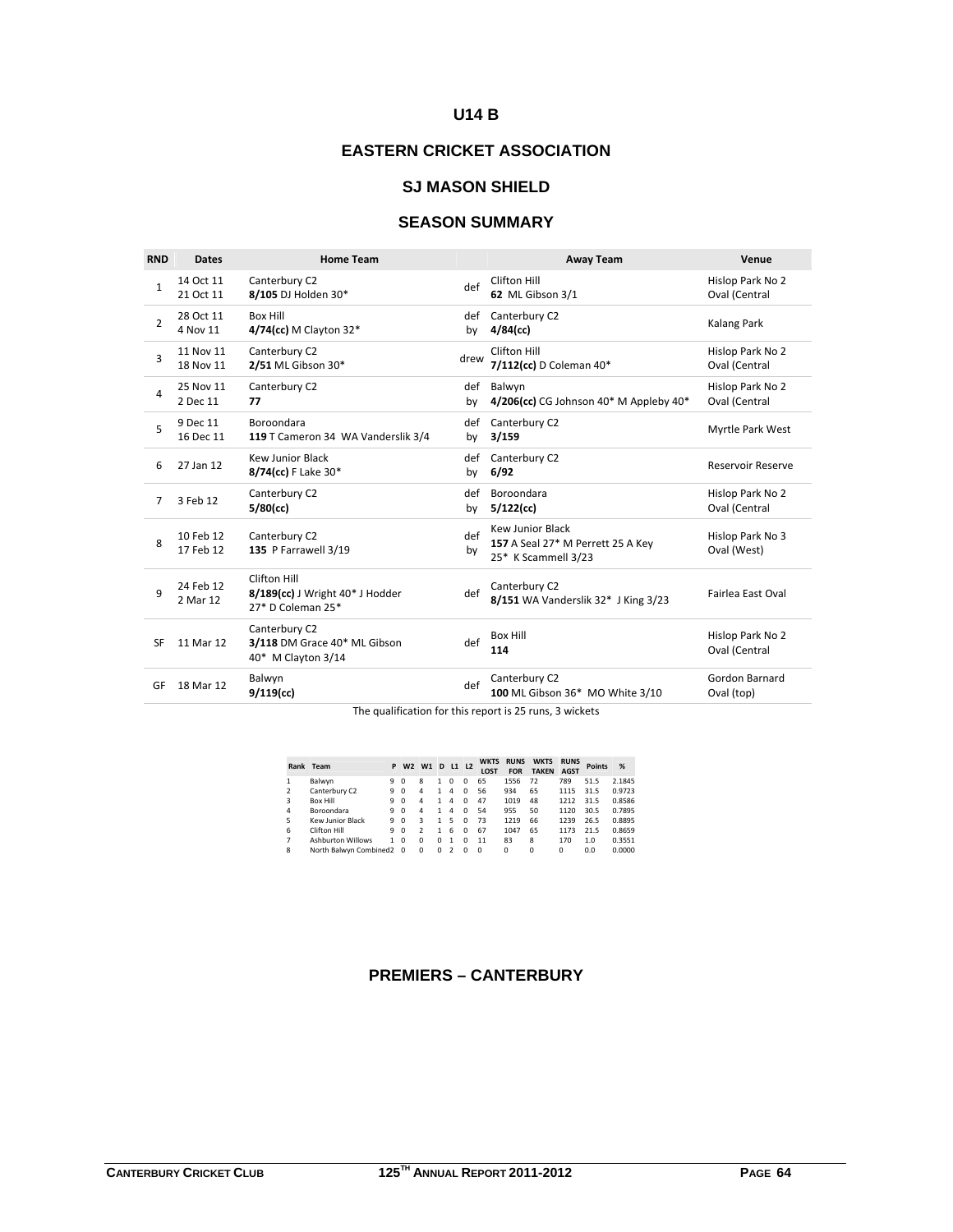# **U14C1**

# **EASTERN CRICKET ASSOCIATION SJ MASON SHIELD 2011-12**

# **BATTING**

| Player                | <b>MAT</b> | <b>INN</b> | <b>NO</b>      | 100s     | 50s      | 0s             | <b>HS</b> | <b>RUNS</b> | AVE.  |
|-----------------------|------------|------------|----------------|----------|----------|----------------|-----------|-------------|-------|
| Gibson, Mitchell L    | 11         | 9          | $\overline{7}$ | $\Omega$ | $\Omega$ | 0              | 40*       | 175         | 87.50 |
| Grace, Darcy M        | 11         | 10         | 6              | $\Omega$ | O        | $\mathbf{1}$   | $40*$     | 156         | 39.00 |
| Holden, Dominic J     | 11         | 9          | 4              | $\Omega$ | 0        | $\overline{2}$ | $30*$     | 93          | 18.60 |
| Vanderslik, William A | 11         | 10         | 4              | $\Omega$ | 0        | $\Omega$       | $32*$     | 91          | 15.17 |
| Scammell, Kieran      | 11         | 10         | $\overline{2}$ | $\Omega$ | 0        | 4              | $23*$     | 79          | 9.88  |
| Scammell, Declan T    | 11         | 9          | 3              | $\Omega$ | 0        | $\Omega$       | $18*$     | 77          | 12.83 |
| Evans, Zak k          | 11         | 9          | $\overline{2}$ | $\Omega$ | 0        | 0              | 14        | 60          | 8.57  |
| Hiramatsu, Sam        | 11         | 10         | 3              | $\Omega$ | $\Omega$ | $\mathbf{1}$   | $14*$     | 50          | 7.14  |
| Sinko, Matias         | 11         | 9          | $\mathcal{P}$  | $\Omega$ | 0        | $\overline{2}$ | 20        | 47          | 6.71  |
| Scott, Nicholas       | 11         | 10         | 4              | $\Omega$ | 0        | 3              | 13        | 35          | 5.83  |
| Ireland, Luke R       | 11         | 9          | $\overline{2}$ | $\Omega$ | 0        | 4              | $6*$      | 16          | 2.29  |
| Machutchison, Henry A | 9          | 8          | 3              | 0        | 0        | $\overline{2}$ | $4*$      | 9           | 1.80  |

| Player                | <b>MAT</b> | $\overline{\Omega}$ | $M$            | $\underline{\mathbf{R}}$ | $\overline{\mathsf{w}}$ | <b>BBI</b> | AVE.  | STR.  | ECN. |
|-----------------------|------------|---------------------|----------------|--------------------------|-------------------------|------------|-------|-------|------|
| Scammell, Kieran      | 11         | 32                  | 5              | 122                      | 12                      | 3/23       | 10.17 | 16.00 | 3.81 |
| Vanderslik, William A | 11         | 36                  | 5              | 91                       | 11                      | 3/4        | 8.27  | 19.64 | 2.53 |
| Scammell, Declan T    | 11         | 38                  | 6              | 140                      | 10                      | 2/3        | 14.00 | 22.80 | 3.68 |
| Sinko, Matias         | 11         | 35                  | 6              | 82                       | 8                       | 2/12       | 10.25 | 26.25 | 2.34 |
| Holden, Dominic J     | 11         | 26                  | 6              | 73                       | 5                       | 2/14       | 14.60 | 31.20 | 2.81 |
| Machutchison, Henry A | 9          | 25                  | $\overline{2}$ | 102                      | 5                       | 2/9        | 20.40 | 30.00 | 4.08 |
| Evans, Zak k          | 11         | 40                  | 11             | 110                      | 5                       | 2/0        | 22.00 | 48.00 | 2.75 |
| Scott, Nicholas       | 11         | 28                  | $\overline{2}$ | 124                      | 5                       | 2/17       | 24.80 | 33.60 | 4.43 |
| Grace, Darcy M        | 11         | 39                  | 11             | 95                       | 4                       | 1/1        | 23.75 | 58.50 | 2.44 |
| Gibson, Mitchell L    | 11         | 36                  | 6              | 113                      | 4                       | 3/1        | 28.25 | 54.00 | 3.14 |
| Ireland, Luke R       | 11         | 24                  | $\mathbf{1}$   | 119                      | 3                       | 1/9        | 39.67 | 48.00 | 4.96 |
| Hiramatsu, Sam        | 11         | 29                  | 6              | 90                       | $\overline{2}$          | 2/8        | 45.00 | 87.00 | 3.10 |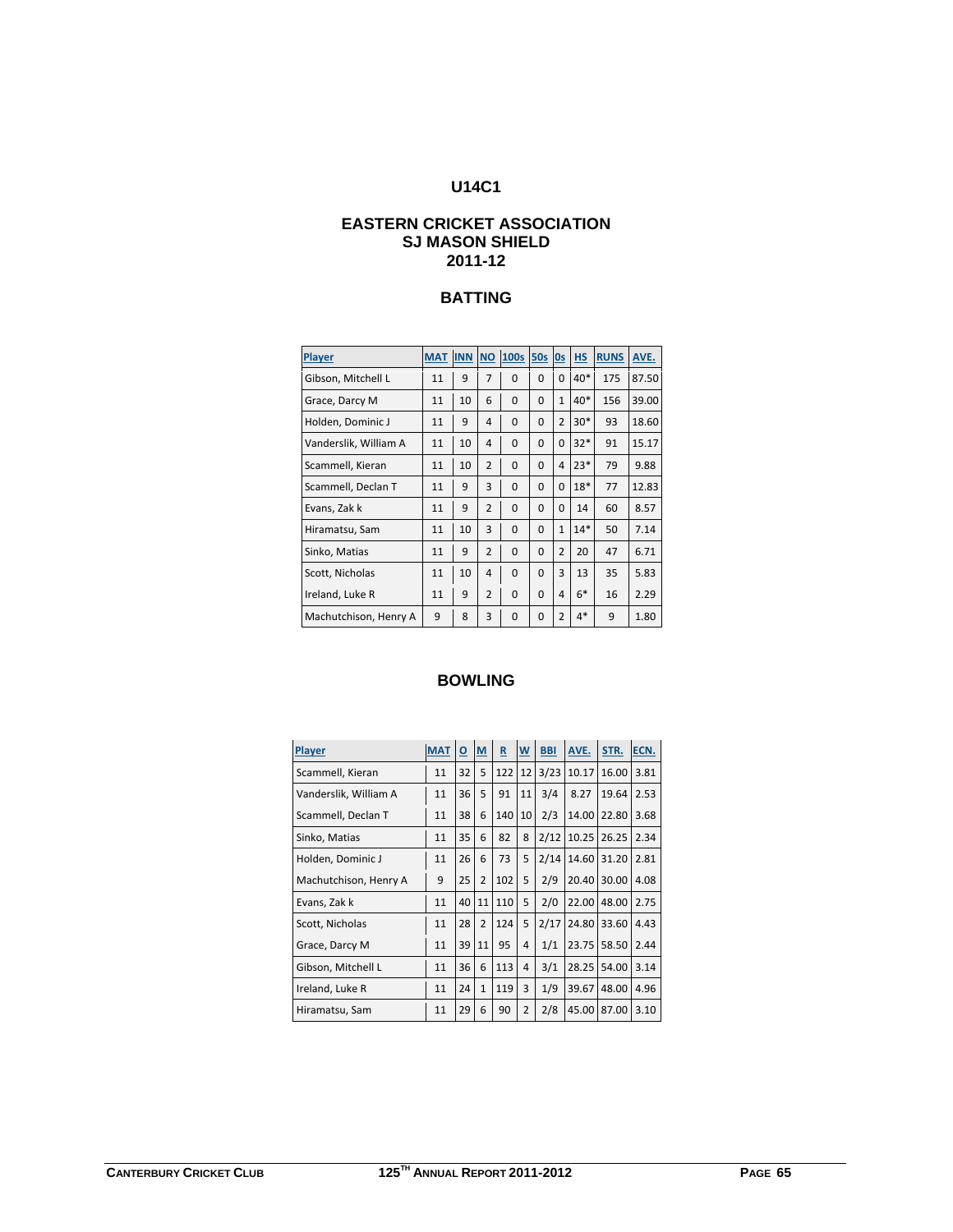#### **U14C2**

#### **EASTERN CRICKET ASSOCIATION M VAN ZUYDEN SHIELD 2010-11**

#### **SEASON SUMMARY**

| <b>RND</b>    | <b>Dates</b>           | <b>Home Team</b>                                                                 |           | <b>Away Team</b>                                                              | Venue                          |
|---------------|------------------------|----------------------------------------------------------------------------------|-----------|-------------------------------------------------------------------------------|--------------------------------|
| $\mathbf{1}$  | 14 Oct 11<br>21 Oct 11 | <b>BYE</b>                                                                       |           | Canterbury C1                                                                 |                                |
| $\mathcal{P}$ | 28 Oct 11<br>4 Nov 11  | Marcellin OC<br>82                                                               | def<br>by | Canterbury C1<br>4/97                                                         | Marcellin College No<br>3 Oval |
| 3             | 11 Nov 11<br>18 Nov 11 | Canterbury C1<br>$5/49$ (cc)                                                     | drew      | <b>Boroondara</b><br>104 J Sharrock 26 AA Long 3/11                           | <b>Coopers Reserve</b>         |
| 4             | 25 Nov 11<br>2 Dec 11  | Canterbury C1<br>55 A Bourikas 3/9 N Campbell 3/11                               | def<br>by | North Balwyn<br>93                                                            | <b>Coopers Reserve</b>         |
| 5             | 9 Dec 11<br>16 Dec 11  | Deepdene Bears<br>5/145(cc) M Hayes 33 C Francis 26*                             | def<br>by | Canterbury C1<br>9/154 J Ellingworth 3/8                                      | Stradbroke Park Nth            |
| 6             | 27 Jan 12              | Canterbury C1<br>2/79                                                            | def       | Boroondara<br>8/77(cc)                                                        | <b>Coopers Reserve</b>         |
| 7             | 3 Feb 12               | Canterbury C1<br>127 LS McIntosh 31* WJ Campitelli 25*                           | def<br>by | Marcellin OC<br>5/133 N Valentine DUCC<br>29* M Gadsden DUCC 26*              | <b>Coopers Reserve</b>         |
| 8             | 10 Feb 12<br>17 Feb 12 | Boroondara<br>64                                                                 | def<br>by | Canterbury C1<br>5/254(cc) LS McIntosh 45* J Italia<br>39* HA Schonfelder 25* | <b>Coopers Reserve</b>         |
| 9             | 24 Feb 12<br>2 Mar 12  | Canterbury C1<br>132 C Francis 3/8 L Wilcox 3/9                                  | def       | Deepdene Bears<br>119 T Graham 38* LS McIntosh 3/8                            | <b>Coopers Reserve</b>         |
| SF            | 11 Mar 12              | Canterbury C1<br>9/90 AN Capp 35* MR Treacher DUCC<br>4/14                       | def       | Marcellin OC<br>86 K Hopper 3/5                                               | <b>Coopers Reserve</b>         |
| GF            | 18 Mar 12              | North Balwyn<br>6/176(cc) N Campbell 43* E Brandon-Jones<br>40* W Giagnacovo 40* | def       | Canterbury C1<br>133 LS McIntosh 28 D Kumar 3/17                              | Macleay Park No 3              |

The qualification for this report is 25 runs, 3 wickets

|                | Rank Team         |     | P BYE W2 W1 D L1 L2 |                   |                |           |    |                | <b>LOST</b> | WKTS RUNS | <b>WKTS</b><br>FOR TAKEN | <b>RUNS</b><br><b>AGST</b> | Points | %      |
|----------------|-------------------|-----|---------------------|-------------------|----------------|-----------|----|----------------|-------------|-----------|--------------------------|----------------------------|--------|--------|
|                | North Balwyn 9 0  |     |                     | 0                 | -8             | 1 0       |    | $^{\circ}$     | 62          | 1402      | - 74                     | 1018                       | 51.5   | 1.6438 |
| $\mathfrak{p}$ | Canterbury C1 8 1 |     |                     | $^{\circ}$<br>- 5 |                | 1 2       |    | $\Omega$       | 55          | 947       | 67                       | 817                        | 41.5   | 1.4120 |
| 3              | Marcellin OC      | 9 0 |                     | $\Omega$          | 6              | $1\quad2$ |    | $\Omega$       | 59          | 1214      | 69                       | 1048                       | 41.5   | 1.3547 |
| 4              | <b>Boroondara</b> | 8 1 |                     | $\Omega$          | $\overline{2}$ | 1 5       |    | $\Omega$       | 71          | 950       | 45                       | 1123                       | 26.5   | 0.5362 |
| 5              | Deepdene Bears9 0 |     |                     | $^{\circ}$        | $\overline{2}$ | 1         | -6 | $\overline{0}$ | - 55        | 1028      | 65                       | 1254                       | 21.5   | 0.9688 |
| 6              | <b>Bulleen</b>    | 9 O |                     | $\Omega$          | $\Omega$       |           | 8  | $\Omega$       | 73          | 815       | 49                       | 1126                       | 11.5   | 0.4858 |

# **PREMIERS – NORTH BALWYN**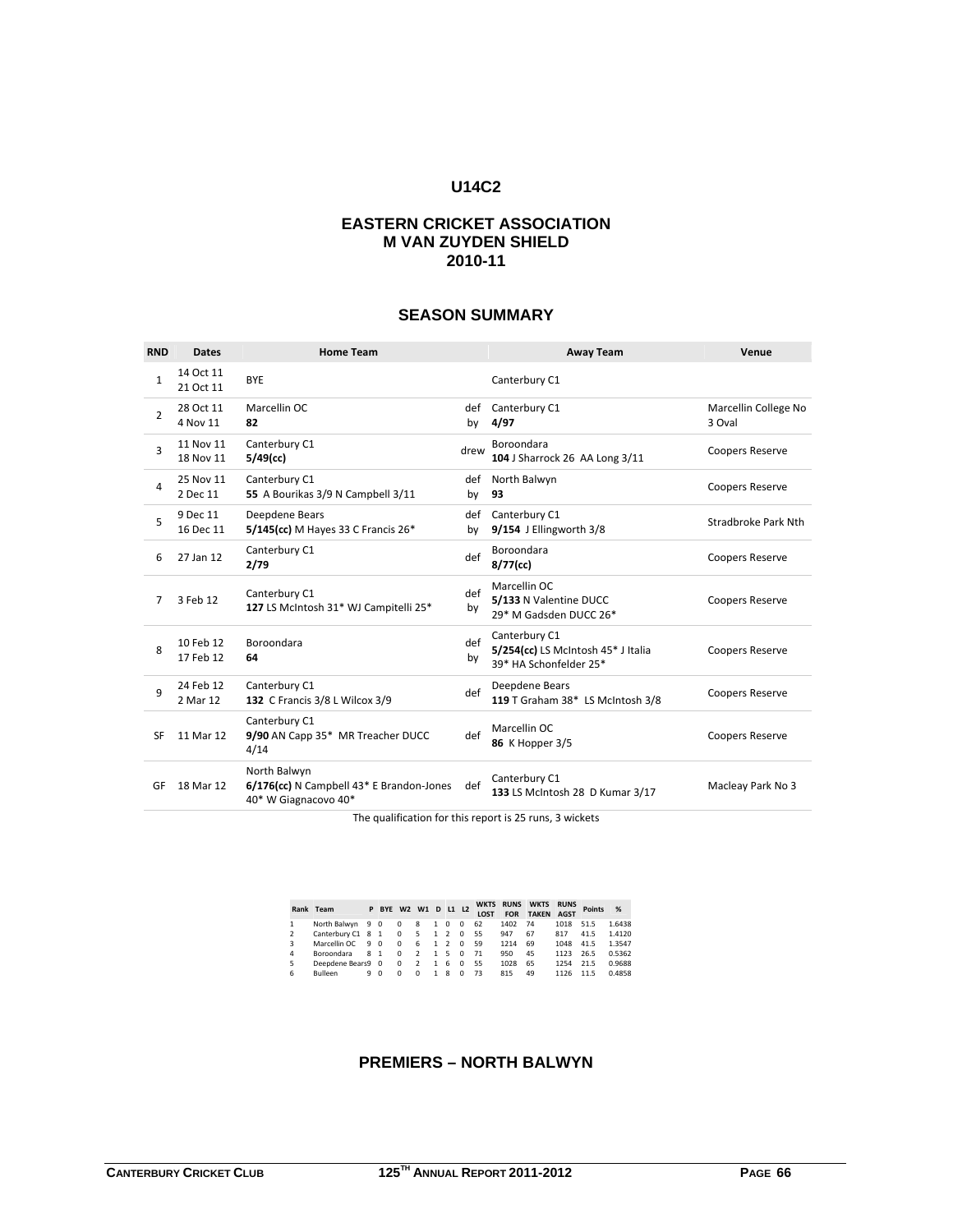# **U14C2**

## **EASTERN CRICKET ASSOCIATION M VAN ZUYDEN SHIELD 2011-12**

#### **BATTING**

| Player                  | <b>MAT</b>     | <b>INN</b>     | <b>NO</b>      | <b>100s</b> | <b>50s</b>  | <b>Os</b>      | <b>HS</b> | <b>RUNS</b> | AVE.      |
|-------------------------|----------------|----------------|----------------|-------------|-------------|----------------|-----------|-------------|-----------|
| McIntosh, Luke S        | 10             | 9              | 4              | $\Omega$    | $\Omega$    | $\overline{2}$ | 45*       | 159         | 31.80     |
| Capp, Alexander N       | 10             | 10             | 6              | $\mathbf 0$ | $\Omega$    | $\mathbf{1}$   | $35*$     | 122         | 30.50     |
| Italia, James           | 10             | 10             | 3              | $\mathbf 0$ | $\Omega$    | $\mathbf{1}$   | $39*$     | 118         | 16.86     |
| Campitelli, William J   | 10             | 10             | $\mathbf{1}$   | $\mathbf 0$ | $\Omega$    | $\Omega$       | $25*$     | 92          | 10.22     |
| Jepson, Thomas I        | 8              | 8              | $\mathbf{1}$   | $\mathbf 0$ | $\mathbf 0$ | $\mathbf{1}$   | 20        | 73          | 10.43     |
| Schonfelder, Harrison A | 10             | 9              | 3              | 0           | $\Omega$    | $\mathbf{1}$   | $25*$     | 64          | 10.67     |
| Healy, Dairmuid D       | 9              | $\overline{7}$ | $\overline{2}$ | $\Omega$    | $\Omega$    | $\overline{2}$ | 23        | 52          | 10.40     |
| Cavill, Evan            | 9              | 8              | $\overline{2}$ | $\mathbf 0$ | $\Omega$    | $\overline{2}$ | $20*$     | 47          | 7.83      |
| Purcell, Jacob          | 10             | 10             | 5              | 0           | $\mathbf 0$ | $\Omega$       | 11        | 46          | 9.20      |
| Galbraith, Nicholas B   | 8              | $\overline{7}$ | 0              | 0           | $\mathbf 0$ | $\overline{2}$ | 15        | 43          | 6.14      |
| Long, Angus A           | 10             | 9              | 3              | $\Omega$    | $\Omega$    | $\overline{2}$ | $9*$      | 35          | 5.83      |
| Esler, Finlay A         | 6              | 5              | $\mathbf{1}$   | $\Omega$    | $\Omega$    | $\mathbf{1}$   | 6         | 17          | 4.25      |
| Hopper, Kalvin          | $\overline{7}$ | 5              | $\overline{2}$ | 0           | $\mathbf 0$ | $\mathbf{1}$   | $5*$      | 14          | 4.67      |
| Leon, Cooper            | 3              | $\mathbf{1}$   | $\mathbf{1}$   | 0           | $\Omega$    | $\Omega$       | $5*$      | 5           | <b>NA</b> |

| Player                  | <b>MAT</b>     | $\overline{\mathbf{o}}$ | M              | $\underline{\mathbf{R}}$ | W              | <b>BBI</b> | AVE.      | STR.      | ECN. |
|-------------------------|----------------|-------------------------|----------------|--------------------------|----------------|------------|-----------|-----------|------|
| McIntosh, Luke S        | 10             | 33                      | 9              | 77                       | 10             | 3/8        | 7.70      | 19.80     | 2.33 |
| Capp, Alexander N       | 10             | 33                      | 4              | 114                      | 10             | 2/3        | 11.40     | 19.80     | 3.45 |
| Purcell, Jacob          | 10             | 29.2                    | $\overline{4}$ | 101                      | 8              | 1/0        | 12.63     | 22.00     | 3.44 |
| Cavill, Evan            | 9              | 29                      | 8              | 58                       | $\overline{7}$ | 2/2        | 8.29      | 24.86     | 2.00 |
| Long, Angus A           | 10             | 32                      | 6              | 88                       | $\overline{7}$ | 3/11       | 12.57     | 27.43     | 2.75 |
| Italia, James           | 10             | 29                      | 4              | 88                       | $\overline{7}$ | 2/7        | 12.57     | 24.86     | 3.03 |
| Galbraith, Nicholas B   | 8              | 26                      | 10             | 52                       | 5              | 2/3        | 10.40     | 31.20     | 2.00 |
| Campitelli, William J   | 10             | 21                      | $\mathbf{1}$   | 64                       | 4              | 1/5        | 16.00     | 31.50     | 3.05 |
| Schonfelder, Harrison A | 10             | 31                      | 6              | 67                       | 4              | 2/3        | 16.75     | 46.50     | 2.16 |
| Healy, Dairmuid D       | 9              | 21                      | $\overline{2}$ | 82                       | 4              | 1/4        | 20.50     | 31.50     | 3.90 |
| Jepson, Thomas I        | 8              | 19                      | $\overline{2}$ | 70                       | 3              | 2/5        | 23.33     | 38.00     | 3.68 |
| Hopper, Kalvin          | $\overline{7}$ | 19                      | $\mathbf{1}$   | 82                       | 3              | 3/5        | 27.33     | 38.00     | 4.32 |
| Kendall, Matthew        | 3              | 4                       | $\mathbf{1}$   | 8                        | $\mathbf{1}$   | 1/8        | 8.00      | 24.00     | 2.00 |
| Esler, Finlay A         | 6              | 16                      | 0              | 66                       | $\mathbf{1}$   | 1/12       | 66.00     | 96.00     | 4.13 |
| Leon, Cooper            | 3              | 6                       | $\mathbf{1}$   | 13                       | 0              | 0/5        | <b>NA</b> | <b>NA</b> | 2.17 |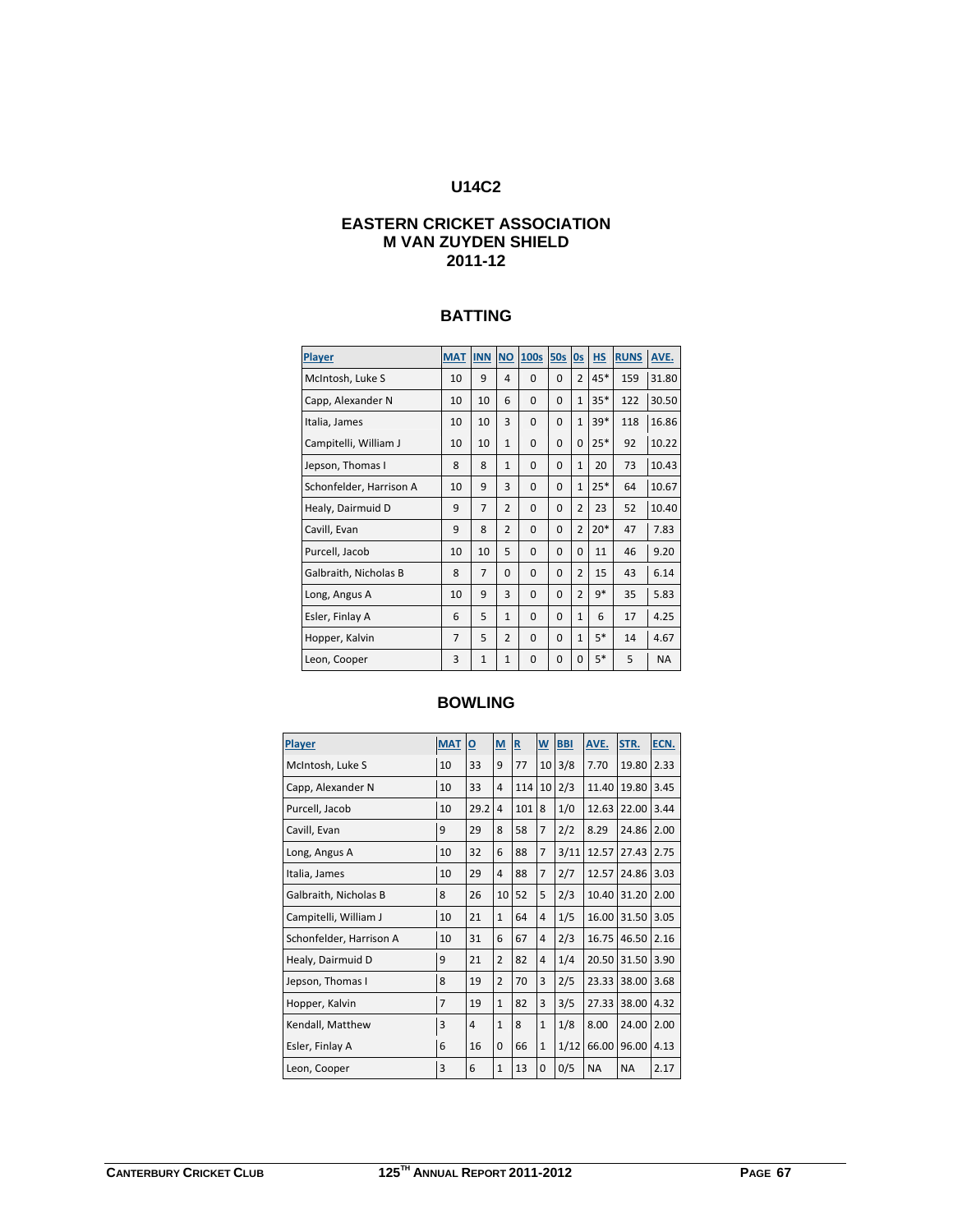# **EASTERN CRICKET ASSOCIATION J KWASNY SHIELD 2010-11**

# **SEASON SUMMARY**

| <b>RND</b>     | <b>Dates</b>          | <b>Home Team</b>                                |           | <b>Away Team</b>                         | Venue                                   |
|----------------|-----------------------|-------------------------------------------------|-----------|------------------------------------------|-----------------------------------------|
| $\mathbf{1}$   | 15 Oct 11             | Mont Albert<br>51                               | def<br>by | Canterbury B1<br>4/73                    | <b>Elgar Park South East</b><br>Oval    |
| $\overline{2}$ | 22 Oct 11             | Boroondara<br>$6/84$ (cc)                       | tied      | Canterbury B1<br>84   Fernie 3/3         | Victoria Road<br>Reserve                |
| 3              | 29 Oct 11<br>5 Nov 11 | Canterbury B1<br>5/128(cc) C Leon 32*           | $def$ 47  | <b>Bulleen</b><br>and $4/95$ (cc)        | <b>Hartwell Sports</b><br>Ground (West) |
| 4              | 12 Nov 11             | Bulleen<br>3/69                                 | def<br>by | Canterbury B1<br>6/75                    | <b>Bulleen Park West</b>                |
| 5.             | 19 Nov 11             | North Balwyn                                    |           | drew Canterbury B1                       | Macleay Park No 2                       |
| 6              | 26 Nov 11<br>3 Dec 11 | Canterbury B1<br>$6/79$ (cc) Z Knights $25*$    | def       | <b>Clifton Hill</b><br>$7/64$ (cc)       | Hartwell Sports<br>Ground (West)        |
| $\overline{7}$ | 10 Dec 11             | Kew Junior B1<br>$2/81$ (cc)                    | def<br>by | Canterbury B1<br>$6/86$ (cc)             | Hays Paddock<br>(North)                 |
| 8              | 17 Dec 11             | Clifton Hill<br><b>39</b> M Kendall 3/4         | def<br>by | Canterbury B1<br>6/66(cc) H Grace 3/8    | Ramsden Street<br>Reserve               |
| 9              | 28 Jan 12             | Canterbury B1<br>$9/79$ (cc)                    | def       | Boroondara<br>$8/78$ (cc)                | <b>Hartwell Sports</b><br>Ground (West) |
| 10             | 4 Feb 12              | North Balwyn<br>$8/102$ (cc)                    | def       | Canterbury B1<br><b>79</b> A Lamanna 3/1 | Macleay Park No 2                       |
| 11             | 11 Feb 12             | Boroondara<br>$6/72$ (cc)                       | def<br>by | Canterbury B1<br>80                      | Victoria Road<br>Reserve                |
| 12             | 18 Feb 12             | Mont Albert<br>$6/69$ (cc)                      | def<br>by | Canterbury B1<br>7/140(cc) C Leon 26*    | <b>Elgar Park South East</b><br>Oval    |
| 13             | 25 Feb 12<br>3 Mar 12 | Canterbury B1<br>7/192 Z Knights 42* C Leon 40* | def       | Kew Junior B1<br>8/167 C Wansbrough 40*  | Hartwell Sports<br>Ground (West)        |

The qualification for this report is 25 runs, 3 wickets

|                | Rank Team         | P   | W <sub>2</sub> | W1             | D              | $L1$ $L2$      |          | <b>WKTS</b><br><b>LOST</b> | <b>RUNS</b><br><b>FOR</b> | <b>WKTS</b><br><b>TAKEN</b> | <b>RUNS</b><br><b>AGST</b> | <b>Points</b> | %      |
|----------------|-------------------|-----|----------------|----------------|----------------|----------------|----------|----------------------------|---------------------------|-----------------------------|----------------------------|---------------|--------|
| 1              | Canterbury B1 130 |     |                | 10             | $\mathfrak{p}$ | $\mathbf{1}$   | $\Omega$ | 86                         | 1161                      | 85                          | 1018                       | 68.5          | 1.1272 |
| 2              | Deepdene Bears130 |     |                | 8              | 1              | $\overline{a}$ | $\Omega$ | 63                         | 1101                      | 88                          | 880                        | 55.5          | 1.7476 |
| 3              | <b>Boroondara</b> | 130 |                | 6              | $\mathcal{P}$  | 5              | $\Omega$ | 79                         | 1190                      | 84                          | 1181                       | 48.5          | 1.0714 |
| 4              | Clifton Hill      | 130 |                | 6              | $\mathcal{P}$  | 5              | $\Omega$ | 59                         | 978                       | 74                          | 888                        | 47.0          | 1.3814 |
| 5              | North Balwyn      | 130 |                | 5              | $\mathcal{P}$  | 6              | $\Omega$ | 104                        | 1137                      | 74                          | 1225                       | 43.5          | 0.6604 |
| 6              | <b>Bulleen</b>    | 130 |                | 4              | $\mathcal{P}$  | $\overline{7}$ | $\Omega$ | 68                         | 954                       | 70                          | 810                        | 38.0          | 1.2124 |
| $\overline{7}$ | Kew Junior B1     | 130 |                | 3              | $\mathcal{P}$  | 8              | $\Omega$ | 77                         | 907                       | 59                          | 1172                       | 33.5          | 0.5930 |
| 8              | Mont Albert       | 130 |                | $\mathfrak{p}$ | ર              | 8              | $\Omega$ | 59                         | 750                       | 61                          | 1004                       | 29.5          | 0.7723 |
|                |                   |     |                |                |                |                |          |                            |                           |                             |                            |               |        |

# **PREMIERS – CANTERBURY**

**.**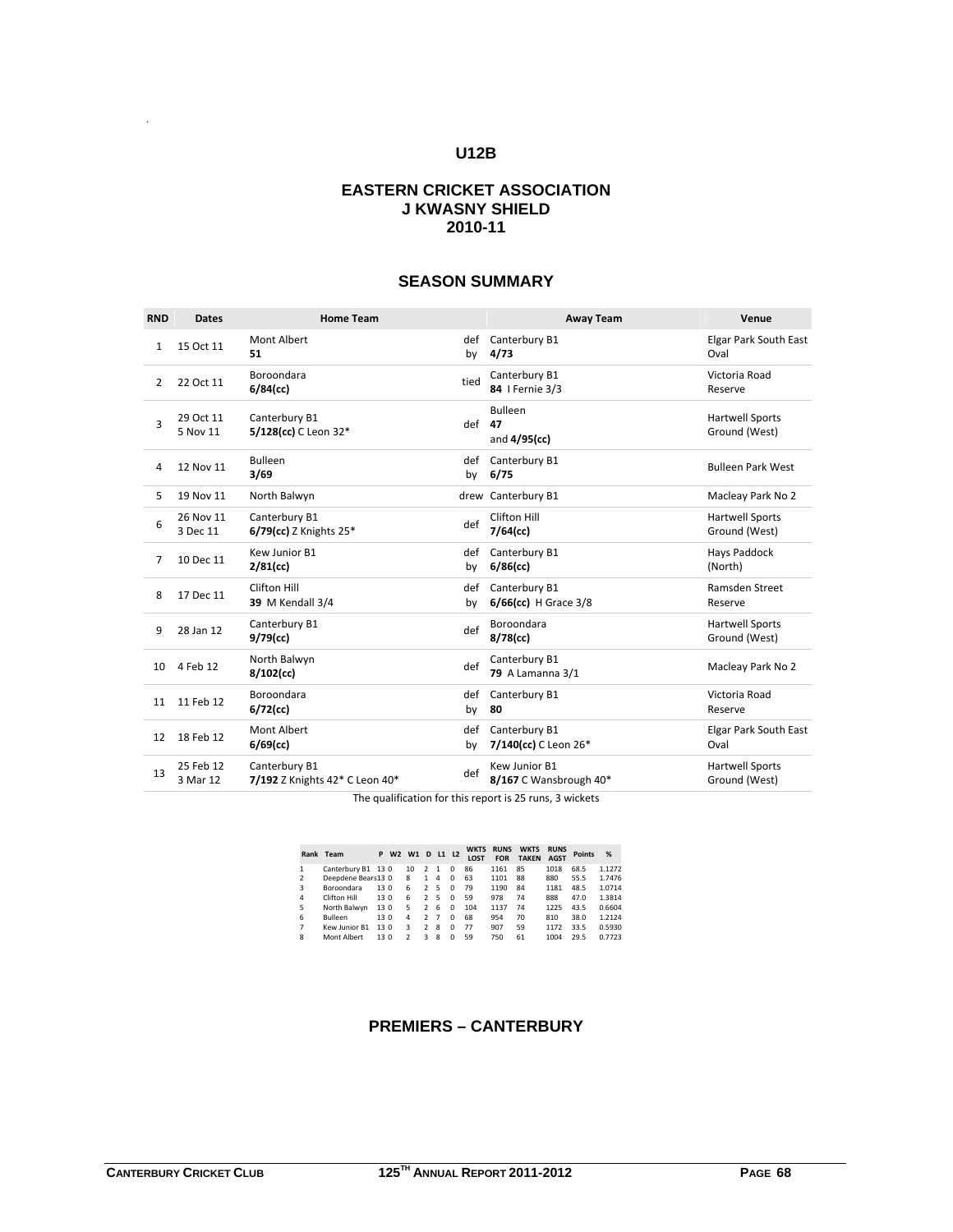# **EASTERN CRICKET ASSOCIATION J KWASNY SHIELD 2010-11 BATTING**

| Player              | <b>MAT</b>   | <b>INN</b>   | <b>NO</b>      | 100s         | 50s      | 0s             | HS             | <b>RUNS</b>    | AVE.      |
|---------------------|--------------|--------------|----------------|--------------|----------|----------------|----------------|----------------|-----------|
| Leon, Cooper        | 12           | 12           | $\overline{7}$ | $\Omega$     | $\Omega$ | $\mathbf{1}$   | $40*$          | 161            | 32.20     |
| Knights, Zachary    | 11           | 11           | $\overline{7}$ | $\mathbf 0$  | 0        | 0              | $42*$          | 154            | 38.50     |
| Bortolussi, Zac     | 11           | 10           | 6              | $\mathbf 0$  | 0        | 0              | 17             | 94             | 23.50     |
| Arrowsmith, Oliver  | 11           | 11           | 4              | $\mathbf 0$  | 0        | 2              | $22*$          | 76             | 10.86     |
| Kendall, Matthew    | 10           | 10           | 5              | $\mathbf 0$  | $\Omega$ | $\mathbf{1}$   | $11*$          | 55             | 11.00     |
| Cato, Samuel C      | 12           | 12           | $\overline{2}$ | $\mathbf 0$  | $\Omega$ | $\overline{2}$ | $12*$          | 53             | 5.30      |
| Japp, Howie A       | 10           | 10           | 3              | $\Omega$     | $\Omega$ | 3              | $11*$          | 49             | 7.00      |
| De Silva, Dilina    | 9            | 9            | $\overline{2}$ | $\mathbf 0$  | 0        | $\overline{2}$ | 16             | 41             | 5.86      |
| Streat, Angus R     | 10           | 10           | 3              | $\Omega$     | $\Omega$ | $\mathbf{1}$   | $8*$           | 38             | 5.43      |
| Marsh, Lachlan W    | 10           | 10           | 5              | $\mathbf{0}$ | 0        | $\mathbf{1}$   | $9*$           | 35             | 7.00      |
| Atkins, Hamish      | 12           | 11           | 3              | $\mathbf{0}$ | $\Omega$ | 3              | $11*$          | 29             | 3.63      |
| Purcell, Lochi      | 9            | 9            | $\overline{2}$ | $\mathbf{0}$ | $\Omega$ | 5              | $8*$           | 22             | 3.14      |
| Bowers, Dan         | 10           | 10           | 3              | $\mathbf{0}$ | 0        | 5              | $8*$           | 19             | 2.71      |
| Galbraith, Hamish K | $\mathbf{1}$ | $\mathbf{1}$ | $\mathbf{1}$   | $\mathbf 0$  | 0        | 0              | $13*$          | 13             | <b>NA</b> |
| Nitz, Joshua        | $\mathbf{1}$ | $\mathbf{1}$ | $\mathbf{1}$   | $\mathbf 0$  | 0        | 0              | $11*$          | 11             | <b>NA</b> |
| Quinn, Oliver P     | $\mathbf{1}$ | $\mathbf{1}$ | $\Omega$       | $\mathbf 0$  | $\Omega$ | $\Omega$       | 3              | 3              | 3.00      |
| Hobson, Matthew R   | $\mathbf{1}$ | $\mathbf{1}$ | 0              | $\mathbf 0$  | 0        | 0              | $\overline{2}$ | $\overline{2}$ | 2.00      |

| <b>Player</b>       | <b>MAT</b>   | $\underline{\mathsf{o}}$ | $M$            | $\overline{\mathbf{R}}$ | $\overline{\mathsf{w}}$ | <b>BBI</b> | AVE.      | STR.      | ECN. |
|---------------------|--------------|--------------------------|----------------|-------------------------|-------------------------|------------|-----------|-----------|------|
| Arrowsmith, Oliver  | 11           | 26                       | 6              | 70                      | 9                       | 2/4        | 7.78      | 17.33     | 2.69 |
| Bortolussi, Zac     | 11           | 26                       | 3              | 74                      | 9                       | 2/1        | 8.22      | 17.33     | 2.85 |
| Leon, Cooper        | 12           | 25                       | $\overline{2}$ | 63                      | $\overline{7}$          | 2/2        | 9.00      | 21.43     | 2.52 |
| Kendall, Matthew    | 10           | 23                       | 3              | 61                      | 6                       | 3/4        | 10.17     | 23.00     | 2.65 |
| Streat, Angus R     | 10           | 23                       | 4              | 72                      | 5                       | 1/2        | 14.40     | 27.60     | 3.13 |
| Atkins, Hamish      | 12           | 26                       | 4              | 100                     | 5                       | 2/4        | 20.00     | 31.20     | 3.85 |
| Cato, Samuel C      | 12           | 17                       | $\mathbf{1}$   | 54                      | 4                       | 1/2        | 13.50     | 25.50     | 3.18 |
| Knights, Zachary    | 11           | 24                       | $\overline{2}$ | 63                      | 4                       | 1/0        | 15.75     | 36.00     | 2.63 |
| Japp, Howie A       | 10           | 24                       | $\overline{2}$ | 79                      | 4                       | 1/1        | 19.75     | 36.00     | 3.29 |
| Purcell, Lochi      | 9            | 24                       | 3              | 73                      | 3                       | 1/6        | 24.33     | 48.00     | 3.04 |
| Bowers, Dan         | 10           | 20                       | $\Omega$       | 75                      | 3                       | 1/4        | 25.00     | 40.00     | 3.75 |
| De Silva, Dilina    | 9            | 18                       | $\mathbf{1}$   | 72                      | $\overline{2}$          | 1/4        | 36.00     | 54.00     | 4.00 |
| Marsh, Lachlan W    | 10           | 22                       | $\overline{2}$ | 103                     | $\overline{2}$          | 1/5        | 51.50     | 66.00     | 4.68 |
| Nitz, Joshua        | $\mathbf{1}$ | $\overline{2}$           | $\overline{2}$ | 0                       | $\mathbf{1}$            | 1/0        | 0.00      | 12.00     | 0.00 |
| Quinn, Oliver P     | $\mathbf{1}$ | $\overline{2}$           | $\Omega$       | 3                       | $\mathbf 0$             | 0/3        | <b>NA</b> | <b>NA</b> | 1.50 |
| Galbraith, Hamish K | $\mathbf{1}$ | 2                        | 0              | 12                      | 0                       | 0/12       | <b>NA</b> | <b>NA</b> | 6.00 |
| Hobson, Matthew R   | $\mathbf{1}$ | $\overline{2}$           | 0              | 14                      | 0                       | 0/14       | <b>NA</b> | <b>NA</b> | 7.00 |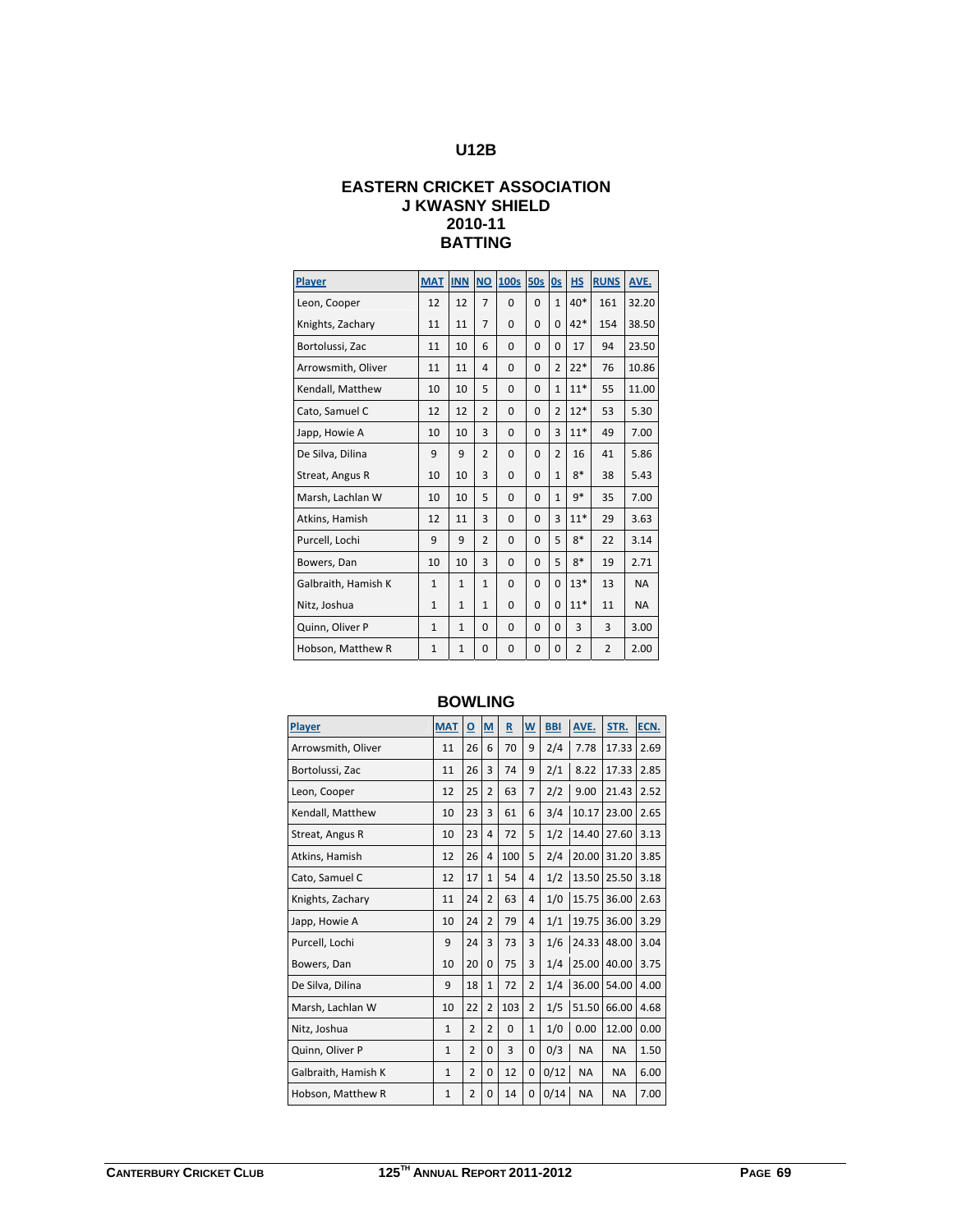# **EASTERN CRICKET ASSOCIATION G.R. MALE SHIELD 2011-12**

|              | <b>Dates</b>        | <b>Home Team</b>                                |           | AwayTeam                                                                                | Venue                                   |
|--------------|---------------------|-------------------------------------------------|-----------|-----------------------------------------------------------------------------------------|-----------------------------------------|
| $\mathbf{1}$ | 15 Oct 11           | Canterbury B2<br>6/66 V Chao 3/10               | def<br>by | North Balwyn Combined<br>2/89                                                           | <b>Hartwell Sports</b><br>Ground (West) |
| 2            | 22 Oct11            | Canterbury B2<br>7/91                           | def       | Boroondara<br>5/73                                                                      | <b>Hartwell Sports</b><br>Ground (West) |
| 3            | 29 Oct11<br>5 Nov11 | Kew Junior B2<br>101                            | def       | Canterbury B2<br>8/88 W McGlaughlin 4/3                                                 | Greythorn Park                          |
| 4            | 12 Nov11            | Canterbury B2<br>$3/66$ (cc)                    | def<br>by | Hawthorn<br>$5/88$ (cc)                                                                 | <b>Hartwell Sports</b><br>Ground (West) |
| 5            | 19 Nov11            | Canterbury B2                                   |           | drew Kew Junior B2                                                                      |                                         |
| 6            | 26 Nov11<br>3 Dec11 | Kew Junior B2<br>101                            | def       | Canterbury B2<br>4/87                                                                   | Greythorn Park                          |
| 7            | 10 Dec11            | Canterbury B2<br>3/96(cc) W Steventon 25*       | def<br>by | Balwyn<br>7/139(cc) HK Galbraith 4/17                                                   | <b>Hartwell Sports</b><br>Ground (West) |
| 8            | 17 Dec11            | Canterbury B2<br>6/92 T Cole 4/13               | def<br>bv | Kew Junior B2<br>118 P McCormick 3/12                                                   | <b>Hartwell Sports</b><br>Ground (West) |
| 9            | 28 Jan12            | Hawthorn                                        | def<br>by | Canterbury B2                                                                           | Auburn Quarry<br>Reserve                |
| 10           | 4 Feb12             | Canterbury B2<br>$8/114$ (cc)                   | def       | Kew Junior B2<br>$7/101$ (cc)                                                           | <b>Hartwell Sports</b><br>Ground (West) |
|              | 11 11 Feb12         | Canterbury B2<br>$6/79$ (cc)                    | def<br>by | Boroondara<br>4/105                                                                     | <b>Hartwell Sports</b><br>Ground (West) |
| 12           | 18 Feb12            | Canterbury B2<br>39 R Streader 4/4              | def<br>bv | North Balwyn Combined<br>8/120 C Deed 27* D Kerr-Lawley 25*                             | <b>Hartwell Sports</b><br>Ground (West) |
| 13           | 25 Feb12<br>3 Mar12 | Balwyn<br>147 K Maheshwaran 40* J Heathcote 39* | def<br>by | Canterbury B2<br>204 W Steventon 36 HK Galbraith<br>35 MC Turner 25* K Maheshwaran 4/12 | Balwyn Park South                       |

# **SEASON SUMMARY**

The qualification for this report is 25 runs, 3 wickets

|   | Rank Team                 |                 | P BYE W2 W1 D L1 L2 |          |   |                |   |          | <b>WKTS</b><br><b>LOST</b> | <b>RUNS</b><br><b>FOR</b> | <b>WKTS</b><br><b>TAKEN</b> | <b>RUNS</b><br><b>AGST</b> | <b>Points</b> | %      |
|---|---------------------------|-----------------|---------------------|----------|---|----------------|---|----------|----------------------------|---------------------------|-----------------------------|----------------------------|---------------|--------|
|   | Balwyn                    | 12 <sub>1</sub> |                     |          | 6 | $\mathfrak{p}$ | 3 | 1        | 59                         | 1204                      | 74                          | 1143                       | 53.0          | 1.3212 |
|   | Kew Junior B2             | 130             |                     | $\Omega$ | 6 | $\mathfrak{p}$ | 5 | $\Omega$ | 86                         | 1166                      | 68                          | 1136                       | 48.0          | 0.8116 |
| २ | Hawthorn                  | 12 <sub>1</sub> |                     |          | 5 | $\mathcal{L}$  | 5 | $\Omega$ | 61                         | 1040                      | 60                          | 1233                       | 47.0          | 0.8296 |
| 4 | North Balwyn Combined13 0 |                 |                     | 0        | 5 | 3              | 5 | $\Omega$ | 78                         | 1076                      | 67                          | 1026                       | 46.0          | 0.9008 |
| 5 | Boroondara                | 13.0            |                     | $\Omega$ | 4 | 4              | 5 | $\Omega$ | 59                         | 1321                      | 65                          | 1225                       | 43.5          | 1.1880 |
| 6 | Canterbury B2             | 130             |                     |          | ર | 1              | R | $\Omega$ | 71                         | 1022                      | 73                          | 1182                       | 39.5          | 0.8890 |

# **PREMIERS BALWYN**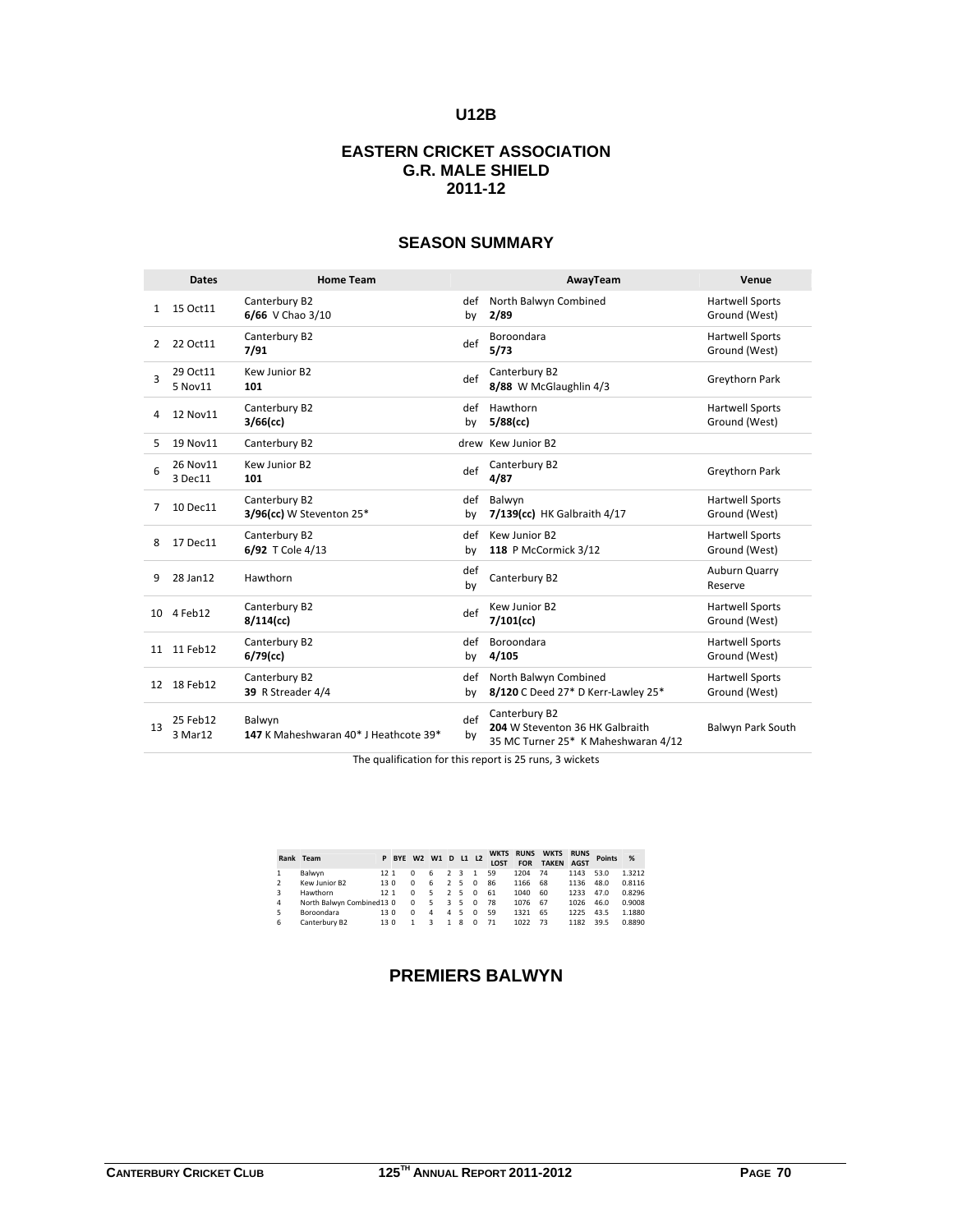# **EASTERN CRICKET ASSOCIATION G.R. MALE SHIELD 2010-11**

# **BATTING**

| Player              | <b>MAT</b> | <b>INN</b> | <b>NO</b>      | 100s 50s |          | 0s             | <b>HS</b> | <b>RUNS</b>    | AVE.  |
|---------------------|------------|------------|----------------|----------|----------|----------------|-----------|----------------|-------|
| Steventon, Will     | 10         | 10         | 4              | $\Omega$ | $\Omega$ | $\Omega$       | 36        | 138            | 23.00 |
| Turner, Mitchell C  | 11         | 11         | $\overline{7}$ | $\Omega$ | $\Omega$ | $\Omega$       | $25*$     | 108            | 27.00 |
| Galbraith, Hamish K | 11         | 11         | 5              | 0        | $\Omega$ | $\overline{2}$ | 35        | 72             | 12.00 |
| Hobson, Matthew R   | 10         | 10         | 5              | $\Omega$ | $\Omega$ | $\Omega$       | $17*$     | 63             | 12.60 |
| O'Grady, Ryan M     | 10         | 10         | 5              | $\Omega$ | $\Omega$ | $\overline{2}$ | 17        | 62             | 12.40 |
| Powne, Darcy F      | 11         | 11         | 5              | 0        | $\Omega$ | $\mathbf{1}$   | $12*$     | 58             | 9.67  |
| McCormick, Patrick  | 6          | 6          | 4              | $\Omega$ | $\Omega$ | $\Omega$       | 15        | 47             | 23.50 |
| Hosken, Oskar T     | 10         | 10         | 3              | $\Omega$ | $\Omega$ | 3              | $10*$     | 38             | 5.43  |
| Birch, Jackson L    | 9          | 9          | 3              | $\Omega$ | $\Omega$ | 3              | $12*$     | 34             | 5.67  |
| McNulty, James S    | 9          | 9          | 4              | 0        | $\Omega$ | $\overline{2}$ | 4         | 13             | 2.60  |
| Quinn, Oliver P     | 6          | 6          | $\overline{2}$ | 0        | $\Omega$ | $\overline{2}$ | 8         | 12             | 3.00  |
| Martin, Alexander L | 11         | 11         | 3              | $\Omega$ | $\Omega$ | 6              | 4         | 8              | 1.00  |
| Marks, Oliver J     | 11         | 11         | 3              | $\Omega$ | $\Omega$ | 7              | $1*$      | $\overline{2}$ | 0.25  |

| Player              | <b>MAT</b> | <u>0</u> | M              | $\overline{\mathbf{R}}$ | W            | <b>BBI</b> | AVE.      | STR.      | ECN. |
|---------------------|------------|----------|----------------|-------------------------|--------------|------------|-----------|-----------|------|
| Galbraith, Hamish K | 11         | 21       | $\mathbf{1}$   | 95                      | 9            | 4/17       | 10.56     | 14.00     | 4.52 |
| Birch, Jackson L    | 9          | 21       | $\mathbf{1}$   | 58                      | 6            | 2/5        | 9.67      | 21.00     | 2.76 |
| McCormick, Patrick  | 6          | 13       | $\Omega$       | 58                      | 5            | 3/12       | 11.60     | 15.60     | 4.46 |
| McNulty, James S    | 9          | 19       | $\mathbf{1}$   | 67                      | 5            | 2/4        | 13.40     | 22.80     | 3.53 |
| Martin, Alexander L | 11         | 23       | $\mathbf{1}$   | 91                      | 5            | 2/3        | 18.20     | 27.60     | 3.96 |
| Hosken, Oskar T     | 10         | 23       | $\Omega$       | 87                      | 4            | 2/9        | 21.75     | 34.50     | 3.78 |
| Powne, Darcy F      | 11         | 22       | 0              | 111                     | 4            | 1/9        | 27.75     | 33.00     | 5.05 |
| O'Grady, Ryan M     | 10         | 23       | 4              | 39                      | 3            | 1/4        | 13.00     | 46.00     | 1.70 |
| Hobson, Matthew R   | 10         | 20       | $\overline{2}$ | 86                      | 3            | 2/1        | 28.67     | 40.00     | 4.30 |
| Marks, Oliver J     | 11         | 23       | $\Omega$       | 126                     | 3            | 1/9        | 42.00     | 46.00     | 5.48 |
| Quinn, Oliver P     | 6          | 12       | $\mathbf{1}$   | 37                      | $\mathbf{1}$ | 1/7        | 37.00     | 72.00     | 3.08 |
| Steventon, Will     | 10         | 24       | 5              | 62                      | $\mathbf{1}$ | 1/10       | 62.00     | 144.00    | 2.58 |
| Turner, Mitchell C  | 11         | 26       | $\Omega$       | 150                     | $\Omega$     | 0/1        | <b>NA</b> | <b>NA</b> | 5.77 |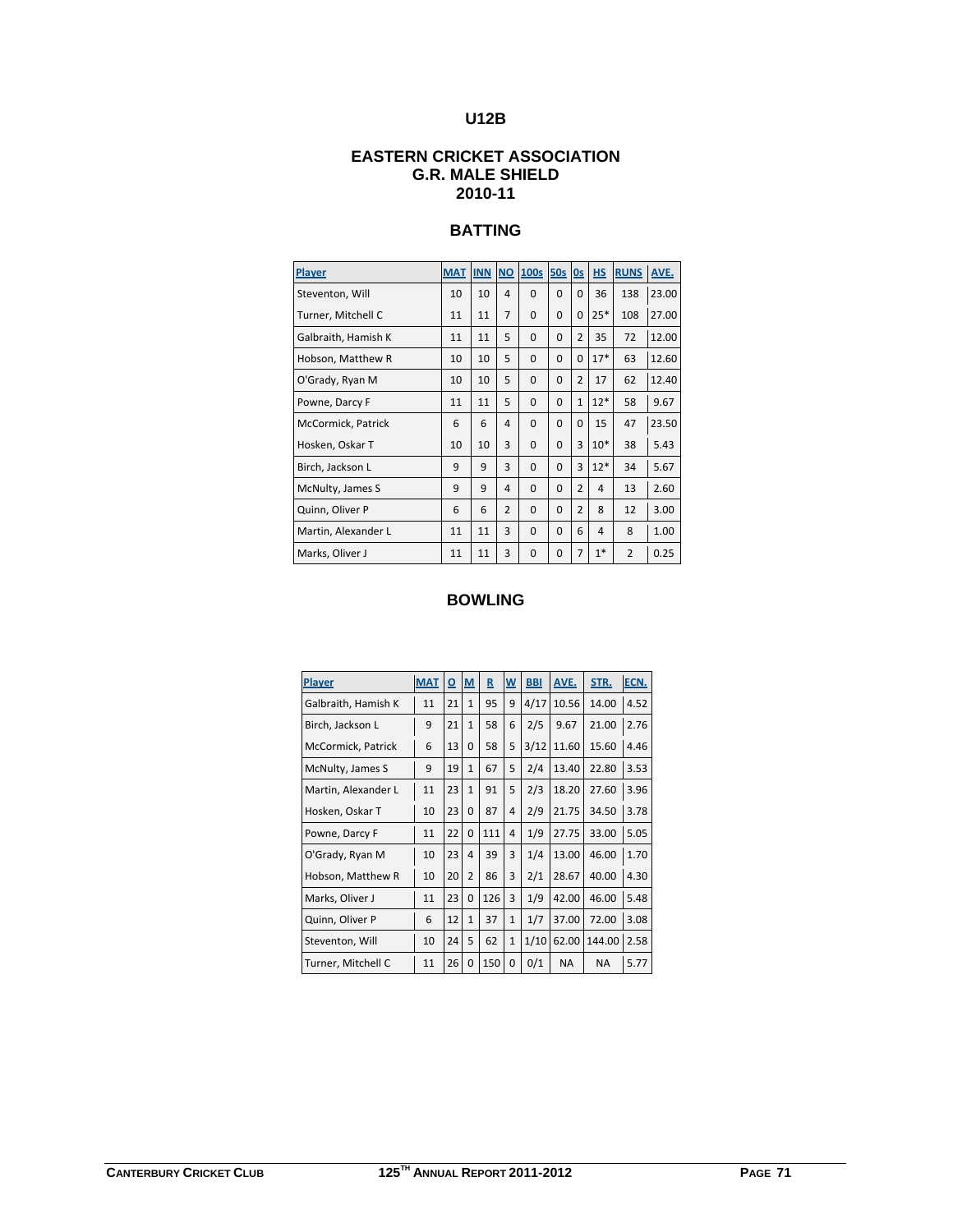#### **EASTERN CRICKET ASSOCIATION E.JACKSON SHIELD 2011-12**

|    | <b>Dates</b> | <b>Home Team</b>                           |              | <b>Away Team</b>                          | Venue                                   |
|----|--------------|--------------------------------------------|--------------|-------------------------------------------|-----------------------------------------|
| 1  | 15 Oct11     | <b>STC South Camberwell</b><br>1/112       | def<br>by    | Canterbury C1<br>8/116                    | <b>Nettleton Park East</b>              |
| 2  | 22 Oct 11    | <b>Burwood Uniting Canterbury</b><br>5/101 | def          | Canterbury C1<br>7/86                     | Lynden Park (Lower)                     |
| 3  | 29 Oct 11    | Canterbury C1<br>3/132                     | def          | <b>Richmond Union</b><br>31               | <b>Hartwell Sports</b><br>Ground (East) |
| 4  | 5 Nov11      | Canterbury C1<br>7/113                     | def          | Kew Junior C3<br>5/65                     | <b>Hartwell Sports</b><br>Ground (East) |
| 5  | 12 Nov11     | Kew Junior C3<br>8/77                      | def<br>by    | Canterbury C1<br>1/119                    | Lynden Lower West<br>Oval               |
| 6  | 19 Nov11     | <b>Richmond Union</b>                      |              | drew Canterbury C1                        | <b>Burnley Oval</b>                     |
| 7  | 26 Nov11     | <b>BYE</b>                                 |              | Canterbury C1                             | Knox Park Upper                         |
| 8  | 3 Dec11      | East Doncaster<br>6/109(cc) SJ Garrard 3/2 | def          | Canterbury C1<br>74                       | Serpells Reserve<br>No.1                |
| 9  | 10 Dec11     | Canterbury C1<br><b>27</b> A Carey 3/3     | def<br>by    | East Doncaster<br>$1/78$ (cc)             | <b>Hartwell Sports</b><br>Ground (East) |
| 10 | 17 Dec11     | Canterbury C1                              | $\mathsf{v}$ | <b>BYE</b>                                | <b>Hartwell Sports</b><br>Ground (East) |
| 11 | 28 Jan12     | Canterbury C1<br>5/107                     | def          | Burwood<br>8/70                           | <b>Hartwell Sports</b><br>Ground (East) |
|    | 12 4 Feb12   | Canterbury C1<br>$7/69$ (cc)               | def<br>by    | <b>Ashburton Willows</b><br>$7/93$ (cc)   | <b>Hartwell Sports</b><br>Ground (East) |
| 13 | 11 Feb12     | Glen Iris<br>$9/88$ (cc)                   | def<br>by    | Canterbury C1<br>101                      | Dorothy Laver East                      |
| 14 | 18 Feb12     | Burwood<br>6/106                           | def          | Canterbury C1<br>9/105                    | <b>Highfield Park</b><br>(Upper)        |
|    | 15 25 Feb12  | Canterbury C1<br>3/77                      | def          | <b>Burwood Uniting Canterbury</b><br>6/62 | <b>Hartwell Sports</b><br>Ground (East) |
|    | 16 3 Mar12   | Canterbury C1<br>6/60                      | def          | Glen Iris<br>44                           | <b>Hartwell Sports</b><br>Ground (East) |

### **SEASON SUMMARY**

The qualification for this report is 25 runs, 3 wickets

|                | Rank Team                      | P    | <b>BYE W2 W1</b> |          |          | D              | L1 L2    |          | <b>WKTS</b><br><b>LOST</b> | <b>RUNS</b><br><b>FOR</b> | <b>WKTS</b><br><b>TAKEN</b> | <b>RUNS</b><br><b>AGST</b> | <b>Points</b> | %      |
|----------------|--------------------------------|------|------------------|----------|----------|----------------|----------|----------|----------------------------|---------------------------|-----------------------------|----------------------------|---------------|--------|
|                | East Doncaster                 | 14.2 |                  | $\Omega$ | 12       | $\mathfrak{p}$ | $\Omega$ | $\Omega$ | 66                         | 1342                      | 122                         | 692                        | 91.0          | 3.5848 |
| $\mathfrak{p}$ | <b>Ashburton Willows</b>       | 15 1 |                  | $\Omega$ | 9        | $\mathcal{P}$  | 4        | $\Omega$ | 87                         | 1339                      | 85                          | 1082                       | 71.0          | 1.2091 |
| 3              | Canterbury C1                  | 14 2 |                  | $\Omega$ | 8        | 1              | 5        | $\Omega$ | 86                         | 1186                      | 79                          | 1036                       | 68.5          | 1.0516 |
| 4              | <b>STC South Camberwell</b>    | 14 2 |                  | $\Omega$ |          | $\overline{2}$ | 5        | $\Omega$ | 58                         | 1261                      | 83                          | 1109                       | 66.0          | 1.6272 |
| 5              | Glen Iris                      | 14 2 |                  | $\Omega$ | 6        | $\mathcal{P}$  | 6        | $\Omega$ | 78                         | 1060                      | 82                          | 1083                       | 61.0          | 1.0290 |
| 6              | Burwood Uniting Canterbury14 2 |      |                  | $\Omega$ | 6        | $\mathcal{P}$  | 6        | $\Omega$ | 74                         | 1142                      | 67                          | 1074                       | 61.0          | 0.9627 |
|                | Burwood                        | 15 1 |                  | $\Omega$ | 5        | 2              | 8        | $\Omega$ | 92                         | 1171                      | 82                          | 1380                       | 51.0          | 0.7563 |
| 8              | <b>Richmond Union</b>          | 14 2 |                  | $\Omega$ | 1        | 4              | 9        | $\Omega$ | 81                         | 745                       | 53                          | 1223                       | 41.0          | 0.3986 |
| 9              | Kew Junior C3                  | 14 2 |                  | $\Omega$ | $\Omega$ | ₹              | 11       | $\Omega$ | 77                         | 740                       | 46                          | 1307                       | 33.5          | 0.3382 |

#### **PREMIERS EAST DONCASTER**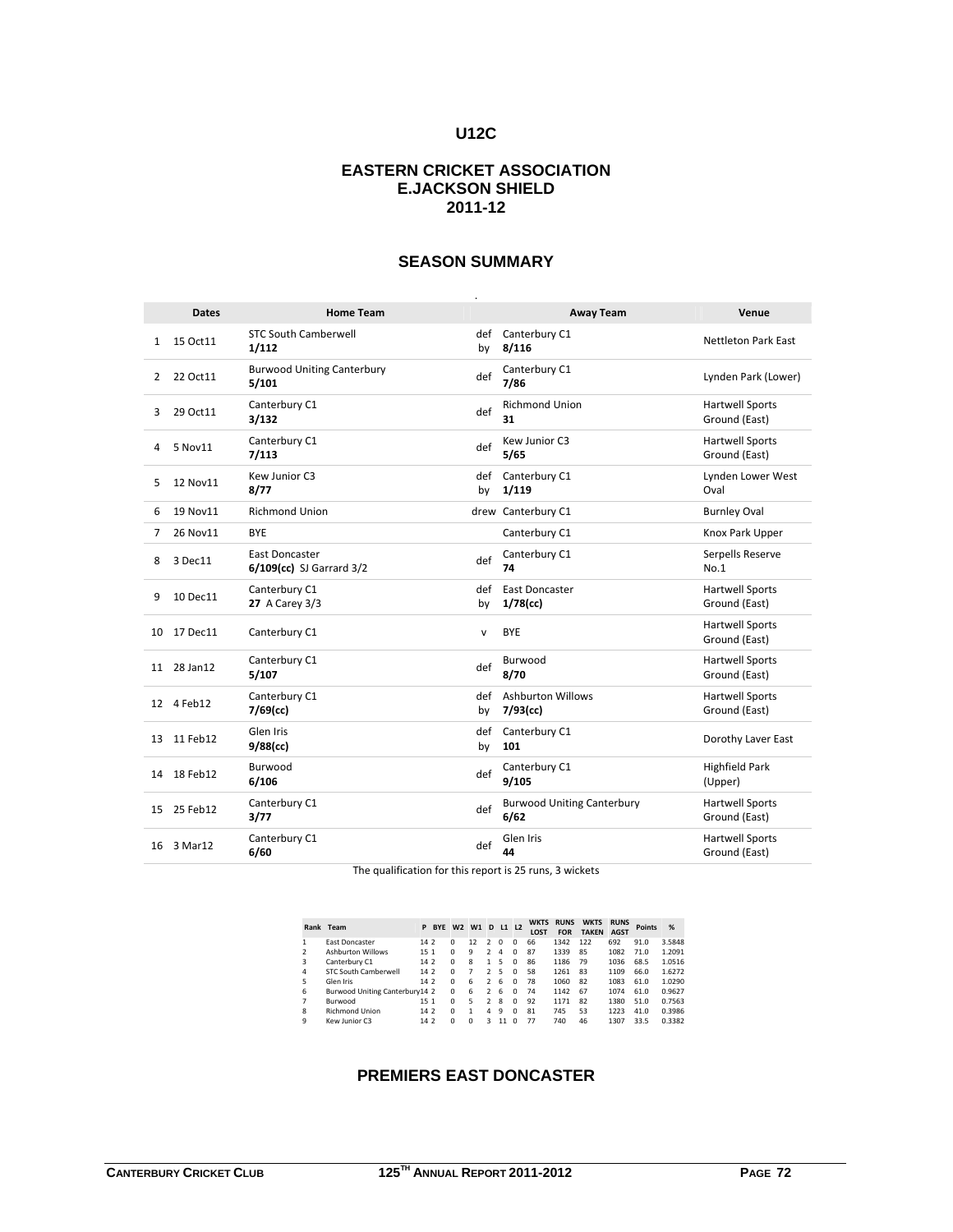### **EASTERN CRICKET ASSOCIATION E.JACKSON SHIELD 2011-12**

## **BATTING**

| Player                | <b>MAT</b> | <b>INN</b> | <b>NO</b>      | <b>100s</b> | 50s          | 0s             | H.S   | <b>RUNS</b> | AVE.  |
|-----------------------|------------|------------|----------------|-------------|--------------|----------------|-------|-------------|-------|
| Garrard, Samuel J     | 12         | 12         | 5              | $\Omega$    | $\Omega$     | $\mathbf{1}$   | $23*$ | 138         | 19.71 |
| Harper, Charles D     | 12         | 12         | 10             | $\Omega$    | $\Omega$     | $\Omega$       | $20*$ | 128         | 64.00 |
| Nitz, Joshua          | 13         | 13         | 4              | $\Omega$    | $\Omega$     | $\Omega$       | 19    | 90          | 10.00 |
| Jepson, Benjamin H    | 9          | 9          | 4              | $\Omega$    | $\Omega$     | $\mathbf{1}$   | $20*$ | 87          | 17.40 |
| Son, Ray              | 12         | 12         | 4              | $\Omega$    | $\Omega$     | 3              | $14*$ | 66          | 8.25  |
| Amirtharajah, Jacob R | 12         | 12         | 5              | $\Omega$    | $\Omega$     | 3              | $13*$ | 63          | 9.00  |
| McKenna, Matthew      | 11         | 9          | $\overline{4}$ | $\Omega$    | $\mathbf{0}$ | $\mathbf 0$    | 10    | 55          | 11.00 |
| Spencer, Daniel E     | 11         | 11         | 4              | $\Omega$    | $\Omega$     | $\overline{2}$ | $15*$ | 55          | 7.86  |
| John, Ben M           | 12         | 12         | 7              | $\Omega$    | $\Omega$     | $\mathbf{1}$   | $13*$ | 52          | 10.40 |
| Maher, Chet W         | 12         | 11         | 4              | 0           | $\mathbf 0$  | $\mathbf{1}$   | $11*$ | 39          | 5.57  |
| Brown, Oliver         | 12         | 12         | 4              | $\Omega$    | $\Omega$     | 3              | 8     | 39          | 4.88  |
| Brown, Lachlan J      | 11         | 10         | $\mathbf{1}$   | $\Omega$    | $\Omega$     | 3              | $7*$  | 27          | 3.00  |
| Foulds, Max W         | 8          | 8          | 2              | 0           | $\mathbf 0$  | $\overline{2}$ | 7     | 18          | 3.00  |

#### **BOWLING**

| Player                | <b>MAT</b> | $\overline{\mathbf{o}}$ | $M$            | $\overline{\mathbf{R}}$ | $\mathbf{W}$   | <b>BBI</b> | AVE.      | STR.      | ECN. |
|-----------------------|------------|-------------------------|----------------|-------------------------|----------------|------------|-----------|-----------|------|
| Garrard, Samuel J     | 12         | 27.1                    | 5              | 74                      | 11             | 3/2        | 6.73      | 14.82     | 2.72 |
| Harper, Charles D     | 12         | 23                      | $\overline{2}$ | 54                      | 8              | 2/1        | 6.75      | 17.25     | 2.35 |
| Maher, Chet W         | 12         | 26                      | 6              | 76                      | 7              | 2/2        | 10.86     | 22.29     | 2.92 |
| Nitz, Joshua          | 13         | 25.2                    | 5              | 64                      | 6              | 2/3        | 10.67     | 25.33     | 2.53 |
| Amirtharajah, Jacob R | 12         | 23                      | $\overline{2}$ | 76                      | 6              | 2/3        | 12.67     | 23.00     | 3.30 |
| Jepson, Benjamin H    | 9          | 20                      | $\overline{2}$ | 83                      | 4              | 2/6        | 20.75     | 30.00     | 4.15 |
| Spencer, Daniel E     | 11         | 20                      | $\mathbf{1}$   | 105                     | 4              | 1/1        | 26.25     | 30.00     | 5.25 |
| Brown, Oliver         | 12         | 24                      | 3              | 109                     | 4              | 1/1        | 27.25     | 36.00     | 4.54 |
| Foulds, Max W         | 8          | 14                      | $\mathbf{1}$   | 61                      | 3              | 1/4        | 20.33     | 28.00     | 4.36 |
| Son, Ray              | 12         | 28                      | 5              | 61                      | 3              | 2/9        | 20.33     | 56.00     | 2.18 |
| Brown, Lachlan J      | 11         | 24                      | $\overline{2}$ | 72                      | $\overline{2}$ | 1/2        | 36.00     | 72.00     | 3.00 |
| McKenna, Matthew      | 11         | 22                      | $\overline{2}$ | 53                      | $\mathbf{1}$   | 1/4        | 53.00     | 132.00    | 2.41 |
| John, Ben M           | 12         | 26                      | 5              | 71                      | $\Omega$       | 0/3        | <b>NA</b> | <b>NA</b> | 2.73 |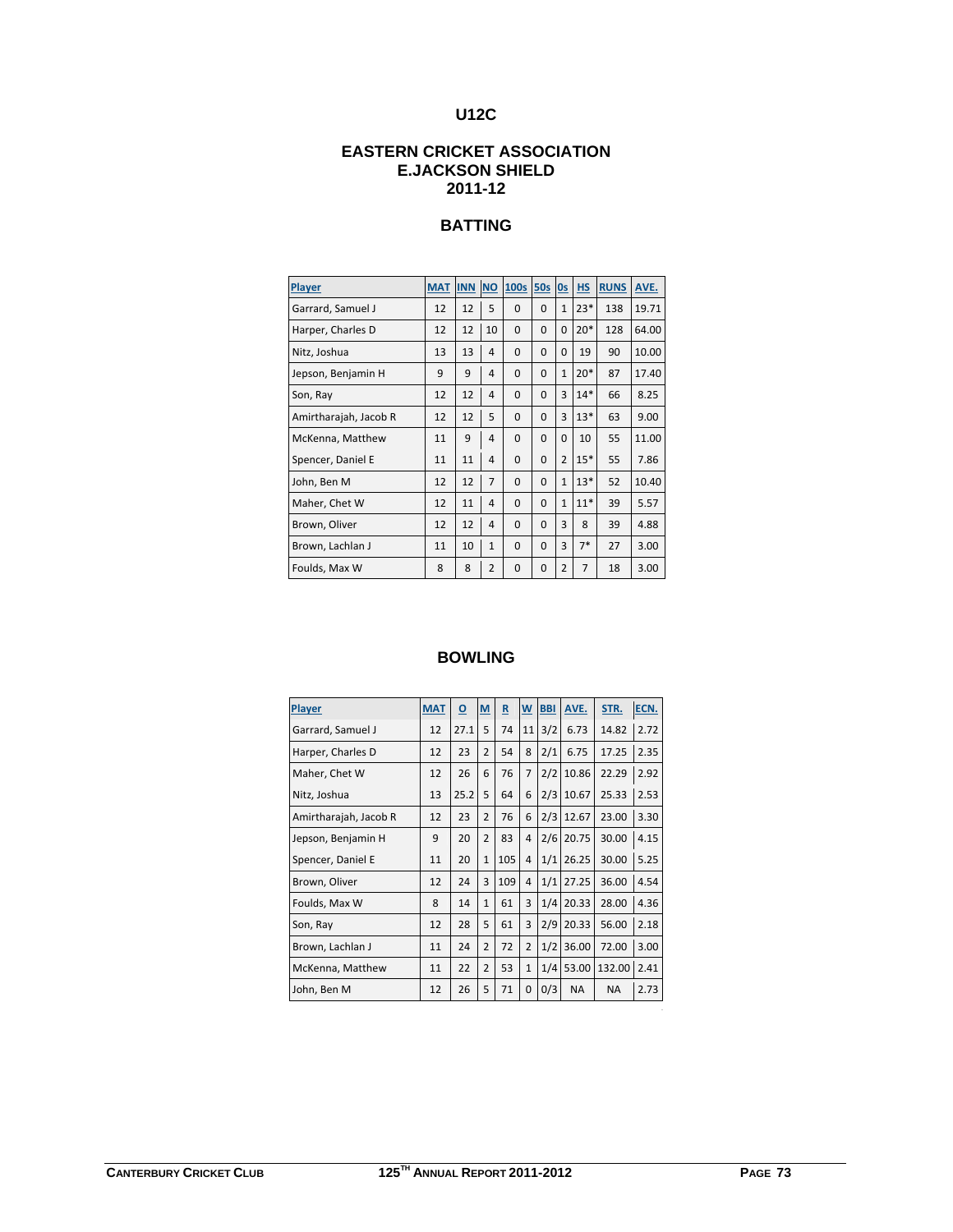#### **EASTERN CRICKET ASSOCIATION R.K. WILKINS SHIELD 2011-12**

| <b>RND</b>     | <b>Dates</b> | <b>Home Team</b>                          |           | <b>Away Team</b>                        | Venue                                   |
|----------------|--------------|-------------------------------------------|-----------|-----------------------------------------|-----------------------------------------|
| 1              | 15 Oct 11    | Canterbury C2<br>5/36(cc)                 | def<br>by | Deepdene Bears C1<br>$4/86$ (cc)        | <b>Hartwell Sports</b><br>Ground (East) |
| $\overline{2}$ | 22 Oct 11    | Canterbury C2<br>50 J Stewart-Lambert 3/2 | def<br>by | Surrey Hills C2<br>$5/100$ (cc)         | <b>Hartwell Sports</b><br>Ground (East) |
| 3              | 29 Oct 11    | <b>Richmond Union</b><br>7/53             | def<br>by | Canterbury C2<br>2/81                   | <b>Burnley Oval</b>                     |
| 4              | 5 Nov 11     | Boroondara<br>$3/114$ (cc)                | def       | Canterbury C2<br>$4/109$ (cc)           | Fritsch Holzer<br>Reserve               |
| 5              | 12 Nov 11    | Canterbury C2<br>78 S McLean 3/11         | def<br>by | Boroondara<br>$4/114$ (cc)              | <b>Hartwell Sports</b><br>Ground (East) |
| 6              | 19 Nov 11    | Canterbury C2                             |           | drew Richmond Union                     | <b>Hartwell Sports</b><br>Ground (East) |
| $\overline{7}$ | 26 Nov 11    | Canterbury C2                             |           | drew Kew Junior C2                      | <b>Hartwell Sports</b><br>Ground (East) |
| 8              | 3 Dec 11     | Canterbury C2<br>$7/119$ (cc)             | def       | <b>Trinity Willison</b><br>$8/110$ (cc) | <b>Hartwell Sports</b><br>Ground (East) |
| 9              | 10 Dec 11    | Deepdene Bears C1<br>$5/102$ (cc)         | def       | Canterbury C2<br>55                     | Leigh Park                              |
| 10             | 17 Dec 11    | Kew Junior C2<br>$6/115$ (cc)             | def       | Canterbury C2<br>90                     | <b>Willsmere Park</b>                   |
| 11             | 28 Jan 12    | Deepdene Bears C1<br>$6/75$ (cc)          | by        | def Canterbury C2<br>76                 | Leigh Park                              |
|                | 12 4 Feb 12  | Clifton Hill<br>$6/112$ (cc)              | def       | Canterbury C2<br>9/103                  | Ramsden Street<br>Reserve               |
| 13             | 11 Feb 12    | Canterbury C2<br>5/96                     | def       | <b>Trinity Willison</b><br>$7/95$ (cc)  | <b>Hartwell Sports</b><br>Ground (East) |
| 14             | 18 Feb 12    | Canterbury C2<br>9/110(cc) O Smart 3/14   | def       | Deepdene Bears C1<br>96                 | <b>Hartwell Sports</b><br>Ground (East) |
| 15             | 25 Feb 12    | Surrey Hills C2<br>$5/181$ (cc)           | def       | Canterbury C2<br>125                    | Surrey Park North<br>West               |
| 16             | 3 Mar 12     | <b>Trinity Willison</b><br>97             | by        | def Canterbury C2<br>3/151              | Frog Hollow                             |

#### **SEASON SUMMARY**

The qualification for this report is 25 runs, 3 wickets

|                          | Rank Team               |      | P W2 W1 D L1 L2 |          |                |                          |          | <b>WKTS</b><br><b>LOST</b> | <b>RUNS</b><br><b>FOR</b> | <b>WKTS</b><br><b>TAKEN</b> | <b>RUNS</b><br><b>AGST</b> | <b>Points</b> | %      |
|--------------------------|-------------------------|------|-----------------|----------|----------------|--------------------------|----------|----------------------------|---------------------------|-----------------------------|----------------------------|---------------|--------|
|                          | Clifton Hill            | 160  |                 | 13       | $\mathfrak{p}$ | $\mathbf{1}$             | $\Omega$ | 85                         | 1544                      | 96                          | 1146                       | 86.0          | 1.5217 |
| $\overline{\phantom{a}}$ | Surrey Hills C2         | 16 0 |                 | 12       | $\overline{2}$ | $\overline{\phantom{a}}$ | $\Omega$ | 75                         | 1720                      | 93                          | 1163                       | 81.0          | 1.8339 |
| 3                        | Deepdene Bears C116 0   |      |                 | 9        | 3              | 4                        | $\Omega$ | 83                         | 1331                      | 107                         | 914                        | 68.5          | 1.8773 |
| 4                        | Boroondara              | 160  |                 | 7        | ર              | 6                        | $\Omega$ | 79                         | 1198                      | 92                          | 1352                       | 58.5          | 1.0319 |
| 5                        | Canterbury C2           | 16 0 |                 | 6        | $\mathfrak{p}$ | 8                        | $\Omega$ | 103                        | 1279                      | 85                          | 1450                       | 51.0          | 0.7279 |
| 6                        | Kew Junior C2           | 160  |                 | 3        | Δ              | 9                        | $\Omega$ | 81                         | 882                       | 78                          | 1315                       | 41.0          | 0.6459 |
| 7                        | <b>Trinity Willison</b> | 16 0 |                 | 3        | $\mathcal{P}$  | 11                       | $\Omega$ | 79                         | 1295                      | 78                          | 1401                       | 35.0          | 0.9126 |
| 8                        | <b>Richmond Union</b>   | 160  |                 | $\Omega$ | Δ              | 12                       | $\Omega$ | 103                        | 979                       | 59                          | 1487                       | 26.0          | 0.3771 |

## **PREMIERS CLIFTON HILL**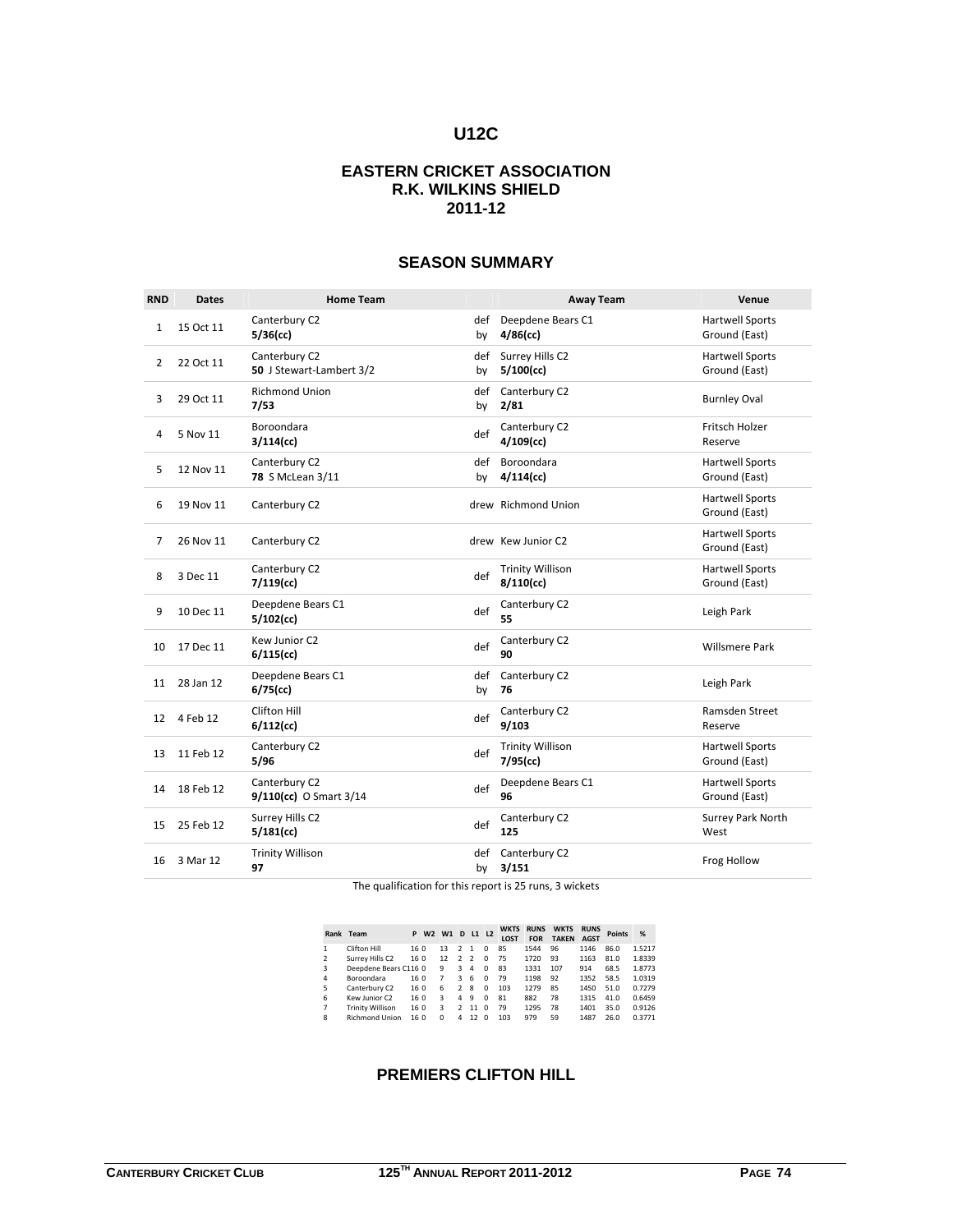### **EASTERN CRICKET ASSOCIATION R.K. WILKINS SHIELD 2011-12**

## **BATTING**

| Player              | <b>MAT</b>   | <b>INN</b>   | <b>NO</b>      | <b>100s</b>  | <b>50s</b>  | 0s           | <b>HS</b>    | <b>RUNS</b>  | AVE.  |
|---------------------|--------------|--------------|----------------|--------------|-------------|--------------|--------------|--------------|-------|
| Sestan, Harrison W  | 11           | 11           | 3              | $\mathbf{0}$ | $\mathbf 0$ | 3            | $22*$        | 109          | 13.63 |
| Whiting, Conor      | 13           | 13           | $\overline{7}$ | $\Omega$     | $\Omega$    | $\mathbf{1}$ | $20*$        | 108          | 18.00 |
| Woods, Thomas B     | 13           | 12           | 4              | $\mathbf{0}$ | $\mathbf 0$ | $\mathbf{1}$ | 19           | 94           | 11.75 |
| Sexton, Benjamin    | 11           | 11           | 4              | $\mathbf{0}$ | $\Omega$    | 6            | 22           | 73           | 10.43 |
| Watson, James       | 14           | 14           | $\overline{7}$ | $\mathbf{0}$ | 0           | 0            | $14*$        | 71           | 10.14 |
| Dempsey, Tom B      | 13           | 12           | $\overline{2}$ | $\Omega$     | $\Omega$    | $\Omega$     | $14*$        | 65           | 6.50  |
| Simpson, Benjamin W | 12           | 11           | $\overline{2}$ | $\mathbf{0}$ | 0           | $\mathbf{1}$ | $18*$        | 63           | 7.00  |
| Shepherd, Luke S    | 14           | 14           | $\overline{7}$ | $\Omega$     | $\Omega$    | 4            | $11*$        | 57           | 8.14  |
| Avery, Eamonn F     | 13           | 13           | 5              | $\mathbf{0}$ | $\Omega$    | $\mathbf{1}$ | $8*$         | 44           | 5.50  |
| Negri, Luke         | 11           | 10           | 3              | $\Omega$     | $\Omega$    | 3            | $14*$        | 43           | 6.14  |
| Magrath, Lachlan J  | 9            | 9            | $\mathbf{1}$   | $\Omega$     | $\Omega$    | $\mathbf{1}$ | 4            | 19           | 2.38  |
| Gow, Oliver J       | 12           | 12           | 4              | $\Omega$     | $\Omega$    | 3            | 6            | 14           | 1.75  |
| de Boer, Tomas      | 4            | 3            | $\mathbf{1}$   | $\mathbf{0}$ | $\mathbf 0$ | 0            | 6            | 14           | 7.00  |
| Harrison, Jarryd    | 12           | 12           | 4              | $\Omega$     | $\Omega$    | 4            | $4*$         | 12           | 1.50  |
| Steventon, Will     | $\mathbf{1}$ | $\mathbf{1}$ | $\Omega$       | $\mathbf{0}$ | $\Omega$    | 0            | 11           | 11           | 11.00 |
| Steventon, Tom      | $\mathbf{1}$ | $\mathbf{1}$ | $\Omega$       | $\Omega$     | $\Omega$    | 0            | $\mathbf{1}$ | $\mathbf{1}$ | 1.00  |

## **BOWLING**

| <b>Player</b>       | <b>MAT</b>   | $\overline{\mathbf{o}}$ | M              | R   | W              | <b>BBI</b> | AVE.      | STR.      | ECN. |
|---------------------|--------------|-------------------------|----------------|-----|----------------|------------|-----------|-----------|------|
| Sexton, Benjamin    | 11           | 25                      | $\overline{2}$ | 81  | 6              | 1/3        | 13.50     | 25.00     | 3.24 |
| Watson, James       | 14           | 30                      | $\mathbf{1}$   | 103 | 6              | 2/9        | 17.17     | 30.00     | 3.43 |
| Sestan, Harrison W  | 11           | 24                      | 0              | 111 | 6              | 2/9        | 18.50     | 24.00     | 4.63 |
| Simpson, Benjamin W | 12           | 26                      | $\overline{2}$ | 119 | 6              | 2/7        | 19.83     | 26.00     | 4.58 |
| Shepherd, Luke S    | 14           | 32                      | $\mathbf{1}$   | 122 | 6              | 1/2        | 20.33     | 32.00     | 3.81 |
| Negri, Luke         | 11           | 22                      | 3              | 71  | 5              | 2/2        | 14.20     | 26.40     | 3.23 |
| Avery, Eamonn F     | 13           | 24                      | $\mathbf{1}$   | 74  | 5              | 2/12       | 14.80     | 28.80     | 3.08 |
| Whiting, Conor      | 13           | 25                      | $\Omega$       | 93  | 5              | 1/4        | 18.60     | 30.00     | 3.72 |
| Dempsey, Tom B      | 13           | 28                      | $\mathbf{1}$   | 120 | 5              | 1/4        | 24.00     | 33.60     | 4.29 |
| Woods, Thomas B     | 13           | 26                      | 0              | 111 | 4              | 2/13       | 27.75     | 39.00     | 4.27 |
| Harrison, Jarryd    | 12           | 24                      | 0              | 149 | 3              | 2/15       | 49.67     | 48.00     | 6.21 |
| de Boer, Tomas      | 4            | 6                       | $\mathbf{1}$   | 23  | $\overline{2}$ | 1/3        | 11.50     | 18.00     | 3.83 |
| Magrath, Lachlan J  | 9            | 19                      | $\Omega$       | 103 | $\overline{2}$ | 1/6        | 51.50     | 57.00     | 5.42 |
| Steventon, Tom      | $\mathbf{1}$ | $\overline{2}$          | $\mathbf{1}$   | 6   | $\mathbf 0$    | 0/6        | <b>NA</b> | <b>NA</b> | 3.00 |
| Steventon, Will     | $\mathbf{1}$ | $\overline{2}$          | $\mathbf{1}$   | 12  | $\mathbf 0$    | 0/12       | <b>NA</b> | <b>NA</b> | 6.00 |
| Gow, Oliver J       | 12           | 26                      | 2              | 99  | $\mathbf 0$    | 0/1        | <b>NA</b> | <b>NA</b> | 3.81 |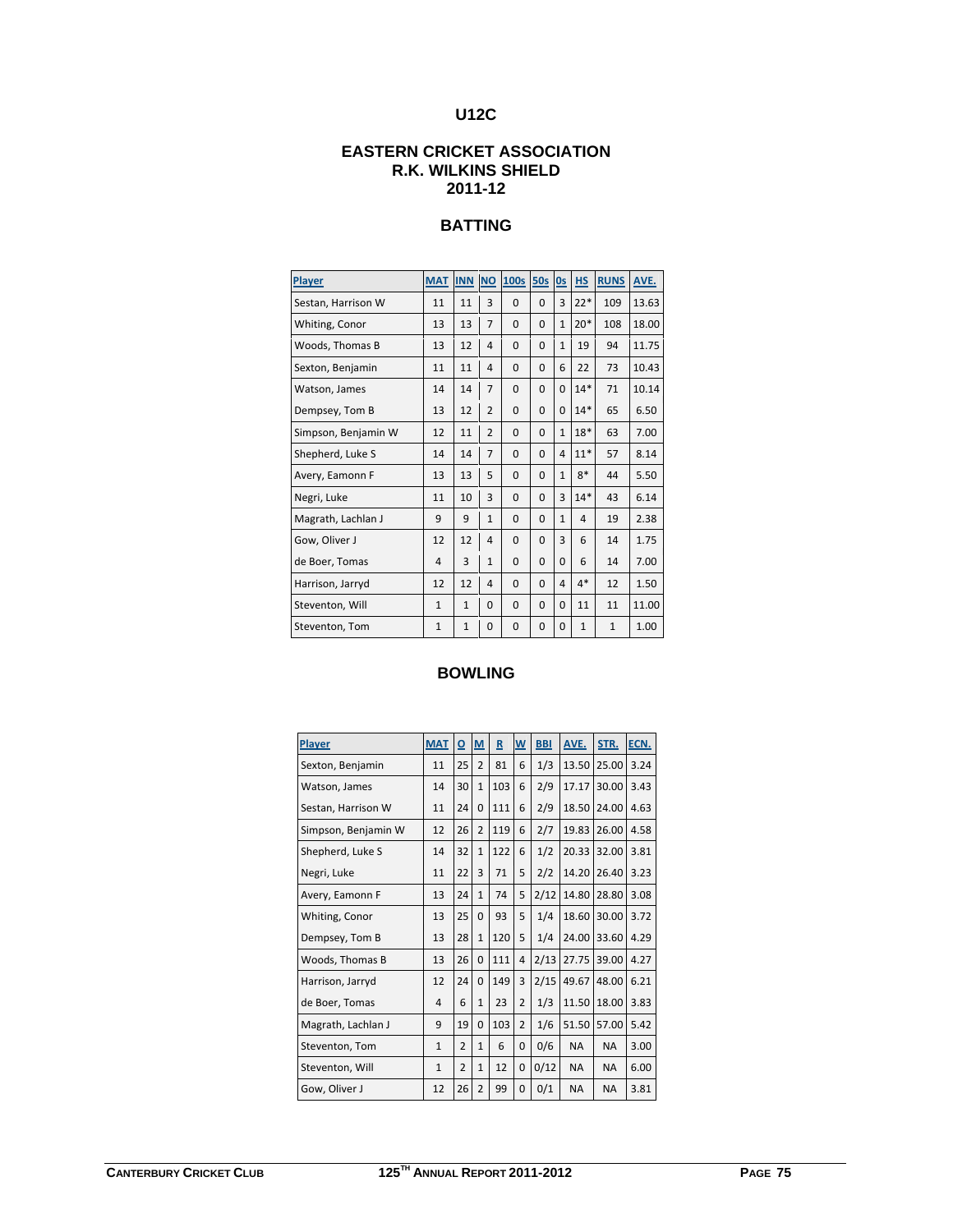#### **U10 YELLOW EASTERN CRICKET ASSOCIATION 2011-12 SEASON SUMMARY**

| Dates | <b>Home Team</b> | AwayTeam | Venue |
|-------|------------------|----------|-------|
|       |                  |          |       |

| 15 Oct11 | Hawthorn<br>68 J Quartel 4/9 M Yakubowski 3/5  | by        | def Canterbury A<br>$4/85$ (cc)      | Auburn Quarry<br>Reserve                       |
|----------|------------------------------------------------|-----------|--------------------------------------|------------------------------------------------|
| 22 Oct11 | North Balwyn Combined<br>$7/60$ (cc)           | def<br>by | Canterbury A<br>$2/101$ (cc)         | Gordon Barnard<br>Oval (top)                   |
| 5 Nov11  | Canterbury A<br>$4/93$ (cc)                    | def       | Clifton Hill<br>$10/43$ (cc)         | Hislop Park No1<br>Oval (East)                 |
| 12 Nov11 | Clifton Hill<br>$8/46$ (cc)                    | by        | Canterbury A<br>$2/94$ (cc)          | Fairlea West Oval                              |
| 19 Nov11 | <b>Burwood Wilde</b>                           |           |                                      | <b>Warner Reserve</b>                          |
| 26 Nov11 | Canterbury A                                   |           | North Balwyn<br>7/42                 | Hislop Park No1<br>Oval (East)                 |
| 3 Dec11  | Canterbury A<br>$3/104$ (cc)                   | def       | Kew Junior Green<br>8/68             | Hislop Park No1<br>Oval (East)                 |
| 10 Dec11 | <b>Bulleen</b><br>97                           | def       | Canterbury A<br>8/84(cc) X Cabai 3/6 | <b>Rieschiecks Reserve</b><br>No <sub>2</sub>  |
| 17 Dec11 | North Balwyn<br>$6/95$ (cc)                    | def<br>by | Canterbury A<br>5/128                | Macleay Park No 5                              |
|          | Kew Junior Green<br>$8/67$ (cc)                | by        | Canterbury A<br>3/127                | <b>Reservoir Reserve</b>                       |
| 11 Feb12 | Boroondara<br>$7/131$ (cc)                     | def       | Canterbury A<br>82                   | <b>Fairveiw Park</b>                           |
|          | Deepdene Uniting<br>$6/73$ (cc) JM Sharp $3/1$ | by        | Canterbury A<br>$7/131$ (cc)         | Macleay Park No 5                              |
| 25 Feb12 | Canterbury A<br>3/118                          | def       | North Balwyn Combined<br>10/94(cc)   | Hislop Park No1<br>Oval (East)                 |
| 3 Mar12  | Canterbury A<br>3/62                           | def       | Boroondara<br>5/55(cc)               | Hislop Park No1<br>Oval (East)                 |
| 13       | 12 4 Feb12<br>14 18 Feb12                      |           |                                      | def<br>drew Canterbury A<br>drew<br>def<br>def |

The qualification for this report is 25 runs, 3 wickets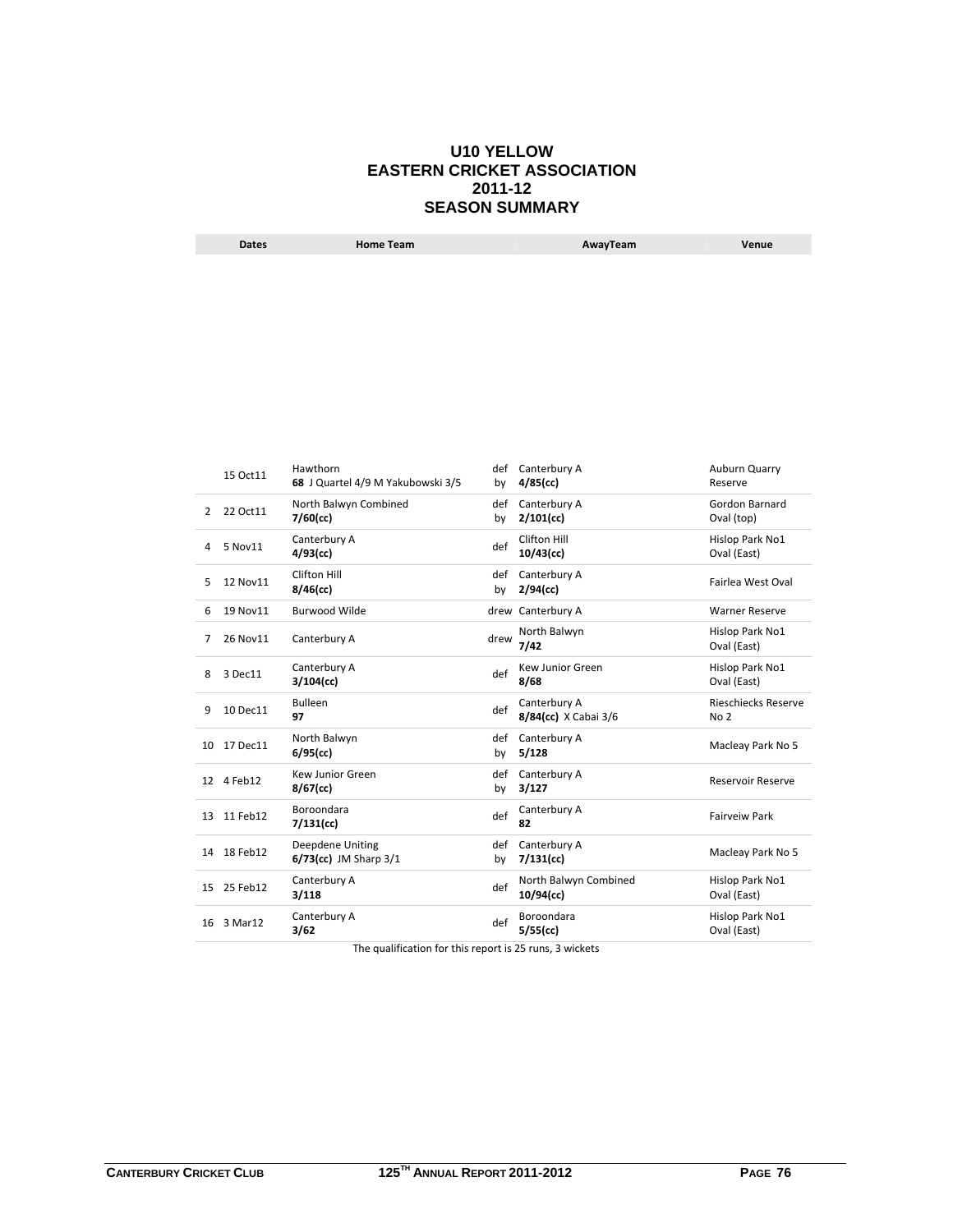## **U10 YELLOW**

#### **EASTERN CRICKET ASSOCIATION 2011-12**

## **BATTING**

| Player            | <b>MAT</b> | <b>INN</b> | $NO$ | 100s        | 50s      | 0s             | <b>HS</b> | <b>RUNS</b> | AVE.  |
|-------------------|------------|------------|------|-------------|----------|----------------|-----------|-------------|-------|
| Taylor, Alexander | 11         | 11         | 8    | $\Omega$    | $\Omega$ | $\Omega$       | $18*$     | 111         | 37.00 |
| Forwood, Michael  | 11         | 11         | 8    | $\Omega$    | $\Omega$ | $\mathbf{1}$   | $16*$     | 99          | 33.00 |
| Steventon, Tom    | 12         | 12         | 10   | $\mathbf 0$ | $\Omega$ | $\Omega$       | $18*$     | 83          | 41.50 |
| Quartel, Jack     | 10         | 10         | 6    | 0           | $\Omega$ | $\overline{2}$ | $15*$     | 80          | 20.00 |
| Hume, Angus E     | 10         | 10         | 5    | $\Omega$    | $\Omega$ | $\Omega$       | $15*$     | 71          | 14.20 |
| Scott, Angus L    | 9          | 9          | 6    | $\Omega$    | $\Omega$ | $\Omega$       | $10*$     | 47          | 15.67 |
| McCormick, Aedan  | 10         | 9          | 6    | $\Omega$    | $\Omega$ | $\Omega$       | $10*$     | 44          | 14.67 |
| Yakubowski, Max   | 11         | 11         | 8    | $\Omega$    | $\Omega$ | $\Omega$       | $10*$     | 37          | 12.33 |
| Inlander, Shayl p | 9          | 10         | 4    | $\Omega$    | $\Omega$ | 3              | $7*$      | 36          | 6.00  |
| Sharp, Jack M     | 11         | 10         | 6    | $\Omega$    | 0        | $\overline{2}$ | 8         | 26          | 6.50  |
| Ireland, Thomas   | 10         | 9          | 6    | 0           | $\Omega$ | $\mathbf{1}$   | $4*$      | 19          | 6.33  |
| Kerr, Max         | 10         | 9          | 4    | $\Omega$    | $\Omega$ | 4              | $9*$      | 18          | 3.60  |
| Howard, Reuben    | 11         | 10         | 4    | $\Omega$    | 0        | $\overline{2}$ | $2*$      | 9           | 1.50  |

#### **BOWLING**

| <b>Player</b>     | <b>MAT</b> | $\Omega$ | M            | $\mathbf R$ | $\underline{\mathsf{W}}$ | <b>BBI</b> | AVE.   | STR.   | ECN. |
|-------------------|------------|----------|--------------|-------------|--------------------------|------------|--------|--------|------|
| Taylor, Alexander | 11         | 29       | 3            | 79          | 11                       | 2/2        | 7.18   | 15.82  | 2.72 |
| Forwood, Michael  | 11         | 27       | 9            | 49          | 9                        | 2/0        | 5.44   | 18.00  | 1.81 |
| Quartel, Jack     | 10         | 25       | 3            | 59          | 9                        | 4/9        | 6.56   | 16.67  | 2.36 |
| Sharp, Jack M     | 11         | 26       | 6            | 60          | 9                        | 3/1        | 6.67   | 17.33  | 2.31 |
| Scott, Angus L    | 9          | 21       | 6            | 40          | 8                        | 2/0        | 5.00   | 15.75  | 1.90 |
| Hume, Angus E     | 10         | 27       | 7            | 54          | 8                        | 2/9        | 6.75   | 20.25  | 2.00 |
| Steventon, Tom    | 12         | 31       | 6            | 68          | 7                        | 2/0        | 9.71   | 26.57  | 2.19 |
| Yakubowski, Max   | 11         | 24       | $\mathbf{1}$ | 74          | 5                        | 3/5        | 14.80  | 28.80  | 3.08 |
| Inlander, Shayl p | 9          | 21       | $\Omega$     | 56          | 4                        | 2/2        | 14.00  | 31.50  | 2.67 |
| Kerr, Max         | 10         | 20       | $\Omega$     | 68          | 4                        | 1/3        | 17.00  | 30.00  | 3.40 |
| McCormick, Aedan  | 10         | 24       | 0            | 79          | 4                        | 2/6        | 19.75  | 36.00  | 3.29 |
| Ireland, Thomas   | 10         | 21       | $\Omega$     | 99          | 4                        | 2/6        | 24.75  | 31.50  | 4.71 |
| Howard, Reuben    | 11         | 24       | 0            | 138         | $\mathbf{1}$             | 1/10       | 138.00 | 144.00 | 5.75 |

.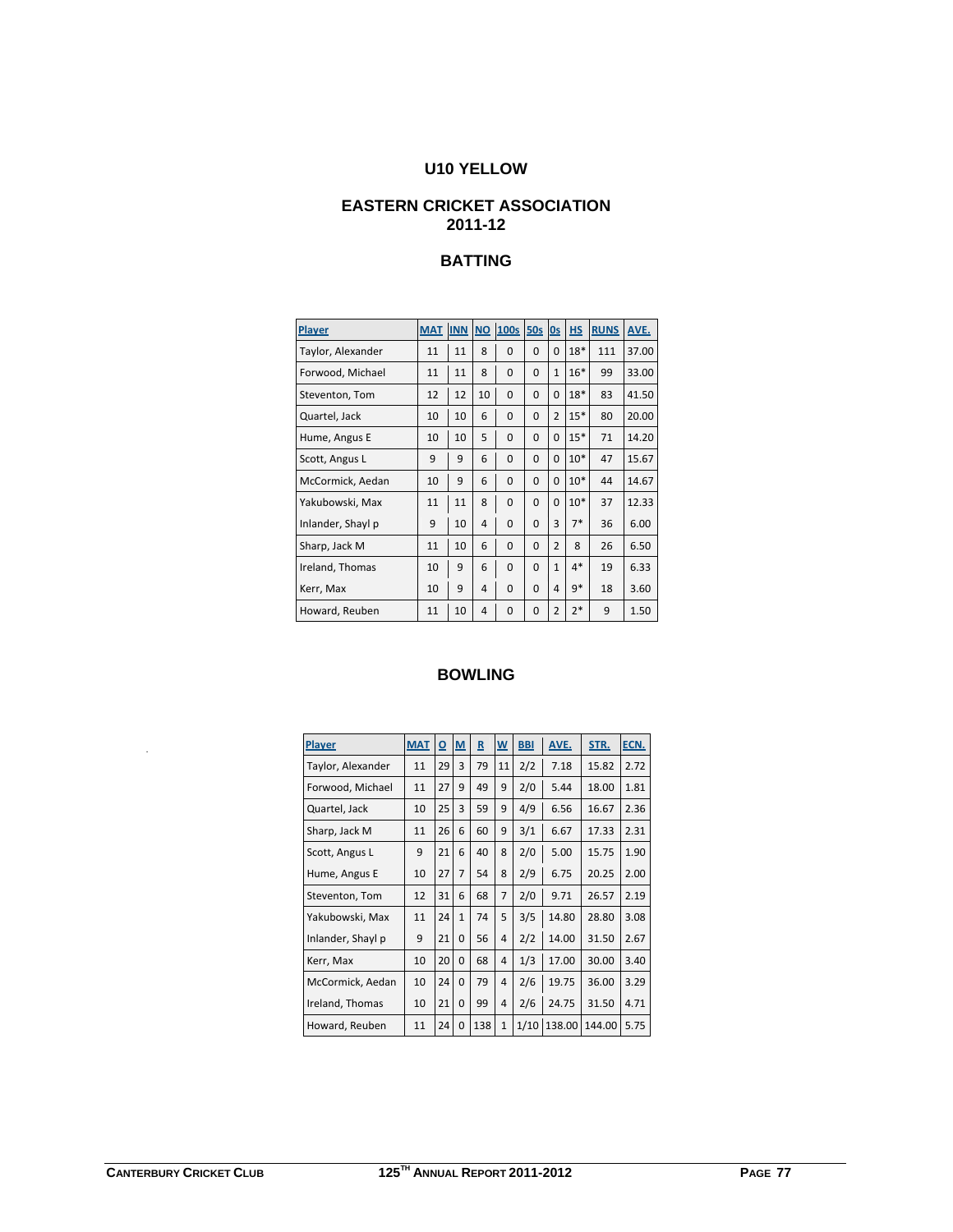## **U10 BLACK**

### **EASTERN CRICKET ASSOCIATION 2011-12**

### **SEASON SUMMARY**

| <b>RND</b>   | <b>Dates</b> | <b>Home Team</b>              |              | <b>Away Team</b>                     | Venue                             |
|--------------|--------------|-------------------------------|--------------|--------------------------------------|-----------------------------------|
| $\mathbf{1}$ | 15 Oct 11    | Kew Junior Red<br>$1/92$ (cc) | def<br>by    | Canterbury B<br>$3/119$ (cc)         | <b>Reservoir Reserve</b>          |
| 2            | 22 Oct 11    | Burwood<br>$2/105$ (cc)       | def          | Canterbury B<br>$2/93$ (cc)          | <b>Warner Reserve</b>             |
| 4            | 5 Nov 11     | Canterbury B<br>8/104         | def          | Mont Albert<br>4/95                  | Hislop Park No 2 Oval<br>(Central |
| 5            | 12 Nov 11    | Balwyn<br>$5/78$ (cc)         | def<br>by    | Canterbury B<br>8/110(cc) A Hart 4/3 | Balwyn Park South                 |
| 6            | 19 Nov 11    | Boroondara                    | v            | Canterbury B                         | <b>Fairveiw Park</b>              |
| 7            | 26 Nov 11    | North Balwyn                  |              | drew Canterbury B                    | Myrtle Park East                  |
| 8            | 3 Dec 11     | Kew Junior Red<br>5/77(cc)    | def<br>by    | Canterbury B<br>$4/115$ (cc)         | <b>Reservoir Reserve</b>          |
| 9            | 10 Dec 11    | Canterbury B                  | $\mathsf{v}$ | <b>Trinity Willison</b>              | Hislop Park No 2 Oval<br>(Central |
| 10           | 17 Dec 11    | Canterbury B<br>4/87          | def<br>by    | North Balwyn<br>8/109(cc)            | Hislop Park No 2 Oval<br>(Central |
| 12           | 4 Feb 12     | Boroondara                    | v            | Canterbury B                         | <b>Fairveiw Park</b>              |
| 13           | 11 Feb 12    | Burwood<br>$9/121$ (cc)       | def          | Canterbury B<br>$8/101$ (cc)         | <b>Warner Reserve</b>             |
| 14           | 18 Feb 12    | Kew Junior Red                | v            | Canterbury B                         | <b>Reservoir Reserve</b>          |
| 15           | 25 Feb 12    | Canterbury B<br>$2/155$ (cc)  | def          | Balwyn<br>$6/123$ (cc)               | Hislop Park No 2 Oval<br>(Central |
| 16           | 3 Mar 12     | Canterbury B                  | $\mathsf{v}$ | <b>Trinity Willison</b>              | Hislop Park No 2 Oval<br>(Central |

The qualification for this report is 25 runs, 3 wickets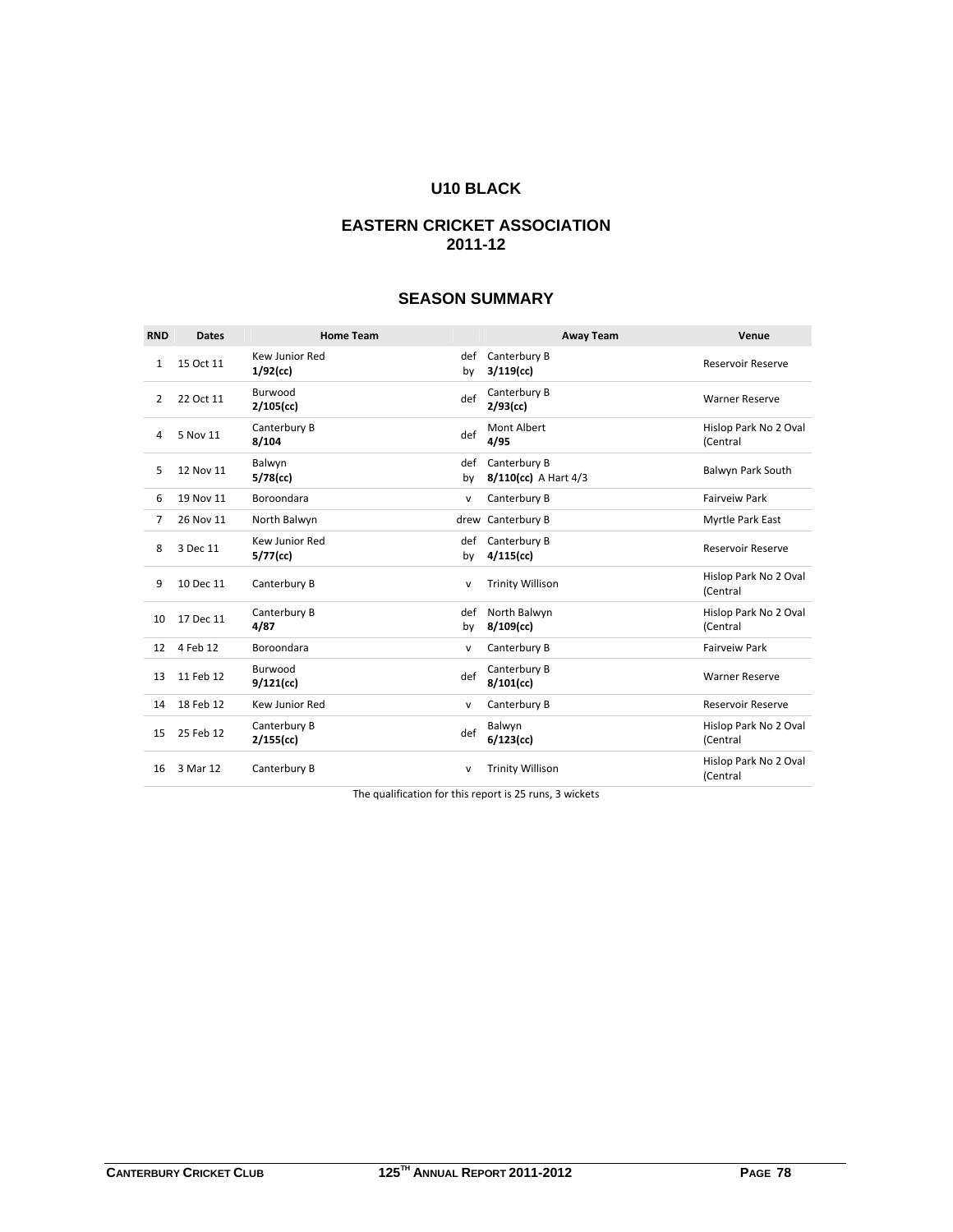## **U10 BLACK**

### **EASTERN CRICKET ASSOCIATION 2011-12**

#### **BATTING**

| Player            | <b>MAT</b>     | <b>INN</b>     | <b>NO</b>      | 100s        | <b>50s</b>  | 0s             | HS    | <b>RUNS</b>    | AVE.      |
|-------------------|----------------|----------------|----------------|-------------|-------------|----------------|-------|----------------|-----------|
| Healy, Fergus F   | 4              | 4              | 3              | $\Omega$    | $\Omega$    | $\Omega$       | $18*$ | 49             | 49.00     |
| Meagher, Scott    | 4              | 4              | 3              | $\Omega$    | $\Omega$    | $\Omega$       | $18*$ | 41             | 41.00     |
| Glaspole, Raphael | $\overline{4}$ | 4              | 3              | $\mathbf 0$ | $\Omega$    | $\mathbf 0$    | $10*$ | 23             | 23.00     |
| Birch, Hudson L   | 3              | 3              | 3              | $\Omega$    | $\Omega$    | $\mathbf 0$    | $15*$ | 21             | <b>NA</b> |
| Rodway, Xavier    | 4              | 4              | $\overline{2}$ | $\mathbf 0$ | $\Omega$    | $\mathbf 0$    | $10*$ | 18             | 9.00      |
| O'Brien, Conor T  | $\overline{4}$ | $\overline{4}$ | 3              | $\mathbf 0$ | $\Omega$    | $\mathbf{1}$   | $8*$  | 17             | 17.00     |
| Browne, Jacob F   | 4              | $\overline{4}$ | 3              | $\Omega$    | $\Omega$    | $\Omega$       | $7*$  | 15             | 15.00     |
| Gower, William    | 4              | 4              | $\mathbf{1}$   | $\mathbf 0$ | $\Omega$    | $\Omega$       | $4*$  | 14             | 4.67      |
| Clifford, Thomas  | 4              | $\overline{4}$ | 3              | $\mathbf 0$ | 0           | 0              | $3*$  | 10             | 10.00     |
| McComb, Riley J   | $\overline{2}$ | $\overline{2}$ | $\overline{2}$ | $\Omega$    | $\Omega$    | $\Omega$       | $6*$  | 9              | <b>NA</b> |
| Browne, Ethan G   | 4              | $\overline{4}$ | $\overline{2}$ | $\Omega$    | $\Omega$    | $\overline{2}$ | $6*$  | $\overline{7}$ | 3.50      |
| Goessler, James   | 4              | $\overline{4}$ | 0              | $\mathbf 0$ | $\Omega$    | 3              | 5     | 5              | 1.25      |
| Foulds, Max W     | $\mathbf{1}$   | $\mathbf{1}$   | $\mathbf{1}$   | 0           | $\mathbf 0$ | 0              | $5*$  | 5              | <b>NA</b> |

## **BOWLING**

| Player            | <b>MAT</b>     | $\overline{\mathbf{0}}$ | $\underline{\mathsf{M}}$ | $\underline{\mathbf{R}}$ | $\underline{\mathsf{w}}$ | <b>BBI</b> | AVE.      | STR.      | ECN. |
|-------------------|----------------|-------------------------|--------------------------|--------------------------|--------------------------|------------|-----------|-----------|------|
| Birch, Hudson L   | 3              | 6                       | $\mathbf{1}$             | 11                       | $\overline{2}$           | 1/3        | 5.50      | 18.00     | 1.83 |
| Gower, William    | 4              | 9                       | $\mathbf{1}$             | 17                       | $\mathbf{1}$             | 1/2        | 17.00     | 54.00     | 1.89 |
| Meagher, Scott    | 4              | 8                       | $\Omega$                 | 18                       | $\mathbf{1}$             | 1/3        | 18.00     | 48.00     | 2.25 |
| Glaspole, Raphael | 4              | 9                       | 0                        | 18                       | $\mathbf{1}$             | 1/5        | 18.00     | 54.00     | 2.00 |
| Browne, Ethan G   | 4              | 8                       | $\mathbf{1}$             | 22                       | $\mathbf{1}$             | 1/2        | 22.00     | 48.00     | 2.75 |
| Rodway, Xavier    | 4              | 10                      | $\Omega$                 | 27                       | $\mathbf{1}$             | 1/3        | 27.00     | 60.00     | 2.70 |
| Healy, Fergus F   | 4              | 8                       | 0                        | 34                       | $\mathbf{1}$             | 1/4        | 34.00     | 48.00     | 4.25 |
| Foulds, Max W     | $\mathbf{1}$   | $\overline{2}$          | $\Omega$                 | 8                        | 0                        | 0/8        | <b>NA</b> | <b>NA</b> | 4.00 |
| O'Brien, Conor T  | 4              | 10                      | $\mathbf 0$              | 13                       | $\mathbf 0$              | 0/0        | <b>NA</b> | <b>NA</b> | 1.30 |
| McComb, Riley J   | $\overline{2}$ | 4                       | $\Omega$                 | 17                       | 0                        | 0/5        | <b>NA</b> | <b>NA</b> | 4.25 |
| Goessler, James   | 4              | 9                       | 0                        | 18                       | $\mathbf 0$              | 0/0        | <b>NA</b> | <b>NA</b> | 2.00 |
| Clifford, Thomas  | 4              | 8                       | $\Omega$                 | 27                       | $\mathbf 0$              | 0/1        | <b>NA</b> | <b>NA</b> | 3.38 |
| Browne, Jacob F   | 4              | 9                       | 0                        | 40                       | 0                        | 0/6        | <b>NA</b> | <b>NA</b> | 4.44 |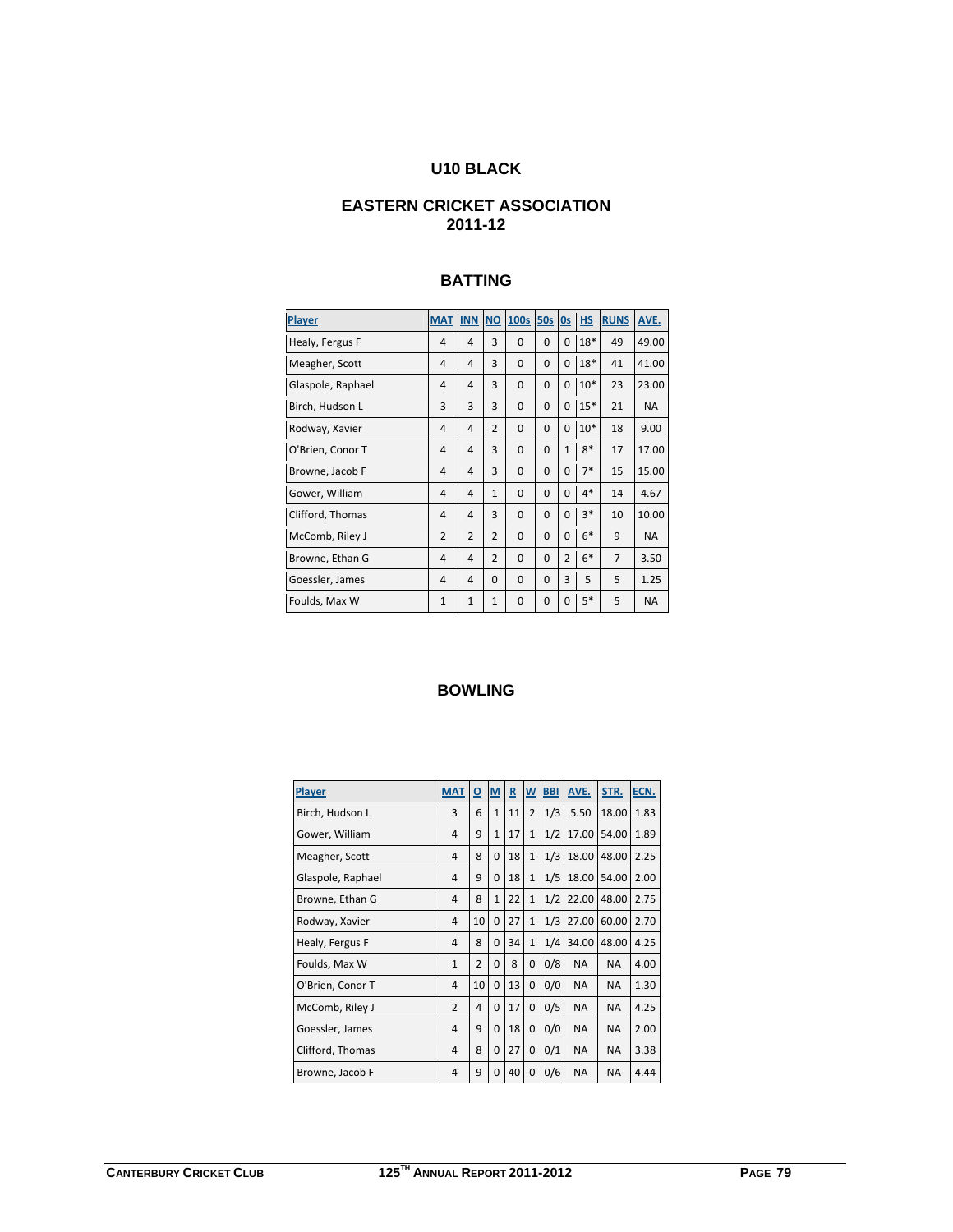## **CLUB RECORDS**

## **HIGHEST TEAM SCORES**

| <b>SCORE</b> | XI              | <b>OPPOSITION</b>           | <b>SEASON</b> |
|--------------|-----------------|-----------------------------|---------------|
|              |                 |                             |               |
| 9/461        | 4 <sup>TH</sup> | <b>STC South Camberwell</b> | 1976-77       |
| 8/431        | 2 <sub>nd</sub> | Mont Albert                 | 2011-12       |
| 412          | 1st             | Box Hill                    | 1905-06       |
| 8/368        | 2 <sup>nd</sup> | Deepdene                    | 1978-79       |
| 366          | 1 <sup>ST</sup> | Kew                         | 1913-14       |
| 6/356        | 3 <sup>rd</sup> | South Yarra                 | 2001-02       |
| 353          | 1 <sup>st</sup> | <b>Bulleen</b>              | 2001-02       |
| 9/351        | 1 <sup>st</sup> | West Hawthorn               | 2001-02       |
| 4/345        | 1 <sup>st</sup> | <b>Richmond City</b>        | 2009-10       |
| 7/345        | 3 <sup>rd</sup> | North Balwyn                | 1980-81       |
| 3/342        | 4 <sup>th</sup> | <b>STC South Camberwell</b> | 1998/99       |
| 8/339        | U16             | North Balwyn                | 1966-67       |
| 9/339        | 2 <sup>nd</sup> | Deepdene                    | 1979-80       |

# **LOWEST TEAM SCORES**

| <b>SCORE</b> | XI              | <b>OPPOSITION</b>    | <b>SEASON</b> |
|--------------|-----------------|----------------------|---------------|
|              |                 |                      |               |
| 23           | 1 <sup>ST</sup> | Deepdene             | 1943-44       |
| 26           | $1^{ST}$        | <b>Box Hill</b>      | 1890-91       |
| 29           | U16             | Donvale              | 1984-85       |
| 34           | 1 <sup>st</sup> | Deepdene             | 2003-04       |
| 38           | 1 <sup>st</sup> | Mont Albert          | 1965-66       |
| 43           | 4 <sup>th</sup> | <b>Richmond City</b> | 1980-81       |
| 45           | $1^{ST}$        | <b>Mont Albert</b>   | 2006-07       |
| 51           | 2 <sup>nd</sup> | Croydon              | 1968-69       |
| 53           | 3 <sup>RD</sup> | <b>Richmond City</b> | 1977-78       |
| 57           | 1 <sup>st</sup> | Mulgrave             | 2010-11       |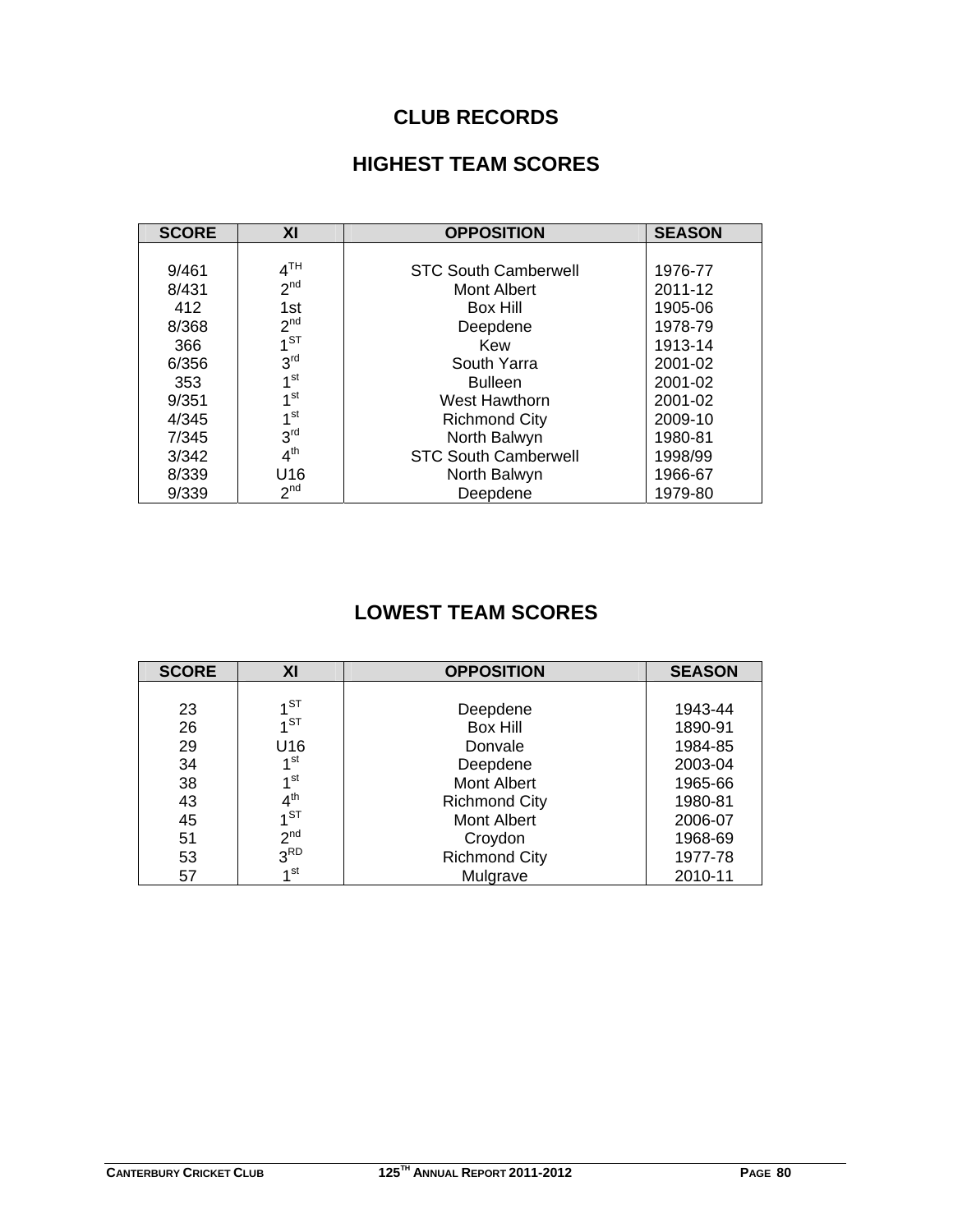| <b>SCORE</b> | XI              | <b>PLAYER</b>      | <b>SEASON</b> |
|--------------|-----------------|--------------------|---------------|
|              |                 |                    |               |
| 192          | 3 <sup>RD</sup> | Bertram, G         | 1981-82       |
| 190          | 4 <sup>th</sup> | Day, S             | 1976-77       |
| 168*         | 1 <sup>st</sup> | Mackie, S          | 1921-22       |
| $167*$       | 1 <sup>st</sup> | Goodear. G         | 1962-63       |
| 160*#        | 2 <sup>nd</sup> | Sanguinetti, G     | 2007-08       |
| 159*         | 2 <sup>nd</sup> | McCarthy, E        | 1980-81       |
| $157*$       | 1 <sup>st</sup> | Silvers, K         | 1941-42       |
| 157          | 4 <sup>th</sup> | McBride, D         | 2006-07       |
| 157          | 2 <sub>nd</sub> | <b>Cumming ACR</b> | 2010-11       |
| 154          | 1 <sup>st</sup> | Goodear, G         | 1953-54       |
| 154          | 1 <sup>st</sup> | McCarthy, G        | 2008-09       |
| $151*$       | 2 <sup>nd</sup> | McCarthy, E        | 1977-78       |
| 150          | 2 <sup>nd</sup> | Everard, D         | 1976-77       |
| 150          | 4 <sup>th</sup> | King. L            | 2009-10       |
| 144          | 3 <sup>rd</sup> | Russell, P         | 1978-79       |
| 145          | 4 <sup>th</sup> | Stafford, M        | 2007-08       |
| $141*$       | 3 <sup>rd</sup> | Lister, G          | 1987-88       |
| $140*$       | 3 <sup>rd</sup> | McCann, R          | 2008-09       |
| 140          | 4 <sup>th</sup> | Day, P             | 1976-77       |
| 139*         | 2 <sup>nd</sup> | Bate, J            | 1976-77       |
| 136          | 1 <sup>st</sup> | Goodear, G         | 1976-77       |
| 135          | 1 <sup>st</sup> | McCarthy, G        | 2006-07       |
| 130          | 2 <sup>nd</sup> | Sangiunetti, G     | 2007-08       |

# **HIGHEST INDIVIDUAL SCORES**

\* Not out

# In Grand Final and Premiership

## **BEST BOWLING IN AN INNINGS**

| <b>ANALYSIS</b> | <b>PLAYER</b> | XI              | <b>SEASON</b> |
|-----------------|---------------|-----------------|---------------|
|                 |               |                 |               |
| 9/25            | Marshall, B   | 3 <sup>rd</sup> | 1972-73       |
| 9/30            | Campbell, J   | 1 <sup>st</sup> | 1921-22       |
| 8/8             | Gion F        | 1 <sup>st</sup> | 1942-43       |
| $8/19*$         | Dundas, W     | 2 <sup>nd</sup> | 1971-72       |
| 8/35            | O'Brien, B    | 1 <sup>st</sup> | 1965-66       |
| 8/35            | Smith, N      | $4^{\text{th}}$ | 2007-08       |
| 8/36            | Gore, A       | 3 <sup>rd</sup> | 2001-02       |
| 8/37            | Kildey, L     | U16             | 1974/75       |
| 8/39            | Hillman, P    | $4^{\text{th}}$ | 1983-84       |
| 8/49            | Allen         | 1 <sup>st</sup> | 1905-06       |
| 8/52            | Swan, H       | 1st             | 1921-22       |
| 8/59            | McKean, D     | $4^{\text{th}}$ | 1977-78       |
| 8/79            | Maguire, L    | $1$ st          | 1947-48       |

\* Includes Hat Trick